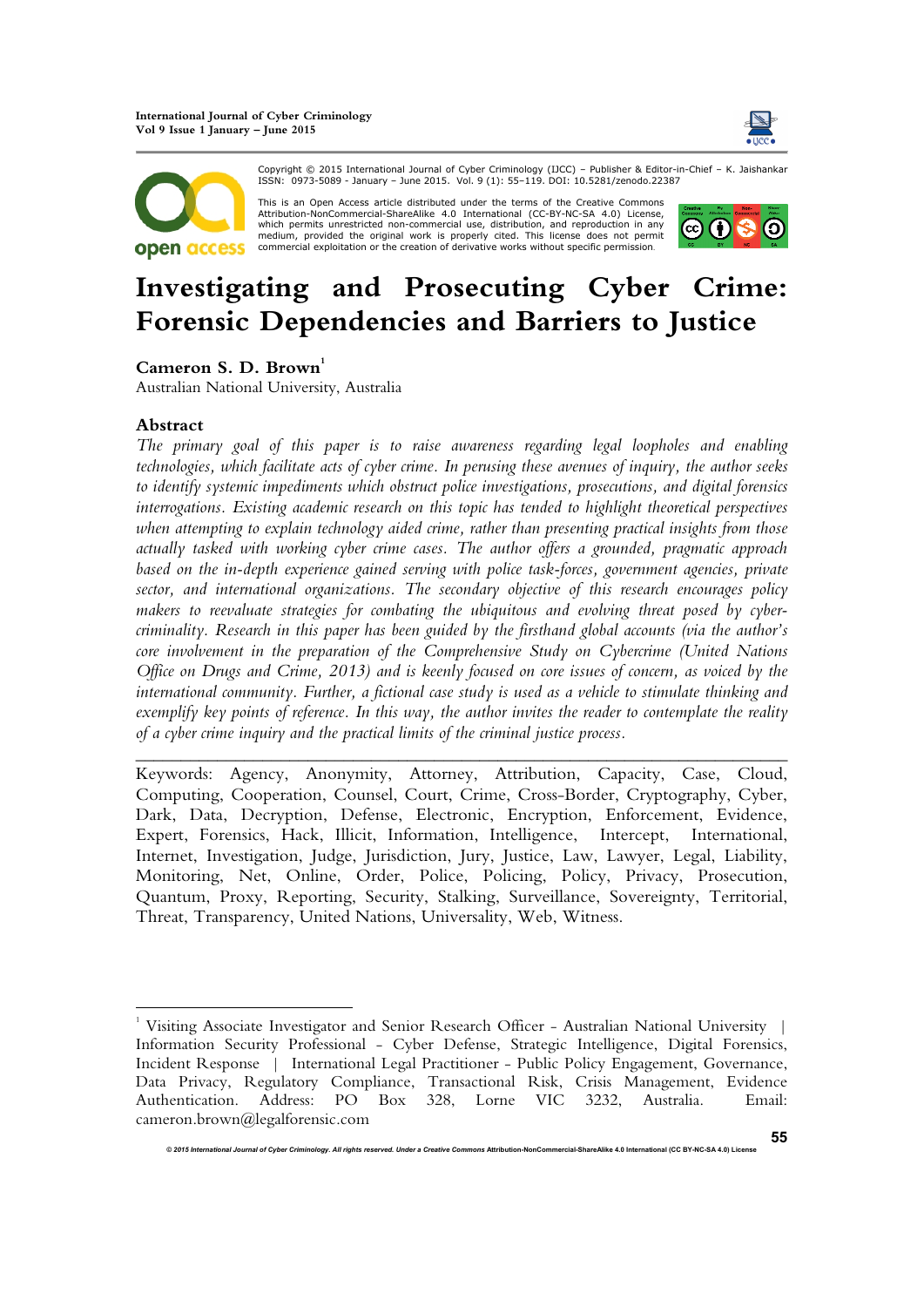#### **Introduction**

With escalations in reports of serious cyber crime, one would expect to see a corresponding increase in conviction rates (Broadhurst, Grabosky, Alazab, Chon, 2014; Kaspersky Lab, 2015; Ponemon Institute, 2015). However, this has not been the case with many investigations and prosecutions failing to get off the ground (Frolova, 2011; Onyshikiv & Bondarev, 2012; Zavrsnik, 2010). The chief causes of this outcome may be attributed to trans-jurisdictional barriers, subterfuge, and the inability of key stakeholders in criminal justice systems to grasp fundamental aspects of technology aided crime. In the same way that science influences the utility of forensic inquiry, the capacity of investigators, prosecutors, judges and jurors to understand illicit use of technology also directly impacts conviction rates (Dubord, 2008; Leibolt, 2010). The ease with which cyber crime crosses national borders, irreconcilable differences between national legal frameworks, and deceptions employed by cyber criminals impedes attribution, and prevents crime fighters from interrogating suspects and apprehending offenders.

Cyber crime offending can be technically complex and legally intricate. Rapid advancements in the functionality of information communication technologies (ICTs) and innate disparities between systems of law globally are stark challenges for first responders, investigating authorities, forensic interrogators, prosecuting agencies, and administrators of criminal justice. It is critically important to explore factors impeding investigation and prosecution of cyber crime offending to raise awareness and expose these barriers to justice. This paper examines criminal justice responses to cyber crime under the common law model. The capacity of criminal justice actors to perform their core function is analyzed and discussed. The author contends that the investigation and prosecution of cyber crime offending, including forensic services in support of inquiries, is hampered by a confluence of factors that influence the criminal justice process. This thesis is illustrated with aid of a case study examining the criminal justice lifecycle throughout a cyber crime inquiry. Based on notorious instances of cyber crime offending, Mary's Case charts the initial commission of criminal activity through until the ultimate determination of culpability at trial.

This paper proposes a practical definition of cyber crime, which is linked to the impact of technology on modes of criminal offending. Victimology and impediments to cyber crime reporting are outlined. The common law model of criminal justice is surveyed, with a focus on the effect of both law and technology on policing cyber crime globally. Investigative techniques and operational challenges are discussed in detail. Evidentiary issues surrounding collection and presentation of electronically stored information (ESI) in criminal trials are evaluated. The key elements that coalesce to constitute serious criminal offending are deduced and contrasted with defenses to criminal capacity and culpability. The author also highlights issues concerning evidence admissibility, roles performed by lawyers, experts, and adjudicators during legal proceedings, and the media's influence upon public perceptions of forensic science. Finally, recommendations for removing barriers to the effectiveness of cyber crime inquiry are considered, including new strategies for streamlining the administration of criminal justice.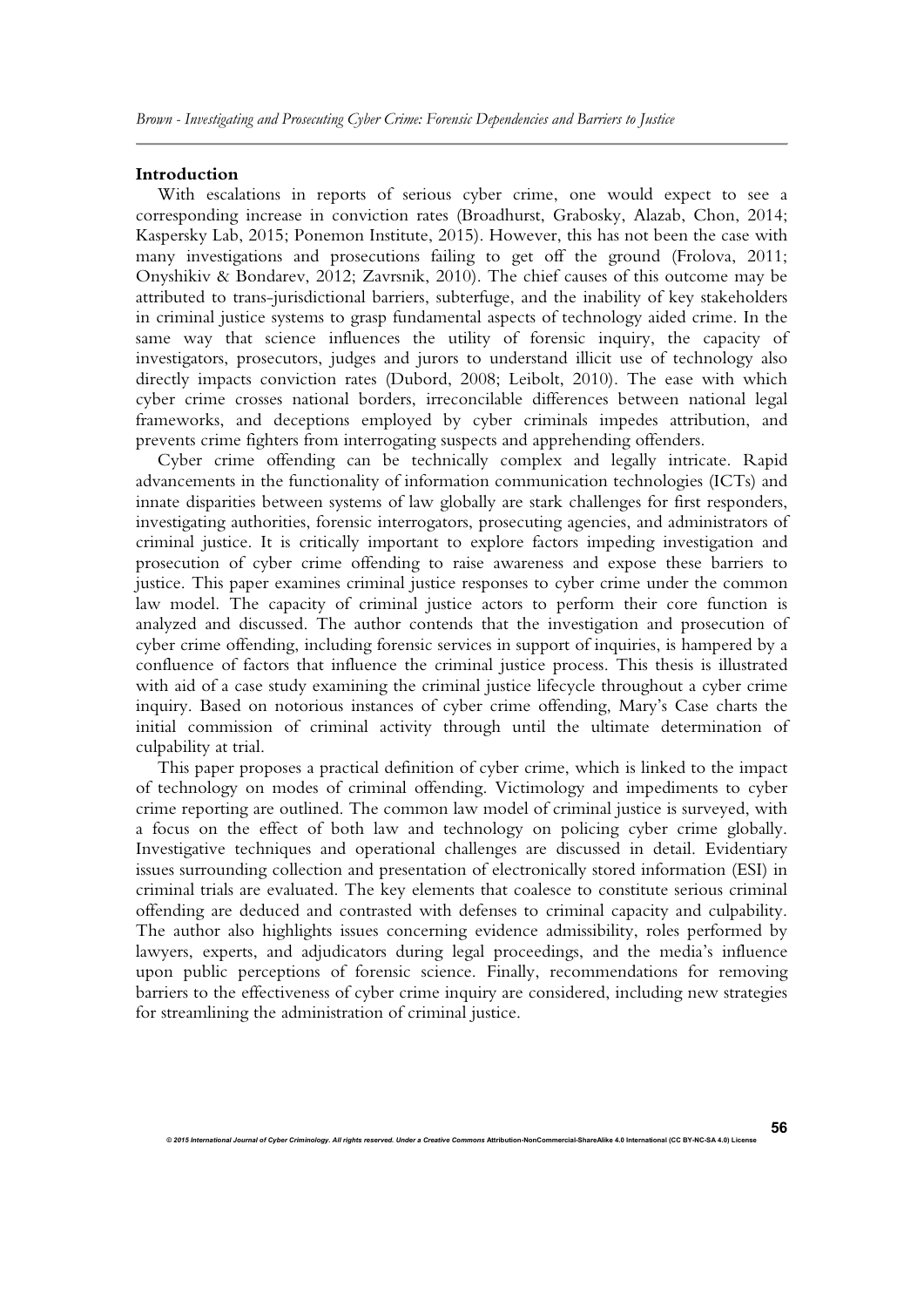

## **1. Criminal Activities Perpetrated Electronically**

#### *1.1. Defining Cyber Crime*

Technical experts, police, lawyers, criminologists, and national security experts understand the concept of 'cyber crime' differently (Alkaabi, Mohay, McCullagh & Chantler, 2010). It is increasingly unclear whether cyber crime refers to legal, sociological, technological, or legal aspects of crime and a universal definition remains elusive (Kshetri, 2010). Analysts have attempted to frame the fundamental characteristics of cyber crime with limited consensus (Gordon & Ford, 2006; Snyder, 2001; Wall & Williams, 2001; Yar, 2005). Current definitions vary significantly, depending on the legal instrument or organization defining the term (Pocar, 2004). The abuse of ICTs by criminals is interchangeably referred to as cyber crime, computer crime, computer misuse, computerrelated crime, high technology crime, e-crime, technology-enabled crime, amongst others (Goodman & Brenner, 2002). Yet, these terms are not synonymous (Chik & Bartholomew, 2011). Highlighting the extent of confusion and lack of consistency, the definition of 'e-crime' provided by the Association of Chief Police Officers (ACPO) is at odds with that provided by the Australian Institute of Criminology (AIC). According to the ACPO, "e-Crime" involves the "use of networked computer or Internet technology to commit or facilitate the commission of crime" (Association of Chief Police Officers, 2009). Contrastingly, the AIC regards "E-crime" as "A general label for offences committed using an electronic data storage or communications device" (Australian Institute of Criminology, 2011).

The semantics of 'cyber crime' point to a legal and technical phenomenon that proscribes criminal activity connected with the cyber domain. Such activity is categorically different to behavior deemed 'unethical' or 'against the law' which does not in itself amount to 'criminal conduct'. The author asserts that criminal justice processes should only be engaged when a course of conduct is determined to be truly criminal and warrants prosecution. Fundamental to most legal systems is the principle of '*nullum crimen sine lege*', meaning no matter how harmful the behavior, it cannot be prosecuted unless it is formally prohibited by law (Grabosky, 2007; Tikk, 2011). For the purposes of this research, the following elements must be present for an act to be classified as cyber crime offending:

- The conduct is facilitated *by information and communications technology;*
- The conduct is motivated by *intent* to commit *harm* against a *person* or *organization;*
- The perpetrated or intended harm encompasses conduct amounting to *interference* or *damage* to either *tangible* or *intangible property* owned by a *person* or *organization;*  and
- The conduct concerned is *criminalized* within either the *jurisdiction of the victim* or the *jurisdiction of the accused.*

Under this definition, cyber crime is merely a sub-set of conventional crime where ICTs are used as a vehicle or tool to commit traditional criminal offences (Lupsha, 1996; Zhigang, 2011). This definition adheres to the rudiments of legal interpretation applied to traditional criminal offending. Legislators should be mindful to avoid creating '*sui generis*' legal categories of cyber crime offences by tailoring laws to meet changes in technology.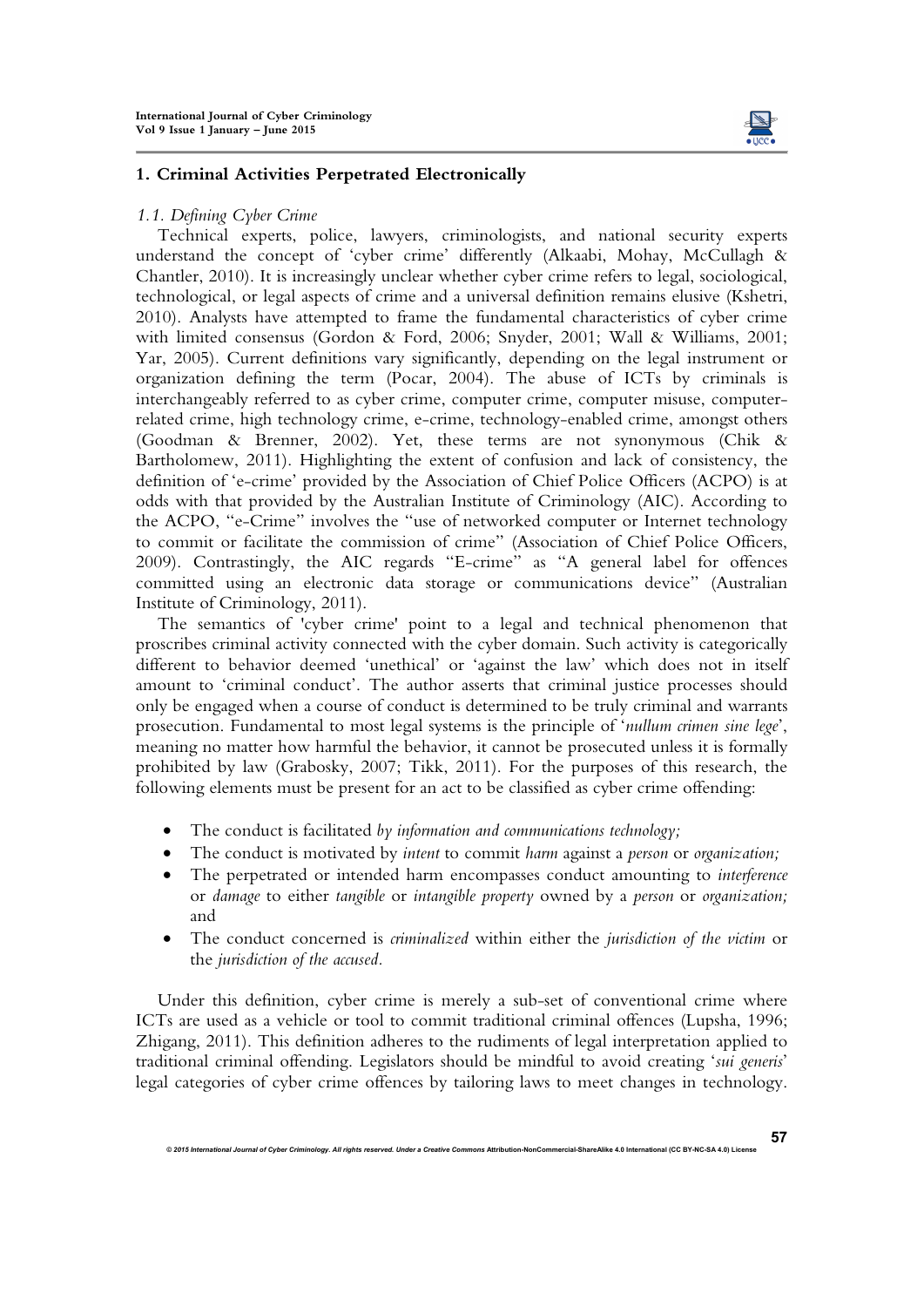Instead, laws should be crafted to encompass technology broadly within established categories of criminal conduct.

## **Mary's Case: Cyber-Stalking**

*Mary is a student in her late-twenties attending a public university in Australia. After receiving a series of emails and instant messages containing sexually explicit comments she seeks help from her parents. Content within the messages indicates that the sender knows where Mary attends university, the people in her friendship circle, and other personal information. The identity of the sender is not disclosed in the correspondence. Concerned that the sender may be using personally identifiable information about Mary available on the Internet, her father performs online research. He discovers various comments mentioning Mary by name in postings on erotic websites, which appear to be hosted overseas. Nevertheless, both Mary and her parents are reluctant to report the matter, as they believe police lack the capacity to investigate crimes associated with the Internet and technology. Mary is also embarrassed about the content of the postings and maintains the incident is probably not serious enough for police to investigate.* 

## *1.2. Technology and Offending*

Evidence in judicial proceedings is increasingly being stored, transmitted, or processed in electronic form. Technology has become the symbol, subject (place), tool (instrument), and object (target) of crime (Savona & Mignone, 2004). Although technology facilitates the commission of traditional crimes, including offences against property and offences causing personal harm (McQuade, 2006), existing national legal frameworks may be incapable of addressing evolving '*modus operandi*' related to cyber crime offending (Hughes, 2003). It is common for cyber crime to be transnational in terms of the physical location of victims, perpetrators, and evidence. The interconnectivity of the global economy enables criminals to operate trans-jurisdictionally, with discrete elements of their crimes speckled widely across the globe in both time and space (Herrera-Flanigan & Ghosh, 2010). Despite extra-territorial legal provisions for criminal acts perpetrated in foreign jurisdictions, the practical application of these laws is rather ineffective (Geist, 2003). Whilst an offender may be apprehended in one jurisdiction, the digital evidence required to progress an investigation may reside in another country (Scientific Working Group on Digital Evidence, 2000).

Trans-border elements are apparent in Mary's Case and accessing information stored in foreign jurisdictions complicates investigations significantly. Ultimately, cyber crime can be perpetrated inexpensively and easily, and victims are often left wondering if the offender is "half a block or half a world away" (Goodno, 2007, p. 129). The anonymity of cyber crime also increases the volume of offending and obstructs efforts to identify culprits, thereby distinguishing it from physical crimes (Brenner, 2008; Casey, 2004; Denning, 2001; Post, Ruby & Shaw, 2000). The disinhibiting effect of technology serves to psychologically distance criminals from the consequences of their victimizing behavior (Bocij & McFarlane, 2003; D'Ovidio & Doyle, 2003; Lidsky & Cotter, 2007). Moreover, purely text-based interactions may engender a false sense of intimacy, promote fantasy development (McGarth & Casey, 2002), and facilitate misleading and deceptive behavior due to reduced availability of sensory information (Finn & Banach, 2000; Spitzberg & Cupach, 2003). In addition to advanced technical aptitudes, cyber criminals have skills in linguistics and psychology, which they combine to execute social engineering deceptions,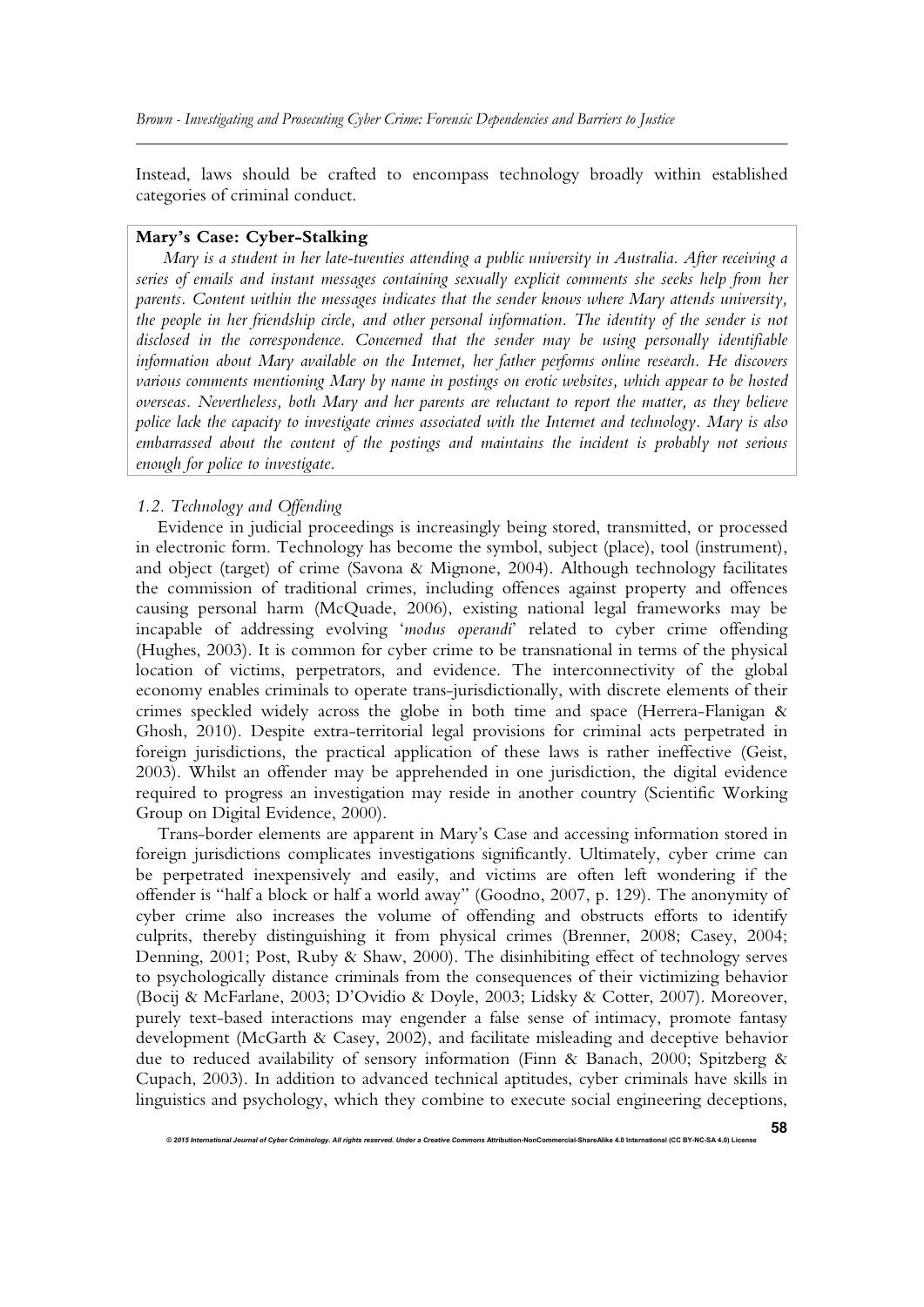

manipulate decision-making processes, and distort perceptions (Chen, 2015; Holt, 2012; Mutnick & Simon, 2002; Waltz, 1998). In Romania, it is reported that cyber criminals engage native English speakers to give a veneer of legitimacy to online scams (Bhattacharjee, 2011). Compared to traditional criminal offending, cyber crime requires fundamentally different strategic and tactical responses from legislators, investigators, lawyers, and judicial officers (Wall, 2001).

## *1.3. Victimization and Reporting*

The relatively anonymous and faceless nature of cyber crime complicates issues associated with victimology and cyber crime reporting (Bermay & Godlove, 2012). There exists widespread misunderstanding among communities about the nature of cyber crime and capacity of law enforcement to apprehend offenders. A number of factors impact the low proportion of cyber crime acts that are brought to the attention of police. Mary's Case is consistent with underreporting due to a lack of public confidence in the capability of police to investigate cyber crime offending (Collier & Spaul, 1992) There is also a widespread belief that law enforcement agencies are inflexible and intrusive (Davies, 1999; Walden, 2005; Wolf, 2000). Victims fear that prosecutors will not take on their case, or if they do, will publicize the case widely to raise the profile of the prosecutor or department concerned, without due regard to the impact of such publicity on the victim (Goodno, 2007; Herrera-Flanigan & Ghosh, 2010; Shafritz, 2001; Spitzberg & Hoobler, 2002). Many victims are also reluctant to come forward due to shame or the mistaken belief that the cyber crime incident is simply not serious enough to warrant police attention (United Nations Office on Drugs and Crime, 2013).

Cyber crime reporting is also impeded by a lack of awareness regarding reporting mechanisms (United Nations Office on Drugs and Crime, 2013). Identifying victims and perpetrators of cyber crime can be a very complex matter, and the disinclination of victims to come forward substantially impairs the capacity of police to respond. Widespread underreporting by Internet Service Providers (ISPs) indicates that new laws may be required to compel them to report suspicious activity on their networks (U.S. Department of Justice, 'A Review of the FBI's Investigations of Certain Domestic Advocacy Groups', 2010). Ultimately, the prevailing tendency for underreporting makes cyber crime offending increasingly less visible.

## **Mary's Case: Threats to harm**

*About a week after the initial contact, Mary informs her parents that she received a call from a stranger expressing interest in participating in 'sexual fantasies'. The caller claimed to be responding to an online message before he disconnected. Mary shows her parents a posting she found on an online bulletin board containing her name and phone number and a message broadcasting that she fantasizes about being raped. Mary subsequently receives an email message containing threats to harm her. Attached to the message are several photos depicting the house where she lives and images of her meeting with friends for coffee at university. There is also a photo showing an item of her clothing that she believes was taken from the clothesline. Mary and her parents report the matter to local police later that day.*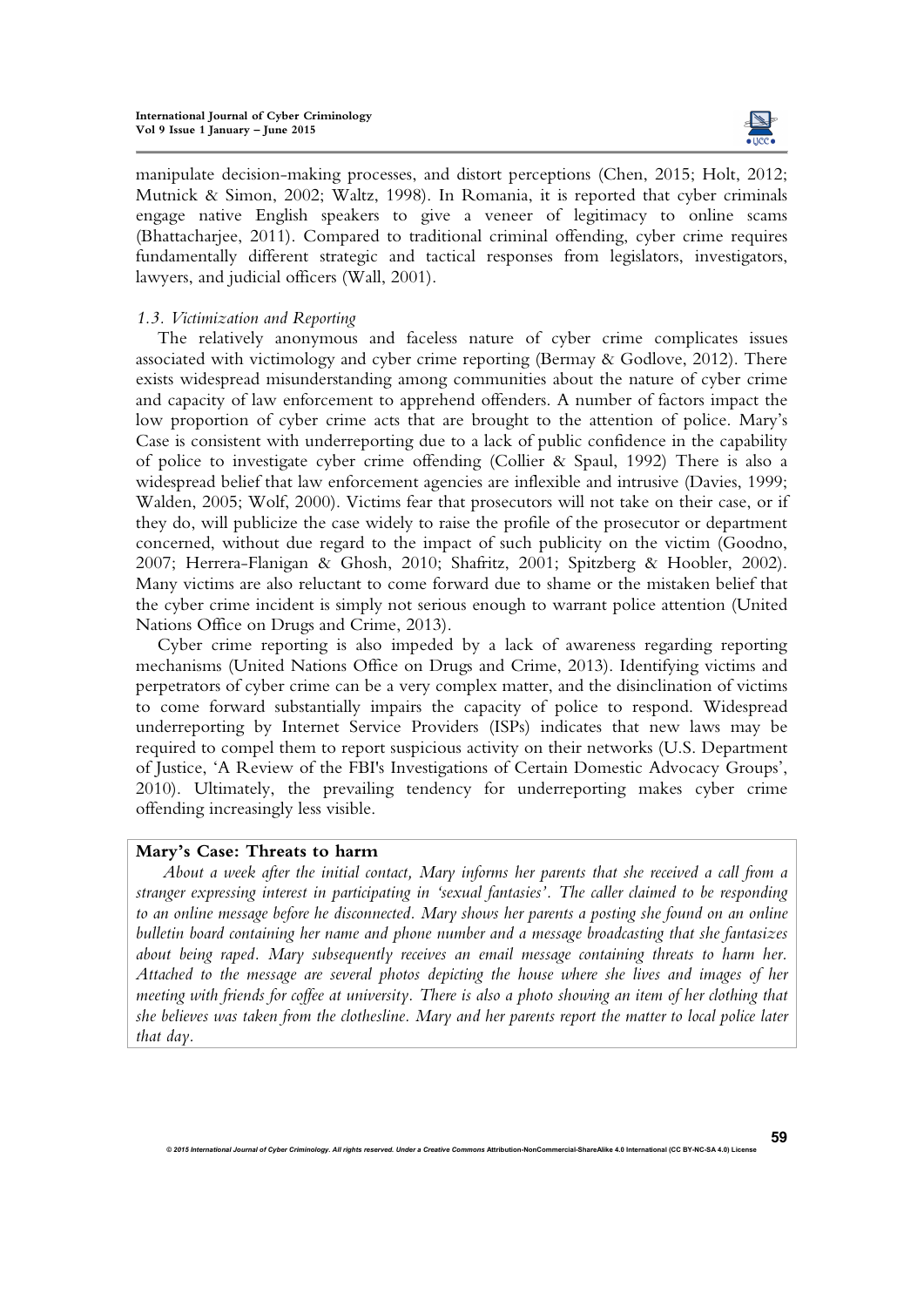## **2. Law Enforcement and Policing**

#### *2.1. The Common Law Model*

Within the common law tradition, police play the leading role in the investigation of criminal activity and have significant independent powers (O'Connor, 2012). Typically, an investigation is commenced as soon as an alleged crime is brought to the attention of law enforcement personnel. Judges perform an integral oversight function during investigations, particularly where police activity interferes with the rights of suspects or other individuals (Hodgson, 2010). The requirement for police to obtain a warrant from a judge theoretically ensures that individual rights are given judicial consideration as police seek to move ahead with an inquiry.

Police are responsible for interviewing suspects, victims and witnesses. The information gathered is usually assembled in the form of a brief or case file. For lesser offences, police can charge the accused and present the case in court. For those instances, involving the commission of serious criminal offences, the police will collaborate with a prosecutor who assumes chief responsibility for deciding which charges are appropriate, if any. Whilst police are responsible for collecting and securing evidence, in some common law countries the prosecutor may advise police during the evidence-gathering phase. It is the role of the prosecutor to present the charges to the court for confirmation and approval.

In the common law tradition, defense counsel performs an active role by advising clients during police interviews and acting on their behalf. During the investigative phase, defense counsel can gather evidence independently and hire expert witnesses. Due to the adversarial nature of the common law system, the defense is given full access to the case file and must be afforded reasonable opportunity to examine all evidence in advance of trial. A process of 'discovery' or 'disclosure' is the formal legal mechanism regulating the sharing of evidence between the defense and prosecution (O'Connor, 2012).

There are complex rules related to admissibility of evidence (Thaman, 2013). As the trial unfolds, the chief protagonists are the prosecutor and defense counsel. The judge functions as an impartial referee between the parties and is tasked with instructing the jury on matters of law (Acharya, 2003). The common law trial can be a lengthy process, as witnesses are typically required to deliver their evidence via 'live testimony' before the court (O'Connor, 2012). Initially, the witness is examined by the party calling them. This is also referred to as 'examination-in-chief'. The witness is then cross-examined by the other party, after which the party calling the witness has the opportunity re-examine the witness again. This process continues until all witnesses have delivered their testimony (Parker & Kobayashi, 1999). In theory, the drive to win encourages each party to carefully examine the evidence and lead persuasive argument in support of their case. Ideally, the truth emerges as the judge or jury observes the proceedings.

A key issue with this model is that the capacity to discover evidence is usually tied to the resources of the opposing parties, which may be unequal. Ultimately, each party is entitled to the best representation that they can afford. The ease of access to forensics facilities for policing agencies stands in stark contrast to the expense of engaging forensic support for many defendants. This inequity is regarded by some as "an economic presumption of guilt" (Kelly & Wearne, 1998, p. 15). The danger here is that sources of exculpatory evidence may not be revealed due to investigative bias among criminal justice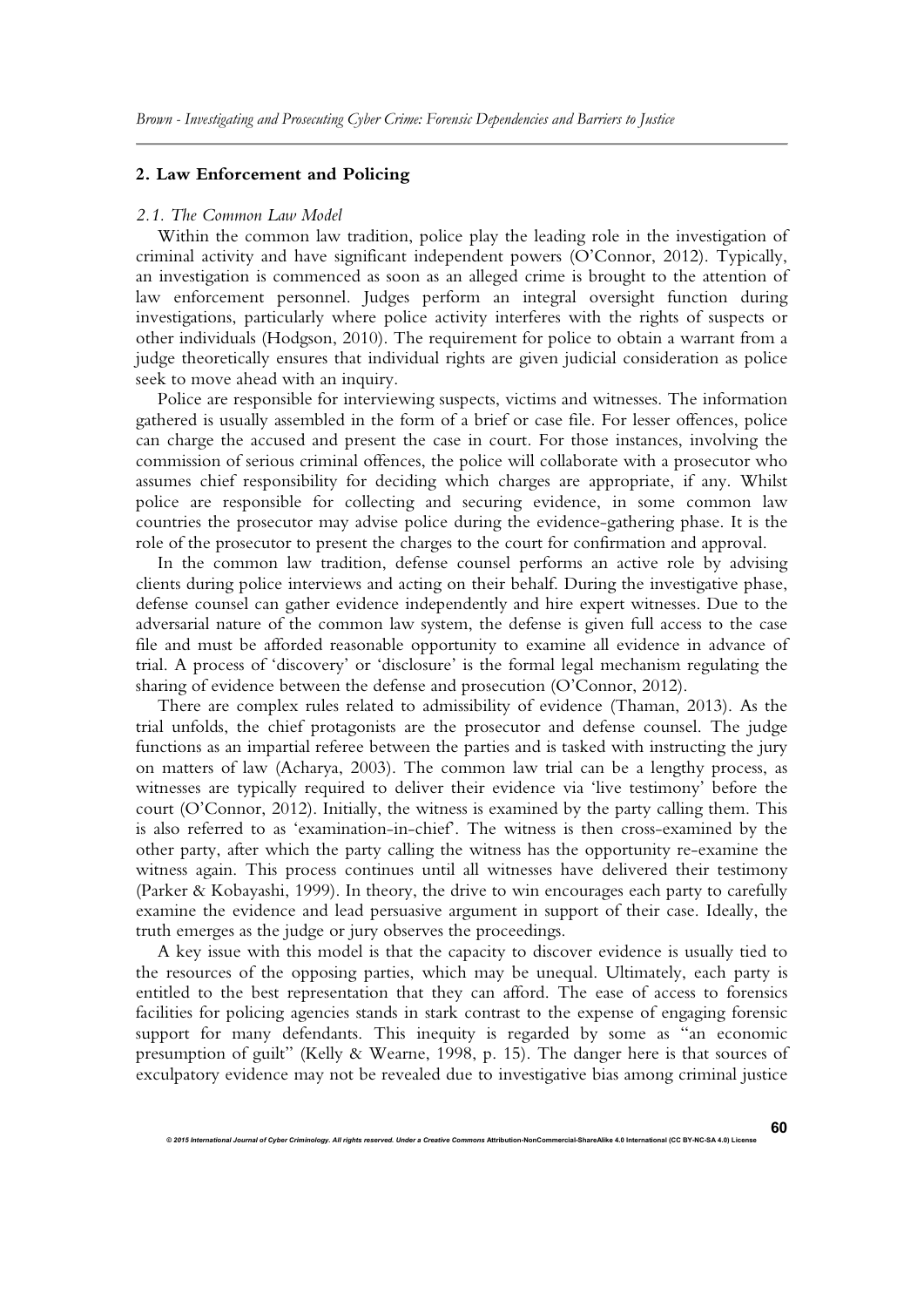

officers, who ultimately decide what tests are performed and which aspects of the forensic evidence is reported upon (Zonderman, 1999).

## *2.2. Legal Frameworks, Police Mandates and Policy*

Despite the valiant efforts of the Council of Europe (CoE), Interpol, Europol, the European Union (EU), the Organization for Economic Cooperation and Development, the G8 Group of States, and the United Nations (UN), amongst others, much work is needed to regulate international dimensions of cyber crime. Although the *CoE Convention on Cybercrime* (2001) and the *Additional Protocol* (2003) (hereinafter referred to as the *Budapest Convention*) has been signed and ratified by non-member states, it is largely a product of regional collaboration, reflective of conditions and premises among CoE Member States. As of August 2015, only 47 nation-states had ratified the Convention (Council of Europe Treaty Office, 2015). Unsurprisingly, various provisions within the *Budapest Convention* are considered a threat to state sovereignty by pockets within the international community. Russia's National Coordinator for the Shanghai Cooperation Organization (SCO) described the *Budapest Convention* as less than satisfactory, and in violation the Russian Constitution by permitting foreign law enforcement agencies to conduct investigations within Russian borders via the Internet (Kizekova, 2012).

In 2011, Russia, China, Tajikistan and Uzbekistan submitted a draft of the *International Code of Conduct for Information Security* before the 66th UN General Assembly Meeting (United Nations General Assembly, 2011). The Code seeks observance of human rights and freedoms within the information space (Brown, 2015). Respect for the sovereignty, territorial integrity and political independence of all nation-states is also addressed, and the code pushes for the development of transparent multilateral and democratic international Internet governance arrangements (Kshetri, 2013). In 2015, Secretary of State John Kerry affirmed the view of the US during remarks made to an audience in South Korea. He stated that "basic rules of international law apply in cyberspace" and "countries should work together to deter and respond effectively to online threats" (U.S. Department of State, 2015). He also promoted the *Budapest Convention* as "the best…legal framework for working across borders to define what cybercrime is and how breaches of the law should be prevented and prosecuted" (U.S. Department of State, 2015).

However, without a universal cyber crime convention, cross-jurisdictional conflict of criminal laws raises the unavoidable dilemma of "what law should be applied to determine the legal effect of a person's conduct when he does an act in one state which produces harmful effects in another" (Stimson, 1936). Cyber crime cases that demand cooperative mechanisms that are not provided for within existing legal instruments create significant difficulties for police and prosecuting agencies (Bermay & Godlove, 2012; Gercke, 2012; International Telecommunications Union, 2012). The following multilateral and bilateral instruments are only able to deliver solutions within certain contexts:

- *Budapest Convention*;
- *United Nations Convention against Transnational Organized Crime* (2000) and its three protocols;
- *European Convention on Mutual Assistance in Criminal Matters* (1959);
- *Inter-American Convention on Mutual Assistance in Criminal Matters* (1992);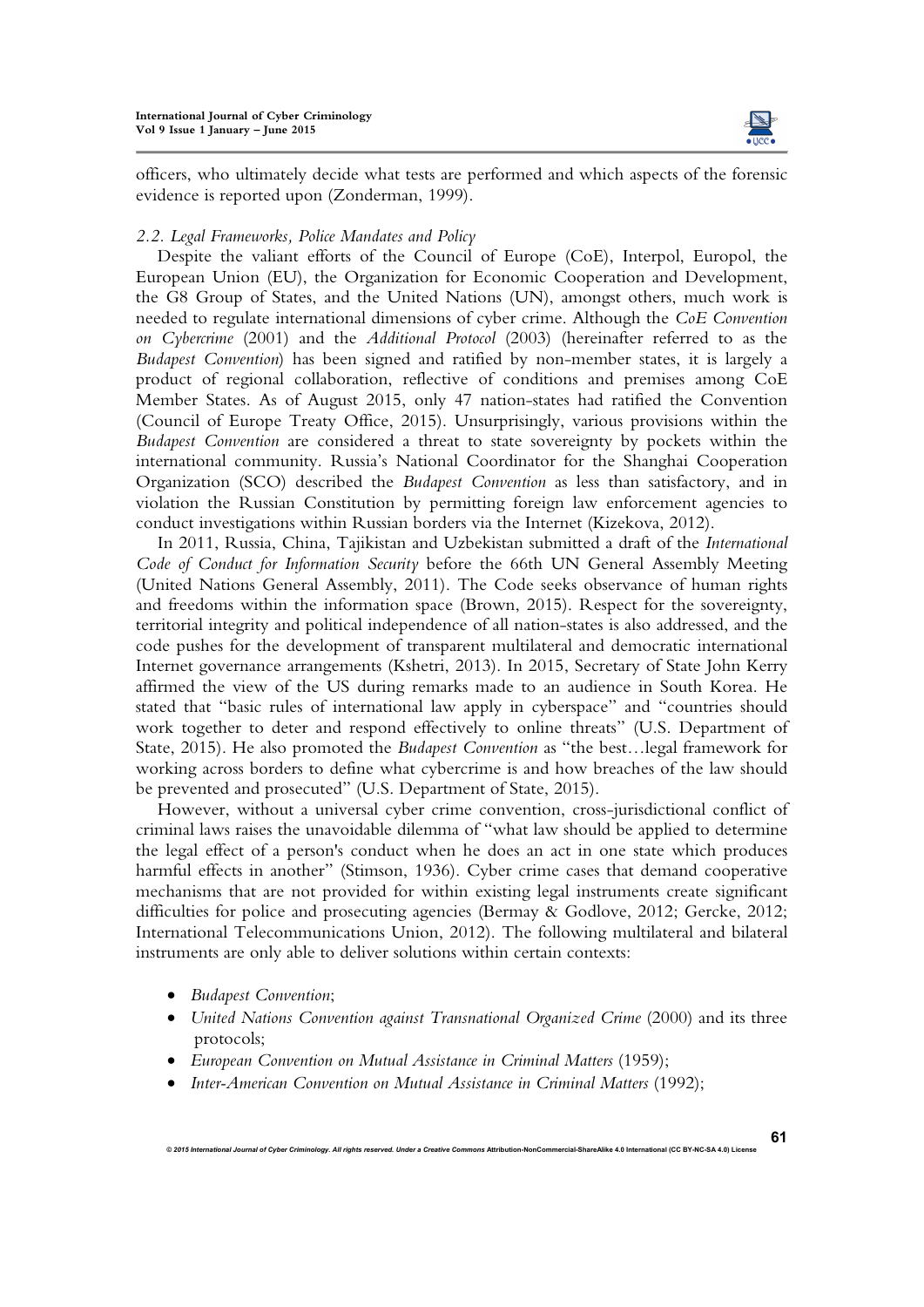- *Stanford Draft International Convention to Enhance Protection from Cyber Crime and Terrorism* (1999);
- *Draft African Union Convention on the Establishment of a Credible Legal Framework for Cyber Security in Africa* (2011); and
- *Commonwealth Model Law on Computer and Computer Related Crime* (2002).

When police receive an incident report at the local level, a number of conditions must be met before a formal investigation can be initiated. To have the requisite jurisdiction, the type of behavior, which forms the substance of the report, must be regarded as criminal conduct under the national legal framework concerned. In other words, the police must determine which criminal law has been violated, if any (Goodman & Sofaer, 2001). The '*principle of territoriality*' in international criminal law holds that a crime committed within the territory of a nation-state may be tried there. Yet, in a networked world, the territoriality of criminal law does not always coincide with territorial sovereignty (Cassese, 2001). "While with physical crimes, such as in murder, the…elements are generally concurrent, with information-based criminal activity, such as in cybercrime, a jurisdictional distinction between the initiation and termination of an act becomes the norm" (Walden, 2003, p. 295). As such, an act may be initiated in one jurisdiction and the effect or harm felt in another.

Many cyber crime offenders have evaded prosecution due to weaknesses in substantive criminal laws that do not address technological means of offending (Downing, 2005). Determining the place where an offence was committed (*locus delicti*), and overcoming positive and negative conflict of laws can present difficulties for police, prosecutors and judicial officers when issuing warrants, drafting subpoenas, and committing a case for trial (Brenner & Koops, 2004). Compared to serious violations of human rights, many acts of cyber crime do not invoke the '*principle of universality*' as grounds for criminal jurisdiction (Broadhurst, 2006). Doctrines enshrined in one legal system may not impose obligations in foreign jurisdictions. The "sovereign equality" existing between nation-states is a fundamental principle of international law, which demands respect for the lawmaking autonomy of other countries (Roth, 2005, p. 1). Ultimately, criminal law is simply a tool for targeted governance and protection of public mores within a specific locality.

Whilst not an offence in itself, cyber stalking in Mary's Case would be covered by statutory provisions associated with stalking in Australia. However, any inconsistency in defining the constituents of crime among nation-states can be problematic. For example, in some countries there are no laws criminalizing possession and distribution of child pornography (Commonwealth Internet Governance Forum, 2012), and cyber-stalking legislation in some jurisdictions requires that a credible threat to the victim be substantiated (Schwartz, 2009). In order to address trans-jurisdictional cyber crime offending, international legal frameworks must be harmonized (U.S. Department of Justice, 2009). However, enacting legislation and ratifying treaties is a slow process compared to the rapid uptake of new technologies by diverse communities globally.

Police function to reassure the public, reduce crime, investigate crime, provide emergency services, maintain peace and order, and safeguard the security of the state (Bowling & Foster, 2002). These undertakings seek to fulfill fundamental police mandates targeting community safety and support, criminal and disorder control, and provision of services for the administration of criminal justice (Broadhurst & Davies, 2009). Yet,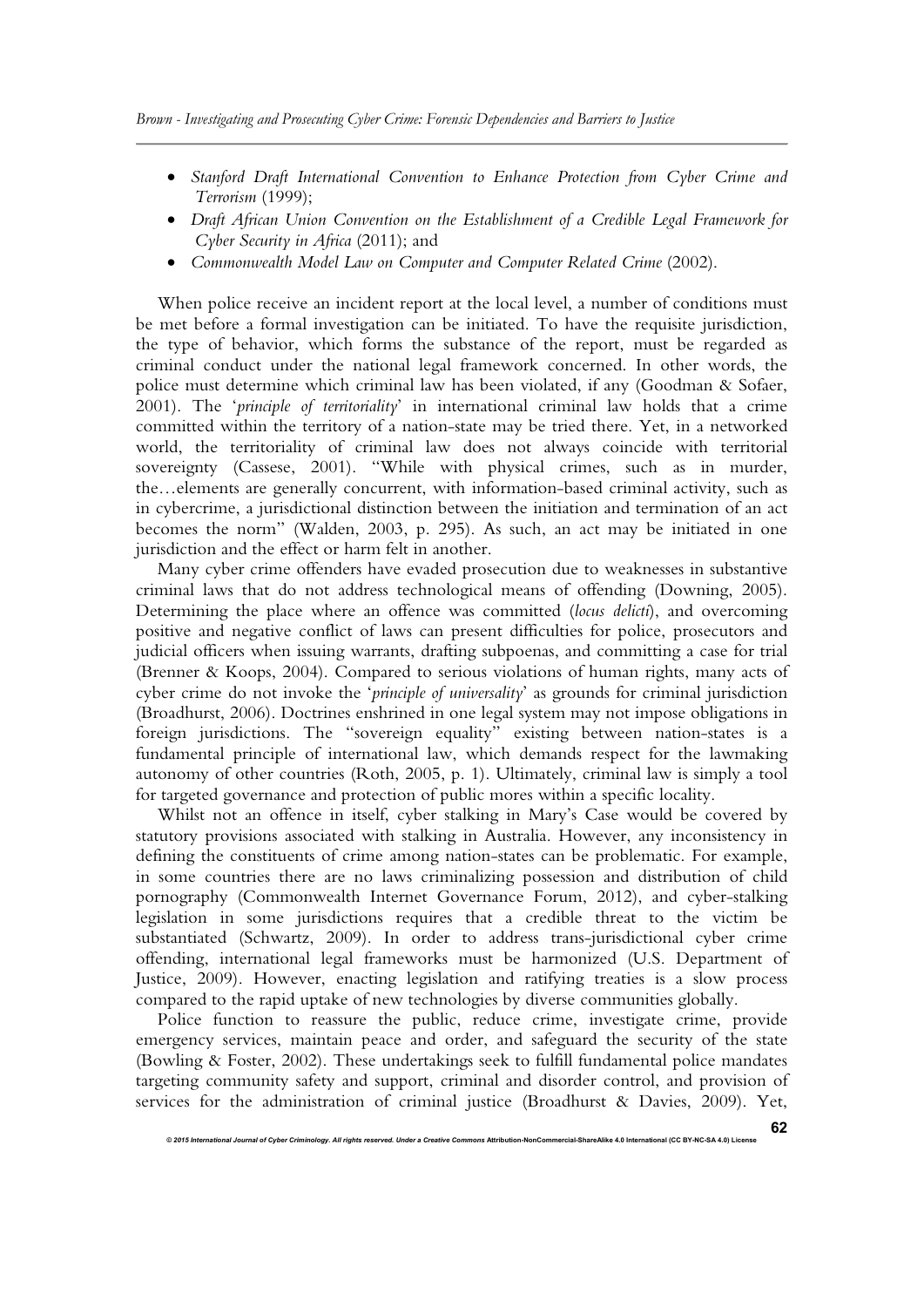

policing is not just about exercising the powers of government. The remit encompasses a process "whereby social order and regulation is maintained" to ensure social happiness (Findlay, 2004, p. 4). Strategic and tactical methods of policing involve competing objectives that are a source of conflict for law enforcement agencies (Luen & Al-Hawamdeh, 2001). There are both extrinsic and intrinsic challenges associated with identifying targets and a tendency exists to concentrate, for ideological or practical reasons, on suspects most often involved in a particular type of criminal activity (U.S. Department of Justice, 2010). Bureaucratic obstacles and the politicization of policing can lead to direct and indirect pressure from senior governmental figures to reach a desired outcome congruent with an existing policy preference (Gill & Phythian, 2012). Consequently, police are less likely to commit time and money to investigate offences that do not present as an important public priority (Banks, 2010). Historically, this has been the case with cyber crime offending (Goodman, 1997).

Policing institutions also engage in self-preservation and image building to ensure their survival (Broadhurst & Davies, 2009). To operate efficiently, police must engender and maintain positive perceptions about their function and the quality of work that they perform. This includes managing public attitudes concerning the capacity of police to provide community safety and security. A perceived need to 'measure up' often compels police to take on unmanageable workloads or promise results that may be very difficult to deliver. Compared to traditional criminal investigations involving discrete face-to-face interactions between humans, cyber crime offending is associated with voluminous data, which must be processed to extract sources of evidence. Law enforcement agencies worldwide are overwhelmed by the prevalence of cyber crime cases (Maher, 2013). Extensive case backlogs have prompted some agencies to abandon investigations altogether. For example, the FBI is reputed to shy away from investigations unless quantified loss or damage meets the minimum threshold of US\$5,000 (Akin, 2011, p. 751). In the same vein, the Case Acceptance Criteria for the Police Central e-Crime Unit in the UK targeted only "the most serious e-Crime incidents" and would not investigate instances of cyber-stalking (ACPO, 2009, p. 8). Many law enforcement agencies are also reluctant to pursue cyber crime cases at the local level as perpetrators mostly target victims in foreign jurisdictions (Kshetri, 2013).

## **Mary's Case: Police Report**

*Upon receiving the report, the local police refer the matter to the specialist e-Crime Unit. Senior Constable Lyon is tasked with investigating the case. Given the immediacy of the threats perpetrated against Mary, the matter is given 'high priority' status. Lyon contacts Mary and arranges to meet for an interview. During the interview, Lyon obtains copies of all electronic correspondence between Mary and the stalker, including data residing on her computer and handheld devices. Lyon warns Mary that it can be difficult to investigate cyber-stalking, particularly if the stalker or the evidence is located in another country. He pointedly asks Mary if she has recently had a "falling-out" with anyone or has any suspicions concerning the identity of the offender. Mary tells Lyon that she had a "bad break-up" with a former boyfriend upon discovering him cheating with one of her friends.*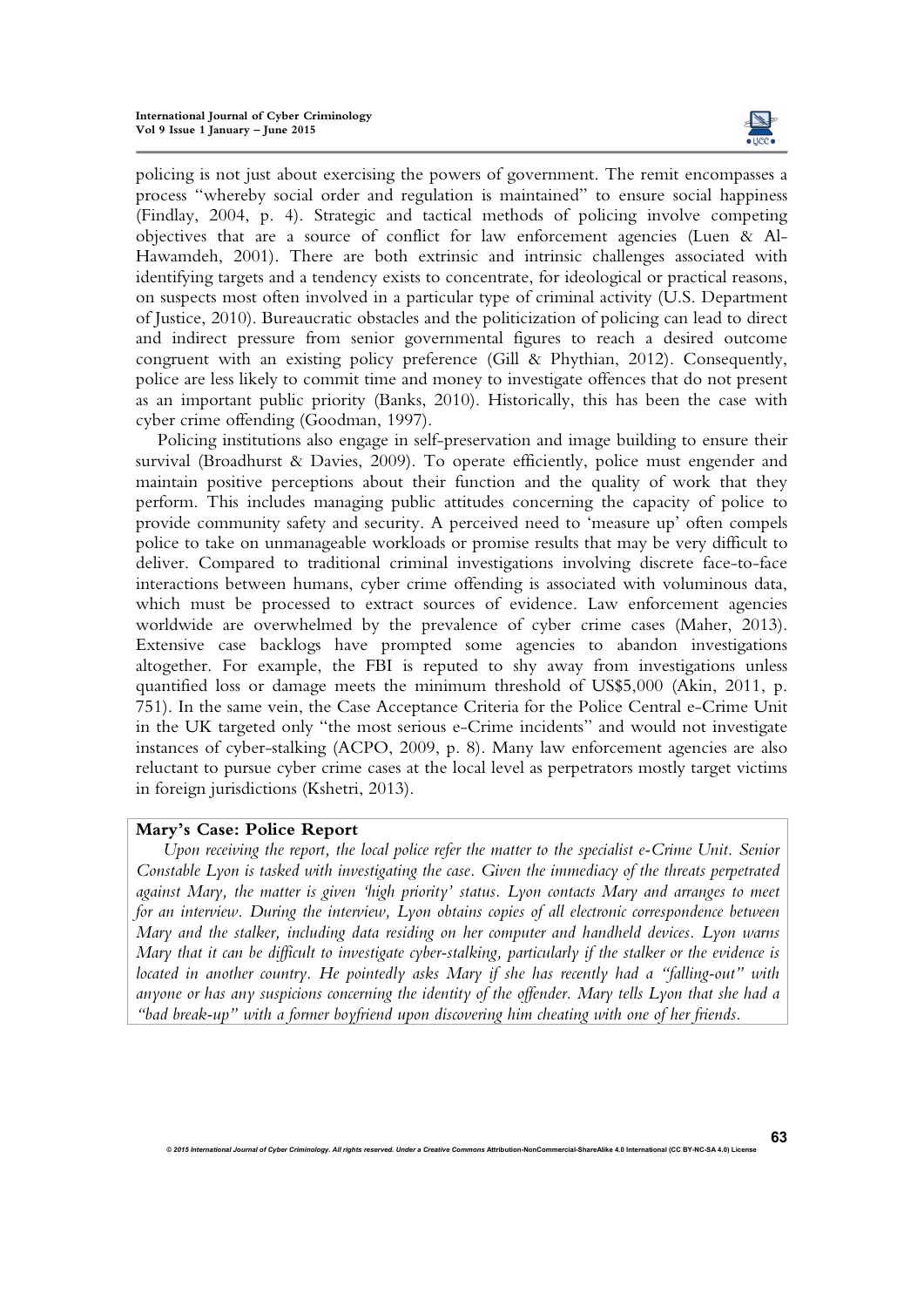## **3. Investigating Cyber Crime**

#### *3.1. Mindset and Technical Competencies*

Even with strong substantive and procedural domestic criminal laws and assent to international instruments such as the *Budapest Convention*, investigations may yield little unless police are well equipped and competent. A major task faced by the broader criminal justice community is communicating a shared understanding regarding the main technical skills, knowledge and roles performed during investigations and prosecutions (Graycar, 2001). Many cyber crimes are sophisticated and well-conceived, requiring police to apply technological expertise and deductive reasoning to unravel complex *'modus operandi'* and substantiate elements of an offence (Bromby, 2006). Information security's emphasis on hardware and software solutions for monitoring traffic and securing data is wholly inadequate when pitted against innovative blended attack vectors (Ghosh, 2002). Organized and persistent cyber-attacks have circumvented security precautions within major global corporations and stolen information and money with relative ease (Robertson, Riley, Strohm & Chan, 2014). Advanced blended attacks leverage vulnerabilities in fixed and wireless networks to steal credentials and conduct reconnaissance (FireEye Labs, 2015). Criminals use behavioral profiling to masquerade as ordinary system users whilst navigating private networks and exploiting applications to avoid arousing suspicion (CrowdStrike, 2015). Ultimately, signature-based commercial solutions lack the intelligence needed to identify and neutralize persistent nefarious activity that moves laterally and quietly (Brown, 2015).

The idiom 'rubbish in, rubbish out' reflects the danger of appointing untrained and incapable personnel to capture proof of malevolent activity and secure evidence of cyber crime offending. Seasoned leadership is required to effectively direct investigations and supervise the provision of forensic support (Horswell, 2004; Raymond, 2006). Unfortunately, bureaucrats with little in the way of technical background, often fill leadership positions in government, police, and law enforcement agencies within these areas. Like the organized criminal elements that embrace new technologies whilst adhering to proven techniques for committing crime, investigators must think like their criminal adversaries to decipher the technical underpinnings of cyber crime offending (Endgame, 2015; Nuth, 2008). Crime scene examiners are the lynchpin of successful investigations and the critical first step for initiating the chain-of-custody (Stanley & Horswell, 2004). Technology improves the capacity of police to capture a vast array of potential evidence (Mandel, 1987), but it is the human side of a cyber crime inquiry which is pivotal for giving meaning and weighing significance of ESI. Police must interpret and correlate information to support case theories and pursue leads by initiating dialogues with key individuals that are central to an investigation. It is critical for law enforcement agencies to retain personnel with this investigative mindset to expose cyber crime offending. Aside from electronic evidence, investigators also draw on other forensic science disciplines to gather physical trace evidence from crime scenes, including print, hair, and fiber artifacts (Gilbert, 2004; Kaye, 1995; White, 2004).

Skilled investigators in the digital domain possess a natural sense of curiosity combined with a desire to clarify the truth, establish facts, and reveal the answer to technical questions that arise during an inquiry. Deductive and inductive reasoning is employed to establish sequences of events. Traditional law enforcement techniques including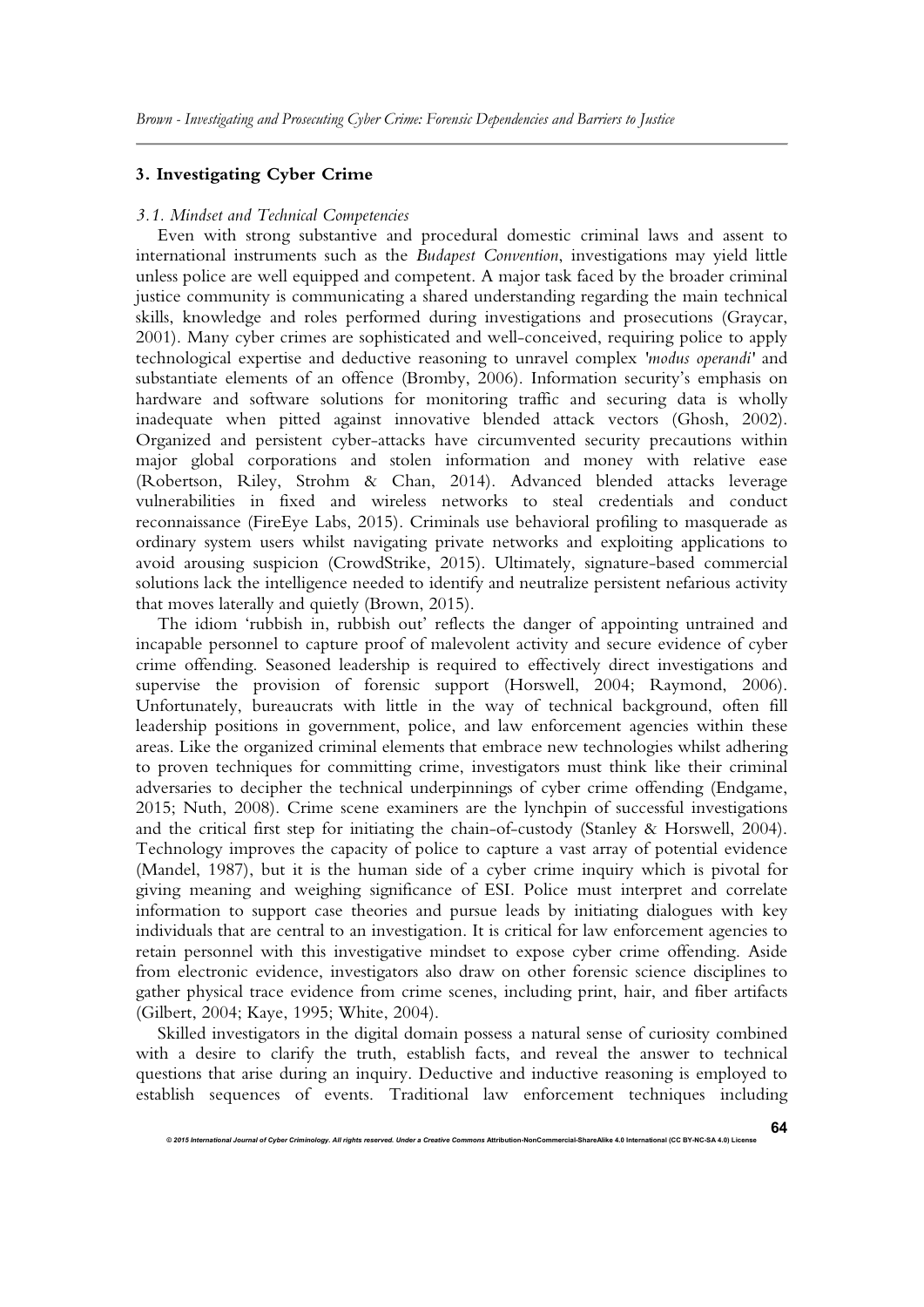

**65**

surveillance, interviewing, search and seizure, and formal legal process mechanisms are then implemented to support or refute case theories. This combination of skills goes beyond basic protocols of 'bagging-and-tagging', or 'monkey see, monkey do'. The aptitude is one of connecting pieces of information to form general rules or conclusions, as well as identifying relationships among seemingly unrelated events. As a case unfolds, core methodologies are attuned to address specific challenges as investigators rely on intuition and fluidity to pursue leads (Horswell, 2004; Robertson, 2004). As such, the investigative mindset is an adaptive approach to solving problems based on understanding the source material, preparation and planning, analysis, collation and recording, and assessment. The aim "is to develop disciplined approaches to decision making and to ensure all decisions are relevant, appropriate and can be demonstrated to others" (Hunton, 2011, p. 62).

Yet, despite the pervasiveness of digital information, many police and prosecutors are hesitant to collect and present intangible sources of evidence. Lack of leading edge tools and shrinking budgets for procuring resources are ongoing problems (Mislan, 2010). Finding the right blend of competencies to meet the rigors of a cyber crime inquiry is very difficult. The blend of investigative and technical methodologies employed by digital forensics interrogators is derived from scientific knowledge and practical knowledge from repeated casework. Although forensic analysis can uncover the 'smoking gun' which makes or breaks a case, more often it adds value by providing intelligence to establish facts of a corroborative nature (Saferstein, 1983). The need for trained investigators and prosecutors who are conversant with sources of electronic evidence is becoming increasingly critical as criminal acts move from physical to digital domains. In order to effectively attend to the rigors of a cyber crime inquiry, investigators require a range of 'soft' and 'hard' skills, coupled with the experience to apply those skills in real and virtual environments (see *Table 1* and *Table 2*).

| Soft Skill    | Competency                                                                                                               |
|---------------|--------------------------------------------------------------------------------------------------------------------------|
| Communicative | Liaise with the public, other team members, court staff, lawyers, law enforcement personnel,<br>and other interlocutors. |
| Rational      | Swiftly assess a situation and make appropriate decisions.                                                               |
| Collaborative | Rapidly gain the confidence of others and sustain those relationships.                                                   |
| Intuitive     | Instinctively differentiate between normal and abnormal events.                                                          |
| Coherent      | Explain technical subject matter in plain language and make information accessible to diverse<br>audiences.              |
| Resilient     | Prioritize and maintain composure whilst working under pressure.                                                         |
| Punctual      | Meet deadlines and provide deliverables to specification.                                                                |
| Fastidious    | Maintain focus with persistent attention to detail.                                                                      |
| Disciplined   | Restrained work ethic with strict observance to directives and mindfulness of personal and<br>technical limitations.     |
| Strategic     | Formulate and ask probing questions to key stakeholders and devise plans, which bring value to<br>an inquiry.            |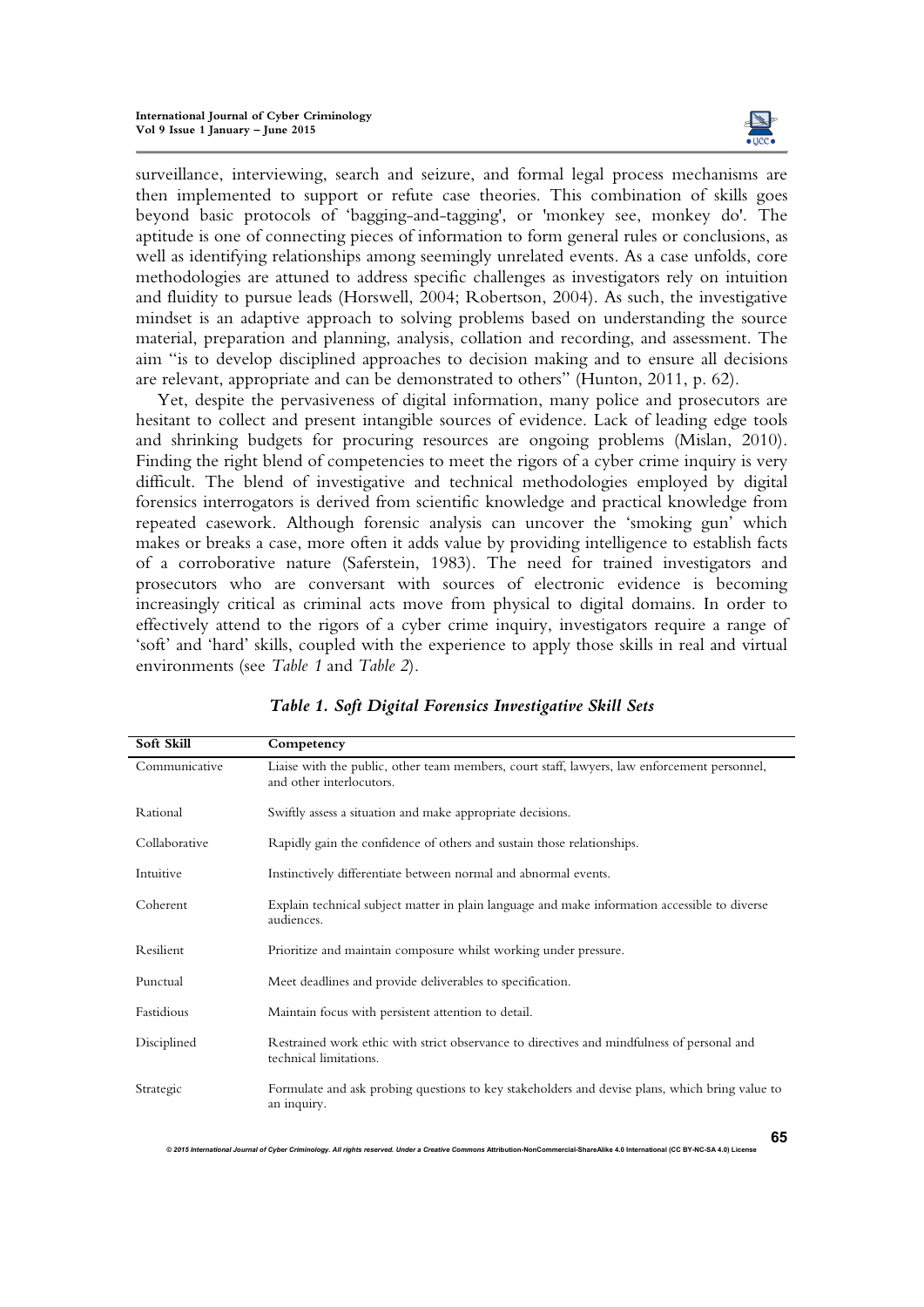| Hard Skill                       | Competency                                                                                                                                                                                                                                                                                                                                                                                                                                                                  |
|----------------------------------|-----------------------------------------------------------------------------------------------------------------------------------------------------------------------------------------------------------------------------------------------------------------------------------------------------------------------------------------------------------------------------------------------------------------------------------------------------------------------------|
| Research                         | Expeditious retrieval of information in the public domain and reference material stored across<br>the corporate network. Capacity to gain insights by triangulating information from disparate<br>sources that are inaccessible via public search engines.                                                                                                                                                                                                                  |
| Awareness                        | Vigilance in maintaining awareness of developments in the field of information security. Applied<br>knowledge of industry best practices for conducting digital forensics investigations.                                                                                                                                                                                                                                                                                   |
| <b>Evidence Continuity</b>       | Strict compliance with established processes for demonstrating chain-of-custody when handling<br>electronically stored information.                                                                                                                                                                                                                                                                                                                                         |
| Forensic Imaging                 | Applied knowledge of data preservation techniques, which use both physical and logical<br>methods to forensically acquire data and verify sources of information.                                                                                                                                                                                                                                                                                                           |
| Networking<br>Architecture       | Practical understanding of the Open System Interconnection (OSI) model and the function of<br>communication technologies in the storage and transmission of data, such as network protocols,<br>media access control (MAC) addresses, firewalls, routers, proxy servers, data centers, online<br>applications, cloud services, host-based applications, redundant array of independent disks<br>(RAID), clusters, virtual servers, and modes of multifactor authentication. |
| Hardware                         | Applied knowledge of components and peripherals connected to information systems, including<br>hard disk drives, solid state drives (SSDs), random access memory (RAM), the basic input<br>output system (BIOS), network interface cards (NICs), chipsets, and flash storage.                                                                                                                                                                                               |
| File Systems                     | Applied knowledge of diverse file system attributes such as FAT, FAT32, exFAT, NTFS,<br>HFS+, XFS, Ext2, Ext3, Ext4, and UFS.                                                                                                                                                                                                                                                                                                                                               |
| Structured Data<br>Analysis      | Retrieval and interpretation of universally formatted information, such as fixed field entries<br>inside records, as well as embedded information associated with operating systems, relational<br>databases, spreadsheets, registries, Internet history, security and system logs, and encrypted file<br>systems.                                                                                                                                                          |
| Unstructured Data<br>Analysis    | Interpretation of values associated with detached files stored across various file systems such as<br>digital photos, graphic images, videos, streaming data, webpages, PDF files, PowerPoint<br>presentations, email data, blog entries, wikis, and word processing documents.                                                                                                                                                                                             |
| Semi-structured<br>Data Analysis | Extraction of tags, metadata, or other types of identity markers subsisting within detached files,<br>including information indicative of authorship, revision number, creator, sender, recipient, time<br>and date particulars, GPS coordinates, keywords, and firmware version. This activity also<br>extends to analysis of relational data within files that are associated with detached files, such as<br>XML and other markup languages.                             |
| Reverse Engineering              | Functional understanding of the mechanics of software development, remote administration, and<br>malware proliferation.                                                                                                                                                                                                                                                                                                                                                     |
| Programming and<br>Scripting     | Knowledge of coding using languages such as C, C++, C#, Perl, Delphi, Html, .NET, ASP,<br>Python, Java, JavaScript, Ruby, Bash Scripting, VBScript, PowerShell, Unix/Linux, EnScript.                                                                                                                                                                                                                                                                                       |
| Virtualization                   | Applied knowledge of building, configuring, and deploying virtual machines.                                                                                                                                                                                                                                                                                                                                                                                                 |
| <b>Technical Reporting</b>       | Experience in producing highly granular reports detailing the inner workings of information<br>communication technologies, file integrity, authenticity of information, and movement of data.                                                                                                                                                                                                                                                                               |

## *Table 2. Hard Digital Forensics Investigative Skill Sets*

## *3.2. Search and Seizure*

Cyber crime investigation may involve some form of invasive or coercive search, surveillance, or monitoring activity by law enforcement or intelligence agencies (O'Harrow, 2005; Stephenson, 2003; Zavrsnik, 2010). Search and seizure is an active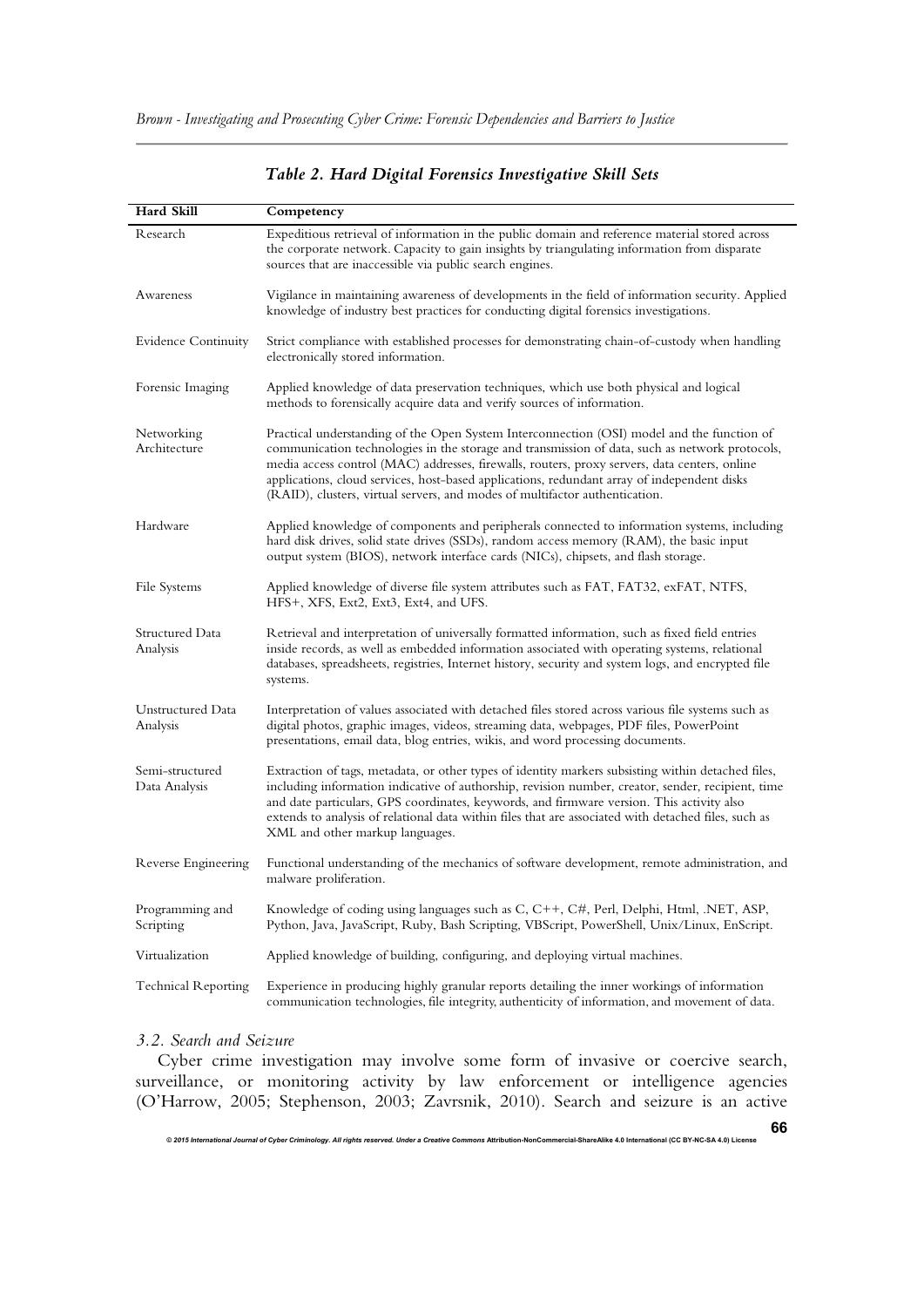

**67**

mode of investigation, which involves discovering evidence, identifying suspects, apprehending offenders, and interviewing witnesses. Legal authority and best practices for executing search and seizure warrants varies considerably between jurisdictions and criminal justice systems, including rules governing handling electronic evidence (Jarrett & Hagen, 2009; United Nations Office on Drugs and Crime, 2013). When police conduct search activities, hardware, software, peripheral storage devices, and information in binary and printed form may be seized. It is incumbent for investigators to consider the appropriateness of previewing and forensically acquiring data at the scene (i.e., '*in situ')* and whether the circumstances may justify physically seizing equipment for further analysis in a laboratory (Clancy, 2011).

In most western democracies, national legislative provisions exist to enforce compliance with international human rights law, including the rights to privacy and freedom of opinion and expression. For example, articles 10 and 17 of the *Universal Declaration of Human Rights* (1948), article 6 of the *European Convention for the Protection of Human Rights and Fundamental Freedoms* (1953), article 16 of the *Convention on the Rights of the Child* (1989), article 22 of the *Convention on the Rights of Persons with Disabilities* (2006), article 14 of the *Convention on the Protection of the Rights of All Migrant Workers and Members of Their Families* (1990), article 8 of the *European Convention on Human Rights* (1950), article 11 of the *American Convention on Human Rights* (1969), and articles 10 and 17 of the *International Covenant on Civil and Political Rights* (1966) to which 168 States are party. Even in instances where UN Member States are not bound by a treaty or convention, these instruments present minimum standards and are reflective of customary legal norms. As such, nation-states that have signed, but not ratified an instrument, are bound to respect its purpose and object, in accordance with article 18 of the *Vienna Convention on the Law of Treaties* (1969). However, customary legal norms have certainly lost some of their potency in recent years, particularly with respect to their applicability to cyberspace (Brown, 2015). For example, the articles 2(4) and 51 of the *Charter of the United Nations* (1945) cannot necessarily be relied upon to give staunch guidance to policy-makers globally regarding data driven hostilities (Schmitt, 2013). Nevertheless, national legal frameworks also exist to protect privacy, opinion and expression (e.g., section 13 of the *Charter of Human Rights and Responsibilities Act*, 2006, Victoria).

Prior to commencing a search, investigators must ensure that they abide by applicable laws or risk having seized exhibits declared inadmissible at trial. In some jurisdictions there are exceptions that may justify warrantless search and seizure activities (e.g., consent, 'emergency' terrorist situations, plain view doctrine, search relating to arrest, etc.) but an actual search of the data stored on a device usually requires a warrant in common law countries. In circumstances where there is a substantial risk of losing evidence, such as where data sanitizing and other anti-forensics tools are active, some jurisdictions permit law enforcement to perform a limited search of devices without a warrant due to the perceived vulnerability of the data (Dee, 2012). Remote wiping and deletion tools are bundled preinstalled on many mobile devices and available for purchase as commercial software or freeware. During warrant activity, investigators may also discover legally protected sources of ESI (e.g., doctrine of legal professional privilege, public-interest immunity, etc.), adding a layer of complexity to the process of evidence handling. Many investigators encounter administrative delays in obtaining legal authority to conduct police investigations due to judicial uncertainty about cyber crime offending. Albena Spasova, who worked in promoting law reform in Moldova and Bulgaria, commented: "Even in

*<sup>© 2015</sup> International Journal of Cyber Criminology. All rights reserved. Under a Creative Commons* **Attribution-NonCommercial-ShareAlike 4.0 International (CC BY-NC-SA 4.0) License**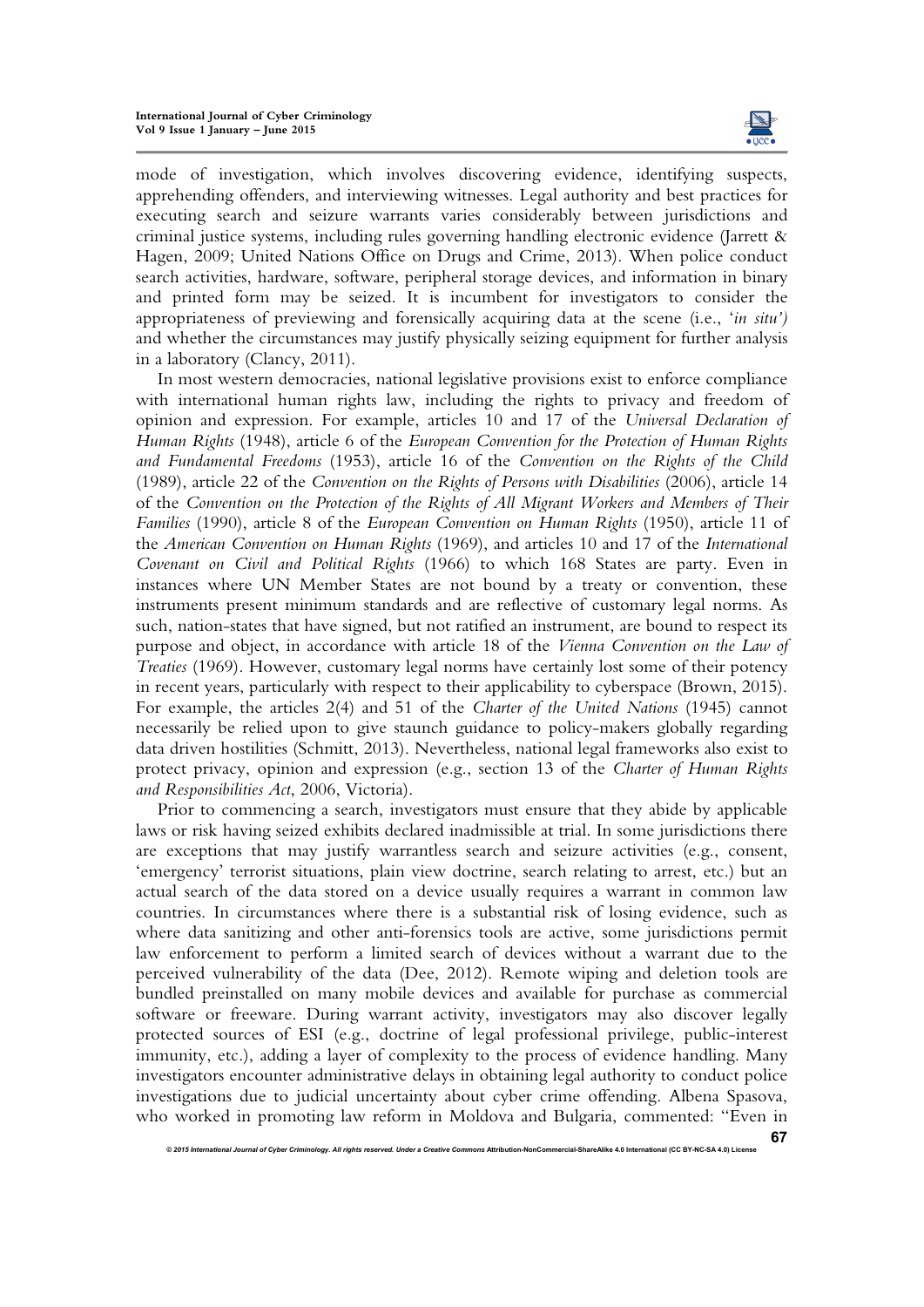2001, I was meeting judges who thought cyber-crime was someone stealing a computer" (Kshetri, 2013, p. 10).

### *3.3. Stored Communications*

During the course of an investigation, police usually gather information about an event after it has occurred. The re-enactment of cyber crime offending requires investigators to trace communications back to a source and retrieve information about that communication (Herrera-Flanigan & Ghosh, 2010; Schjølberg & Ghernaouti-Hélie, 2011). The capacity of police to identify individuals in control of domain names and Internet Protocol (IP) addresses at a given point in time is a fundamental step in the investigative process (U.S. Department of Justice, 'Investigations Involving the Internet and Computer Networks', 2007). Investigators with the requisite legal authority and related information about a suspect (e.g., username, IP address, time and date of suspicious activity) may also be able to obtain subscriber data, transactional or traffic data, and content data from service providers (Australian Government, 2012). Investigators are more likely to establish a link between a suspect and the commission of crime if they can secure data from physical devices used by a suspect to corroborate subscriber, transactional and content data. Article 1d the *Budapest Convention* defines "traffic data" as "any computer data relating to a communication by means of a computer system, generated by a computer system that formed a part in the chain of communication, indicating the communication's origin, destination, route, time, date, size, duration, or type of underlying service" (Convention Committee on Cybercrime, 2001). 'Content data' is not defined in the *Budapest Convention* "but refers to the substance of the communication, that is, the meaning of the communication, or the message or information being conveyed (other than traffic data)" (Broadhurst, 2006, pp. 408-433).

In some jurisdictions, telecommunications providers can supply investigators with stored content such as voice mail, call logs, and codes for accessing data contained on Subscriber Identity Module (SIM) cards by leveraging Pin Unlock Key (PUK) codes for handsets (Nelson, Phillips & Steuart, 2010). Police may also trace phones in real time through the telecommunications network using cell tower data in combination with geospatial technology (e.g., Stingray) which may also be programmed to match phone signals and voice prints (Boyle, 2007; Farivar, 2015; Lichtblau, 2012; Van Brocklin, 2014). *Table 3* presents examples of subscriber, transactional, and content data that police commonly target during an investigation. Yet, the abundance of telecommunications carriers can make it extremely difficult to trace a single communication, as multiple legal processes are potentially required to simply establish origin. Business models related to retention and storage of data also differ regionally. Oftentimes, police are able "to successfully trace one or two steps, only to find out that an upstream carrier has not retained the information, which is critical to continue the investigation" (Herrera-Flanigan & Ghosh, 2010, pp. 305-306). The problem for law enforcement concerns "practical difficulties in intercepting the communications and related data that courts have authorized it to collect" (Caproni, 2011). Some service providers are even reluctant to allow police access to basic information about a user, thereby further thwarting investigations. There is manifest disagreement among ISPs in many jurisdictions concerning the legal process that police must follow to obtain subscriber data. Simply obtaining Internet account information for a single user can be "complicated and involve an increase in the amount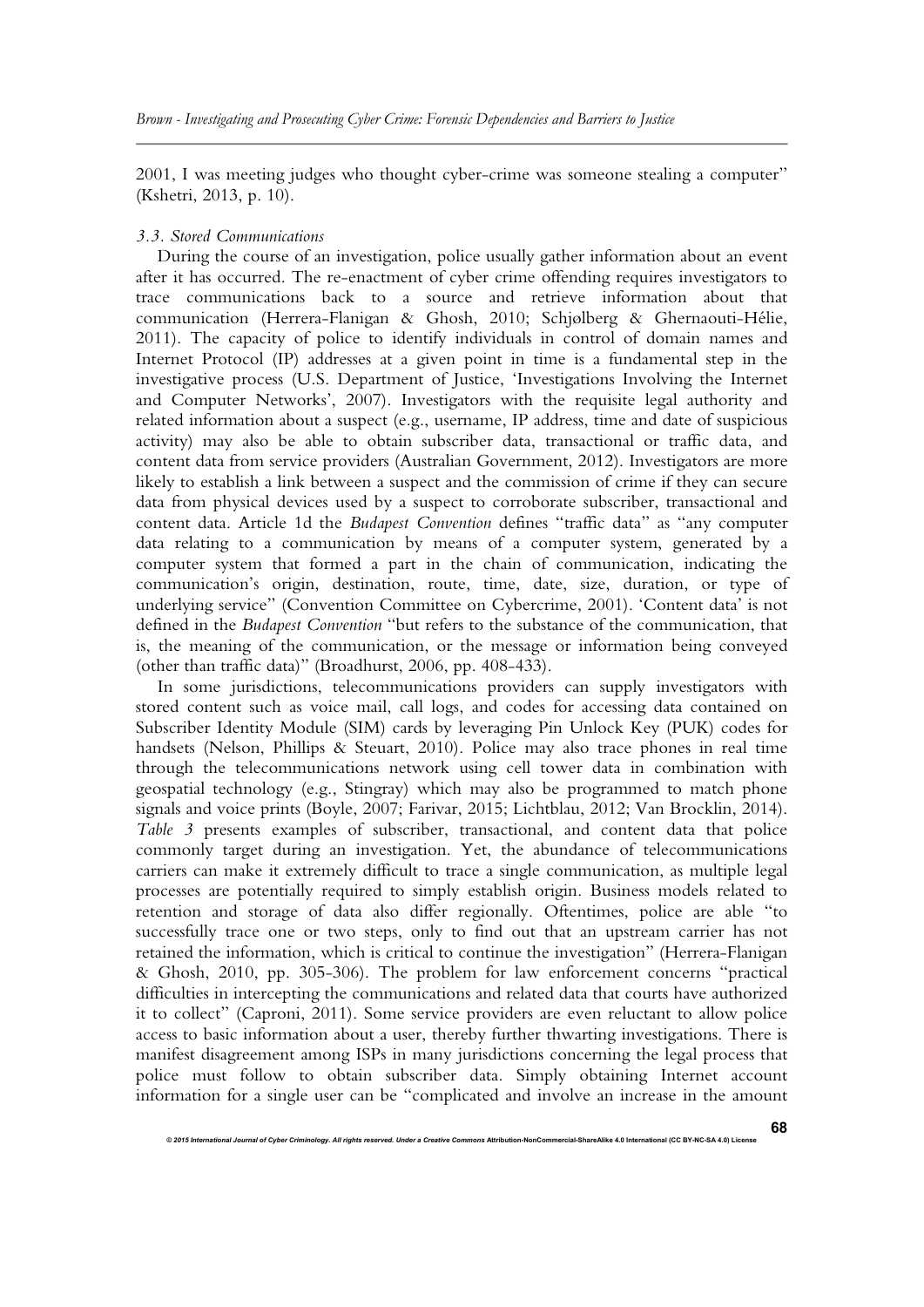

of paperwork and time an investigator spends on a case" (D'Ovidio & Doyle, 2003, p. 15.).

What this means is that an order from a judge to monitor a suspect's communication may amount to nothing more than a piece of paper. Some companies fail to comply with the court order. Some can't comply, because they have not developed interception capabilities. Other providers want to provide assistance, but they have to build interception capabilities, and that takes time and money (Comey, 2014).

| <b>Subscriber Data</b>                                                                                                                                 | Traffic/Transactional Data                                                                                                            | <b>Content Data</b>                                                                                                                           |
|--------------------------------------------------------------------------------------------------------------------------------------------------------|---------------------------------------------------------------------------------------------------------------------------------------|-----------------------------------------------------------------------------------------------------------------------------------------------|
| Name and address                                                                                                                                       | Connection logs detailing dynamic or<br>static IP addresses assigned by the                                                           | Stored electronic communications<br>retrieved from remote computing                                                                           |
| IP address used to register an account                                                                                                                 | service provider and Uniform<br>Resource Locators (URLs)                                                                              | services (e.g., email messages,<br>SMS/MMS messages, pagers                                                                                   |
| Telephone number                                                                                                                                       | Account usage logs reflecting IP                                                                                                      | messages, voice mail, video messages)                                                                                                         |
| Email address                                                                                                                                          | addresses accessed via a subscription<br>service                                                                                      | Stored electronic communications<br>from remote computing services                                                                            |
| Credit card particulars, direct debit<br>account details, or other method of<br>payment                                                                | Information exchanges processed<br>through a service provider (e.g., email<br>header information, records of shared                   | not yet retrieved (e.g., stored fax<br>messages, synchronized data<br>associated with cross-platform<br>applications)                         |
| Service agreement information (e.g.,<br>commencement date)                                                                                             | folders)                                                                                                                              | Records of financial transactions                                                                                                             |
| Geographical location of a service                                                                                                                     | Records of wireless carrier services<br>pointing to the location of a<br>subscriber's device (e.g., triangulation                     | stored in online banking accounts and<br>payment facilities (e.g., PayPal)<br>including records of transfers using                            |
| Internet connection records (e.g.,<br>quantity of data downloaded and/or                                                                               | of cell tower data, GPS coordinates)                                                                                                  | digital currencies (e.g., Bitcoin<br>wallets)                                                                                                 |
| uploaded)                                                                                                                                              | Itemized records logging usage (e.g.,<br>numbers dialed, time and date of calls,                                                      | Data uploaded, downloaded or shared                                                                                                           |
| Time and duration of service usage<br>(e.g., session times, calls and/or                                                                               | communication logs)                                                                                                                   | via cloud services (i.e., platform as a<br>service, infrastructure as a service,                                                              |
| connections)                                                                                                                                           | Information identifying the sender and<br>recipient, including copy recipients,                                                       | software as a service, network as a<br>service)                                                                                               |
| Use of subscription-based<br>telecommunications services (e.g.,<br>conference calling, call messaging, call<br>waiting, call barring, call forwarding, | for a communication (e.g., email<br>header information, shared folders,<br>attachments)                                               | Managed and automated backup<br>services for computers and mobile<br>devices (e.g., iCloud, OneDrive)                                         |
| call redirection, calling line<br>identification services)                                                                                             | Routing information identifying<br>equipment through which a                                                                          | Data hosted in datacenters and cloud                                                                                                          |
| Use or selection of preferential<br>numbers or discount calls                                                                                          | communication is, or has, been<br>transmitted (e.g., dynamic IP address<br>allocation, file transfer logs)                            | computing environments (i.e.,<br>private, community, public clouds,<br>hybrid clouds)                                                         |
| Connection, disconnection and<br>reconnection of services                                                                                              | Addresses or other markings written<br>on, or associated with, a postal item<br>(e.g., names, telephone numbers,<br>tracking numbers) | User data associated with social<br>networking platforms (e.g., screen<br>names, contact lists, multimedia,<br>documents, messages, postings) |

## *Table 3. Service Providers and Avenues of Inquiry for Investigators*

The possibility of obtaining information from an ISP naturally depends on police having legal authority to make such a request and there being adequate data retention and logging policies in place. The ephemeral nature of user logs and the "financial and human costs associated with gathering and maintaining account information decreases the

*© 2015 International Journal of Cyber Criminology. All rights reserved. Under a Creative Commons* **Attribution-NonCommercial-ShareAlike 4.0 International (CC BY-NC-SA 4.0) License** 

**69**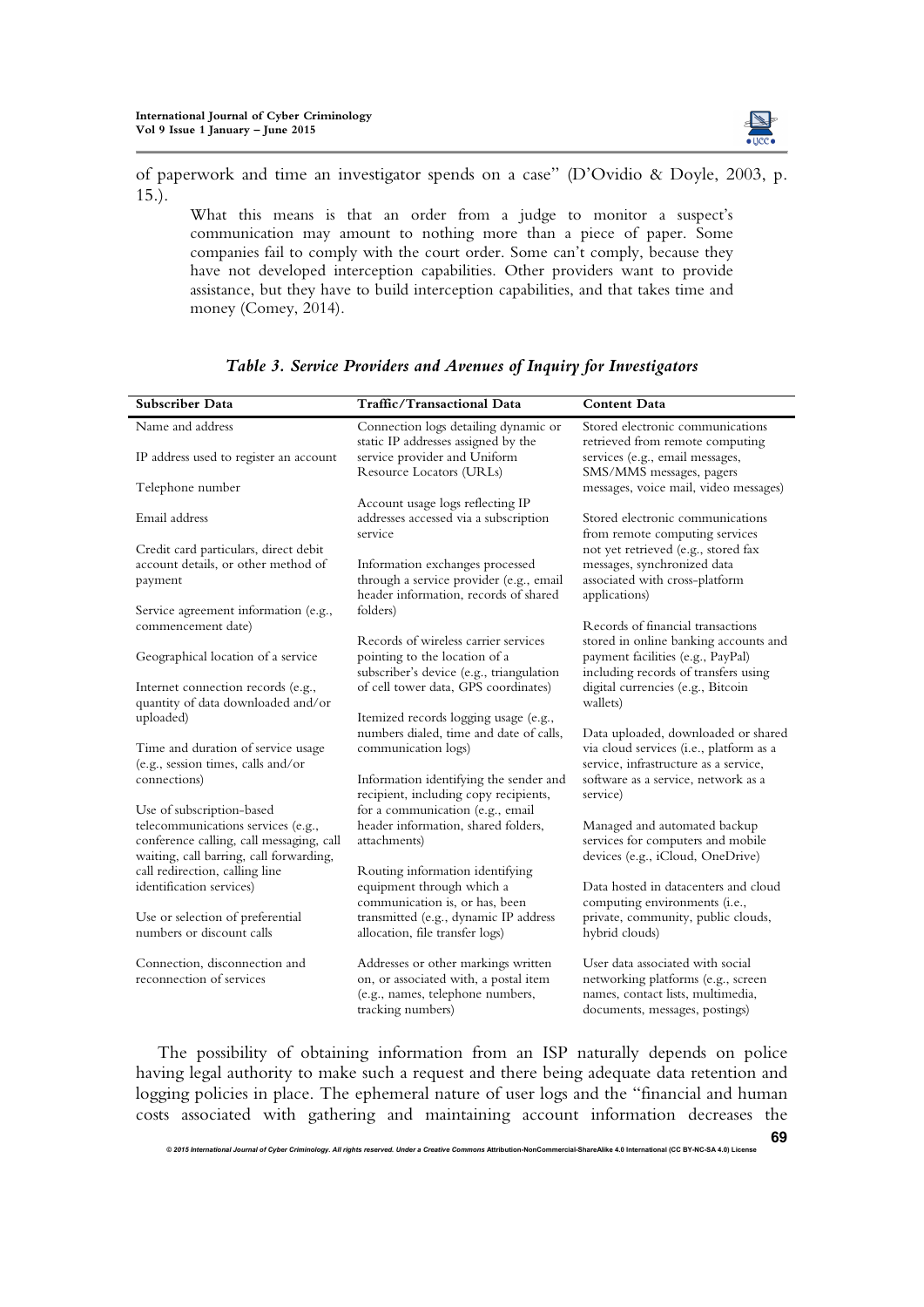possibility that Internet service providers will voluntarily collect and maintain such data for a useful period of time" (D'Ovidio & Doyle, 2003, p. 15.). In the absence of universally agreed standards concerning data retention, investigators often discover sources of ESI vanishing as logs are overwritten and data records are purged to free space. Whilst investigators may be able to compel an ISP to freeze or preserve stored data, the issue of data retention remains very controversial (Schjølberg & Ghernaouti-Hélie, 2011). The European Court of Justice held that Directive 2006/24/EC of the European Parliament and of the Council (i.e., Data Retention Directive) is invalid and a violation of the *Charter of Fundamental Rights of the European Union* (2000) for exceeding limits imposed by the principle of proportionality.

It entails a wide-ranging and particularly serious interference with the fundamental rights to respect for private life and to the protection of personal data, without that interference being limited to what is strictly necessary...[B]y requiring the retention of those data and by allowing the competent national authorities to access those data, the directive interferes in a particularly serious manner with the fundamental rights to respect for private life and to the protection of personal data (Court of Justice of the European Union, 2014).

## *3.4. Monitoring and Interception*

Some national legal frameworks empower police and security agencies to obtain court orders to intercept communications between computers in urgent and exceptional cases. The *Code of Criminal Procedure* (2000) in France includes a power to requisition documents relevant to an investigation including the transfer and conversion of computer data, the decryption of computer data, wiretapping, and the interception of other communications (e.g., Articles 706-35, 706-47, 706-81, 227-18, and 227-24). This legislation also provides a legal basis for the activities of law enforcement agencies engaged in online investigations. This power extends to monitoring persons suspected of committing a crime when law enforcement officers gather evidence by posing online as criminal accomplices or receivers.

'Real-time' digital monitoring activities, also called 'tapping' and 'bugging', can be facilitated with use of covert software and hardware tools, which, once installed, enable access to devices in possession of suspects (Downing, 2005; Gill & Phythian, 2012). Live interception techniques also allow investigating authorities to capture transmissions as they are sent and received. For example, the *Regulation of Investigatory Powers Act* (2000) (RIPA) provides law enforcement agencies in the UK with the power to:

- Intercept communications (i.e., traffic and content data);
- Conduct 'intrusive surveillance' (i.e., covert in private premises or vehicles, etc.);
- Conduct 'directed surveillance' (i.e., covert in a public place);
- Use covert human intelligence sources (i.e., undercover agents); and
- Monitor communications data (e.g., records related to communications but not the content of such communications, etc.).

Once a suspect device has been identified, investigators may deploy a variety of technologies to harvest intelligence. For example, system activity may be recorded using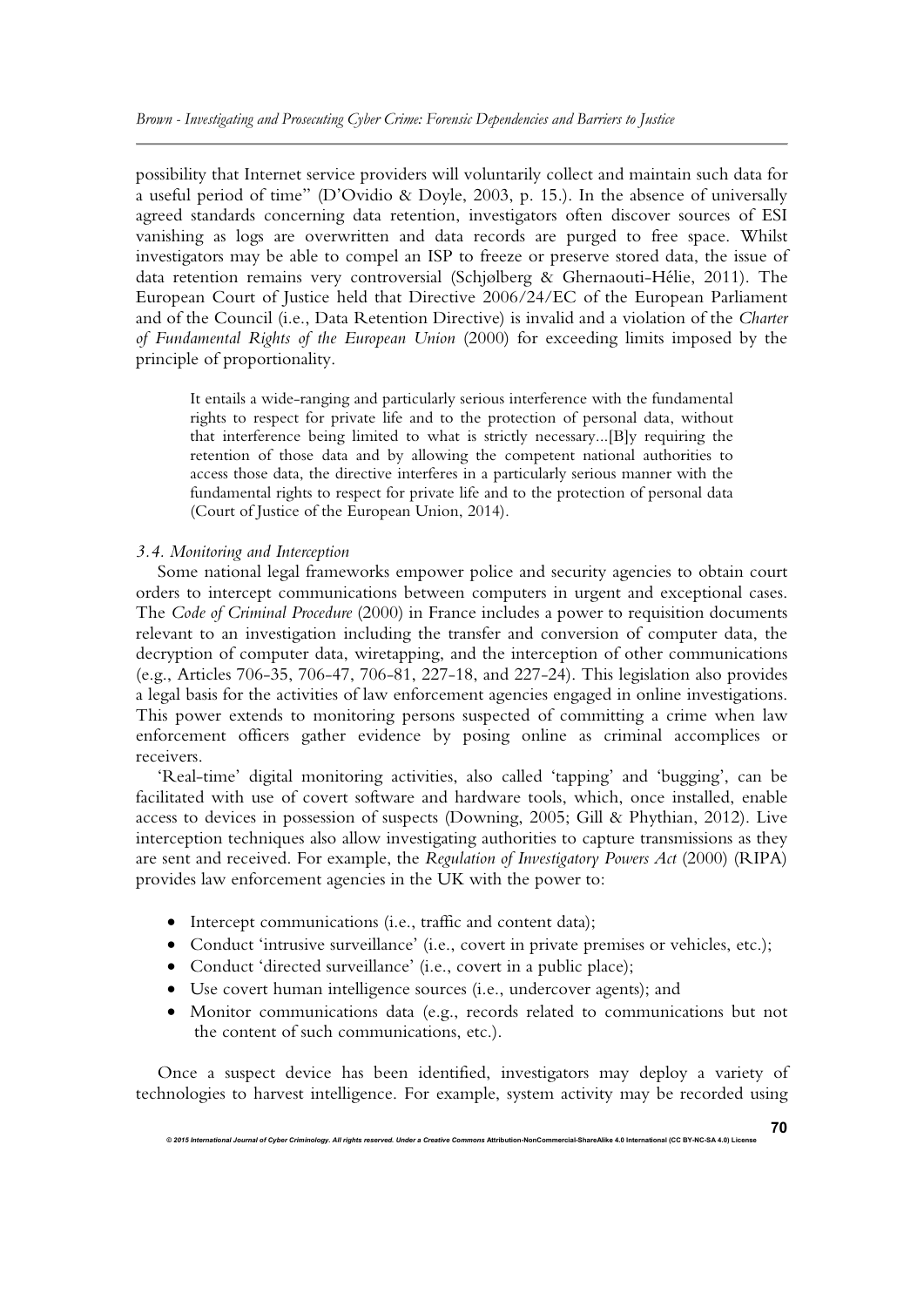

**71**

'Remote Administration Tools' (RATs), keyboard entries monitored using keystroke loggers, cameras installed to capture passwords and physically link activity with a specific user, and 'packet sniffers' activated to intercept communications and gather information about a particular network. Whilst conventional investigative powers prohibit remote searches beyond the local jurisdiction, it can be very difficult to determine when data crosses international borders (Chong, 2012). The legal treatment of data may differ significantly from one country to another, posing a minefield of technical and legal complexities. As such, it becomes critical that investigators and prosecutors be wellinformed of geo-specific data-mapping issues and maintain vigilance in observing legislative changes globally, including the imposition of sanctions and embargoes between nation-states (Vincent & Hart, 2011). Managing dual criminality provisions for extradition, processing requests for mutual legal assistance (MLA), and balancing sensitive diplomatic relations are all significant encumbrances for investigations into cyber crime offending.

Even where strong diplomatic ties exist, underdeveloped states are unlikely to have adequate investigative powers or resources to assist cross-border investigations (United Nations Office on Drugs and Crime, 2012). To overcome these hurdles, some nationstates have enacted legislation with extraterritorial reach to empower domestic law enforcement agencies to remotely access data stored in foreign jurisdictions (i.e., 'online inspection') (Sieber, 2012). However, the international community has expressed concern about these encroachments on state sovereignty (Brown, 2015).

## *3.5. Proactive Strategies*

Many law enforcement agencies have developed specialized units that target offenders online through social networking websites, chat rooms, instant messaging platforms, cloud services, Darknet forums, and other peer-to-peer communicative mediums (Dubord, 2008; Mitchell, Wolak & Finkelhor, 2005). Undercover operatives conducting online investigations use the ruse of impersonation in an attempt to build trust from targeted suspects. In many cases, online investigations are initiated further to complaints received from parents in circumstances where someone has contacted a child online and is behaving inappropriately (Tetzlaff-Bemiller, 2011). Such investigations are reactive and may involve an undercover officer taking control of a child's online identity to discover more about the intentions of a suspect (Mitchell, Wolak & Finkelhor, 2005).

By interacting directly with suspects, investigators are able to witness offences as they occur and need only wait for perpetrators to reveal themselves (Girodo, Deck & Morrison, 2002, Tetzlaff-Bemiller, 2011). For the most part, this type of undercover work targets criminals involved in child sex solicitation and abuse. However, with the emergence of highly organized online criminal marketplaces (e.g., Silk Road) the scope of online offending is now vast (e.g., drug trafficking, contract killing, trading in stolen credit cards, malware distribution, money laundering, etc.) (e.g., *United States v Ross William Ulbricht*, 2015) (Lusthaus, 2013). Investigators engaged in undercover operations require a comprehensive understanding of the laws governing engagement with suspects to ensure the admissibility of evidence and credibility of admissions (e.g., entrapment, inducement, etc.) (Ballin & Ballin, 2012). Proactive investigations of this nature often succeed because the problem of attributing criminal activity online also makes it very difficult for offenders to identify undercover agents (Lusthaus, 2012).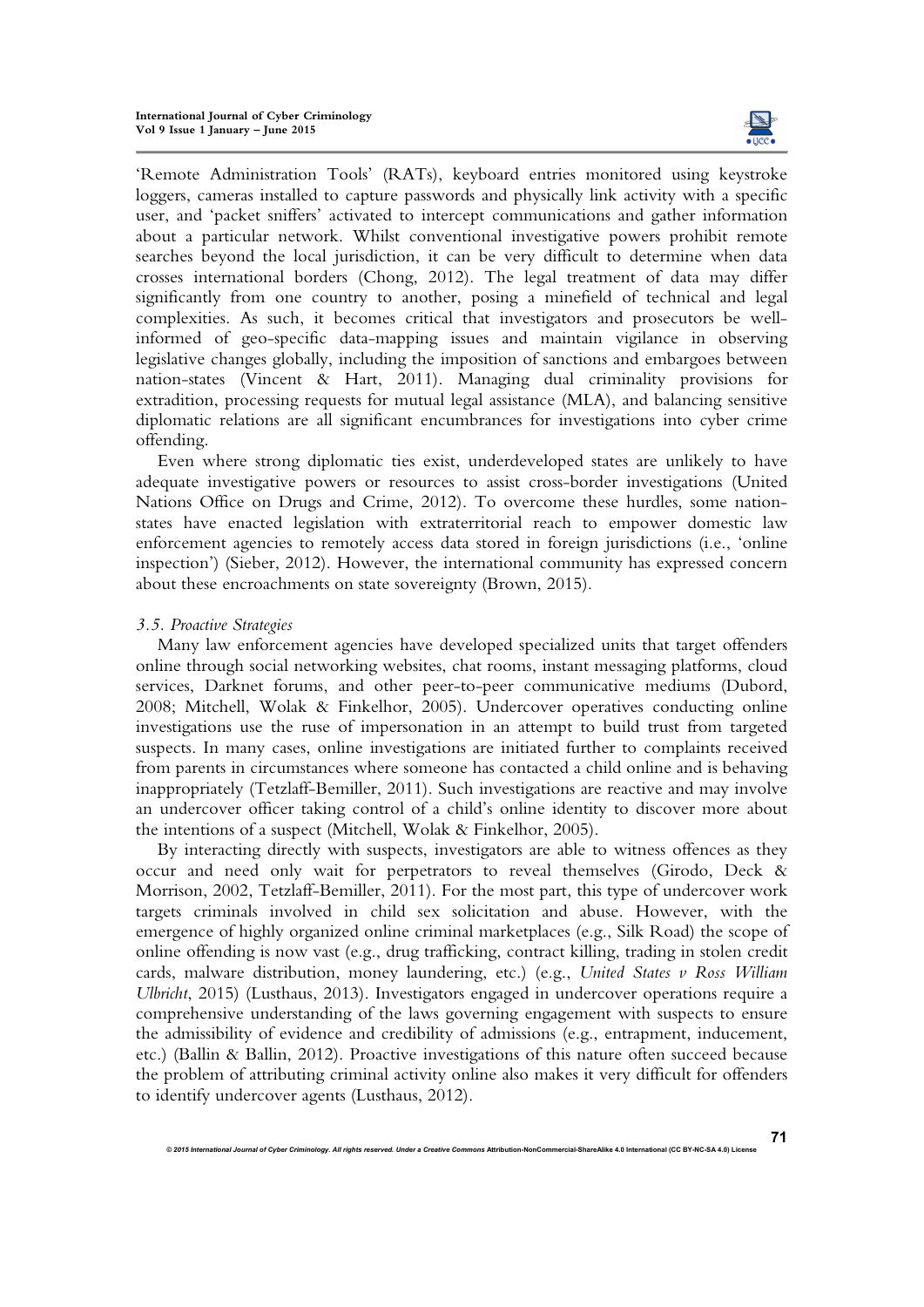#### **Mary's Case: Investigative Hurdles**

*A short time after the interview with Mary, Lyon meets with the Officer-In-Charge (OIC) of the e-Crime Unit to deliver a progress report. Lyon tells the OIC that he has traced the Internet postings vis-à-vis Mary to an adult website hosted in Moldova and a public classifieds forum hosted in the US. Upon request, the service provider in the US removed the offending material and forwarded data associated with the posting, but this data produced no value as the recoded IP address pointed to use of an anonymizing proxy service. The entity in Moldova flatly refused to cooperate. The email and instant message communications also yielded nothing as the sender stripped email header information using a remailer service in Serbia, and SMS records were concealed by routing messages through a satellite-based telephony service in Russia. The Serbian and Russian service providers were likewise uncooperative. The OIC then enquires about the outcome of the digital forensics inquiry. Lyon explains that the Victim's devices have not been forensically examined due to an extensive backlog of cases also requiring urgent attention.*

| <b>Civil Investigations</b>                       | <b>Criminal Investigations</b>                   |  |  |  |  |
|---------------------------------------------------|--------------------------------------------------|--|--|--|--|
| Unauthorized access to information systems        | Fraud                                            |  |  |  |  |
| Unauthorized data duplication                     | Insider trading                                  |  |  |  |  |
| Industrial espionage                              | Possession of prohibited material                |  |  |  |  |
| Termination of employment                         | Theft of intellectual property and trade secrets |  |  |  |  |
| Breach of contract                                | Stalking and threatening behavior                |  |  |  |  |
| Breach of corporate policy                        | Sabotage of information systems                  |  |  |  |  |
| Harassment in the workplace                       | Theft of property and assets                     |  |  |  |  |
| Bankruptcy and insolvency                         | Counterfeit and forgery                          |  |  |  |  |
| Due diligence inquiries                           | Assault and sexual offences                      |  |  |  |  |
| Loss of inventory                                 | Homicide                                         |  |  |  |  |
| Disclosure of personally identifiable information | Drug trafficking                                 |  |  |  |  |
| Negligence                                        | Money laundering                                 |  |  |  |  |

#### *Table 4. Use of Digital Forensics in Civil and Criminal Investigations*

#### *3.6. Crime Scene Processing and Forensic Services*

Policing has been revolutionized by digital forensics and the development of specialized tools to aid investigative processes into cyber crime offending (Leibrock, 2008). As a scientific field of endeavor, forensic science uses technology to assist in the establishment of facts by a court of law. Digital forensics is a branch of forensic science, which encompasses the discovery, acquisition and investigation of information associated with digital devices. Originally used as a synonym for computer forensics, the term digital forensics has expanded to involve the investigation of any device capable of storing information in digital form. Digital forensics investigations have a variety of applications and the use of forensic techniques in the digital domain is increasingly an essential element of high-tech investigations, but also to support or refute the theory of a case in traditional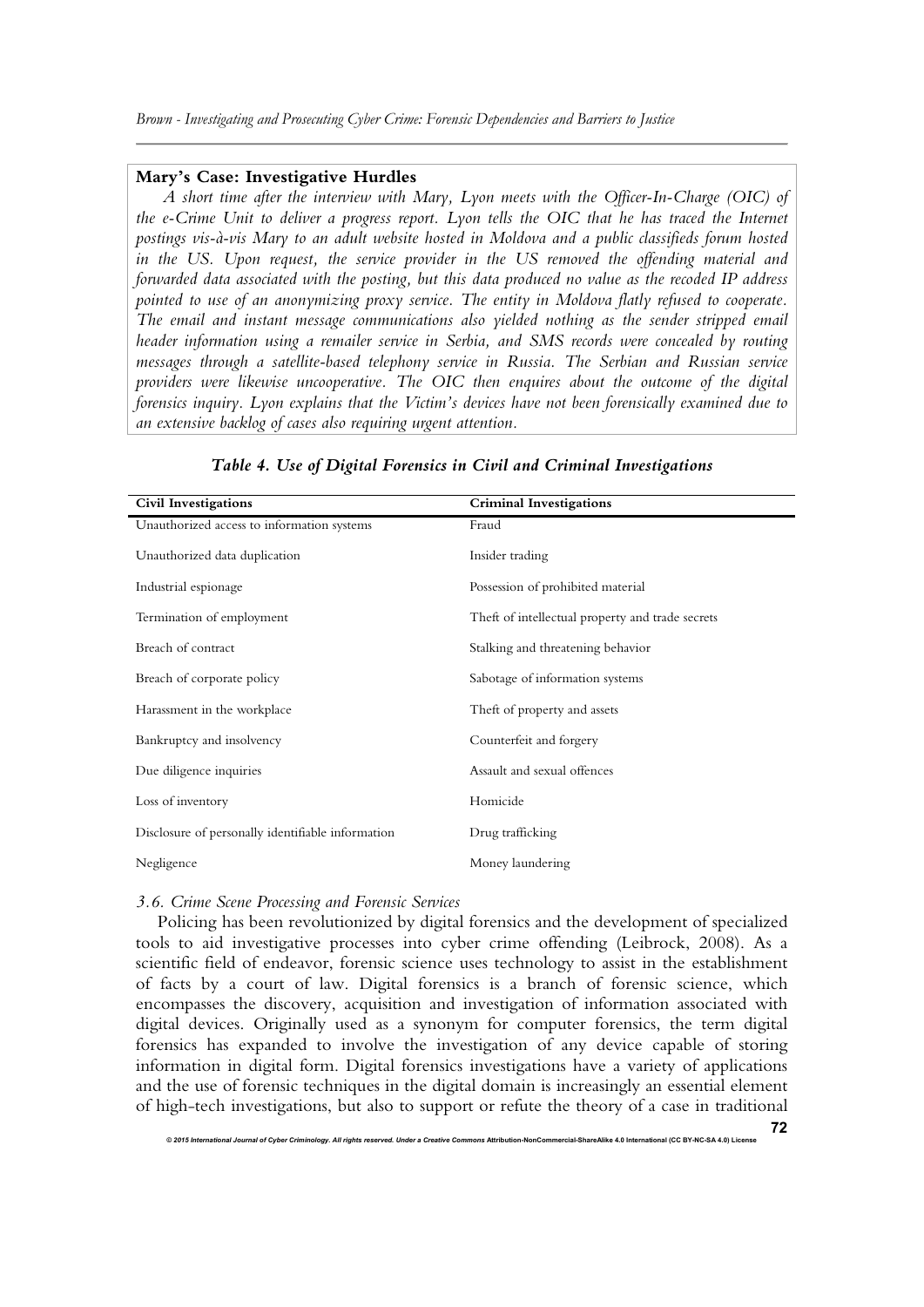

**73**

civil and criminal investigations (see *Table 4*). "As a forensic discipline, nothing since DNA technology has had such a large potential effect on specific types of investigations and prosecutions as computer forensic science" (Noblett, Pollitt & Presley, 2000).

| <b>Storage Mediums</b>        | <b>Electronic Information</b>                                                             |  |  |  |  |
|-------------------------------|-------------------------------------------------------------------------------------------|--|--|--|--|
| Hard Disk Drives (HDD)        | Firmware information   Basic Input Output System (BIOS)   Registered                      |  |  |  |  |
| Solid State Drives (SSD)      | ownership and software registration information   Log entries   Metadata                  |  |  |  |  |
| Virtual Machines              | Operating system registers   Media Access Control (MAC) addresses   IP addresses          |  |  |  |  |
| Flash Storage                 | Service Set Identifiers (SSID)   Information associated with network peripherals          |  |  |  |  |
| <b>Optical Discs</b>          | (e.g., Address Resolution Protocol, Routing tables, Network Address Translation,          |  |  |  |  |
| Magnetic Tape Digital Storage | Access Control lists, etc.)   Temporary files   System files   Passwords   Deleted        |  |  |  |  |
| Floppy Discs and Legacy Media | files   Hidden files   Compressed files   Encrypted volumes   Encrypted archives          |  |  |  |  |
| Random Access Memory (RAM)    | Page files   Hibernation files   Printer spooler files   Configuration files              |  |  |  |  |
| Chipsets                      | Documents   Spreadsheets   Journal entries   Diary entries   Calendar entries             |  |  |  |  |
| <b>Network Devices</b>        | Historical artifacts associated with Internet activity (bookmarks, favorites, cookies,    |  |  |  |  |
| Mobile Devices                | browser extensions, html code, java code, etc.)   Backup data   Synchronized data         |  |  |  |  |
| SIM Cards                     | Communications and correspondence data (e.g., chat and instant messaging logs,            |  |  |  |  |
| Tablets                       | email, PST files, attachments, web postings, etc.)   Screen names   Activity              |  |  |  |  |
| Digital Cameras               | associated with file sharing networks (e.g., peer-to-peer file exchange logs)             |  |  |  |  |
| Multifunction Devices         | Financial records   Multimedia files (movies, digital photographs, graphic image          |  |  |  |  |
| Security Systems              | files, streaming data, flash, PDF files, PowerPoint presentations, blog entries, wikis    |  |  |  |  |
| Cloud Computing Environments  | , etc.)   Closed-circuit television (CCTV) recordings   Postage tracking numbers          |  |  |  |  |
| Datacenters                   | Database entries   International Mobile Equipment Identity (IMEI)                         |  |  |  |  |
| Cloud Storage                 | International Mobile Subscriber Identity (IMSI)   Location data in phone registers        |  |  |  |  |
| <b>Gaming Consoles</b>        | Contact lists   Call logs   Short Message Service (SMS)   Multimedia Message              |  |  |  |  |
| Online Gaming Platforms       | Service (MMS)   Notes   Memorandums   Voice mail   GPS coordinates and                    |  |  |  |  |
| Social Media Platforms        | geo-tags   Credit card numbers   Application data   Unique equipment and                  |  |  |  |  |
| Private Branch Exchange (PBX) | subscriber numbers   Office 365   Malware   Print, scan, and fax jobs   Physical          |  |  |  |  |
|                               | access registers for buildings and facilities (e.g., radio frequency identification logs) |  |  |  |  |

## *Table 5. Discoverable Information during Digital Forensic Investigations*

Technological innovation and trends emerging in both commercial and consumer markets drive digital forensics investigations. This constant state of flux creates investigatory and analytical challenges such that analysts must adapt to distinctive variations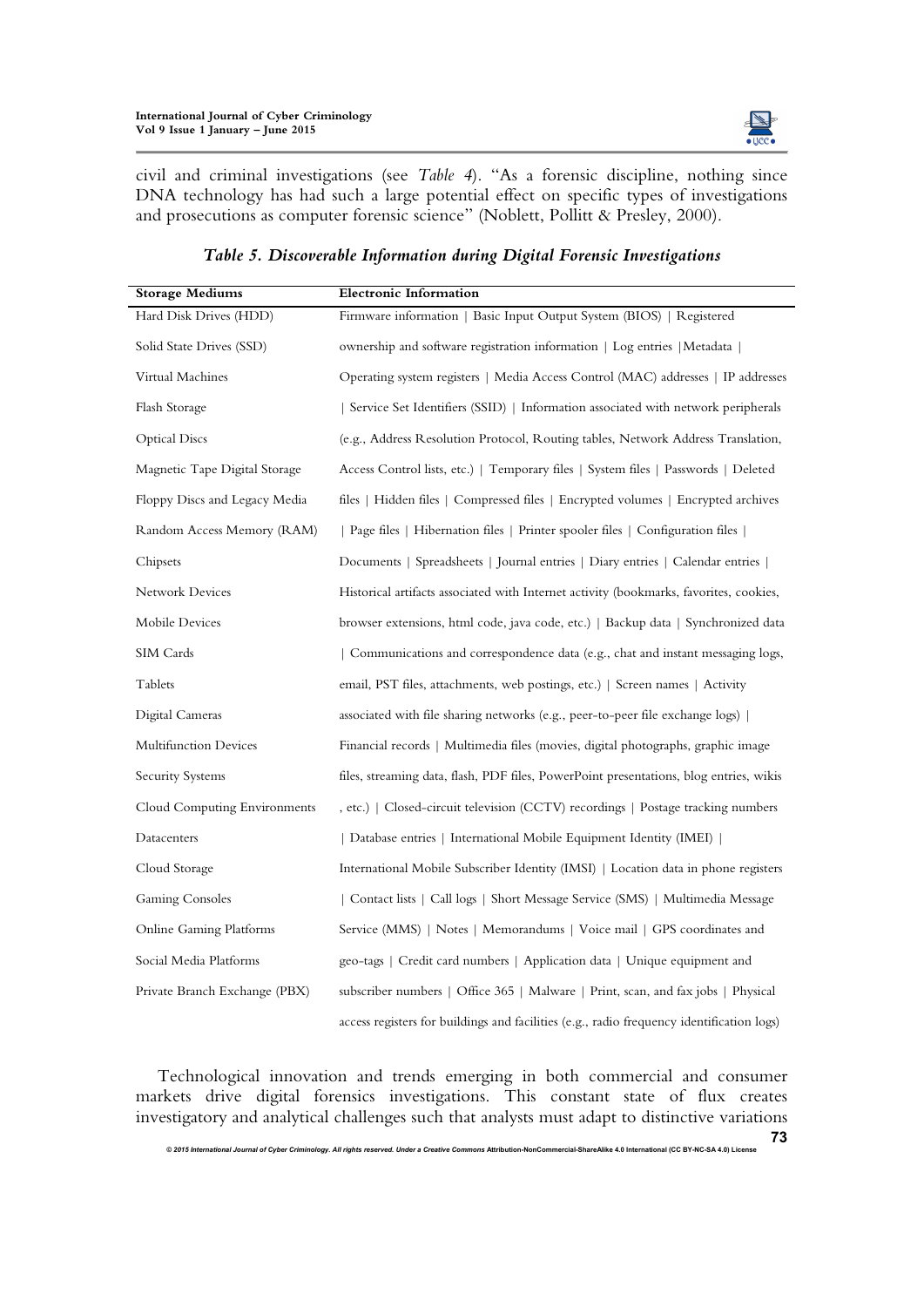in the form and source of ESI. Issues associated with 'big data' are a particular concern due to the prevalence of large and complex data sets (Caltagirone, 2015). The scope of evidence located at crime scenes is now vast and encompasses all manner of mobile devices, electronic storage mediums, and computer networking peripherals (Ritter, 2006). Many consumer devices have evolved into mobile data containers, and practically every category of crime can involve electronic evidence in some form or another (Bennett, 2012). As such, the quintessential 'smoking gun' is increasingly viewed as the quintessential 'needle in a haystack'. In reality, digital forensics investigations are a protracted process and the goal "is not pure knowledge but practical supposition" (Kelly & Wearne, 1998, p. 18). The investigative challenge is one of locating, identifying, comparing, and interpreting diverse sources of potential evidence (Mora & Kloet, 2010; PMSEIC Working Group on Science, Crime Prevention and Law Enforcement, 2000). Digital forensics employs a blend of investigative and technical methodologies to interpret findings. This approach combines scientific knowledge with practical expertise derived from repeated casework. Although forensic analysis can uncover the 'smoking gun' which makes or breaks a case (Saferstein, 1987), more often it adds value by providing intelligence to establish facts of a corroborative nature (Akin, 2011; Shavers, 2013).

As communities worldwide continue to embrace technology, digital traces associated with cyber crime offending have also become more pervasive. Both consumer and commercial devices store a wealth of user data that is increasingly integrated with web mail accounts, cloud-based services, social networking platforms, and synchronized desktop applications. This data can contain detailed sequences of events indicative of criminal intent, interrelationships between organized networks of offenders, and the whereabouts of suspects during criminal activity (see *Table 5*). However, the capacity of investigators to retrieve and forensically acquire this information is increasingly complex due to the vast range of devices, and the absence of comprehensive and affordable tools to get the job done (e.g., *United State v. Bennett*, 2004) (Bennett, 2011; Mislan, 2010).

#### **Mary's Case: Forensic Outcomes and Warrant Activity**

*Forensic analysis of the email and SMS messages at the e-Crime Lab supports Lyon's initial findings. Detailed examination of metadata associated with the digital photographs also reveals embedded 'geo-tags'. Lyon plots the GPS coordinates on a map and presents the information to Mary. Mary identifies the locality as consistent with the address of Paul, her former boyfriend. Lyon takes a statement from Mary and applies to the court for search and seizure warrants targeting Paul's residence. The Magistrate grants the warrants and Lyon executes them the following day. Police search Paul's house but are unable to find the item of Mary's clothing depicted among the digital photographs. The encryption implemented on Paul's Blackberry device hinders attempts by forensic personnel to access the data. Paul refuses to provide the passphrase to decrypt the contents of his phone and telephones a lawyer who recommends that he not make any formal statement. Forensic analysis of Paul's computer exposes a quantity of child exploitation material (CEM) and digital photographs, which resemble those sent to Mary. Lyon arrests Paul and police seize his computer and Blackberry. Lyon escorts Paul to the local police station where Paul's lawyer meets them. Lyon commences a Record of Interview during which Paul makes no comment to the questions put to him. Lyon charges Paul with stalking and informs him that he may also be charged with possession of child pornography.*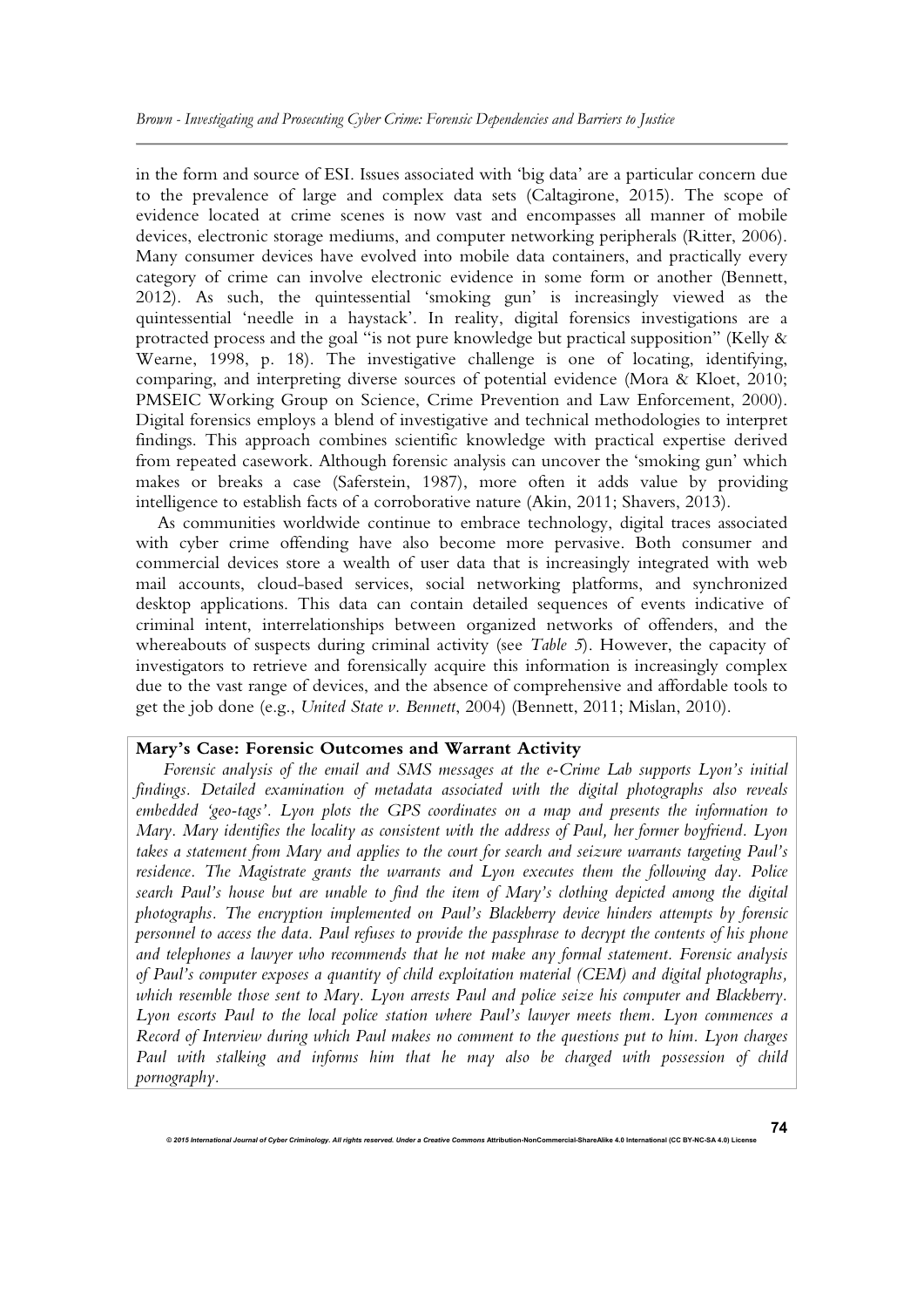

#### *4. Impediments to Evidence Discovery and Analysis*

#### *4.1. Resourcing and Liability*

It is estimated that by 2016 the average household will have 3.3 terabytes of data stored across various devices (Lee, 2014). The quantity of raw data collected during investigations places great pressure on investigators and analysts to deliver reliable results in very short timeframes (Holt & Blevins, 2008). A steady increase in the density of flash and magnetic disk storage explains why many law enforcement agencies are burdened with extensive backlogs of devices awaiting analysis. It is common for investigations into cyber crime offending to become 'fishing expeditions' without proper regard for the probative value of seized devices. Due to the practical limits of investigative and analytical labor and shifting case priorities, it is regularly infeasible to scrutinize all data housed across the full gamut of electronic devices discovered at crime scenes (Gill & Phythian, 2012). As is evident in Mary's Case, a shared problem among law enforcement agencies globally concerns delays in processing devices for forensic analysis. These analytical bottlenecks are exacerbated by the absence of triage strategies and the inadequacy of budgets for procurement, staffing, and training (Raymond, 2006). The problem is further compounded by a general misperception among senior management bureaucrats that digital forensics can achieve more with fewer personnel due to increases in computer processing power and automation.

When police attend business premises during warrant activity, and suspended or interrupt networked computing services to collect ESI, there may be legal ramifications (Middleton, 2002). Disrupting or hampering business operations can expose investigating authorities to protracted litigation and liability. Court ordered damages for obstructing moneymaking activities of major corporations could be very costly, thereby discouraging police investigations within commercial environments (e.g., *Jackson Games, Inc. v Secret Service*, 1993; *Katz v United States*, 1967; & *Berger v New York*, 1967). When police discover running devices at warrant premises they face a legal and technical conundrum. For many years, it was considered best practice among law enforcement agencies to simply 'pull the plug' and remove the power source from running devices. Nowadays, changes in hardware and software dependencies, the prevalence of consumer security, and complexities of networking architecture have necessitated a more considered approach by first responders.

Live forensics is "the means and technique of obtaining artifacts of evidential value from a machine that is running at the time of analysis" (Biggs & Vidalis, 2009). Volatile data subsisting in RAM and networking peripherals must be captured live to ensure that information is preserved (Hay, Nance& Bishop, 2009). Full disk encryption and remote connections to computing resources may also call for live forensics procedures to acquire information. However, during legal proceedings the integrity of electronic evidence may be called into question if the police are unable to explain the consequences of investigative activities performed on live systems. Ultimately, any live procedure performed on a running device creates changes to the system state. Therefore, it may be impossible to replicate the live system state to verify and validate findings, once power is removed (Carrier, 2006). It is for this reason that any activity, which changes data on a system, is discouraged. This information typically constitutes the original evidence and any modification to file metadata is akin to contaminating a crime scene (Shipley & Reeve,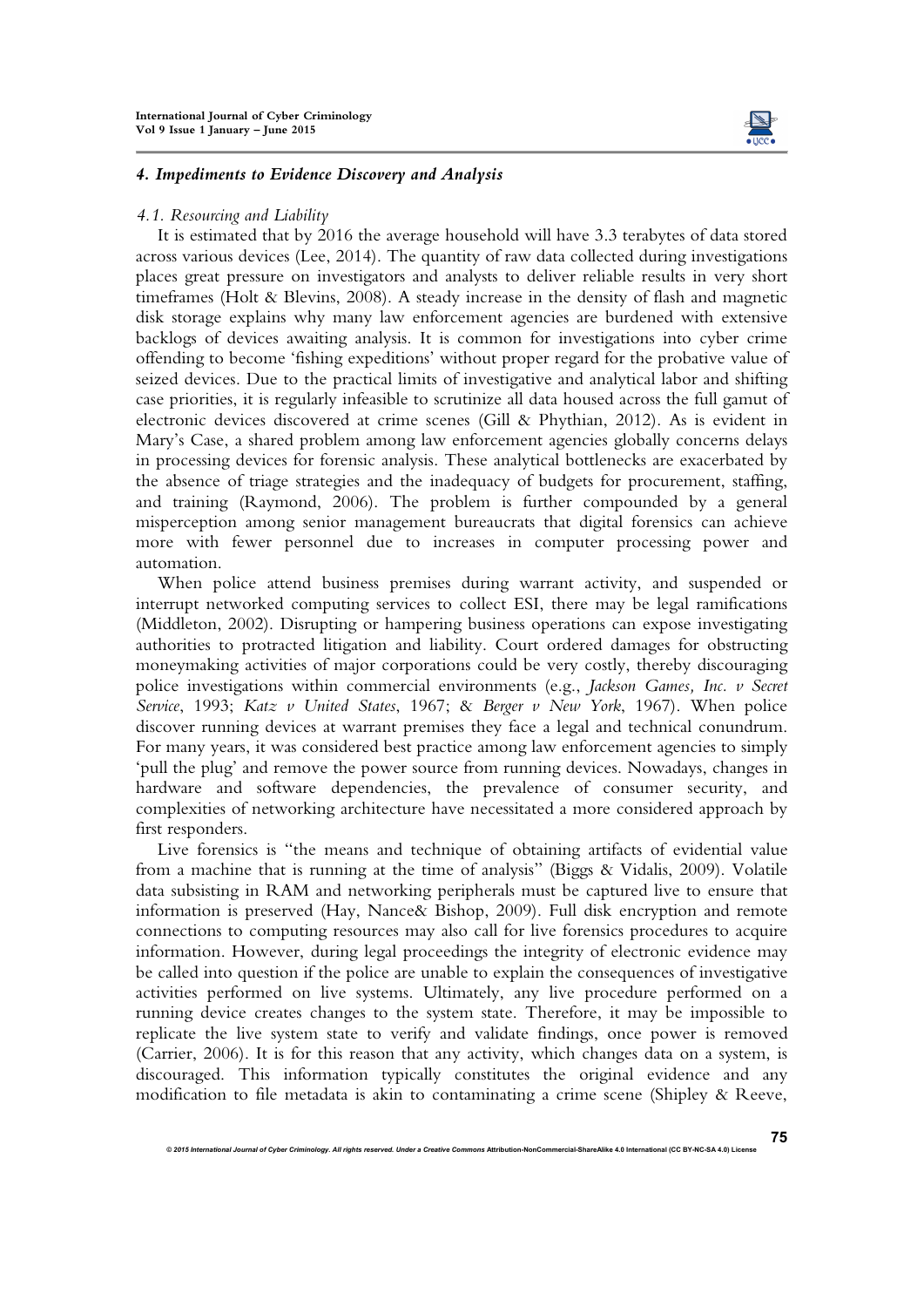2006). Nevertheless, liberties may be taken provided actions can be sufficiently explained and justified before a court of law.

| Delivery Model                        | Description                                                                                                                                                                                                                                         |
|---------------------------------------|-----------------------------------------------------------------------------------------------------------------------------------------------------------------------------------------------------------------------------------------------------|
| Platform as a service (PaaS)          | Cloud users install and run their own software on computing platforms (i.e., operating<br>systems) that are maintained and managed by providers.                                                                                                    |
| Infrastructure as a service<br>(IaaS) | Cloud users lease physical and virtual computing resources (i.e., storage, computer<br>processing power, security infrastructure) that are maintained and managed by providers.                                                                     |
| Software as a service (SaaS)          | Cloud users access and control software applications (i.e., antivirus, email servers, backup,<br>databases, Voice over Internet Protocol) that are maintained and managed by providers.                                                             |
| Network as a service<br>(NaaS)        | Cloud users access networking infrastructure and network/transport connectivity services<br>(i.e., domain controllers, custom routing, multicast protocols, bandwidth, clustering, load<br>balancing) that are maintained and managed by providers. |

## *Table 6. Cloud Delivery Models*

*Table 7. Cloud Deployment Models* 

| Deployment Model                          | Description                                                                                                                                                                                     |
|-------------------------------------------|-------------------------------------------------------------------------------------------------------------------------------------------------------------------------------------------------|
| Private cloud (internal or<br>external)   | For the sole use of an organization or user and hosted and/or managed internally or<br>externally (i.e., enterprise owned or third party leased).                                               |
| Community cloud (internal or<br>external) | Shared infrastructure between organizations or users with common interests or<br>concerns (e.g., academic, government, commercial, etc.) and hosted and/or<br>managed internally or externally. |
| Public cloud (external)                   | Offered to the public free or on a pay-per-use basis and usually hosted within a<br>multi-tenanted, large-scale infrastructure.                                                                 |
| Hybrid cloud                              | Composed of two or more cloud models (i.e., private, public, community) that,<br>whilst discrete, are configured to work together ( <i>i.e.</i> , interoperate).                                |

## *4.2. Cloud Computing and Data Mapping*

Personal, public and private domains are increasingly interconnected through networked infrastructure, ranging from a small number of devices connected in close proximity to literally thousands of devices linked through virtual private networks that span geographical and jurisdictional boundaries (Smith, 2004; Zatyko & Bay, 2011). The popularity of cloud computing has amplified cross-border investigative and privacy issues because domestic laws are innately local and the cloud is intrinsically global. Inside their data centers, cloud service providers (CSPs) offer access to powerful computing and networking infrastructure (Grace & Mell, 2011). Resources are delivered to users as a service that is accessed remotely over a network. The service offerings are distinguished according to functionality and delivery model (see *Table 6*). Cloud computing is a force multiplier and the expanding consumer base globally offers cyber criminals both a centralized pool of victims as well as new avenues to exploit digital resources and evade detection (Mills, 2012). Cloud services may become the target of criminal activity (e.g., unauthorized access, system sabotage, data theft, spying/stalking, etc.). In the same vein, Cloud services may also be leveraged as a means of committing criminal activity (e.g.,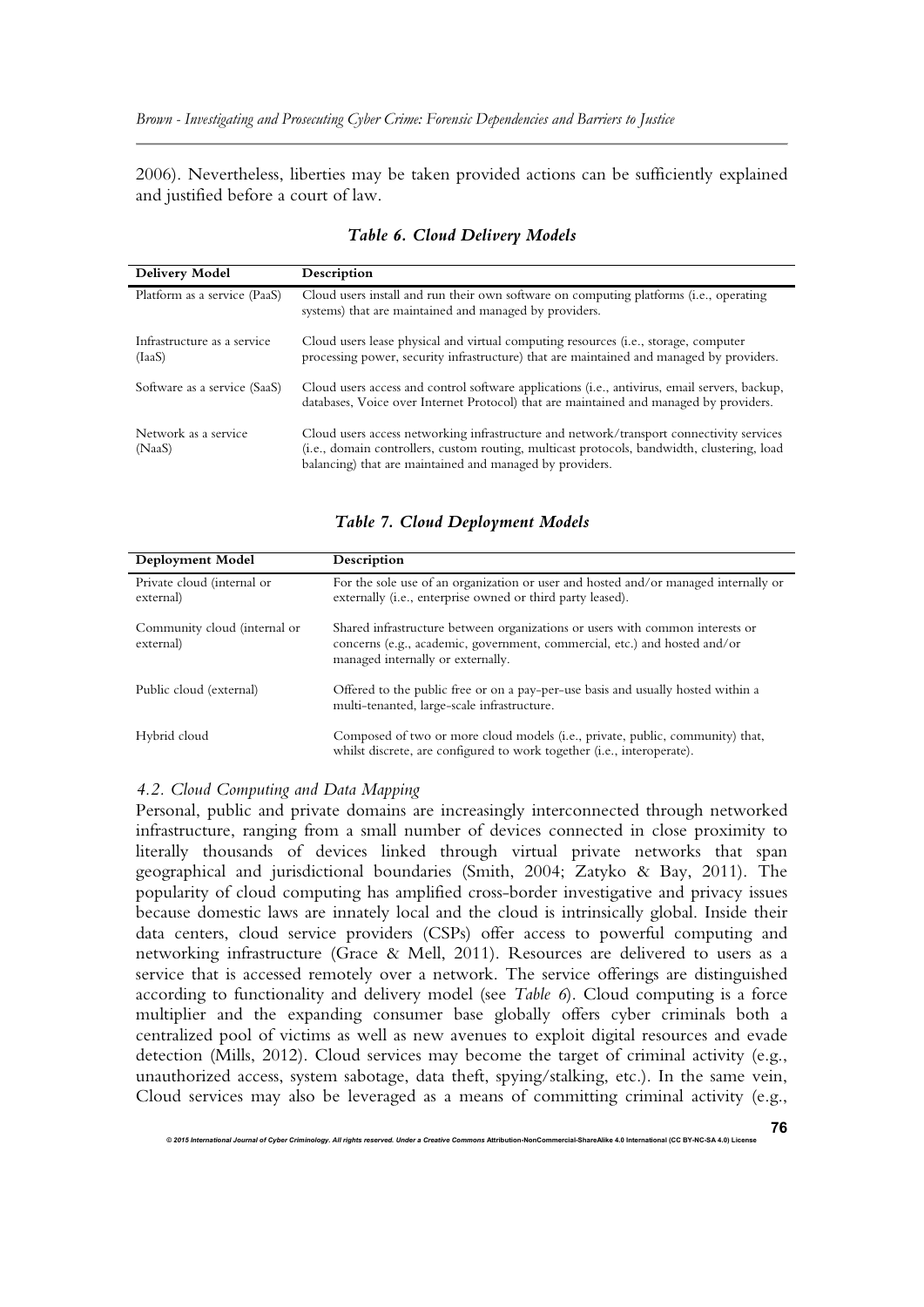

**77**

drop point for exfiltrated data, vehicle for dissemination of child abuse material, platform for committing fraud and other illicit activity, watering hole for malware distribution, resource for Distributed Denial of Service Attack reflection and amplification, etc.).

Investigators regularly encounter devices connected to cloud services during warrant activity including remote desktop sessions, remote services connected to mobile devices, active Virtual Private Network (VPN) connections, and connectivity to web mail and social networking platforms. Due to automated cloud backup and synchronization among consumer devices, data is often replicated across various cloud-computing environments. This information can provide vital clues about victimization, how an offender committed a crime, and evidence of prior acts demonstrating a course of conduct. Data interception procedures employed by police agencies may facilitate access to data stored and transmitted via cloud services. However, where CSPs have operations that span multiple countries, data for individual cloud users may be geographically dispersed and potentially pooled with data from other users (i.e., multi-tenancy), depending on the cloud deployment model implemented (see *Table 7*). This significantly hinders crime scene investigation and event reconstruction. Maintaining evidence continuity can be complex as both stored and transmitted data may be retrieved from disparate points of origin within cloud computing infrastructures (i.e., trans-border data-flows, distributed file systems, data backup and replication/synchronization, etc.) which affects the legal provisions governing data access and disclosure.

Public cloud deployment within multi-tenanted infrastructure can present a minefield of privacy and technical issues for investigators (Barrett & Kippler, 2010; Huber, Mulazzani, Leithner, et al., 2011; Taylor, Haggerty, Gresty & Lamb, 2011; Subashini & Kavitha, 2011). Problems arise when the data forming the target of an investigation is stored on a physical device that is shared with other cloud users. Due to potential impact on third parties, this prohibits seizing or physically imaging the device (Cloud Security Alliance, 2010). Many digital forensics tools are also unsuited to parsing data from cloud computing environments (National Institute of Standards and Technology, 2011; Reilly, Wren & Berry, 2011). As such, police usually require the assistance of system administrators at data centers to facilitate access, retrieval, and logical acquisition of data. This interface is critical as the high standard placed on admissibility of evidence demands that investigators are able to attest that the processes used to parse and collect ESI functioned properly and did not change the data (i.e., data integrity, chain-of-custody, and verification). Data replication and use of distributed file systems by data centers for load balancing can also create issues related to data mapping as information sought by police can be dispersed across national borders. The difficulty for investigating authorities lies in mapping the location where the data is hosted, tracing the geographic trajectory through which the data flows, and establishing the laws governing data treatment within those jurisdictions (Taylor, Haggerty, Gresty & Lamb, 2011). Ultimately, many current best practice guidelines for handling electronic evidence are manifestly inadequate for undertaking investigations within the cloud.

## *4.3. Internet-Based and Satellite Telecommunications*

When the telecommunications industry introduced digital, switch-based telecommunications services in the 1990s, the capacity of investigating authorities to intercept voice communications was significantly impaired. In the US, Congress enacted the *Communications Assistance for Law Enforcement Act* (1994) (CALEA) to overcome this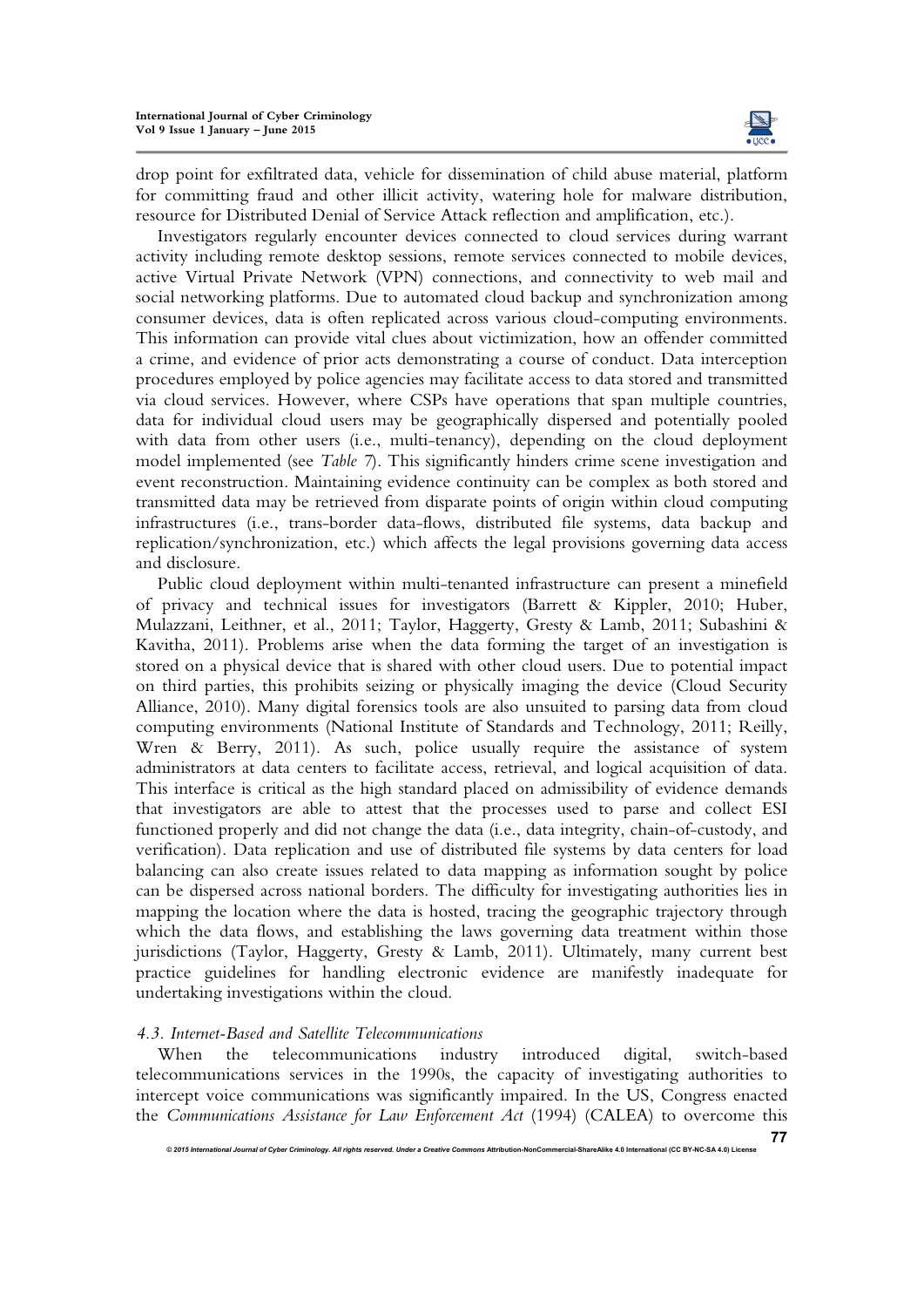problem, requiring carriers to be able "to isolate and deliver particular communications, to the exclusion of other communications, and to be able to deliver information regarding the origination and termination of the communication" (Caproni, 2011). This is commonly referred to as dialing and signaling information or pen register information.

Before there were smart phones with Internet-based modes of communication, most digital telecommunications passed through fixed-line switches or mobile communication towers. These centralized routing configurations provided investigating authorities with a reliable source of evidence and intelligence due to the retention of subscriber and traffic data by carriers. Faculties-based storage and localized transmissions of telecommunications data through carriers also encouraged surveillance and interception activities as court orders could be sought and served with relative ease. Over time, the reach of instruments such as CALEA and RIPA expanded to include Voice over Internet Protocol (VoIP) and facilities-based broadband Internet access modalities which are entirely interconnected with the public switched telephone network.

Amendments to the *Foreign Intelligence Surveillance Act* (1978) and Title III of the *Omnibus Crime Control and Safe Streets Act* (1968) empower authorities in the US to conduct court-ordered electronic surveillance of content data transmitted via Internetbased communications. Local companies and foreign firms with business operations extending into the US must be able to comply if served with a wiretap order. This includes encrypted email services (e.g., Hushmail), social networking sites (e.g., Facebook, Instagram, LinkedIn, etc.), and providers of voice, video conferencing, instant messaging and file sharing software (e.g., Skype, WhatsApp, QQ, Viber, WeChat, Black Berry Messenger, etc.). Compliance here extends to making changes to the architecture of their services to facilitate surveillance and interception activities of investigating authorities. For example, Title III specifies that a "service provider, landlord…or other person shall furnish…forthwith all…technical assistance necessary to accomplish the interception." Authorities can also compel service providers to disclose the cryptographic keys used to secure data transmitted via their platforms. However, these legal instruments are focused primarily on telecommunications carriers that deliver mobile telephone services and traditional telephony, and do not cover popular and emerging Internet-based communications services, in a legal or technical capacity.

The advent of direct peer-to-peer networks, which can transmit communications via fixed broadband Internet connections and wireless access points, has posed a significant challenge for investigating authorities. Surveillance is much more difficult to accomplish because pure peer-to-peer networks do not have a centralized server through which packets of data are routed. Interception also becomes problematic where communications protocols leverage encryption for privacy, such as Secure Real-time Transfer Protocol (SRTP) (Forte, 2006; Schjølberg &Ghernaouti-Hélie, 2011). Law enforcement and national security agencies have lobbied "that their ability to wiretap criminal and terrorism suspects is going dark as people increasingly communicate online instead of by telephone" (Savage, 2010). This is due in part to the disbursed and private architecture of some peerto-peer networks, including decentralized implementations of VoIP. According to the FBI, "the law hasn't kept pace with technology, and…both real-time communication and stored data are increasingly encrypted" (Comey, 2014).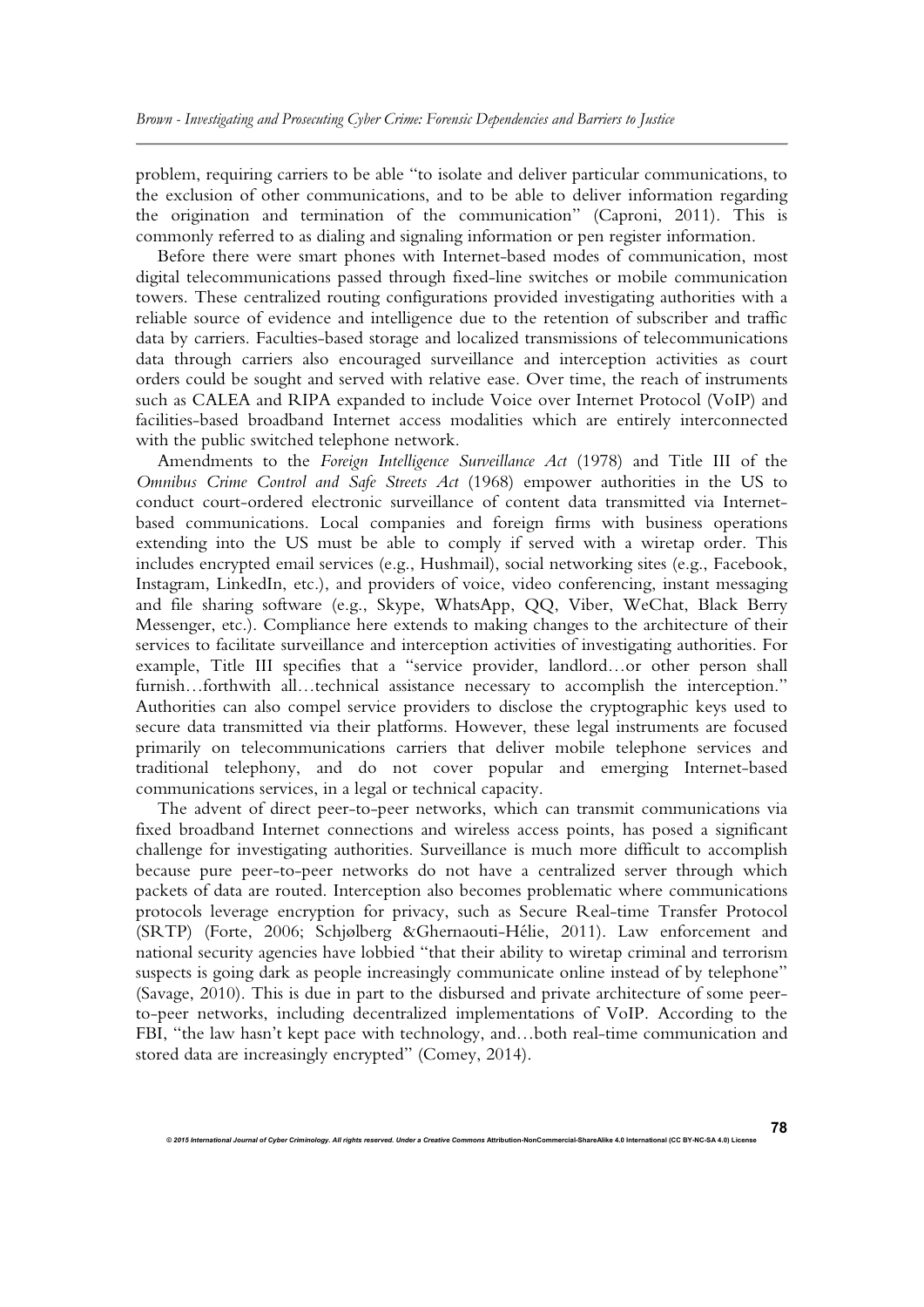

**79**

As the gap between authority and capability widens, the government is increasingly unable to collect valuable evidence in cases ranging from child exploitation and pornography to organized crime and drug trafficking to terrorism and espionage - evidence that a court has authorized the government to collect…As we discuss the Going Dark problem today, we are not focusing on access to stored data. Rather, we are focusing on the interception of electronic communications and related data in real or near-real time. Without the ability to collect these communications in real or near-real time, investigators will remain several steps behind and left unable to act quickly to disrupt threats to public safety or gather key evidence that will allow us to dismantle criminal networks (Caproni, 2011).

The mobility and secrecy afforded by encoded satellite telecommunications systems has made this technology popular among organized criminal groups (Goodman, 2011; Shelley, 2003). Although the GMR-1 and GMR-2 ciphers on common satphones have been broken (Small World News, 2012), there are still limited technical and legal avenues that most domestic policing agencies may pursue to access or intercept encoded satellite communications which move across borders. As is apparent in Mary's case, this technology challenges investigators in much the same way that broadband telephony does. Some satellite communications providers enable users to configure their service so that subscriber and content data is stored within a jurisdiction of their choosing (Di Gregory, 2000). As such, stored data becomes subject to the laws of the country where the satellitebased subscription service is located, often-placing evidence beyond the reach of law enforcement, depending on diplomatic relations between the county hosting the data and the country requesting access.

Undoubtedly, both broadband and satellite telephony have profoundly impacted the capacity of investigating authorities to access data and intercept communications. As governments pass new legislation to increase the visibility and audibility of electronic communications, the cat and mouse game between 'pursuers' and 'evaders' will intensify. Ultimately, strong encryption technology is widespread and rapidly becoming immune to unilateral or even multilateral control by nation-states. Decentralized open source secure communications platforms are emerging and gaining popularity with users (e.g. Tails, Jitsi, Freepto, etc.). These tools integrate secure instant messaging, voice, and video conferencing clients without need for signaling, public key infrastructure (PKI), or centralized servers. Off-the-Record Messaging (OTR) over Extensible Messaging Presence Protocol (XMPP) can be configured for secure instant messaging, and the Zimmerman Real-time Transport Protocol (ZRTP) may be implemented for private voice and video conferencing when transmitting over Session Initiation Protocol (SIP). However, the effectiveness of these tools and protocols is impacted by the trustworthiness of each end point. If one or both parties to a communication are infiltrated and the base operating system is compromised, transmissions may be intercepted with ease. Effective use of these protocols and systems also requires some mindfulness and technical engagement by the user, thereby posing a potential security problem in itself.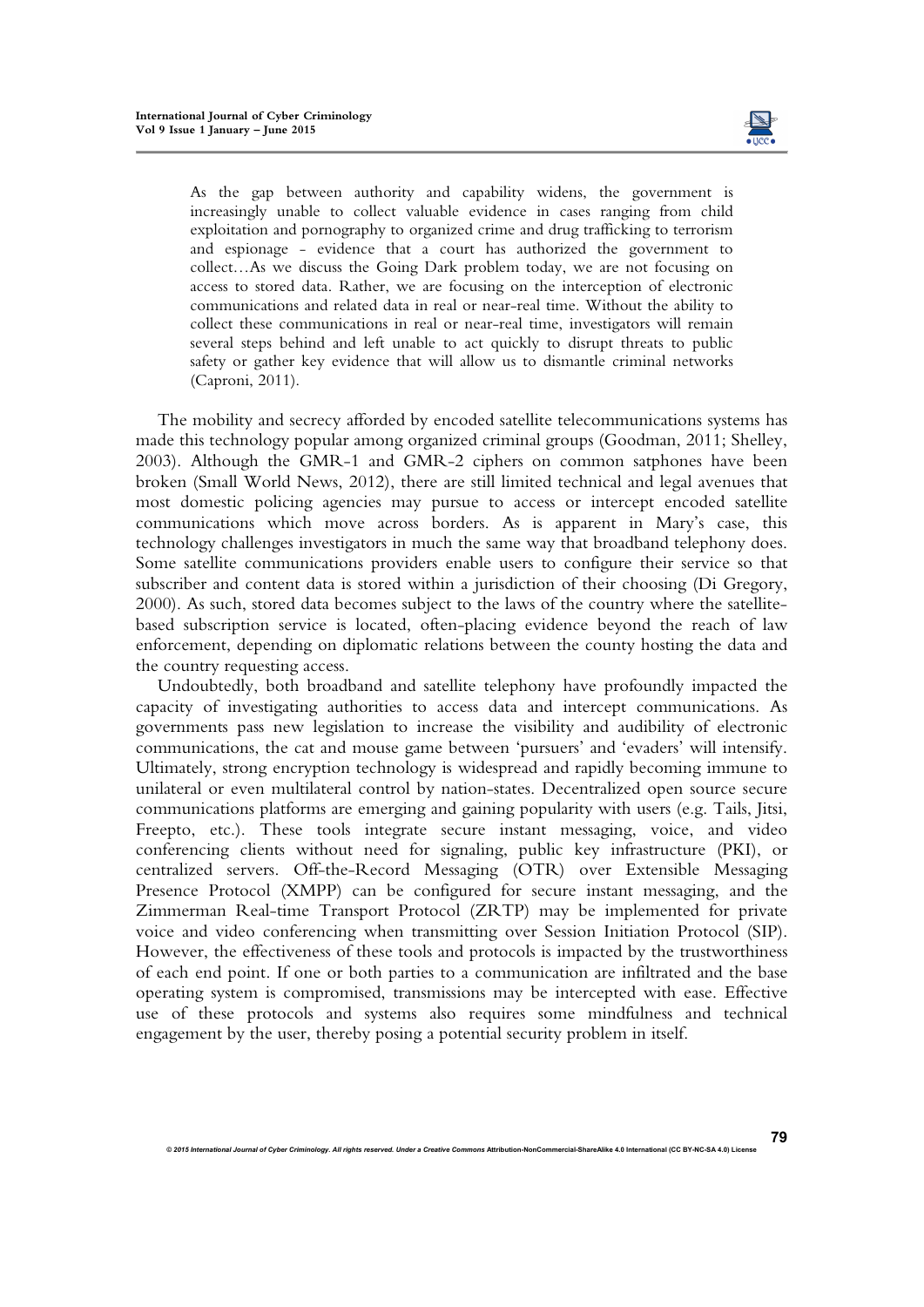#### *4.4. Anonymization*

Email data is often a vital source of evidence for police investigations. Header information within email threads can assist police in identifying the origin of a communication and may even pinpoint to the physical location of a suspect. Message content and email attachments can also disclose personal particulars about offenders and co-conspirators, including financial transactions and direct evidence related to criminal activity, as well as detailed records of communications between perpetrators and victims.

Criminals that employ sophisticated methods of offending are well aware of vulnerabilities associated with normal email transmissions. Instead, they will use secure web-based email services, remailers, and other anonymizing methods to communicate discretely. Anonymization techniques are specially crafted to conceal a user's identity when navigating the Internet or sending communications (Morris, 2004). Anonymizing remailers are actually intermediary mail servers that function as a gate between the sender of an email and the recipient. When email passes through the remailer service, identifying information is stripped from the email header. Message content, including attachments, can then be anonymously forwarded to the recipient. As is evident in Mary's Case, identifying the origin of email transmitted via remailers is problematic as these services may not maintain lists of actual senders, in some jurisdictions (Clough, 2011; Denning & Baugh, 1999; Wettering, 2001). Like the enhanced security features available on peer-topeer network clients, cryptography also poses potential stumbling blocks for investigating authorities (e.g., Dark Mail Alliance, Open Whisper Systems, etc.). The non-proprietary version of the Pretty Good Privacy software (OpenPGP) can be leveraged with ease to send and receive signed encrypted email messages.

When email is stored remotely, investigators will be lucky to recover web mail fragments during static analysis of Internet history on computers and devices. 'Deaddropping' is a technique that exploits web mail services to enable covert communications. In practice, suspects share account credentials and communicate in secret through unsent messages that are saved within web mail accounts based in jurisdictions beyond the reach of investigating authorities. This method of exchange allows information to pass between parties to a communication, without risk of interception that occurs when email messages are transmitted over the Internet. Criminals have been shown to access these 'virtual drop points' through public access terminals and Internet hotspots in an attempt to evade detection (Adams, 2003; Caulfield & Buttler, 2003). This strategy can create difficulties for police when attempting to identify offenders based on IP tracing alone.

Cyber crime offenders also exploit proxy servers to conceal online activity (Spence-Diehl, 2003). Proxy services enable users to establish a connection to a network via an intermediary server. Common proxy servers can be configured for access control, caching services, and enhanced information security (Brown, 2015). Anonymous proxies also permit users to subscribe with cash or Bitcoin payments to conceal or misrepresent their identity during the registration process. Once configured, an encrypted 'multi-hop' proxy service can be leveraged to hide an IP address, impersonate another IP address, or redirect traffic to obscure points of origin across the network (Li, Erdin, Güneş et al., 2011). Mary's Case illustrates how use of proxy services to reroute network traffic through foreign jurisdictions can manifestly increase the difficulty of attributing activity to a suspect. In 2015, the Independent Reviewer of Terrorism Legislation in the UK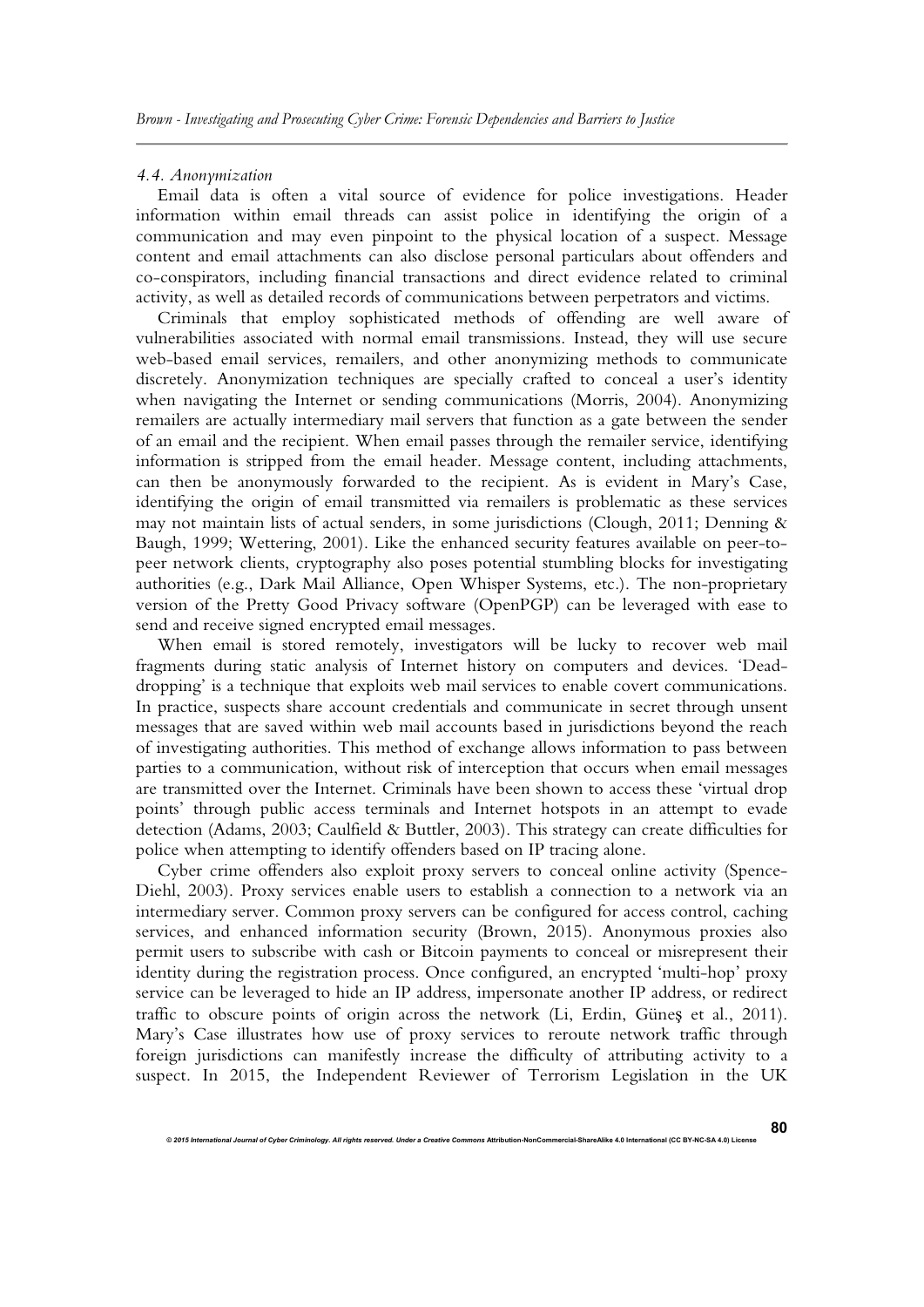

**81**

contended that a complete overhaul of the law is needed to address challenges created by advancements in technology.

Modern communications networks can be used by the unscrupulous for purposes ranging from cyber-attack, terrorism and espionage to fraud, kidnap and child sexual exploitation. A successful response to these threats depends on entrusting public bodies with the powers they need to identify and follow suspects in a borderless online world. But trust requires verification. Each intrusive power must be shown to be necessary, clearly spelled out in law, limited in accordance with international human rights standards and subject to demanding and visible safeguards. The current law is fragmented, obscure, under constant challenge and variable in the protections that it affords the innocent. It is time for a clean slate (Anderson, 2015).

## *4.5. Obfuscation and Encryption*

When executing search and seizure warrants it can be very difficult for police to physically locate devices at crime scenes and other premises. Flash storage is often integrated within common household appliances and personal items such as toys, pens, sunglasses, watches, jewelry, and luggage tags (Young, 2009). Micro Secure Digital (SD) cards, mobile SSDs, and wireless storage devices can be concealed within wall cavities, under tiles, and inside ceiling and floor spaces. Even if investigators are able to find hidden devices, the content of data stored on those devices may have been encoded. Steganography is an 'information-smuggling' technique that disguises information inside the code of ordinary files, such as graphic images, documents and audio recordings (Graham, Howard & Olson, 2011). Media files are ideal hosts for steganography as they are quite large and will not immediately arouse suspicion during analysis (Li, He, Huang, et al., 2011; Shelly, 2004). Investigators may be able to detect the use of steganography by applying 'steganalysis' to compare the signature of a suspect file against a known original to identify inconsistencies. However, even steganalysis may yield little value where steganography has been combined with cryptography. Network steganography, in particular, is very difficult to detect due to surreptitious manipulation of lost, corrupt, hidden or unused data fields within network traffic. A common technique is to hide 'steganograms' within VoIP transmissions during video or audio conferencing. During an ordinary VoIP call, packets of data may be silently transferred between participants. Afterwards, these collected datagrams can be reconstituted as meaningful data (Lubacz, Mazurczyk & Szczypiorski, 2010). The use of steganography to conceal and deliver malicious code is also an evolving technique leveraged by malware authors to evade network and host-based detection mechanisms (Dell SecureWorks, 2015).

It is common for offenders to infiltrate private networks to leverage 'hijacked' resources for cover or camouflage whilst engaging in crime. Offenders also rely on public access points to enhance anonymity, mobility, and avoid surveillance. Domains can also be registered with holding companies, which function to cloak the domain user, and blocks of IP addresses can be leased and subleased. Consequently, attribution becomes very complex for investigating authorities as the entity registered for a particular domain or IP address may not be the entity in control of that resource when the criminal activity occurred (Brown, 2015). Widespread use of Classless Inter-Domain Routing (CIDR), Dynamic Host Configuration Protocol (DHCP), and Serial Line Internet Protocol (SLIP) has also convoluted the process of identifying end points on the Internet. Network traffic

*<sup>© 2015</sup> International Journal of Cyber Criminology. All rights reserved. Under a Creative Commons* **Attribution-NonCommercial-ShareAlike 4.0 International (CC BY-NC-SA 4.0) License**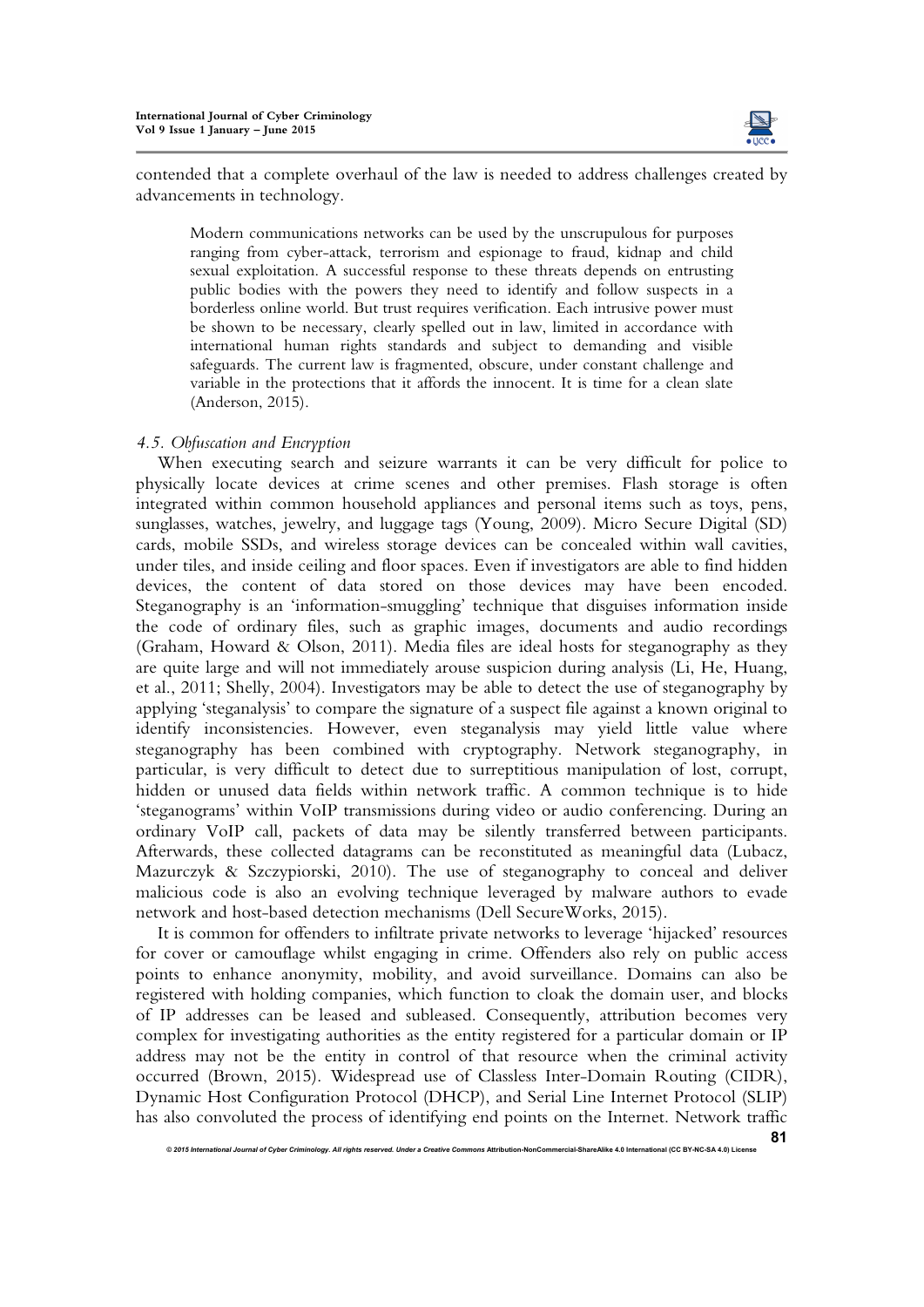can be effectively concealed using dedicated network protocols such as SOCKet Secure (SOCKS), Secure Shell (SSH), Secure Sockets Layer (SSL), Point-to-Point Protocol (PPP), Remote Management and Control Protocol (RMCP), Secure/Multipurpose Internet Mail Extensions (S/MIME), Direct Internet Message Encapsulation (DIME), Address Resolution Protocol (ARP), Internet Protocol Security (IPSec), and VPN tunneling (Brown, 2015).

Evidently, strong encryption poses an immense challenge for investigations into cyber crime offending, and has done so for many years (Ashford, 2015; Fisher, 2015; Cordero, & Zwillinger, 2015; Kaspersen, 1995). Intelligence and law enforcement officials have become more vocal in their cautioning that growing use of encryption seriously hinders investigations (Nakashima & Gellman, 2015). Intercepting network traffic and seizing devices is often a fruitless exercise when a suspect has implemented robust encryption on disks and handsets for data at rest, in conjunction with encrypted channels of communication for data in transit. Whilst some suspects may be inclined to disclose passphrases to police when asked, this is highly dependent upon the criminal offending concerned. For crimes associated with child abuse material, suspects are usually uncooperative due to the legal consequences of their crimes (i.e., incarceration, registration as a sex offender, public shame and humiliation, etc.). The element of surprise can assist police greatly when executing warrants, particularly if offenders are apprehended whilst using their devices and remote connections are active, and stored data is in a decrypted state (McAllister, 2015). Some jurisdictions even empower police to obtain court orders compelling suspects to divulge decryption keys. Failure to comply with such a court order usually carries a term of imprisonment (e.g., Part III of the *Regulation of Investigatory Powers Act*, 2000, UK; Schedule 2 of the *Cyber crime Act*, 2001, Australia, etc.).

During cyber crime investigations police often succeeded in detecting technology used in the commission of a crime but are unable to place an offender 'behind the keyboard' due to full drive encryption or where there is more than one user of the suspect device. In such circumstances, surveillance by way of keystroke monitor in combination with hidden camera may reveal passphrases and identify an offender (Wade, 2011). However, police powers in some jurisdictions do not extend use of invasive surveillance for cyber crime offending and many law enforcement agencies lack the technical means of circumventing strong encryption. Small-encrypted containers concealed amongst large volumes of data can be difficult to identify. Moreover, suspects often conveniently forget passphrases required to decrypt data, even when disclosure is ordered by a court of law. Some tools also incorporate 'deniable encryption technology', which enables users to create multiple containers with discrete passphrases so that users can maintain the secrecy of a hidden volume when disclosure is enforced. Whilst there are techniques for revealing the existence of 'hidden encrypted volumes' based on entropy testing, code cracking is currently a daunting challenge for policing agencies in particular.

In response to increasing pressure from consumers and the international community (Office of the United Nations High Commissioner for Human Rights, 2015), multinational corporations such as Apple and Google are integrating next-generation encryption technology on smart phones that is secure-by-default (Apple, 2015; Editorial Board, 2014; Wilber, 2015). This poses a major obstacle for law enforcement as "the companies themselves won't be able to unlock phones, laptops, and tablets to reveal photos, documents, e-mail, and recordings stored within" (Comey, 2014). There are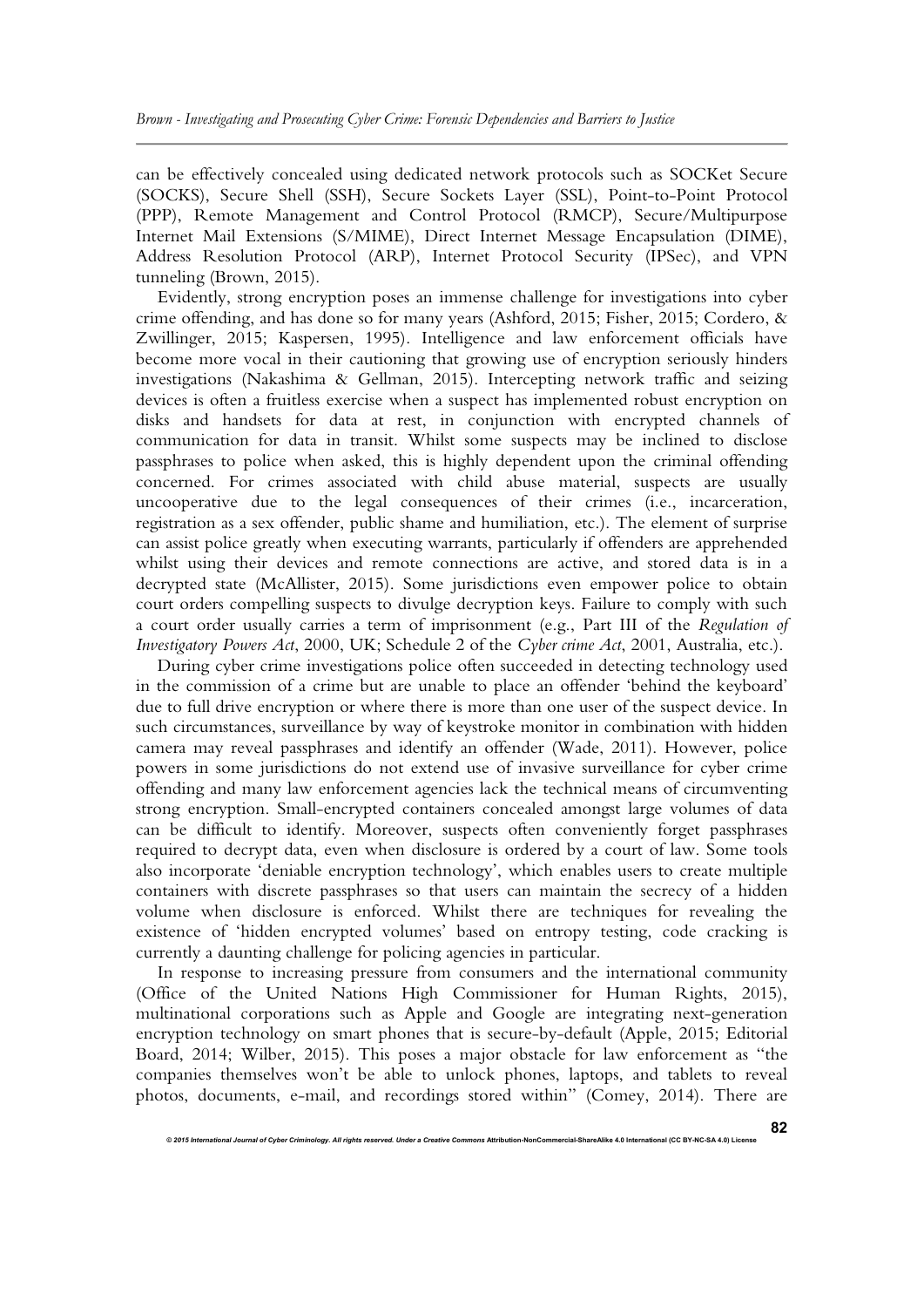

polarized views among participants engaged in this heated debate (Timberg, 2014). Little common ground exists between those advocating for enhanced consumer security and officials who are forecasting an escalation in unsolved violent crime, increases in terrorist attacks, and anguish for victims who may never see justice (Pelroth, 2015). Various compromises have been suggested, including embedding backdoors within encryption technologies or retaining decryption keys in escrow to facilitate access for investigators (Hall, 2015; Schaul, 2015; Swire & Ahmad, 2012). Whilst domestic laws can require companies operating within a jurisdiction to give authorities access to data housed on their local servers, legislation cannot compel foreign firms that do not possess the keys to consumer devices to somehow create them. The extent of hostility towards encryption controls is best illustrated in the following quotation from a founding member of the Electronic Frontier Foundation: "You can have my encryption algorithm . . . when you pry my cold dead fingers from its private key" (Barlow, 1992, p. 29). Some contend that the sun is setting on the golden age of surveillance, yet the dawn of quantum computing will likely ensure that investigating authorities are not left in the dark for too long. Due to substantial increases in processing power afforded by quantum computing, the potential exists to vastly improve brute force attacks against encryption algorithms (Anonymous, 2015; Poeter, 2012; Simonite, 2014; Thompson, 2014; Wadhwa, 2015).

## **Mary's Case: Modus Operandi**

*Lyon follows up with up with the e-Crime Lab to see if they have been able to defeat the encryption on Paul's phone. The Lab reports that they have not been able to circumvent security on the Blackberry, and have not identified how the CEM was downloaded to Paul's computer, or the electronic means used to stalk Mary. However, the Lab reports that the digital photographs discovered on Paul's computer match those sent to Mary. Lyon prepares a short-form brief of evidence for delivery to the Office of Public Prosecutions (OPP). A few weeks later, James Keller, a prosecutor*  with the OPP, arranges for a meeting with Lyons. Keller informs Lyon that he has received *correspondence from Paul's lawyer indicating that Paul intends to contest the charges. Keller predicts that, in the absence of corroborative evidence, the defense will argue that Paul did not knowingly possess the CEM. Lyon speculates that Paul used his Blackberry to instigate the cyber-stalking and to download the CEM. Keller recommends that Lyon apply to the court for an order compelling Paul to provide the decryption passphrase for his Blackberry.*

## **5. Legal Process**

## *5.1. Rules of Evidence*

Evidence can be conceived as a branch of the law that consists of rules and procedures governing the proof of a particular set of facts in issue. Matters of evidence are concerned with determining which facts may or may not be proved, the type of evidence that may be given in support of such facts, and by whom and in what manner the evidence may be proved. In a criminal trial, the fundamental question in issue is the guilt or innocence of the accused. Any material used in determining this issue, which is allowed under the law of a particular jurisdiction, is evidence and may consist of facts, testimony, documents, and physical exhibits which may be admitted to prove or disprove the facts under inquiry. In common law countries, evidence "is the means by which the prosecuting authority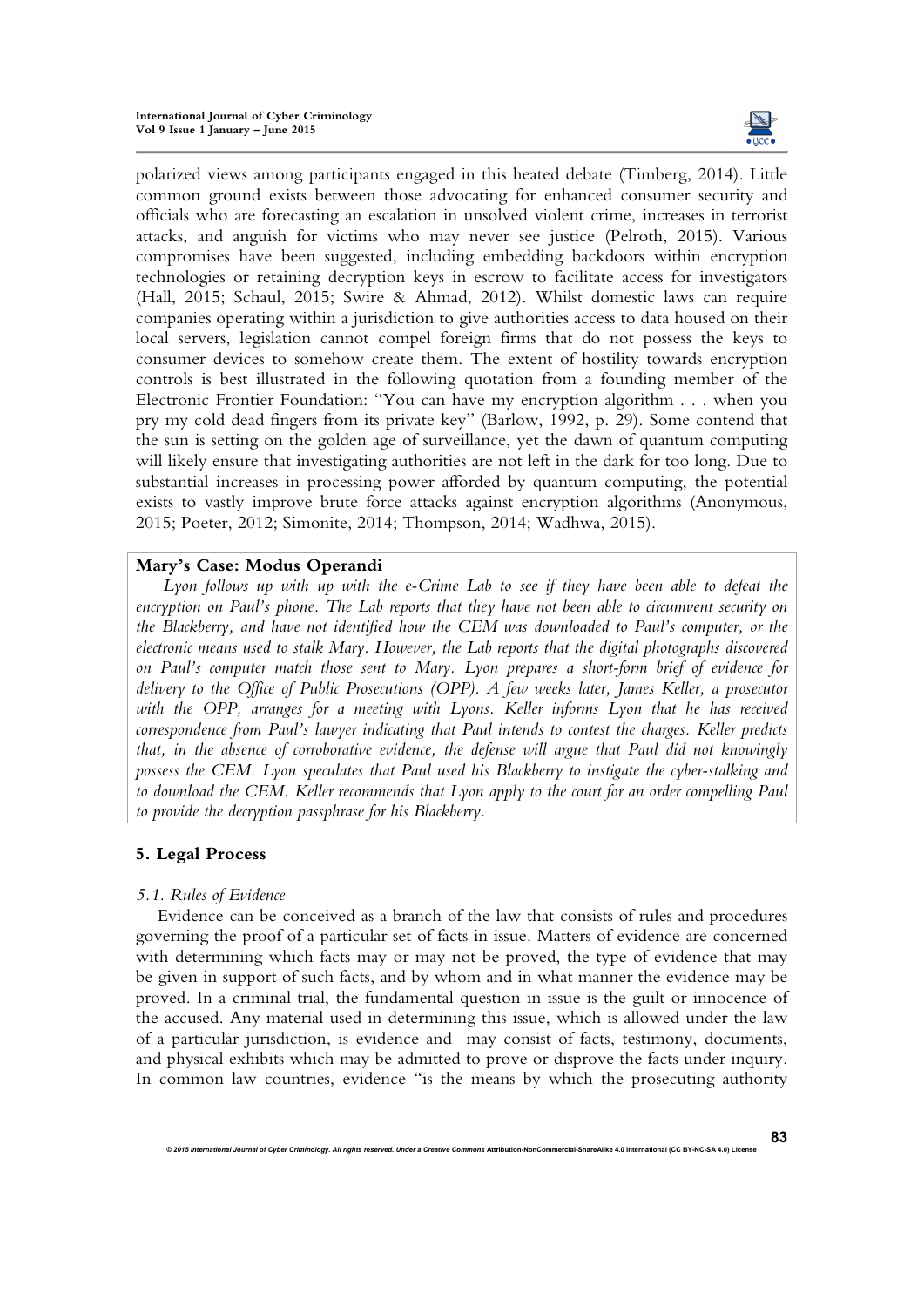seeks to establish the guilt of the accused party, and also the means by which the defense teams seek to establish their client's innocence" (Jones, 2006, p. 273).

Information does not assume the character of evidence until the court says it does and limits exist on what information can be put before the court. Rules of evidence function like a gate through which information must pass prior to being formally admitted as evidence. If the information passes through the gate, it may only then be properly called evidence. If it does not pass, the information is excluded and is not available to the factfinder for consideration. Threshold questions will often arise as to whether an item of evidence meets the test of admissibility under the relevant rules of evidence governing an inquiry. The question of admissibility is a matter of law and evidence is generally admissible where it is relevant to a fact in issue, its probative value outweighs its prejudicial effect, and the material is not excluded by a rule of evidence. Once admitted, evidence may be used by the court for any legitimate purpose. Where the evidence is capable of supporting the prosecution and defense cases, the fact-finder must decide which view prevails, if any.

As a general principle, courts are entitled to the best evidence that is available. Best evidence is that which is regarded by the law as affording greatest certainty of the fact in question. When the best evidence rule is applied, a copy will not be admissible unless it can be demonstrated that the original is unavailable due to destruction or other circumstances, and that secondary evidence, such as copies, notes or other testimony, is the best that the circumstances of the case will allow. Printouts of information from computers or other devices may not be regarded as original given the same information in digital form is comprised of machine-readable data (i.e., binary code). These strings of '1s' and '0s' must be read by a computer program to define what should be done with the coded data, which is intended to generate human-perceivable information. The issue here relates to whether the human-perceivable form of the digital information as presented to a court (e.g., a printed document) is an accurate representation of that information in its original binary form (Chaikin, 2006). However, the best evidence rule usually does not operate to exclude printed information, provided the printout accurately reflects the data (e.g., *Doe v United States*, 1992; *Laughner v State*, 2002).

Hearsay evidence is a form of testimonial evidence and is the most complex of the exclusionary rules of evidence in common law jurisdictions. Authorities agree that hearsay encompasses instances where a witness retells the court about a statement made by another person out-of-court, and where the substance of that statement is being used to prove the truth of the facts in issue. This form of evidence may be declared inadmissible when it is introduced to prove the truth of what was asserted in that out-of-court statement (U.S. Department of Justice, 'Digital Evidence in the Courtroom: A Guide for Law Enforcement and Prosecutors', 2007). In situations where the statement is not offered to prove the truth of the statement (i.e., the truthfulness of what was said), but rather merely the fact that the statement was made, it is not considered hearsay and may be admissible. Under the hearsay rule, the expression 'statement' applies equally to both verbal and written statements, and in some cases the conduct of a person may also be considered as a statement. The reason for the general inadmissibility of hearsay is that such statements are potentially unreliable with little or no assurances or means of checking their actual reliability (e.g., *Ohio v Roberts*, 1980). In many common law jurisdictions the courts have accepted that business records maintained electronically are admissible into evidence as an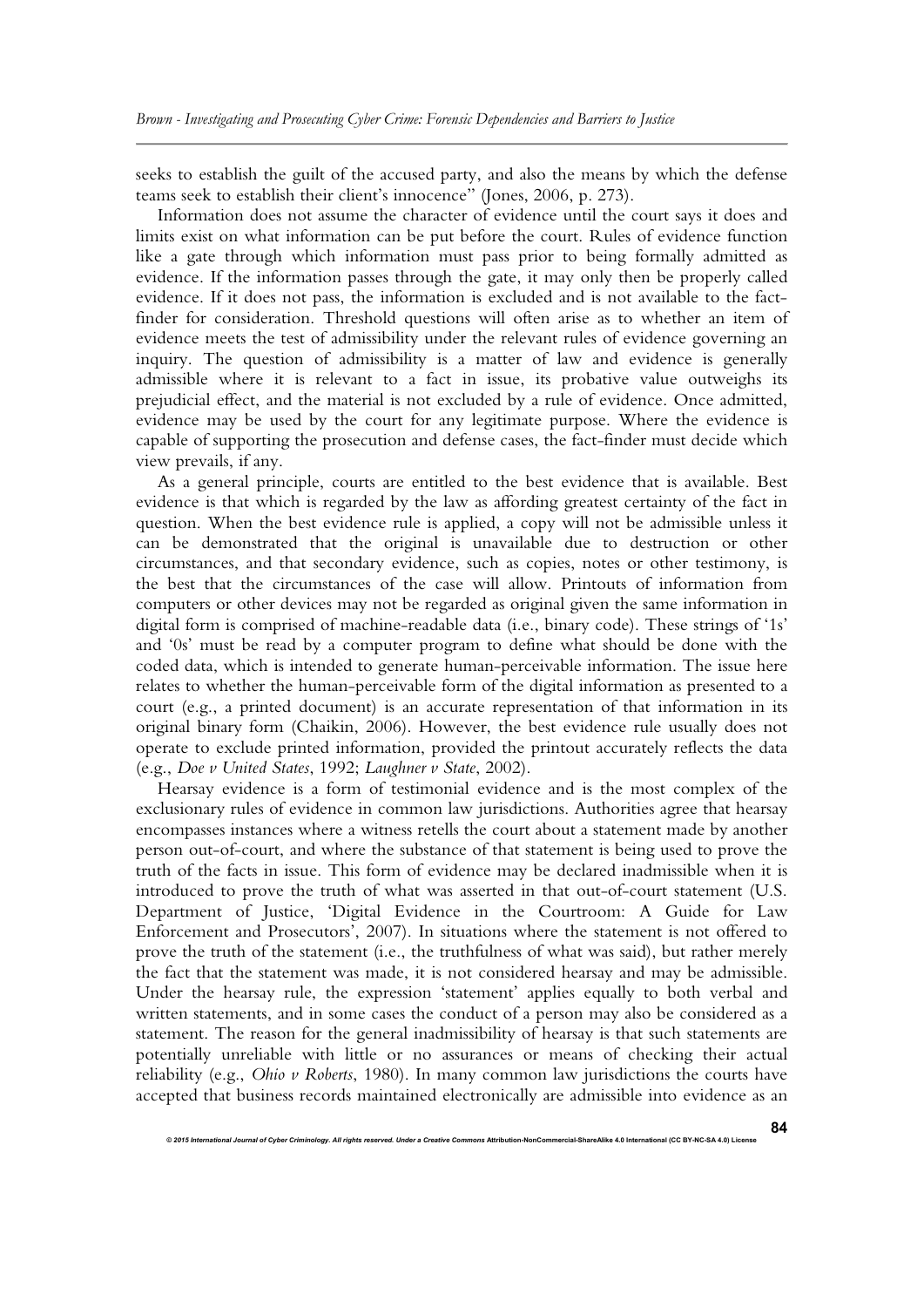

exception to the hearsay rule if it can be demonstrated that the document is reliable (e.g., *Harris v Smith*, 1967; *Hughes v United States*, 1992; *United States v Catabran*, 1988; *United States v Cestnik*, 1994).

Due to issues of proximity and remoteness, the identification of cyber crime offending will often rely on circumstantial evidence to establish that a particular suspect was in control of a device when an offence occurred. Circumstantial evidence establishes facts by inference from other proven facts. As such, circumstantial evidence is indirect evidence relating to matters that in isolation do not amount to direct evidence of any fact in issue but from which facts in issue, or matters relevant to facts in issue, may reasonably be inferred. Circumstantial evidence can be extremely valuable in verifying authorship and authenticity of information (e.g., metadata, witness statements, background checks, timeline analysis, Internet browsing history, activity on social networking websites, data retained by service providers, etc.). When the prosecution seeks to rely on circumstantial evidence to establish guilt, all reasonable hypotheses consistent with the innocence of a defendant must be excluded. In other words, the tribunal of fact (i.e., judge or jury) must be satisfied beyond reasonable doubt that all elements of the offence are proved. Accordingly, the only reasonable inference to be drawn from the evidence in its entirety, and not by considering individual items of evidence in isolation that cannot support the inference sought, is that the defendant is guilty as charged (e.g., *PP v Neo Koon Seng*, 2008; *United States v Siddiqui*, 2000; *United States v Simpson*, 1998; *United States v Tank*, 2000).

#### *5.2. Computer-Generated and Computer-Stored Information*

Some jurisdictions differentiate between computer-generated records created by a computer as an automatic function of the operating system or program, and computerstored records such as those created by the computer user through manual input (e.g., *People v Holowko*, 1985). The theoretical difference between these sources of ESI pivots on whether a human or machine created the content (e.g., *State v Swinton*, 2004). However, this distinction lacks precision in a practical sense (Teppler, 2009). Regardless of who or what created the data, it is usually the metadata that is critical for investigators and prosecutors when seeking to substantiate elements of an offence (Buchholz & Tjaden, 2007; Koen & Olivier, 2008; Weil, 2002). Yet this metadata can be easily modified, overwritten or deleted, thus posing unique problems for investigators. It is not uncommon for internal clocks and time zone settings in computers, digital cameras and other mobile devices to be inaccurate. Moreover, times and dates reflected in email headers may lack consistency as messages are routed through servers located in different time zones, which themselves may be unreliable (e.g., *United States v Whitaker*, 1997). The evidentiary issue pertains to the trustworthiness of the operating system or program which generated the information, and whether that process was functioning properly (Lempert & Saltzburg, 1983). This does not necessarily affect the admissibility of the evidence, but may influence the weight given to the evidence (e.g., *United States v Catabran*, 1988).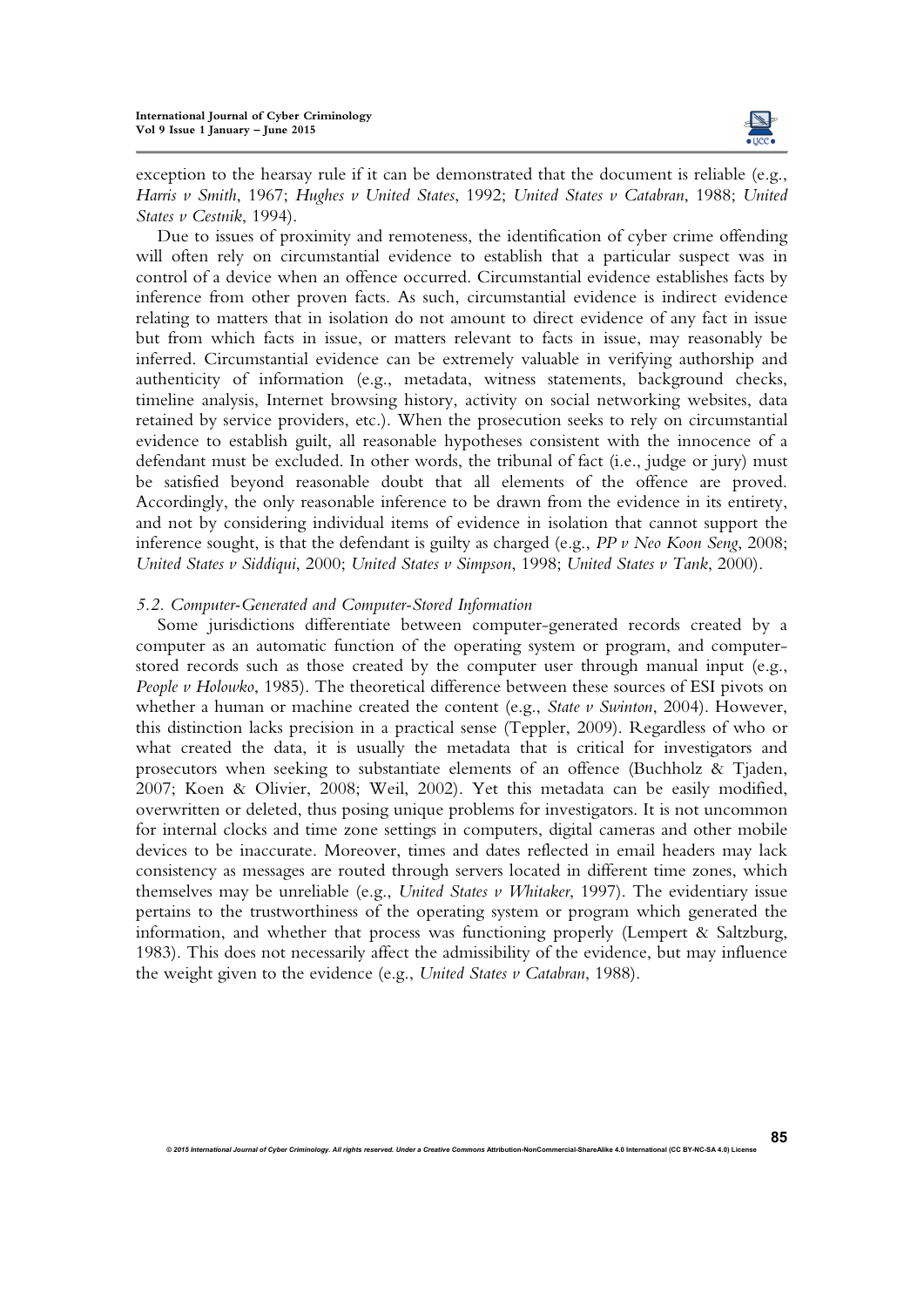*Brown - Investigating and Prosecuting Cyber Crime: Forensic Dependencies and Barriers to Justice*

## **Mary's Case: Mandatory Disclosure and Committal Hearing**

*Lyon obtains an order from the court under section 3LA of the Crimes Act 1914 (Cth) requiring Paul to divulge information needed to access data held in his Blackberry. The court order is served upon Paul's solicitor and Lyon receives the decryption passphrase in subsequent correspondence. Other than Mary's contact details, digital forensic analysis of the Blackberry does not reveal any evidence to support the stalking or possession charges. Detailed examination of Internet browsing history on the phone shows records consistent with an interest in gay dating websites and recreational drug use. Lyon meets again with the OPP to review the evidence. Despite the absence of evidence on the Blackberry, Keller is still confident that a prima facie case exists against Paul and therefore proceeds with a charge for possession of child pornography. The matter is listed for Committal Hearing in the Magistrates' Court. At the Hearing, the Defense Counsel enters a submission of 'no case to answer', asserting that the defendant did not have any knowledge of the CEM on his computer, that someone else placed it there, and disputing the authenticity of the digital photographs related to the stalking charge. The Magistrate struggles to understand the technical subject matter and orders that the possession and stalking charges be listed for separate trials in the County Court. Defense Counsel then applies to have the charges tried jointly.*

#### *5.3. Legal Challenges to Electronic Evidence*

In 1798, Lord Kenyon declared, "it is a principle of natural justice, and of our law, that *actus non facitreum nisi mens sit rea*. The intent and the act must both concur to constitute the crime." In other words, for serious crimes in common law jurisdictions the prosecution must establish both the physical and mental elements of an offence to convict the defendant. The *physical element* or *external element* is referred to as *'actus reus*'. This represents actual activities undertaken in the furtherance of a crime. The *mental* or *fault element* is known as *'mens rea*'. This element embodies the knowledge, mindfulness or intent to carry out a crime. The determination of criminal responsibility for serious crimes usually requires that the *criminal act* and the *criminal intent*, or *fault element*, coincide (*Fowler v Padget*, 1798). It is incumbent for investigators and prosecutors to identify elements of an offence with precision in order to frame the charge with accuracy. Prosecutors, in particular, require special training to develop the level of understanding needed to present convincing cases in court. However, understaffing and competing caseloads is a problem in many criminal justice systems. Many prosecutors are unable to dedicate the time necessary for anticipating and rebutting novel arguments mounted by opposing counsel. Such arguments are often skillfully crafted to 'muddy the water' and confuse the factfinder (Pallaras, 2011).

As discussed earlier, it can be very difficult to establish a link between electronic evidence and an offender (Akin, 2011). Typically a mix of direct and circumstantial evidence must be assembled to place a suspect 'behind a device' at a particular time and place (Davidoff & Ham, 2012; Middleton, 2002; Shavers, 2013; Zheng, Qin, Huang & Chen, 2003). Electronic evidence is usually supplemented by evidence obtained through traditional police investigations to demonstrate that a particular device was under the control of a suspect when the offending occurred. In cases where the defendant is charged with possession of illegal material, the prosecution will need to establish that the defendant had knowledge of, and therefore intended to possess, the material. Electronic evidence is often transient and rarely exists in isolation. It is a product of the computer program used to generate the information and the computer system, which directed the activity

**86**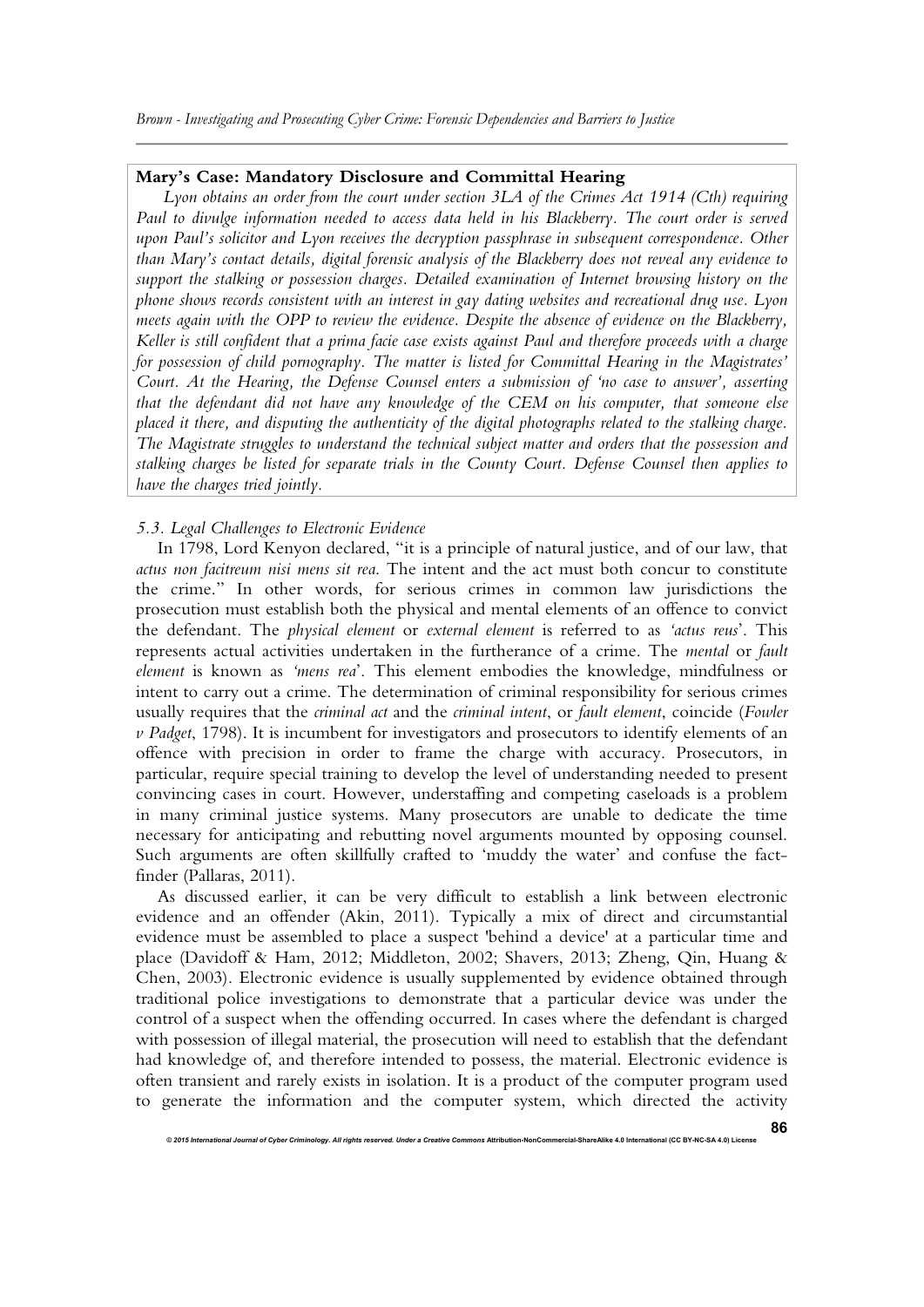

(Noblett, Pollitt & Presley, 2000). The question of authorship is regularly raised in cyber crime investigations, from theft of intellectual property to money laundering, as well as many types of fraud (e.g., *United States v Dioguardi*, 1970; *United States v Duncan*, 1990; *United States v Liebert*, 1975; *United States v Salgado*, 2001). If an operating system or software application contains serious programming errors then the authenticity of any computer-generated records may be challenged, depending on the circumstances of the case (Schweitzer, 2003). Departures from recognized investigative and forensics best practices are also likely to be seized upon by defense counsel, many of whom are masters at sowing seeds of doubt in the courtroom.

The authenticity of ESI is often contested by raising questions of identity concerning the author of computer-stored records (Chaski, 2005); questioning whether the computer-stored and computer-generated records have been corrupted, manipulated or altered after they were created; and by challenging the reliability of the computer program which produced the records (Kerr, 2001). Defense counsel may also contest the validity of a warrant, or argue that the investigator exceeded the scope of the warrant, and seek to have evidence excluded. Where there are multiple users of a computer or device and an absence of security controls (e.g., authentication, encryption, antivirus, firewall, etc.) opposing counsel may argue that someone or something other than the defendant generated the information (Casey, 2001). This issue may also arise when parties seek to establish authorship of computer-stored information (e.g., documents, photographs, spreadsheet, etc.) or when trying to identify parties to a communication (e.g., *R v Fraser*, 2011). In the event that malware is discovered, counsel may raise the 'Trojan Horse Defense' or 'Bot Defense' (Allison, 2003; Brenner, Carrier & Henninger, 2004; Haagman & Ghavalas, 2005; U.S. Department of Justice, 'Digital Evidence in the Courtroom: A Guide for Law Enforcement and Prosecutors', 2007). This is a legal and technical line of argument. Accordingly, the party raising the defense asserts that autonomous malicious code, or remotely controlled rogue software (i.e., RAT), present or previously resident on the host information system, caused the offence to be committed, without the knowledge of the defendant (e.g., *R v Caffrey*, 2003).

The quality of the processes used to preserve the integrity of ESI, from the moment of creation to the point that it is introduced in court, must be demonstrated by the proponent of the evidence to substantiate its reliability and trustworthiness (Rogers, 2011; Schjølberg & Ghernaouti-Hélie, 2011). The chain-of-custody process is used to verify that the proffered evidence is free from tampering or alteration (Dubord, 2008). Evidence continuity is typically a question of fact and the chain-of-custody process is the mechanism applied to maintain and document the chronological history of evidence as it moves from one place to another. The chain-of-custody rule insures that any information presented as evidence is in substantively the same state as it was when seized (e.g., *United States v. Brown*, 1973; *United States v. Grant*, 1992; *United States v. Santiago*, 1976). In the case of ESI, evidence continuity must be maintained for both the physical device housing the data, and the information stored on the device itself. The party offering the evidence must demonstrate to the fact-finder that the information retrieved from the device is a true and accurate representation of the original data encoded on the device (i.e., authenticity). It must also be demonstrated that the physical device sought to be introduced as evidence is identical to that which was initially discovered and subsequently taken into custody (Arms, 2000; Sanett, 2000).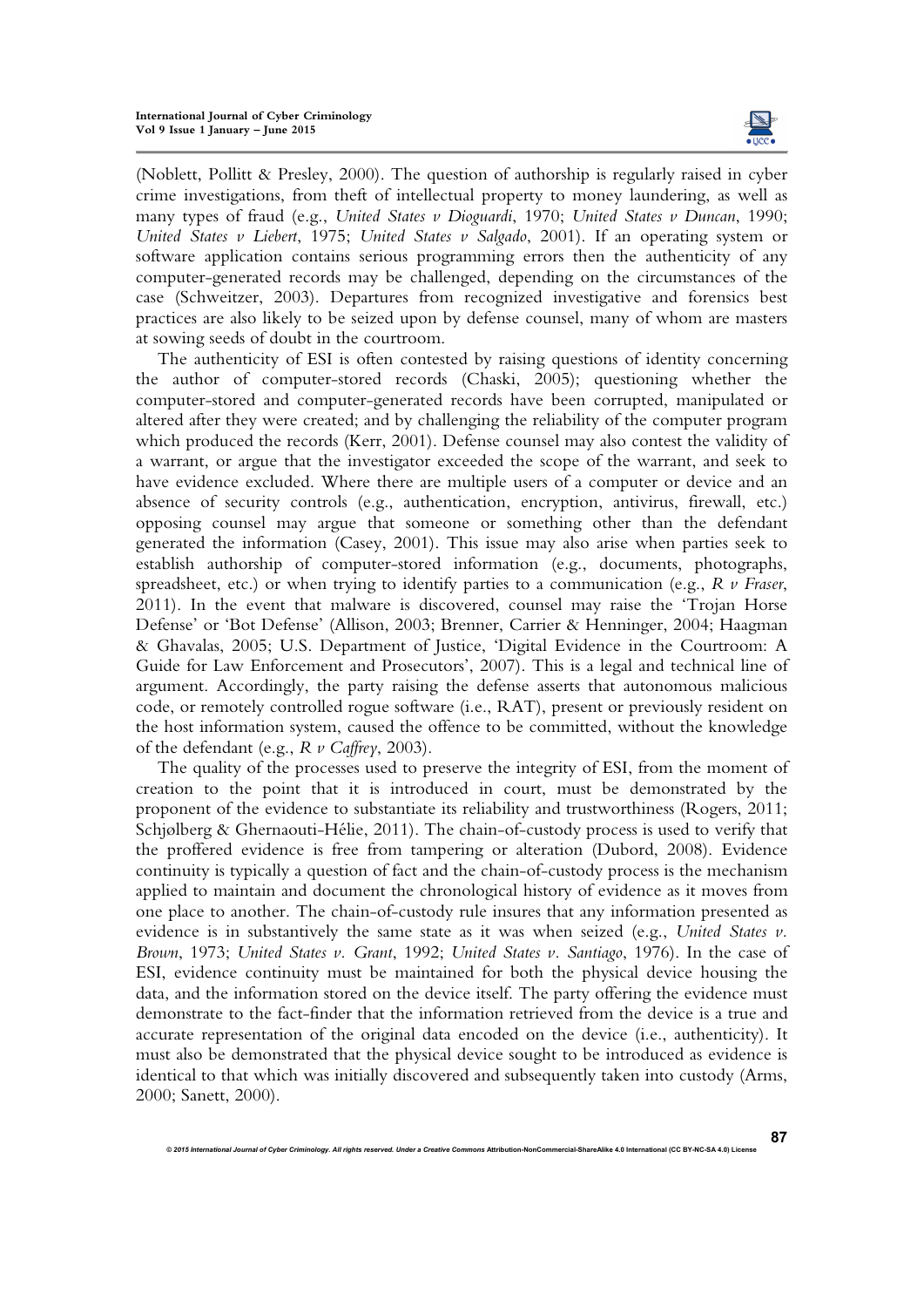When a party specifically puts the issue of evidence continuity before the court, numerous objections may be led (e.g., relevance, hearsay, authenticity, integrity, etc.) (Pallaras, 2011). Defense counsel may seek to show that the device is not what is purported and that the data is therefore untrustworthy. The vulnerability of digital information to manipulation has been considered by courts with emphasis on "the need to show the accuracy of the computer in the retention and retrieval of the information at issue" (*Re VeeVinhnee, Debtor American Express Travel Related Services Company, Inc v VeeVinhnee*, 2006, at 437). In the event that the chain-of-custody is incomplete, the proffered evidence may nevertheless be admitted. This is ultimately a decision for the judge who must evaluate the severity of the break in continuity and how this influences the weight accorded to the evidence by the fact-finder during proceedings (Marcella & Greenfield, 2002).

The admissibility of information, which records activities on a computer, network, or other device, may also be open to challenge when the system generating the information does not have robust security mechanisms in place (Chaikin, 2006). An absence of strong user authentication and insufficient access controls, which adhere to the 'principle of least privilege', can also be leveraged to mount legal arguments challenging the reliability of digital information. Deficient security precautions expose information systems to manipulation and this vulnerability can undermine the credibility of data in the eyes of the court. The integrity of the evidence may also be contested in the wake of a system compromise or breach. In this scenario, defense counsel may argue that it is highly probable that sources of exculpatory evidence have been destroyed during the incident, or lost as a consequence of remediation actions performed on the system after the event.

#### *5.4. Adjudicators, Experts and the Media*

The judge and jury are ultimately responsible for determining the guilt or innocence of the accused. The standard of proof for criminal trials in common law countries is 'beyond reasonable doubt'. This means the judge or jury must be certain about the guilt of the accused. The judge functions as the arbitrator and referee in relation to clarifying the law, and typically only intervenes on issues of procedural fairness. In this way, the court's role is largely confined to overseeing the introduction of evidence to ensure that it complies with rules governing admissibility and then weighing the magnitude of that evidence to establish whether any reasonable doubt exists. However, a lack of enthusiasm by many judges to give weight to intangible sources of evidence has led to reluctance by prosecutors to use electronic evidence to support a case. There is also an inclination to rely on what lawyers already understand concerning conventional sources of evidence.

The reasons underlying this aversion are difficult to ascertain but, for the most part, criminal justice systems globally have been troubled by the pervasiveness of cyber crime offending and the haste with which electronic evidence is penetrating courtrooms. Many lawyers, judges and jurors also poorly comprehend the complexity of electronic evidence. Some lawyers "admit that they mentally switch off for the forensic evidence at a trial and that barristers avoid asking detailed questions of forensic witnesses for fear of asking one question too many" (Hamer, 1992, p. 30). The resources required to support an investigation and prosecution are both costly and time consuming. When faced with increasing workload pressures, prosecutors in common law countries must decide which cases to take on. These decisions are usually based on the perceived seriousness of the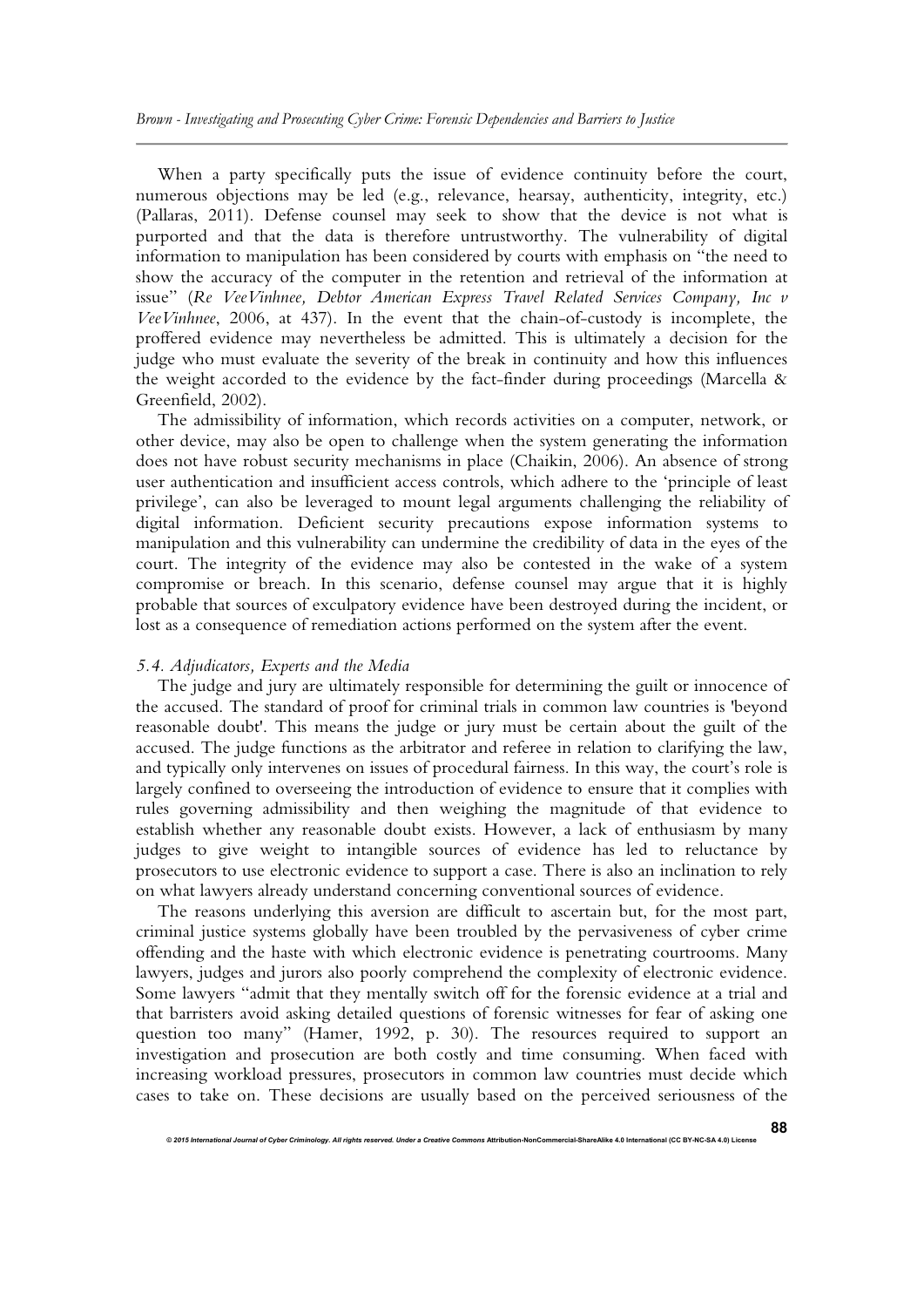

crime, adequacy of evidence, impact that the offending has upon society, and the deterrent value of a successful conviction (Grabosky, 2007). Moreover, most courtrooms are not equipped with the technology required to present electronic evidence as a live medium. These challenges explain why many cyber crime cases are dropped before ever going to trial (Akin, 2011).

As the search for the means to combat cyber crime has intensified, so have the expectations (Julian et al., 2011; Robertson, 2004; Robertson, 2012). The potential for electronic evidence to contribute toward outcomes in criminal trials is dependent upon the attitudes of non-technical stakeholders, such as the police, prosecutors, lawyers, and the judiciary. It is vital that experts, lawyers, judges and laypeople have an awareness of precisely what constitutes electronic evidence and the limits of cyber crime inquiry. An Officer of the Court has a general duty to assist the court in the administration of justice (*Gianarelli v Wraith*, 1988). Nevertheless, lawyers and experts have a tendency to present forensic evidence in a manner that "reflects a mathematical expression of probability rather than proof beyond reasonable doubt" (Flatman, 2004; Pallaras, 2011, p. 78; Warren, 2009). The manner in which the media portrays the capabilities and expediency of forensic methodologies via television, cinema, and literature, manifestly distorts expectations (Nanji, 2005; Thomas, 2006; Willing, 2008). In reality, forensic inquiry is necessarily a protracted process. Laboratory staff, investigators, prosecutors and judges all work under intense performance and resource stressors (Gilbert, 2004), making mistakes and oversights more likely (e.g., *R v Button*, 2001). Welfare issues also arise as criminal justice officers are repeatedly exposed to obscene material (Edelmann, 2010).

Expert witnesses are regularly called upon to assist the court in criminal trials (Freckelton & Selby, 2005). The ability to communicate authoritatively, maintain composure under rigorous cross-examination, and convey essential characteristics of the evidence for the judge and jury are essential qualities when delivering expert testimony (Bologna & Lindquist, 1987). In particular, experts across all disciplines of forensic science must be able to explain the techniques applied during analysis and offer clear explanation and interpretation of results (Eckert, 1980). Success here is measured on weight of scientific findings (Neufeld & Colman, 1990), acceptance of the methodology implemented to arrive at proffered conclusions, and concise delivery of testimony to give the evidence meaning for the fact-finder, without oversimplifying the scientific basis of the findings (Gold, 1992).

In a courtroom inquiry the technical material that expert witnesses report upon can confuse the fact-finder (Phillips & Bowen, 1989). Some members of the judiciary have become concerned with the quality of expert testimony and the misleading influence that it may exert upon the jury (Kirby, 2008). Glaring issues include expert bias, failure to substantiate the basis of an opinion, unnecessary use of jargon, and practitioners exceeding their scope of expertise (Freckelton, Reddy & Selby, 1991; Freckelton, Reddy & Selby, 2001). The influence of misleading testimony and difficulties distinguishing between "genuine" and "junk science" can lead to miscarriages of justice (Eckert, 1990, p. 70). In the absence of persuasive rebuttal or conflicting expert opinion, many tribunals of fact must simply accept the uncontested assertions made by 'experts' regarding the evidence (Jasanoff, 1995). Discrepancies in legal and scientific vocabulary among jurisdictions can also create problems for those seeking to comprehend scientific findings and the legal basis of decisions.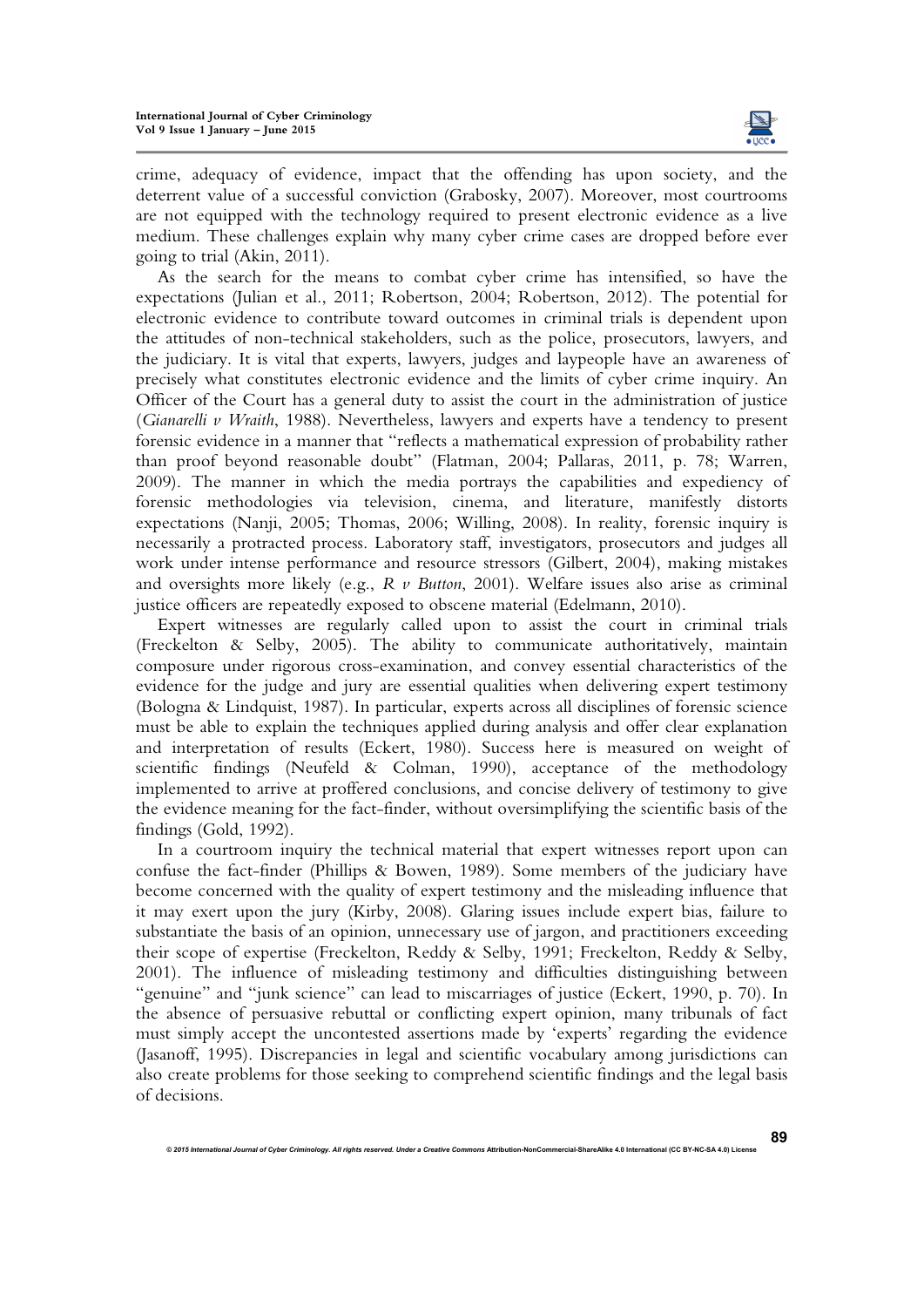Some commentators also maintain that forensic science suffers from poor documentation and lack of transparency (Kelly & Wearne, 1998). On occasion forensic reports have been shown to overstate conclusions (Freckelton & Selby, 2005). Imprecise and improper use of language has been shown to lack reasonable scientific certainty or coherence. Unqualified findings, which are casually described as a 'match' or 'identical to' can lead to wrongful convictions (Field, Coyle, Starmer, et al., 2009). There are universal caveats within forensic disciplines that are essential for denoting degrees of certainty and limiting the amount of weight that can and cannot be credited to results obtained (Colman, 1990). These principles comprise qualifying statements such as "including but not excluding", "possible but not certain", and "compatible with but not incompatible with" (Kelly & Wearne, 1998, p. 21).

## **Mary's Case: Criminal Trial**

*At Trial, the Prosecution presents their case against Paul (the Defendant) based on possession of CEM and discovery of digital photographs on his computer which are related to the stalking matter.*  In particular, the Prosecutor submits that there is no reasonable explanation beyond the Defendant *having intentionally saved the CEM to his computer and engaged in cyber-stalking behavior against Mary (the Victim). It is alleged that the Defendant used anonymizing techniques to hide his identity and data sanitizing software to wipe evidence of his actions from the Internet history registry in his computer. In relation to the Blackberry device, the Prosecutor contends that the Defendant deliberately delayed police from accessing his phone to ensure that any incriminating evidence was purged from the device, as an automatic function of the software on the Blackberry. A Digital Forensic Analyst from the e-Crime Unit gives testimonial evidence about various aspects of the electronic evidence in support of the prosecution's case.* 

*During cross-examination, Defense Counsel asks the Analyst about the digital photographs. He queries whether the photographs sent to the Victim are the same as those identified on the Defendant's computer. The Analyst states that they are mathematically identical. Counsel then inquires if these photographs were produced by the Defendant's Blackberry phone. The Analyst states that metadata embedded within the photographs is indicative that they were captured on the same Blackberry device as that owned by the Defendant. Counsel then probes about the exactness of the geo-tags embedded within these photographs. The Analyst tells the court that, whilst it is difficult to be certain about the precision of the GPS coordinates, he believes accuracy to be typically within a few meters. Before the witness is dismissed, Counsel queries whether the Analyst discovered any information on the computer or phone indicating that the Defendant harbored animosity towards the Victim. The Analyst qualifies that, other than the photographs and Mary's contact details, he did not find any other information linking the Defendant to the Victim.* 

*Defense Counsel then calls an Independent Expert in Digital Forensics from a private security firm. The Expert gives testimony that there are disparities between the time and date information associated with the digital photographs received by the Victim on her phone and those discovered by police on the Defendant's computer. The Expert also tells the court that, whilst metadata in these photographs indicates that they were indeed captured using a Blackberry device matching the model owned by the Defendant, the device software used to produce the photographs is newer, signifying that a different Blackberry device to that owned by the Defendant was used to capture the photographs. Defense counsel then asks about the CEM. The Expert states that her analysis of the file paths associated with both the CEM material and digital photographs shows that all files are located in a shared folder on the Defendant's computer. Examination of the time and date stamps indicates that*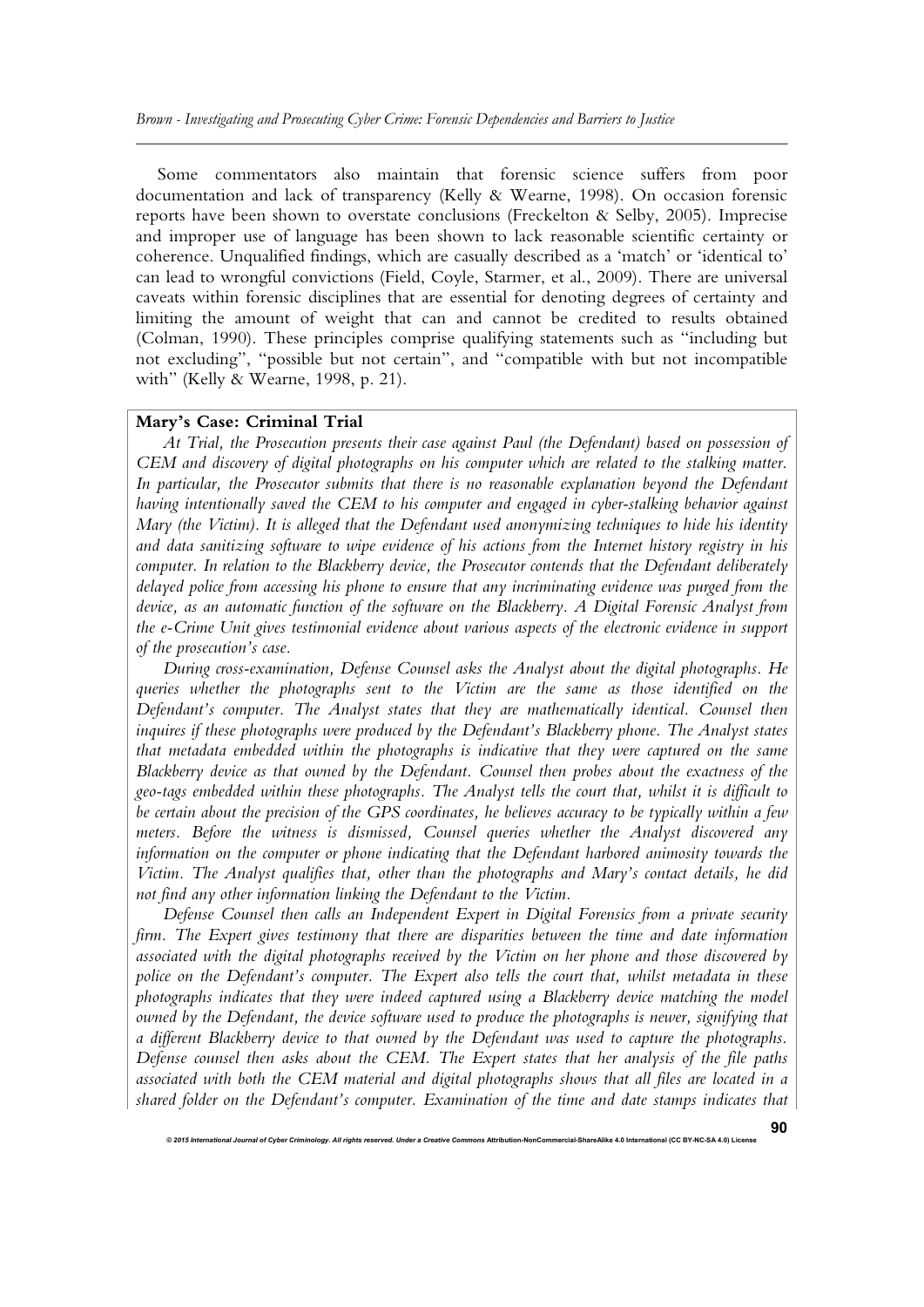

*the digital photographs were saved to the computer at about the same time as the CEM. Counsel asks the Expert what this may signify. The Expert states that, in her opinion, it is possible that the Defendant's computer was accessed remotely through an Internet connection and that the CEM and digital photographs were placed in the shared folder at this time. The Expert also testifies that, due to the lack of security precautions on the Defendant's computer, unauthorized remote activity could be performed on the computer without his knowledge or input*.

*Defense Counsel then calls the Defendant. Counsel asks the Defendant to explain to the Court why he was hesitant to give police access to his Blackberry phone. The Defendant states that he is homosexual but at the time had not yet disclosed his sexual orientation. In particular, he was very concerned about how his family would react to the news when the content of his phone was revealed, especially given that his family are devout Catholics. Counsel then asks the Defendant about his proficiency with computer-related technology. The Defendant states that he is a user of average ability and that his former girlfriend had assisted him with purchasing and configuring his computer. Counsel then asks the Defendant if his former girlfriend is present in the Courtroom. The Defendant states that she is present and gestures towards the Victim. Counsel then inquires about his relationship to the Victim. The Defendant states that they met at university whilst he was studying Architecture and she was completing her postgraduate studies in Computer Science. He ended the relationship with her upon realizing his persuasion towards men. Counsel then probes about the nature of their 'breakup'. The Defendant states that the Victim was very emotional and had vehemently accused him of being unfaithful with one of her male friends.* 

*At this point, the Prosecution leads various objections. The Judge vigorously pounds his gavel on the timber bench and orders that the matter be adjourned, pending further investigation.* 

#### **Recommendations**

The development and promotion of national, regional, and international polices related to collecting electronic evidence, including improving national, regional and international coordination between law enforcement agencies, has seen some progress in recent years. However, the vast network of international telecommunications systems which facilitate cross-border cyber crime offending demands a common universal framework that is not just regionally centered or organizationally exclusive. Ideally, this should take the form of a binding legal instrument such as a convention on cyber crime under the auspices of the United Nations. Whilst the *Budapest Convention* has been ratified by non-member states, it is nonetheless a product of a regional organization, which is based mostly on premises and conditions of CoE members. Contrastingly, a United Nations convention would be considered a joint product of its 193 member states, and arguably offer broader appeal to the international community, thereby limiting safe harbor for cyber crime offenders.

In many common law countries, there exists significant divergence between the law in action and the law in books. Legislation must give greater attention to the realities of the function performed by police and the impact that technology exerts upon investigations, forensic inquiries and prosecutions. Mandatory assistance provisions compelling third parties, particularly service providers, to cooperate with law enforcement greatly enhances efficiency. Enacting and enforcing legislation to compel cooperation by suspects also assists in neutralizing some of the impact of encryption. Provisions for expedited preservation of ESI, streamlining requests for MLA, and expansion of the 24/7 contact system would manifestly reduce blockages to the administration of criminal justice. Where there is a 'measurable risk' of evidence destruction, police must be able to perform cursory searches of devices without need to obtain a warrant.

**<sup>91</sup>**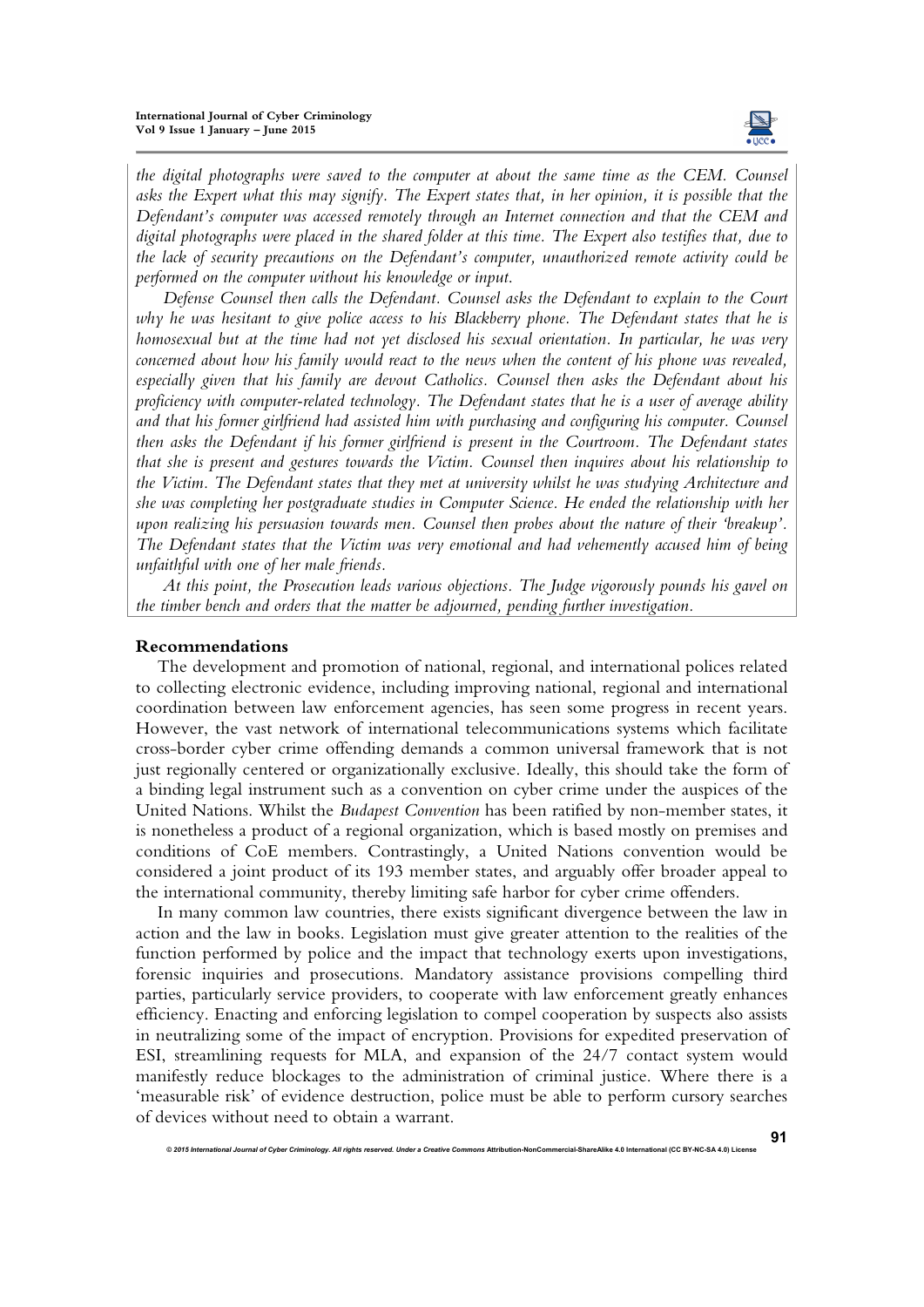Shifting the burden of proof to defendants for lesser crimes by increasing strict liability categories of cyber crime offending would noticeably raise conviction rates and act as a potent deterrent. Making individuals and organizations legally obliged to implement sufficient information security precautions to protect themselves would also reduce vulnerability to cyber crime (e.g., *EU Data Protection Directive* 95/46/EC, Article 17). In some jurisdictions, unauthorized access only contravenes the law when security measures on targeted devices or systems have been circumvented or 'hacked'. If a victimized user or organization has not implemented adequate security safeguards, there is a perception that the 'victim' has failed to exercise the due diligence necessary to dissuade the criminal activity. However, any model which places an onus on the victim to demonstrate implementation of effective security defenses would need to be aligned with vastly improved efforts to raise awareness about information security architectures and the 'cyber threat landscape'.

Unilateral and multilateral efforts to regulate cyber crime through national legal frameworks and international instruments alone are insufficient to deal with transnational dimensions of cyber crime offending. Increased cooperation between international policing agencies is essential for broadening awareness concerning emerging cyber crime trends and foreign mechanisms of criminal justice (Alkaabi, Mohay, McCullagh & Chantler, 2010). Leading international law enforcement organizations such as the International Police Organization (Interpol), European Police Office (Europol), Federal Bureau of Investigation (FBI), Organization for Security and Co-operation in Europe (OSCE), International Association of Chiefs of Police (IACP), National Crime Agency (NCS), Australian Federal Police (AFP), and Latin American and Caribbean Community of Police Intelligence (CLACIP) must facilitate more dialogues on trans-border cyber crime offending to support more effective collaboration between countries. Networking opportunities at international conferences can open channels for informal cooperation, which may avoid bureaucratic entanglements and delays in obtaining electronic evidence pivotal to the success of prosecutions. The *Conference of the Parties to the United Nations Convention against Transnational Organized Crime and the Protocols Thereto* is a key platform for agitating high level issues between nation-states. However, more specialized events, such as the *Underground Economy Conference* or the *Annual Forum for Incident Response and Security Teams (FIRST) Conference*, offer a trusted environment where government officials, police, academics, and representatives from the private sector can share knowledge about cyber crime, cyber security, forensic methodologies, and investigative techniques.

Local policing agencies face a serious capabilities gap. Mostly, they lack the trusted relationships with industry that is enjoyed by federal governments. Similarly, state police do not benefit from the extensive budgets for developing facilities, resources, and technical expertise that federal law enforcement agencies leverage to implement electronic surveillance. In many western democracies, an absence of strict security vetting among state law enforcement agencies makes it difficult to share existing federally developed technology and intelligence among the wider law enforcement community. An effective mechanism for transferring surveillance and intercept technologies is required to ensure opportunities to circumvent serious instances of cyber crime offending are not missed. There is also a significant disconnect between policing agencies and the communications industry. Service providers tend to lack insights into the fundamental needs of law enforcement. Likewise, policing agencies are without up-to-date information concerning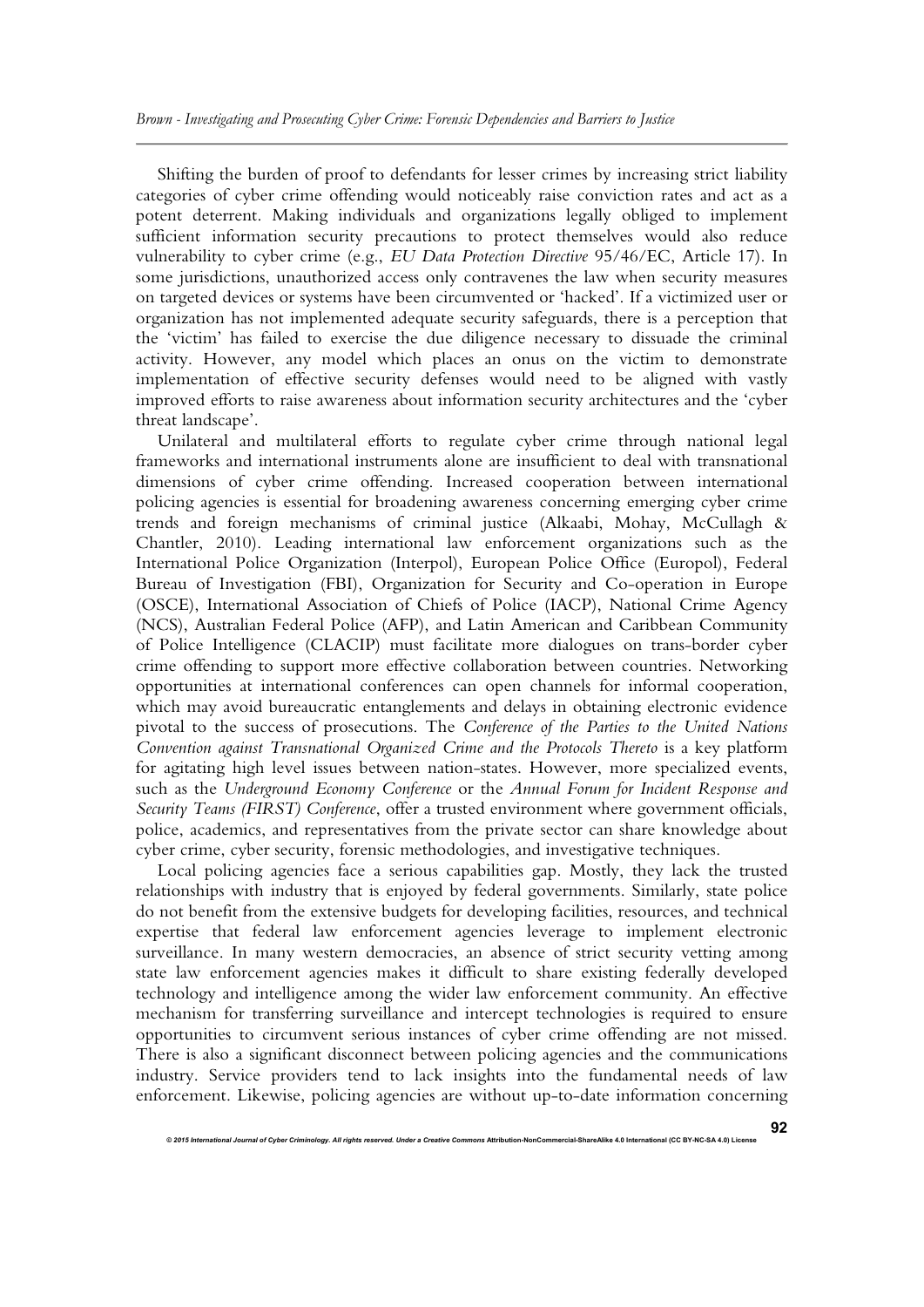

developments in communication products offered by service providers. Improved coordination of information sharing is urgently needed to ensure timely dissemination of actionable intelligence and greater harmonization of understanding through needs assessments. Industry leaders are the key to developing a more robust system of publicprivate partnerships to guarantee industry experts coordinate effectively with the law enforcement community when addressing legal issues, encryption, and the broader impact of technology.

Given the disinclination of many lawyers to leverage technical subject matter when building a case, it is recommended that continuing professional development courses for lawyers directly address the impact of technology upon modes of criminal offending, with a focus on fraud, corruption, and data-driven acts causing personal harm. Awareness of the digital forensics discipline and characteristics of electronic evidence should also form part of ongoing training for the judiciary. As gatekeepers, it is incumbent for judges to maintain a comprehensive understanding of the material before them. Likewise, it would be worthwhile for jurors to receive foundational training in the fundamentals of electronic evidence prior to commencement of complex trials involving ESI. To ensure adequate upskilling, police and prosecutors must receive ongoing training that keeps pace with emerging trends in technology-enabled crime. Various organizations offer training programs designed to educate law enforcement about digital investigative processes, online criminality, and the Darknet (e.g., High Technology Crime Investigation Association, SANS Institute, etc.). Law schools could also vastly improve the competency of graduates by integrating a curriculum that teaches students about the probative value of electronic evidence, and the credibility of scientific testimony and expert opinion.

The impact of globalization is compelling national criminal justice systems to grapple with trans-jurisdictional issues. Therefore, it makes sense that those responsible for dispensing justice should also become more pluralistic. Judges with extensive experience in presiding over cyber crime cases should be available to assist in the adjudication of international cases using secure videoconferencing technology. To avoid escalation of costs associated with such an initiative, it may be that judges, with the requisite experience, are able to apply to an international judicial body, such as the International Criminal Court (ICC) or the International Court of Justice (ICJ), for recognition as a subject matter expert in the adjudication of cyber crime matters. Upon specialist accreditation, the national government in the jurisdiction where the judge principally sits could pay a fixed allowance, above the normal wage paid to members of the judiciary, to allow for casework associated with international matters. Such an allowance may be nominal, provided the specialist accreditation carries a modicum of prestige.

During criminal justice proceedings in most common law jurisdictions, the prosecution must be able to demonstrate that all avenues have been explored regarding the available evidence during an inquiry. To be effective in fulfilling this obligation, prosecutors must work in close consultation with first responders and crime scene investigators to provide courts with a comprehensive and accurate overview of an inquiry. The US model is a good point of reference here as prosecutors have long played an active role in planning and undertaking investigations. They are usually best positioned to judge how much, and what kind, of evidence is required to secure a conviction. Additionally, experienced and informed prosecutors can guide investigations to ensure that legal process is followed and frivolous challenges mounted by opposing counsel are subjected to judicial scrutiny. By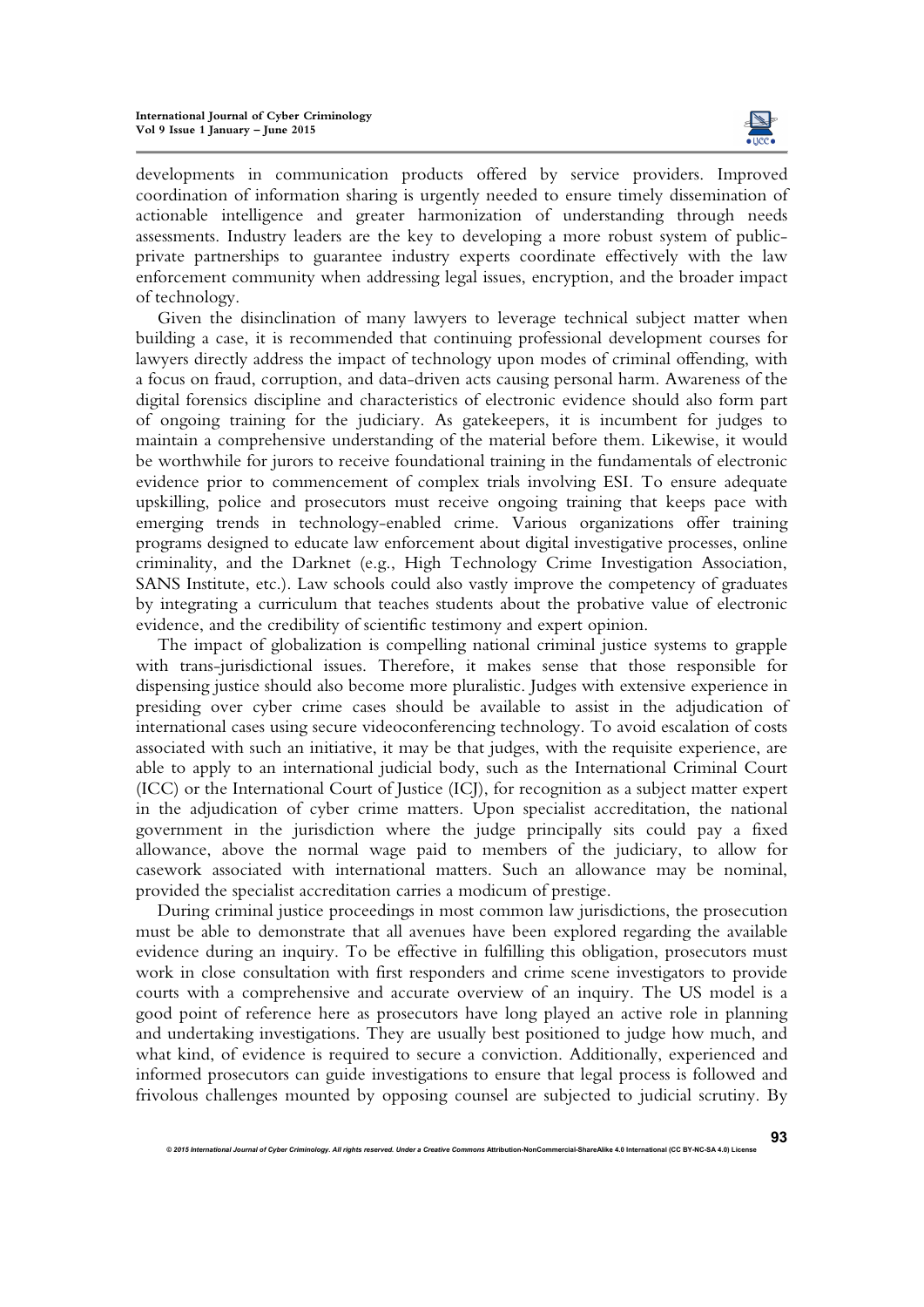playing a leading role, prosecutors contribute to the effectiveness and credibility of police investigations and shape durable cases for trial.

Pre-trial conferences are often overlooked by lawyers and experts due to time constraints and competing casework. However, these 'round-table' meetings are an essential forum for dialogues between opposing counsel, forensic analysts and other witnesses. When conducted in an open and consultative atmosphere, pre-trial conferences may facilitate identification of hitherto unforeseen technical and legal issues. Dialogues at the pre-trial stage can actually obviate the need for '*voir dire*', expedite court proceedings, and engender deeper understanding regarding the more technical aspects of the evidence.

The development of standard operating procedures for investigating authorities that accord with industry best practices would certainly offer less scope for lawyers to challenge forensic methodologies and investigative techniques. The enactment of clear and transparent legislation would likewise reduce scope for technical objections to the admissibility of electronic evidence (Allen, 2005). Inportantly, the identification of policies to enhance the trustworthiness of expert testimony may assist in shepherding digital forensics methodologies into courtrooms. Ultimately, this will ensure that jurisprudential safeguards are adequately developed to validate the reliability and admissibility of electronic evidence. Governments and private sector entities need to pool their resources to educate workers within criminal justice systems concerning the legal and technical underpinnings of cyber crime offending. Clearly, both the public and private sectors have a shared interest in raising levels of awareness, improving baselines of understanding, and hardening information security postures (Ponemon Institute, 2015; Reuters, 2015; Sanger & Davis, 2015).

Given dramatic misrepresentations of digital forensics processes in the media there exists an urgent need for improved cognizance about what investigators and prosecutors can and cannot achieve in relation to countering cyber crime and convicting offenders. To prevent 'staff burnout', screening policies should be employed to avoid wasteful expenditure of resources on non-critical or immaterial cyber crime cases. Innovative use of technical volunteers can also greatly assist under-resourced police units struggling with backlogs of cases awaiting forensic analysis. For example, police in Kent County, Michigan, have used volunteers deputized by the sheriff to assist police with recovery and investigation of information stored within electronic devices (Rosendale, 2012). Despite having little in the way of certified law enforcement training, these volunteers have proven to be extremely effective in solving cyber crime cases.

In terms of leadership, training is critically needed to educate senior managers in law enforcement agencies about the utility and function of digital forensics investigations. This includes re-educating management about resourcing dependencies, the value of submitting devices for analysis, and tactical benefits associated with deploying specialist staff in the field (Blakey, 2000; Millen, 2000). Many policing agencies promote inexperienced supervisors into management positions in highly specialized units where teams are responsible for investigating cyber crime cases. In the absence of technical competencies needed to lead operations and supervise workflow, poorly selected managers will fail to account for staff welfare, negatively impact case outcomes, and ultimately undermine the credibility of the department or agency that they represent.

In the interests of promoting fairness, greater access to independent forensic facilities must be afforded to defendants whose cases are deemed significantly disadvantaged by the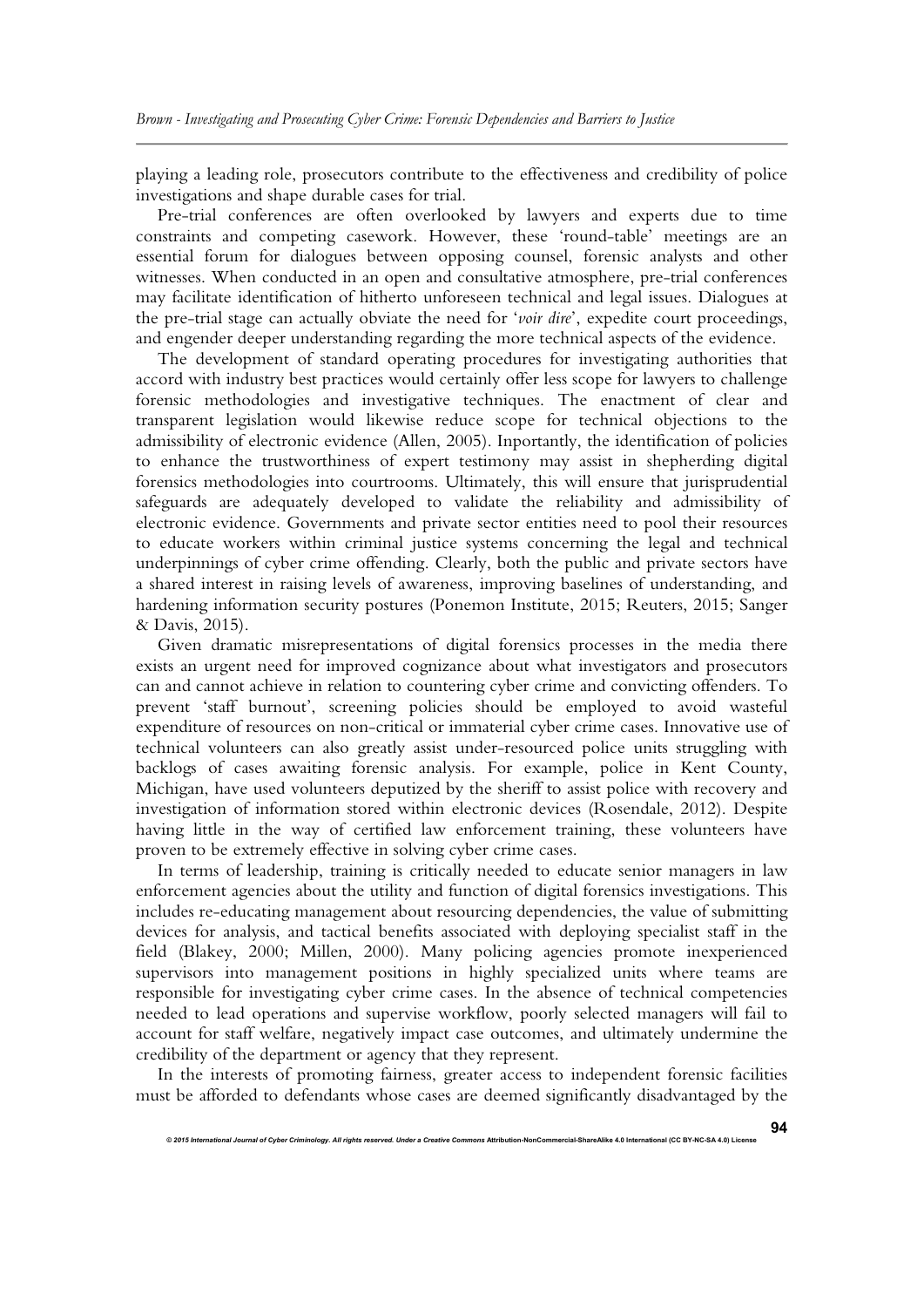

**95**

expense of accessing forensic support. Funding for 'forensic aid' is crucial for underresourced defendants, particularly when forensic evidence is a pivotal component of the prosecution's case against them. A threshold assessment regarding suitability for grant of forensic government assistance would need to be determined on a case-by-case basis by an independent and qualified body. When contesting cases in highly visible and politically charged circumstances, prosecutors within the adversarial system are usually at an advantage due to unimpeded access to forensic services and crime laboratories. Some commentators contend that "of all the disparities between defense and prosecution in the criminal justice system in the United States, that in the forensic field may be the greatest" (Kelly & Wearne, 1998, p. 15). One need only consider the injustice in the case of *R v Button* (2001) to exemplify how legitimate challenges to forensic evidence can overturn erroneous convictions.

Strong cryptography is indispensable to the success and development of an open system like the Internet. Evidently, the security safeguards implemented by powerful governments to protect highly sensitive and personally identifiable information (PII) are inadequate (Brown, 2015; Gallagher, 2015). Regardless of the proposed method of facilitating access to information on encrypted consumer devices, confidential data cannot be "kept secret from those with the skill to find and exploit the weak points, whether State or non-State, legitimate or criminal" (Office of the United Nations High Commissioner for Human Rights, p. 4). Intentionally compromising encryption within this volatile technological milieu, even for public interest justifications, weakens security and safety for everyone. Government regulation of cryptography undermines global cyber security, negatively impacts the public's perception about the integrity of police, inhibits cyber crime reporting, and results in the 'least trusted country' problem. Any limits on the strength of encryption, or concessions extended to investigating authorities by way of backdoors or 'master decryption keys', will result in a situation where the security of the international community is substantially weakened by the security posture adopted in the least trusted country. This is literally 'the weakest link' phenomenon manifested at the international level.

When nation-states throttle effective encryption, communication providers that comply with laws in those countries become compromised by association. Such an outcome also magnifies the problem of safe harbor for cyber crime offenders and opens the way to a burgeoning black market for crypto. Individually tailored solutions cannot be used at the executive level to impose weaknesses in encryption, even for exceptional cases. Rather, the judiciary must be the separate body empowered to severely reprimand those individuals and organizations who refuse to disclose decryption keys when compelled by a court of law. The author suggests that failure to provide the key to authorities investigating very serious crimes, for any reason, should be governed by the standard of strict liability, with a sliding scale of penalties. Offenders who are unable, or unwilling, to comply with court ordered decryption would receive 'punishment-in-default'. As such, sentencing would be commensurate with appropriate and applicable punitive measures or disciplinary actions, were the defendant to be found guilty of the charge or indictment leveled against them. The deterrence value of this approach is palpable and would certainly incentivize due diligence for individuals and organizations to implement safeguards to protect decryption keys. This strategy would also act as a potent 'reminder' for offenders and accomplices to provide the decryption passphrase for their data when law enforcement agencies have sufficient cause, and are legally empowered by a court of law,

*<sup>© 2015</sup> International Journal of Cyber Criminology. All rights reserved. Under a Creative Commons* **Attribution-NonCommercial-ShareAlike 4.0 International (CC BY-NC-SA 4.0) License**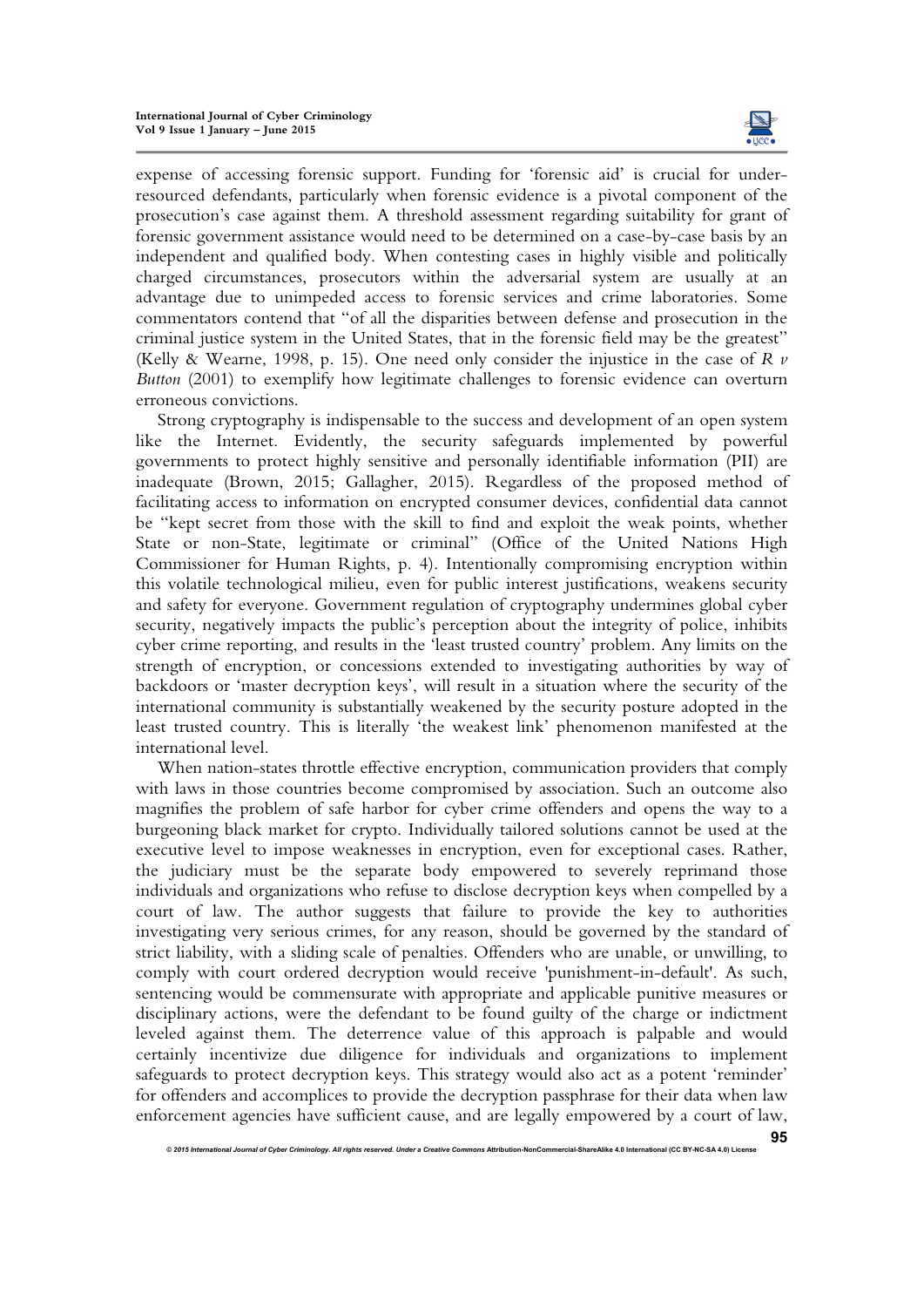to access this information as part of an investigation or prosecution. Whilst this solution may seem extremely coercive for individual suspects or defendants, the approach is far less totalitarian than the forcible methods currently tabled at the executive levels, which impact the collective security and safety of society as a whole. After all, why should many suffer for the crimes of a few?

Most importantly, there is a need to introduce uniform and thorough cyber crime reporting mechanisms. Various policing agencies globally are adopting strategies to encourage people to come forward, including awareness raising campaigns, web-based reporting portals, and cyber crime hotlines (Australian Communications and Media Authority, 2011). However, to adequately respond to reports of cyber crime, police must be equipped with the latest technology and be trained in industry best practices for handling ESI. A graduated response towards capacity building is also needed to ensure that probative sources of electronic evidence are discovered and preserved expeditiously. Pivotal to the success of cyber crime investigations and prosecutions is the development of in-house subject matter experts to run complex cases and direct technical inquiries (Dandurand, 2007). To build multidisciplinary teams, law enforcement agencies require increased training and procurement budgets and clear opportunities for career progression to encourage recruitment and retention of talent. To best assist fact-finders, courtrooms must be equipped with multimedia technology so that witnesses can effectively present results and convey meaning to essential aspects of the evidence. Lawyers, in particular, require practical understanding of the software used by police when processing ESI. A uniform taxonomy for criminal justice systems and legislative bodies is indispensable for achieving greater harmony among national and international legal frameworks (Giles & Hagestad II, 2013). Definitions of cyber crime offending must be expressed with precision, consistency, and formulated in consultation with the international community to be capable of overcoming language barriers and bridging cultural voids.

This research is predominantly based on materials written in English that are orientated towards the common law model of justice. Analysis of shared experiences regarding cyber crime offending in civil law countries and jurisdictions with legal systems that are not based on the common law tradition would be useful as a differentiator between systemic and technical barriers to justice. An emphasis on primary, first-hand source materials would also engender real-world insights into criminal justice responses to cyber crime. Further research on this topic would also add value by considering academic works and press articles published in languages other than English, including primary materials assembled from culturally diverse participants in criminal justice systems globally. In particular, extended scholarship on this topic might consider the micro-level causes and dynamic drivers, which encourage cyber crime offending. Analysis of a region's endowment with individuals possessing technical proficiency to exploit ICTs, push and pull factors which motivate movement of criminals into the underground economy, and the impact of organized criminal networks on cyber crime offending at the local level would be interesting from a threat intelligence perspective. A comprehensive approach will also yield wider perspectives from multinational stakeholders that may differ significantly from dominant western views within cyber crime and forensics discourses. After all "a society's power structure and the vested interests of powerful societal actors have an enormous impact on the way crimes in general and cybercrimes in particular are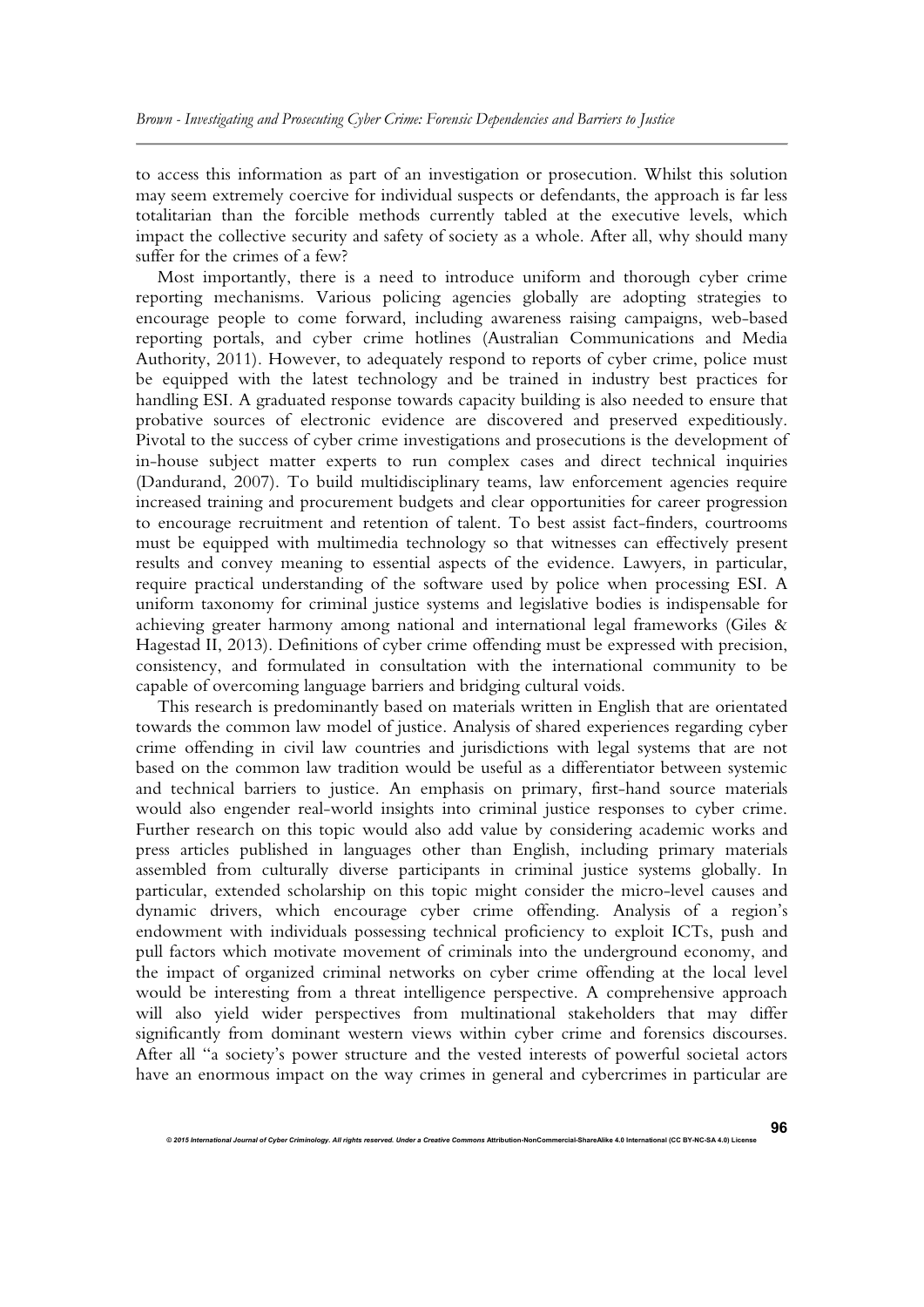

defined, conceptualized, theorized, measured, responded to and policed" (Kshetri, 2010, p. 23).

## **Mary's Case: Acquittal**

*In his Chambers, the Judge orders that Lyon execute search and seizure warrants at Mary's address and specifies that an independent court-appointed expert perform forensic examination of any discovered devices. The Judge is highly critical of the testimony delivered by the Analyst from the e-Crime Unit.* 

*A search of Mary's house is conducted a few days later. Police discover an intricate computer network consisting of both fixed and wireless devices. An Android hand-held device, as well as receipt for purchase of a Blackberry smart phone, matching the model owned by Paul, is also found. When asked about the whereabouts of the Blackberry, Mary dispassionately states that she lost the phone. Police also find a quantity of crushed hard disk drives in her basement. The drives are damaged beyond repair with no chance of data recovery.* 

*Analysis of computers and network attached storage discovered at Mary's address shows that on each device the operating system and firmware has been refreshed. For those devices containing internal magnetic storage, it is apparent that new disk drives have been retrofitted. Similarly, examination of Mary's Android phone indicates that the device software has been reinstalled, including customized configuration for erasing historical content from the phone. When Lyon asks Mary why she engaged in this sweeping activity on her electronic devices she becomes very defensive and refuses to answer his questions, citing privacy concerns.* 

*Paul is eventually acquitted of the charges and the investigation focusing on Mary is dropped for lack of evidence.* 

## **Conclusion**

Leaders of industry are mindful of the need to ensure the resilience of their cyber defenses. Incident response and threat monitoring programs are developed; information security technologies are architected; and in-house lawyers specializing in data privacy law are retained. Physical and virtual security mechanisms are hardened and information systems rigorously probed for weaknesses by penetration testers. The agility and capability of the Security Operations Center (SOC) is assessed using cyber war-gaming exercises which gauge effectiveness of reactive and proactive defenses to advanced persistent adversaries (Brown, 2015). These shrewd defensive measures are crafted to detect, mitigate and contain the gamut of technical, legal and reputational risks facing an enterprise and its clients. As information system vulnerabilities are exposed, patches are applied. If gaps in knowledge are detected, education is provided. Should user behavior require modification, policies are drafted and implemented. When indicators of compromise (IOCs) are detected, countermeasures are triggered and actioned.

In contrast, governments worldwide have shown marked reluctance to scrutinize the effectiveness of state-controlled mechanisms for investigating and prosecuting serious instances of cyber crime offending. More than a decade ago, Susan Brenner contended that the "justice system's inability to prosecute cybercrime cases is a sign that it is not functioning effectively in this area" (Brenner, 2004, p. 81). This in-depth research reveals that Brenner's assertion is as relevant today as it was back then. A combination of factors has converged to impede criminal justice processes in common law countries worldwide. Nation-states, including private sector entities, police departments, and academic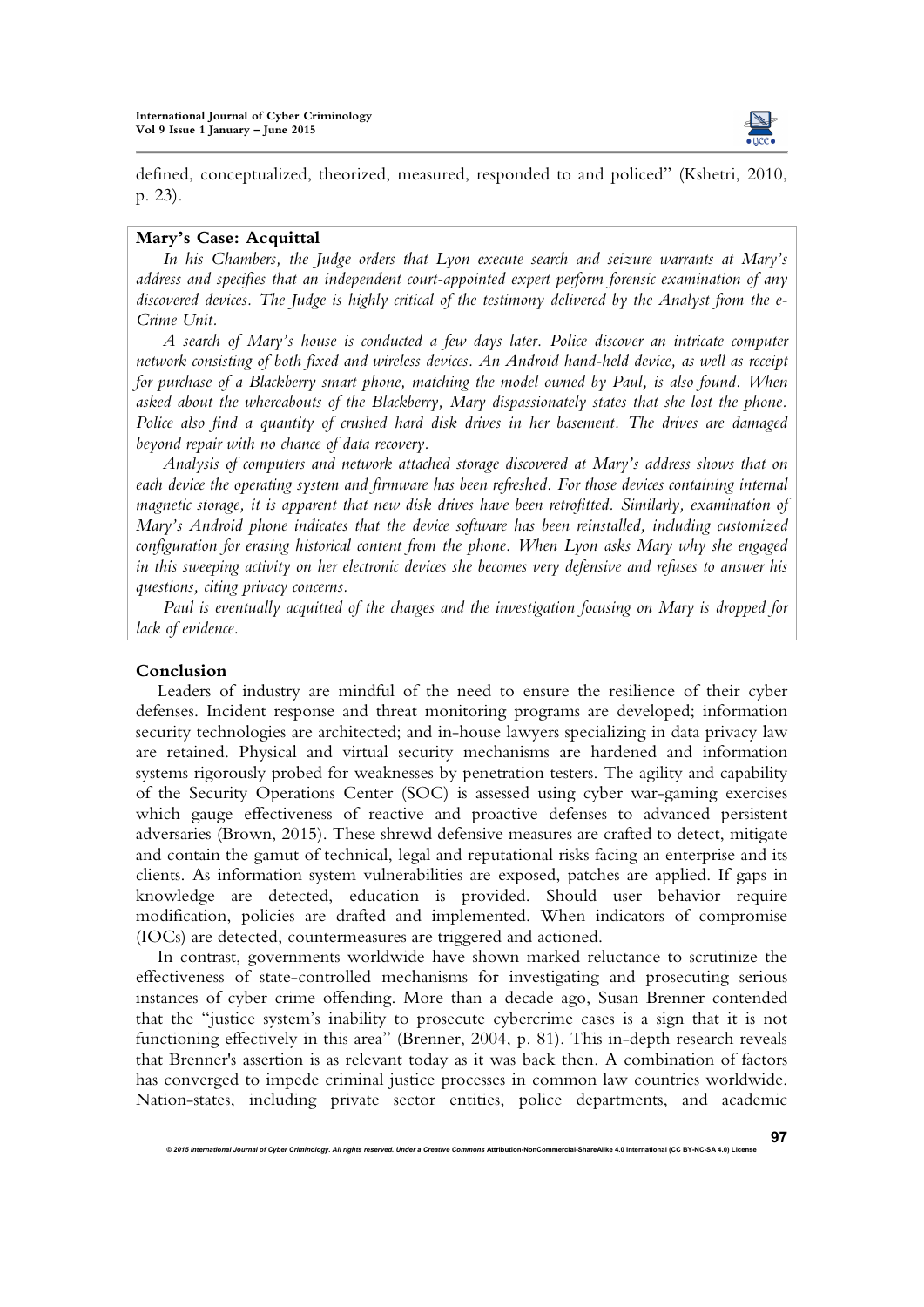institutions, have shared with the United Nations their experiences and concerns (United Nations Office on Drugs and Crime, 2013). In order to overcome barriers to investigations and prosecutions targeting cyber crime offending, solutions are urgently needed. *Table 8* highlights the primary challenges presented by cyber crime for the administration of criminal justice.

| Category       | Description                                                                                                                                                                                                                                                                                                                                                                                   |  |  |  |  |
|----------------|-----------------------------------------------------------------------------------------------------------------------------------------------------------------------------------------------------------------------------------------------------------------------------------------------------------------------------------------------------------------------------------------------|--|--|--|--|
| Identification | Difficulty in attributing ownership and authorship to electronically stored information.                                                                                                                                                                                                                                                                                                      |  |  |  |  |
|                | Difficulty in identifying individuals in control of information systems and devices.<br>$\ddot{\phantom{a}}$                                                                                                                                                                                                                                                                                  |  |  |  |  |
|                | Inability to expediently locate relevant information amongst large sets of data.<br>$\ddot{\phantom{0}}$                                                                                                                                                                                                                                                                                      |  |  |  |  |
|                | Ineffectiveness in tracing criminal activity when data anonymization and obfuscation<br>$\ddot{\phantom{0}}$<br>techniques have been employed.                                                                                                                                                                                                                                                |  |  |  |  |
|                | Widespread availability of data sanitization and device wiping software for consumer<br>devices which may lead to destruction of evidence.                                                                                                                                                                                                                                                    |  |  |  |  |
| Access         | Inability to obtain authorization for conducting online inspection and collection of<br>remotely stored data, particularly if the target host is a cloud service provider with a base<br>of operations outside the jurisdiction of local authorities.                                                                                                                                         |  |  |  |  |
|                | Delays in processing requests for Mutual Legal Assistance due to bureaucratic stumbling<br>blocks.                                                                                                                                                                                                                                                                                            |  |  |  |  |
|                | Inability to acquire data due to advancements in consumer security on commodity<br>devices, including strong encryption, open source privacy tools, and anti-forensics<br>technologies.                                                                                                                                                                                                       |  |  |  |  |
|                | Legislation which compels manufacturers and service providers to give investigating<br>authorities access to electronically stored information is becoming redundant. Companies<br>are relinquishing the means to unlock devices and decode data. It is technically infeasible<br>for courts to compel foreign manufactures to create keys to comply with local laws.                         |  |  |  |  |
|                | Penalties imposed by courts in circumstances where defendants refuse to comply with<br>$\bullet$<br>orders to disclose decrypted data are ineffective. Where serious criminal offending is<br>involved, an offender is unlikely to turn over the key to incriminating data, particularly if<br>the punishment for contempt of court is less than the crime for which they are being<br>tried. |  |  |  |  |
| Wellbeing      | High performance pressure and stressful working conditions for criminal justice officers<br>may lead to staff burnout.                                                                                                                                                                                                                                                                        |  |  |  |  |
|                | Prolonged exposure to obscene material may create mental health issues for investigators,<br>$\bullet$<br>prosecutors, and forensic interrogators.                                                                                                                                                                                                                                            |  |  |  |  |
|                | Staff welfare may be overlooked and investigations derailed in policing environments<br>when non-technical managers are appointed to supervisory positions without substantive<br>experience overseeing cyber crime inquiries or attending to the rigors of digital forensic<br>casework.                                                                                                     |  |  |  |  |
| Liability      | Interference with commercial operations when warrant activity is executed in business<br>environments may lead to substantial claims for damages.                                                                                                                                                                                                                                             |  |  |  |  |
|                | Unintended damage to information systems and devices when investigators seize exhibits<br>or perform analysis on commercial equipment may expose law enforcement agencies to<br>civil litigation.                                                                                                                                                                                             |  |  |  |  |
|                | Disclosure of private, confidential, or legally privileged information during an<br>investigation may lead to criminal, civil and/or internal administrative legal proceedings<br>for criminal justice officers and departments involved.                                                                                                                                                     |  |  |  |  |
|                | 98                                                                                                                                                                                                                                                                                                                                                                                            |  |  |  |  |

## *Table 8. Barriers to Cyber Crime Investigations, Prosecutions, and Digital Forensics Interrogations*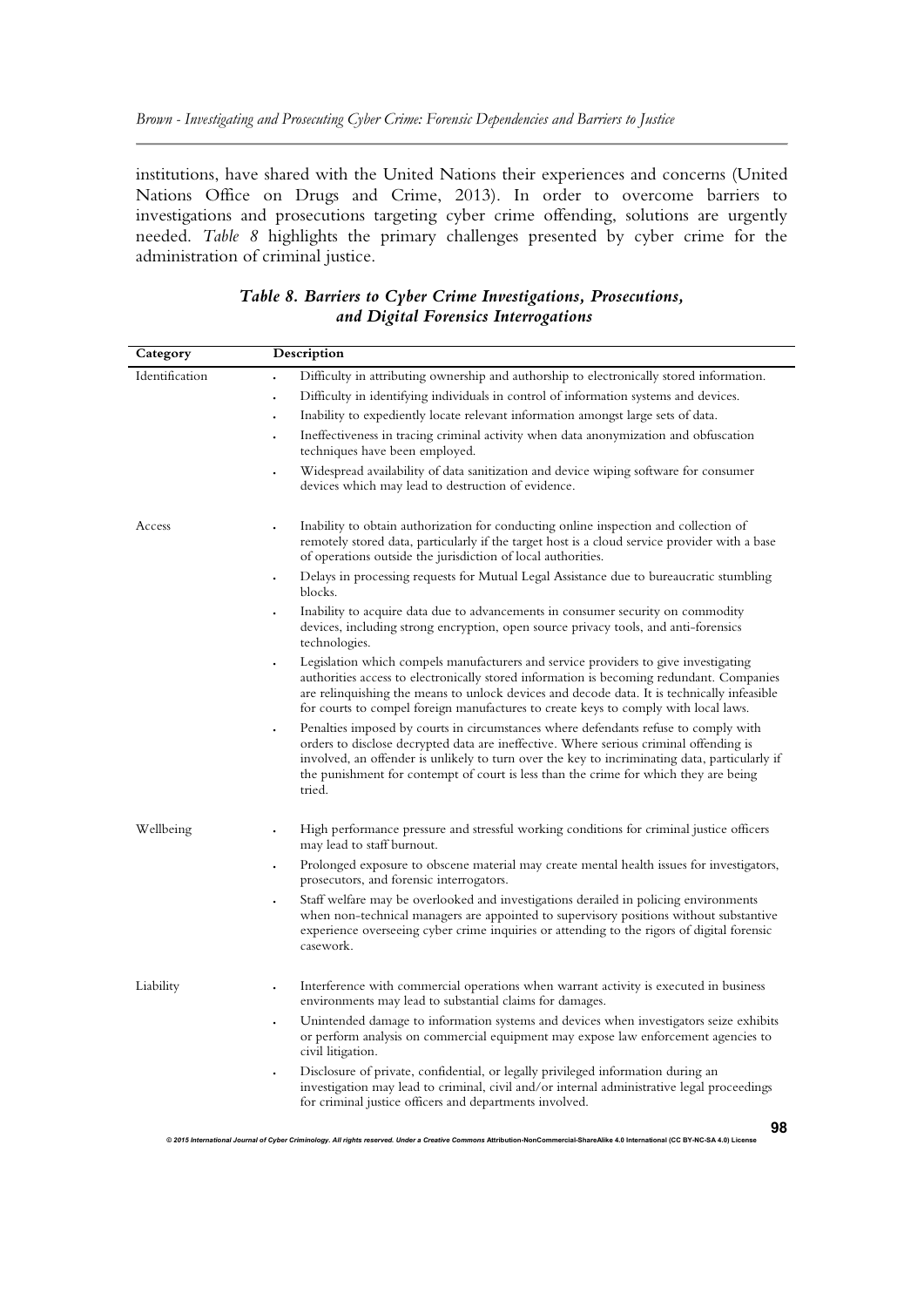#### **International Journal of Cyber Criminology Vol 9 Issue 1 January – June 2015**



| Policies and processes             | Willingness of law enforcement agencies to commit resources to cyber crime offending<br>may depend on the extent to which an investigation or prosecution is congruent existing<br>with policy preferences, public priorities, or political agendas.                                                                                                                                                               |
|------------------------------------|--------------------------------------------------------------------------------------------------------------------------------------------------------------------------------------------------------------------------------------------------------------------------------------------------------------------------------------------------------------------------------------------------------------------|
|                                    | Documented operating procedures are necessary to guide handling of electronic evidence<br>by investigating authorities. When this documentation is not available for inspection<br>during legal proceedings, serious questions may be raised about the consistency and<br>transparency of internal police processes.                                                                                               |
| Retrieval and<br>retention         | Ephemeral or volatile sources of electronic information which is not collected from live<br>systems during warrant activity may substantially weaken a case in the eyes of the court, or<br>lead to miscarriages of justice.                                                                                                                                                                                       |
|                                    | Service providers who do to respond to authorized requests for production and<br>preservation of data may cause the loss of critical evidence.                                                                                                                                                                                                                                                                     |
| Admissibility and<br>fairness      | Chain-of-custody documentation which is incomplete or inaccurate may result in<br>electronic evidence being classified as inadmissible.                                                                                                                                                                                                                                                                            |
|                                    | Law enforcement agencies who are unable to attest to the reliability or authenticity of<br>electronic information may thwart the efforts of legal counsel to introduce that material as<br>evidence in court.                                                                                                                                                                                                      |
|                                    | Investigating authorities and experts witnesses who exhibit insufficient objectivity may<br>weaken the credibility of evidence that is presented in court.                                                                                                                                                                                                                                                         |
|                                    | Analysts and investigators who are unable to dedicate time towards identifying<br>exculpatory sources of evidence may undermine the strength of a case or cause<br>miscarriages of justice.                                                                                                                                                                                                                        |
|                                    | Defendants that are unable to afford forensic support to test investigative findings and<br>challenge expert opinion may be wrongly convicted.                                                                                                                                                                                                                                                                     |
| Human capital                      | Law enforcement officers and prosecutors without the technical expertise needed to<br>manage cyber crime cases may contribute towards the acquittal of cyber crime offenders<br>which pose a substantial threat to public safety.                                                                                                                                                                                  |
|                                    | Analysts who are not qualified to operate technical equipment or extract data from<br>information systems may contaminate evidence and severely undermine the credibility<br>forensic reports led in support of police investigations.                                                                                                                                                                             |
|                                    | Agencies without sufficient in-house subject matter expertise will undermine the ability of<br>prosecutors to introduce expert evidence that explains the technical underpinnings and<br>relevance of material before the court.                                                                                                                                                                                   |
| Technical resources<br>and funding | Police who are not equipped with specialized tools for extracting information, or<br>furnished with sufficient computational power to expediently process data, may miss<br>critical evidence during analysis in the laboratory or while performing triage in the field.                                                                                                                                           |
|                                    | Court rooms that are not fitted with modern technology required to effectively present<br>electronic evidence during legal proceedings may degrade the clarity and persuasiveness of<br>testimony.                                                                                                                                                                                                                 |
| Training                           | Police officers, prosecutors, and members of the judiciary that are not provided with<br>ongoing training which is focused on modes of criminal offending, diplomatic channels of<br>cooperation, foreign mechanisms of justice, sovereignty issues, emerging sources of<br>electronic information, and communication technologies more generally, will be<br>manifestly ill-equipped to manage cyber crime cases. |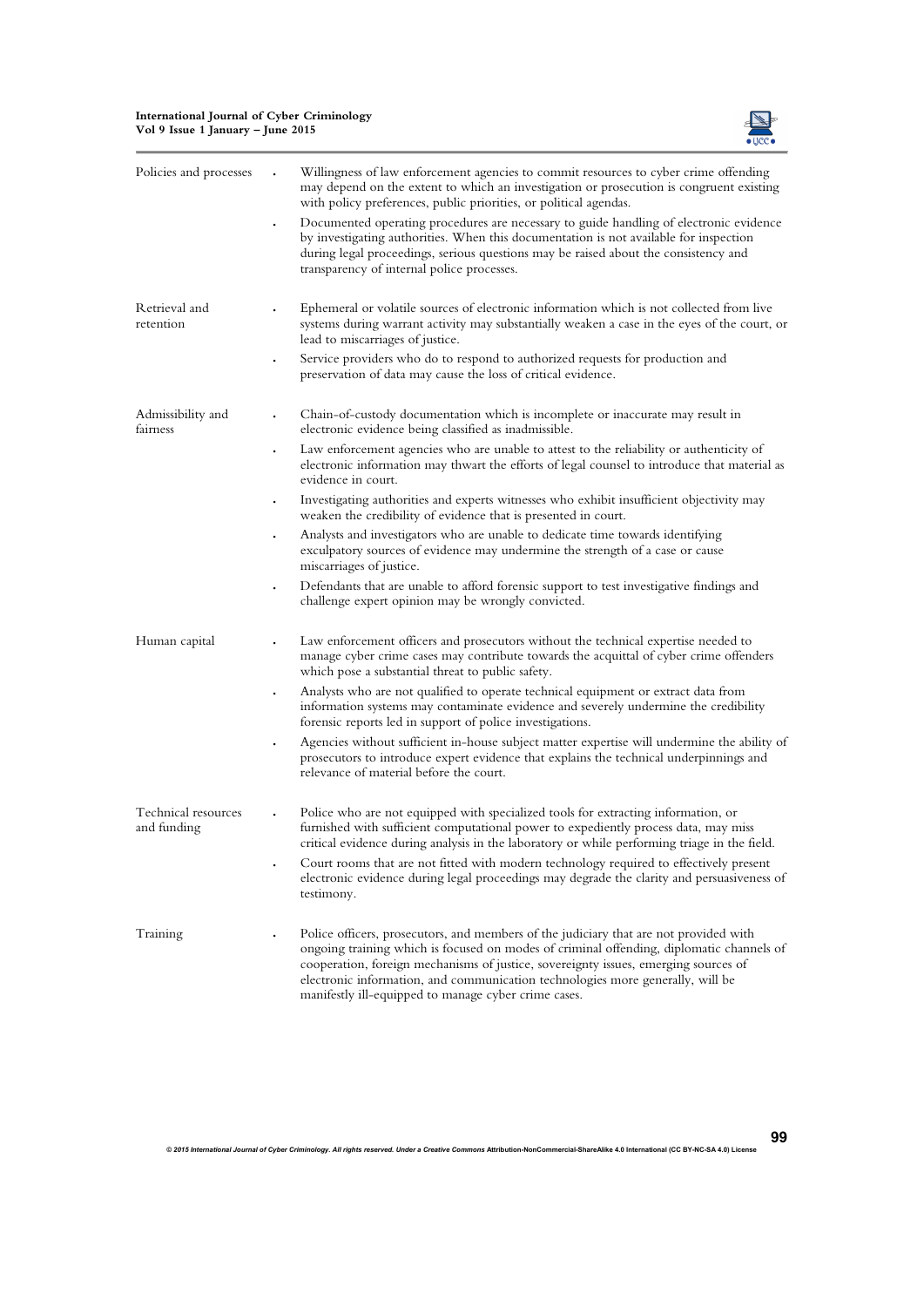|  | Brown - Investigating and Prosecuting Cyber Crime: Forensic Dependencies and Barriers to Justice |  |  |  |  |
|--|--------------------------------------------------------------------------------------------------|--|--|--|--|
|  |                                                                                                  |  |  |  |  |

| Underreporting and<br>uncertainty   | Public misconceptions about the capacity of police to target cyber crime offending<br>$\ddot{\phantom{0}}$<br>contributes to the problem of underreporting.                                                                                                                                                                        |
|-------------------------------------|------------------------------------------------------------------------------------------------------------------------------------------------------------------------------------------------------------------------------------------------------------------------------------------------------------------------------------|
|                                     | Gaps in legislation, and administrative delays owing to judicial uncertainty about the<br>$\bullet$<br>nature of cyber crime offending, may prevent investigators from obtaining requisite legal<br>authority to intercept electronic data.                                                                                        |
|                                     | Defense counsel may seek to create confusion in the mind of an inexperienced judge or<br>$\bullet$<br>juror by raising nebulous legal and technical arguments to derail the prosecution's case.                                                                                                                                    |
|                                     | Expert witnesses may mislead the trier of fact by overstating or understating findings.                                                                                                                                                                                                                                            |
| Privacy and privilege               | Investigations may infringe upon fundamental human rights and lead to accountability<br>$\ddot{\phantom{0}}$<br>failure if the judiciary is not sufficiently empowered to provide oversight.                                                                                                                                       |
|                                     | Doctrine of legal professional privilege may delay investigations and add a layer of<br>$\bullet$<br>complexity to forensic interrogations and legal process.                                                                                                                                                                      |
|                                     | Emerging data protection and privacy laws worldwide are putting electronic information<br>$\bullet$<br>beyond the reach of investigating authorities.                                                                                                                                                                              |
| Cooperation                         | Private sector entities that are slow in responding to requests for assistance or from police,<br>or are generally dismissive of collaborative initiatives with law enforcement agencies,<br>create barriers to cyber crime investigations, prosecutions, and digital forensics<br>interrogations.                                 |
|                                     | Strict and formal international mechanisms of cooperation may impede the agility of<br>police investigations which target cyber crime offending originating outside national<br>borders.                                                                                                                                           |
| Legal frameworks and<br>due process | Legislative provisions which are not harmonized among members of the international<br>community may create safe jurisdictions for cyber crime offending, and possible conflicts<br>of law.                                                                                                                                         |
|                                     | Laws that are not drafted to encompass technology broadly within established categories<br>of criminal conduct will rapidly become obsolete, thereby impeding the capacity of<br>authorities to lead cyber crime investigations and run effective prosecutions.                                                                    |
|                                     | Legislative time constraints pertaining to the examination of data on information systems<br>$\bullet$<br>may be insufficient given exponential increases in consumer storage capacity and the<br>complexity of extracting records from devices. Consequently, large quantities of data<br>seized by police may never be analyzed. |

As society evolves and technology marches forward our understanding of the origins of criminality must be continuously revised. The persistence, prevalence and seriousness of cyber crime offending demands a greater response from the international community. Technology is now deeply enmeshed within the fabric of society. Criminals understand that technology is a highly effective force multiplier which can be abused to enable illicit activity, and leveraged to facilitate access to a global constituency of victims living online. Our collective dependency on technology makes this threat extremely difficult to eliminate. The relative ease with which offenders engage in cyber crime, and the high gains afforded to perpetrators, ensures that motivation for reprobates and recidivists remains strong. Manifestations of crime emanating from the cyber domain are among the most formidable challenges for workers in criminal justice systems worldwide. The magnitude of this challenge is clearly acknowledged by the US Intelligence Community who classify 'cyber' as the prime global threat to national security, ahead of 'terrorism', 'proliferation of weapons of mass destruction', and 'transnational organized crime' (Clapper, 2015). The status quo has now reached a critical tipping point where proactive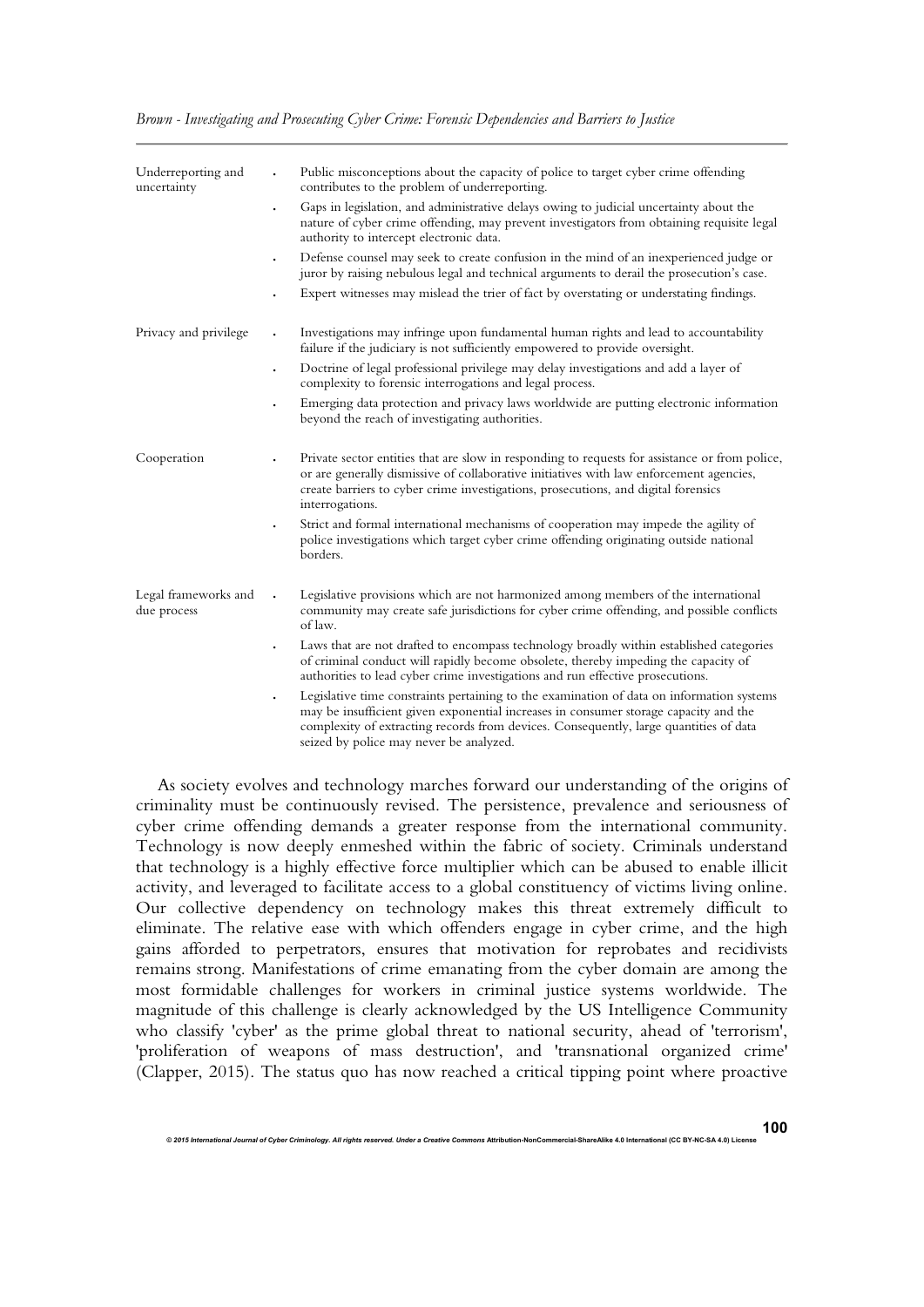

measures must be actioned to raise awareness, identify barriers, and counter a growing threat which is highly organized, well-funded, and immensely lucrative.

## **References**

- Acharya, M. P. (2013, November). The Adversarial v. Inquisitorial Models of Justice. *KSL Journal*, 1, 63-70. Retrieved on 11<sup>th</sup> November 2014 from http://ksl.edu.np/cpanel/pdf/adversial.pdf.
- Adams, D. (2003, December 16). Police prove a match for electronic foe. *The Sydney Morning Herald*. Retrieved on 28<sup>th</sup> January 2015 from

http://www.smh.com.au/articles/2003/12/15/1071336882279.html?from=storyrhs.

- Akin, T. (2011). Cybercrime: Response, investigation, and prosecution. *Encyclopedia of Information Assurance* (pp. 749-753). New York: Taylor and Francis.
- Alghafli, K. A., Jones, A., & Martin, T. A. (2011).Guidelines for the digital forensic processing of smartphones.  $9<sup>th</sup>$  Australian Digital Forensics Conference, SECAU Security Research Centre, Edith Cowan University, Perth, Western Australia. Retrieved on 7<sup>th</sup> November 2014 from

http://ro.ecu.edu.au/cgi/viewcontent.cgi?article=1089&context=adf.

- Allen, G. (2005). Responding to cybercrime: A delicate blend of the orthodox and the alternative. *New Zealand Law Review*, *2*, 149-178.
- Allison, R. (2003, October 18). Youth cleared of crashing American port's computer. *The*  Guardian. Retrieved on 9<sup>th</sup> November 2014 from http://www.guardian.co.uk/technology/2003/oct/18/uknews.onlinesupplement.
- *American Convention on Human Rights* (1969).
- Anderson, D. (2015, June 11). A Question of Trust Report of the Investigatory Powers Review. *Independent Reviewer of Terrorism Legislation*. Retrieved on 11<sup>th</sup> June 2015 from https://terrorismlegislationreviewer.independent.gov.uk/a-question-of-trust-reportof-the-investigatory-powers-review/
- Anonymous (2015, June 20). Quantum computers A little bit, better. *The Economist*. Retrieved on 21<sup>st</sup> June 2015 from http://www.economist.com/news/science-andtechnology/21654566-after-decades-languishing-laboratory-quantum-computers-areattracting.
- Apple (2015, April). iOS Security: iOS 8.3 or later. *iOS Security Guide White Paper*. Retrieved on 3<sup>rd</sup> June 2015 from

https://www.apple.com/business/docs/iOS\_Security\_Guide.pdf.

Arms, W. Y. (2000). *Digital Libraries*. London: MIT Press.

- Ashford, W. (2015, June 3). Law enforcement officers weigh in on encryption at Infosecurity Europe. *ComputerWeekly.com*. Retrieved on 12<sup>th</sup> March 2015 from http://www.computerweekly.com/news/4500247458/Law-enforcement-officersweigh-in-on-encryption-at-Infosecurity-Europe.
- Association of Chief Police Officers (2007, August 7). *Good practice guide for computer-based electronic evidence*. Retrieved on 11<sup>th</sup> November 2014 from http://www.7safe.com/electronic\_evidence/ACPO\_guidelines\_computer\_evidence.p df.
- Association of Chief Police Officers (2009). *ACPO e-crime strategy*. Retrieved on 7<sup>th</sup> November 2014 from http://itlaw.wikia.com/wiki/ACPO\_e-Crime\_Strategy.
- Australian Communications and Media Authority (2011, May).*An overview of international cyber-security awareness raising and educational initiatives.* Retrieved on 5<sup>th</sup> November 2014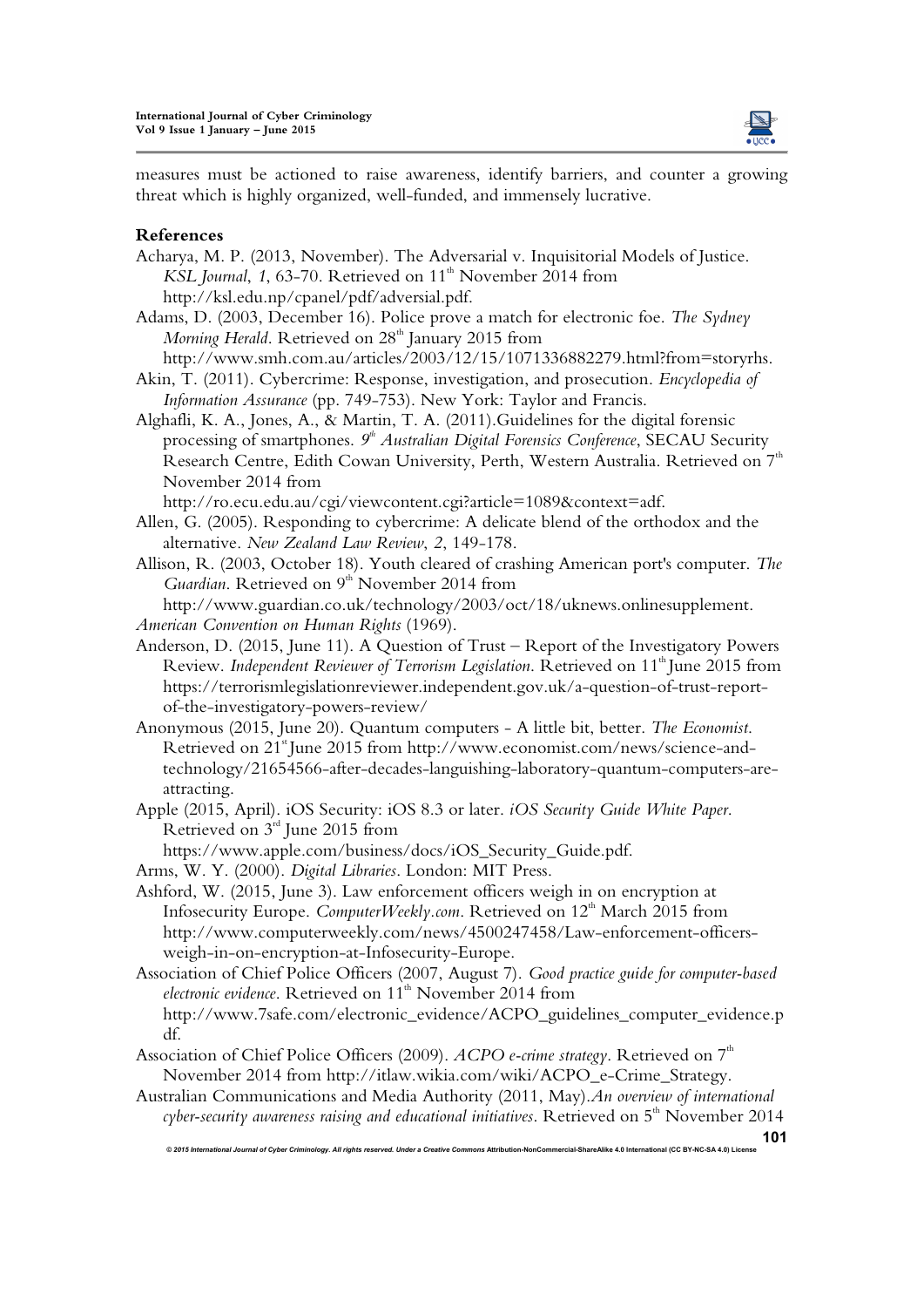from http://www.acma.gov.au/webwr/\_assets/main/lib310665/galexia\_reportoverview\_intnl\_cybersecurity\_awareness.pdf.

Australian Government (2012, July). *Equipping Australia against emerging and evolving threats*. Attorney-General's Department, Canberra. Retrieved on 11<sup>th</sup> November 2014 from http://www.aph.gov.au/Parliamentary\_Business/Committees/House\_of\_Representati ves\_Committees?url=pjcis/nsl2012/additional/discussion%20paper.pdf.

Australian Institute of Criminology (2011, July 18). Definitions and general information. *Australian Government*. Retrieved on  $8<sup>th</sup>$  November 2014 from http://www.aic.gov.au/crime\_types/cyber crime/definitions.html.

Ballin, H., & Ballin, M. F. H. (2012). *Anticipative criminal investigation - Rule of law principles for counterterrorism*. The Hague, Netherlands: T.M.C. Asser Press.

Banks, A. (2014, November 10). Stop and Search Under Fire. *The Western Australian*. Retrieved on 11<sup>th</sup> November 2014 from http://au.news.yahoo.com/thewest/a/-/newshome/7564062/stop-and-search-laws-under-fire/.

Barlow, J. P. (1992). Decrypting the puzzle palace. *Communications of the ACM*, *35*(7), 25- 31.

Barrett, J., & Kippler, G. (2010). *Virtualization and Forensics: A digital forensic investigator's guide to virtual environments*. Boston: Syngress.

Bennett, D. (2012). The Challenges Facing Computer Forensics Investigators in Obtaining Information from Mobile Devices for Use in Criminal Investigations. *Information Security Journal: A Global* Perspective, *21*(3), 159-168.

*Berger v New York*, 388 US 41 (1967).

Bermay, F. P., & Godlove, N. (2012). Understanding  $21^*$  century cybercrime from the 'common' victim'. *Criminal Justice Matters*, *89*(1), 4-5.

Bhattacharjee, Y. (2011, January 31). How a remote town in Romania has become cybercrime central. *Wired*. Retrieved on 10<sup>th</sup> November 2014 from http://www.wired.com/magazine/2011/01/ff\_hackerville\_romania/all/.

Biggs, S., & Vidalis, S. (2009, November 9-12). Cloud computing: the impact on digital forensic investigations. Paper presented at the *International Conference for Internet Technology and Secured Transactions (ICITST)*. IEEE (pp. 1-6).

Blakey, D. (2000). *Under the Microscope: Thematic Inspection Report on Scientific and Technical Support*. Her Majesty's Inspectorate of Constabulary, United Kingdom.

Bocij, P., & McFarlane, L. (2003). Cyberstalking: The technology of hate. *The Police Journal*, *76*, 204-221.

Bologna, G. J., & Lindquist, R. J. (1987). *Fraud Accounting and Forensic Accounting – New Tools and Techniques*. Brisbane: John Wiley & Sons.

Bowling, B., & Foster, J. (2002). Policing and the Police. In M. Maguire, R. Morgan & R. Reiner (Eds.), *The Oxford Handbook of Criminology*, 3<sup>rd</sup> edition. Oxford: Oxford University Press.

Boyle. J. (2007). Foucault in cyberspace: Surveillance, sovereignty, and hardwired censors. *University of Cincinnati Law Review*, *66*(1), 178-183.

Brenner, S. Carrier, B., & Henninger, J. (2004). The Trojan Horse Defense in Cyber crime Cases. *Santa Clara Computer and High Technology Law Journal*, *21*, 1-53.

Brenner, S. W. (2004). Toward a Criminal Law for Cyberspace: A New Model of Law Enforcement? *Rutgers Computer and Technology Law Journal*, *30*, 1-104.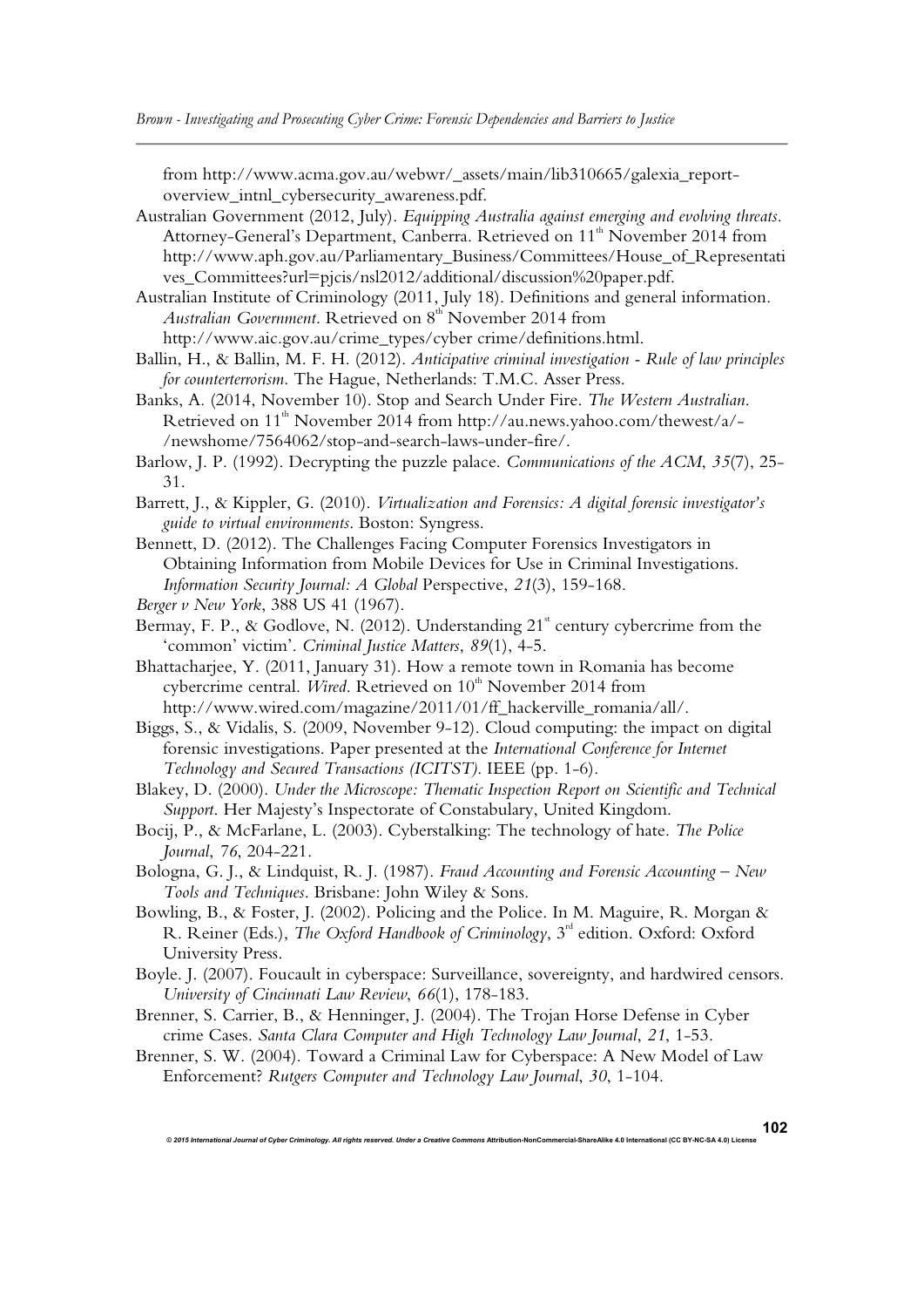

Brenner, S. W. (2008). *Cyberthreats: The Emerging Fault Lines of the Nation State*. New York: Oxford University Press.

Brenner, S. W., & Koops, B.-J. (2004). Approaches to cyber crime jurisdiction. *Journal of High Technology Crime*, *15*(1), 1-46.

- Broadhurst, R. G. (2006). Developments in the global law enforcement of cyber-crime. *Policing: an International Journal of Police Strategies and Management*, *29*(3), 408-433.
- Broadhurst, R. Grabosky, P., Alazab, M., & Chon, S. (2014). Organizations and Cyber Crime: An Analysis of the Nature of Croups engaged in Cyber Crime. *International Journal of Cyber Criminology*, 8(1), 1-20. Retrieved on 22<sup>nd</sup> February 2015 from http://www.cybercrimejournal.com/broadhurstetalijcc2014vol8issue1.pdf.
- Broadhurst, R., & Davies, S. E. (Eds.) (2009). *Policing in Context: An introduction to Police Work in Australia*, South Melbourne, Victoria: Oxford University Press.
- Bromby, M. (2006). Security against Crime: Technologies for Detecting and Preventing Crime. *International Review of Law Computers & Technology*, *20*, 1-5.

Brown, C. S. D. (2015). Cyber-Attacks, Retaliation and Risk: Legal and Technical Implications for Nation-States and Private Entities. In J. L. Richet (Ed.), *Cybersecurity Policies and Strategies for Cyberwarfare Prevention* (pp. 166-203). Hershey, PA: IGI Global.

Buchholz, F., & Tjaden, B. (2007). A brief study of time. *Digital Investigation, 4*, 31-42. Caltagirone, S. (2015, May 22). The Cost of Bad Threat Intelligence. *ActiveResponse.org*.

Retrieved on June  $10^{th}2015$  from http://www.activeresponse.org/the-cost-of-badthreat-intelligence.

Caproni, V. (2011, February 11). Going Dark: Lawful Electronic Surveillance in the Face of New Technologies. Statement by Valerie Caproni, General Counsel Federal Bureau of Investigation, before the *House Judiciary Committee, Subcommittee on Crime, Terrorism,*  and Homeland Security, Washington, D.C. Retrieved on 14<sup>th</sup> June 2015 from https://www.fbi.gov/news/testimony/going-dark-lawful-electronic-surveillance-inthe-face-of-new-technologies.

Carrier, B. D. (2006). Risks of Live Digital Forensic Analysis. *Communications of the ACM*, *49*(2), 56-61.

Casey, E. (2002). Error Uncertainty and Loss in Digital Evidence. *International Journal of Digital Evidence*, 1(2). Retrieved on 2<sup>nd</sup> November 2014 from https://utica.edu/academic/institutes/ecii/publications/articles/A0472DF7-ADC9- 7FDE-C80B5E5B306A85C4.pdf.

Casey, E. (2004). *Digital Evidence and computer crime: Forensic Science, computers and the Internet*, second edition. London: Elsevier Academic Press.

- Cassese, A. (2003). Is the Bell Tolling for Universality? A Plea for a Sensible Notion of Universal Jurisdiction. *Journal of International Criminal Justice*, *1*(3), 589-595.
- Caulfield, C., & Buttler, M. (2003, January 31). Poison water threat Cyanide scare man charged. *Herald Sun*.
- Chaikin, D. (2006). Network investigations of cyber attacks: the limits of digital evidence. *Crime, Law and Social Change*, *46*, 239-256.
- *Charter of Fundamental Rights of the European Union* (2000).

*Charter of Human Rights and Responsibilities Act* (2006) (Victoria).

*Charter of the United Nations* (1945).

Chaski, C. E. (2005). Who's At The Keyboard? Authorship Attribution in Digital Evidence Investigations. *International Journal of Digital Evidence*, *4,* 1-13. Retrieved on  $27<sup>th</sup>$  October 2014 from

*© 2015 International Journal of Cyber Criminology. All rights reserved. Under a Creative Commons* **Attribution-NonCommercial-ShareAlike 4.0 International (CC BY-NC-SA 4.0) License** 

**103**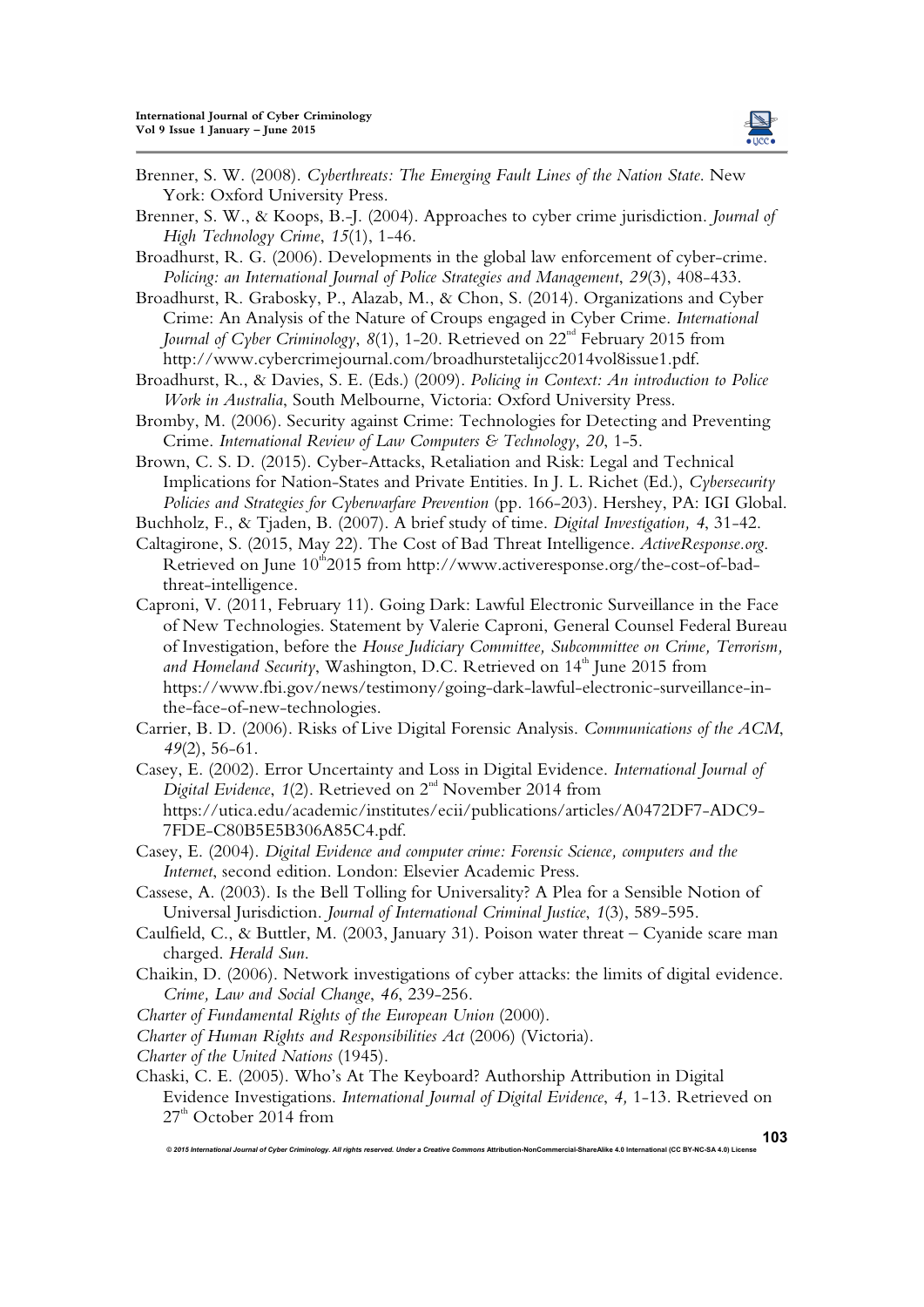http://www.utica.edu/academic/institutes/ecii/publications/articles/B49F9C4A-0362-765C-6A235CB8ABDFACFF.pdf.

- Chen, A. (2015, June 2). The Agency. *The New York Times Magazine*. Retrieved 9<sup>th</sup> June 2015 from http://www.nytimes.com/2015/06/07/magazine/the-agency.html?\_r=0.
- Chik, W. B., & Bartholomew, W. (2011). Challenges to Criminal Law Making in the New Global Information Society: A Critical Comparative Study of the Adequacies of Computer-Related Criminal Legislation in the United States, the United Kingdom and Singapore. Retrieved on  $10<sup>th</sup>$  November 2014 from http://www2.law.ed.ac.uk/ahrc/complaw/docs/chik.doc.
- Chong, S. (2012, October). A Walk In The Clouds: Meeting the Challenges of Cloud Computing. Remarks by Singapore Attorney-General Steven Chong, S.C. at the 17<sup>th</sup> *Annual Conference of the International Association of Prosecutors*. Retrieved 14<sup>th</sup> June 2015 from http://www.iap-association.org/Conferences/Annual-Conferences/17th-Annual-Conference-and-General-Meeting,- Bangko/WS1A\_speech\_Steven\_Chong\_FINAL.aspx.
- Clancy, T. K. (2011). *Cyber Crime and Digital Evidence: Materials and Cases*. New York: Matthew Bender & Company, Inc.
- Clapper, J. R. (2015, February 26). Worldwide Threat Assessment of the US Intelligence Community. Statement for the record by James R. Clapper, Director of National Intelligence, for the *Senate Armed Services Committee*. Retrieved 16<sup>th</sup> June 2015 from http://www.dni.gov/files/documents/Unclassified\_2015\_ATA\_SFR\_- \_SASC\_FINAL.pdf.
- Clarke, R. V. (2004). Technology, Criminology and Crime Science. *European Journal on Criminal Policy and Research*, *10*, 55–63.
- Cloud Security Alliance (2010, March). Top Threats to Cloud Computing V1.0. *Cloud*  Security Alliance. Retrieved on 18<sup>th</sup> October 2014 from
- https://cloudsecurityalliance.org/topthreats/csathreats.v1.0.pdf.
- Clough, J. (2011). Cybercrime. *Commonwealth Law Bulletin*, *37*(4), 671-680.
- *Code of Criminal Procedure* (2000) (France).
- Collier, P. A., & Spaul, B. J. (1992, June). Problems in Policing Computer Crime. *Policing & Society*, *2*(4), 307-320.
- Comey, J. B. (2014, October 16). Going Dark: Are Technology, Privacy, and Public Safety on a Collision Course? Speech by James B. Comey, Director Federal Bureau of Investigation, to *Brookings Institution*, Washington, D.C. Retrieved on 11<sup>th</sup> June 2015 from https://www.fbi.gov/news/speeches/going-dark-are-technology-privacy-andpublic-safety-on-a-collision-course.
- Commonwealth Internet Governance Forum (2012, December 20). Child Pornography: Model Legislation and Global Review. *Blog*. Retrieved on 9<sup>th</sup> November 2014 from http://www.commonwealthigf.org/blog/update-child-pornography-modellegislation-and-global-review/.

*Commonwealth Model Law on Computer and Computer Related Crime* (October 2002).

*Communications Assistance for Law Enforcement Act* (1994).

*Convention on the Protection of the Rights of All Migrant Workers and Members of Their Families* (1990).

*© 2015 International Journal of Cyber Criminology. All rights reserved. Under a Creative Commons* **Attribution-NonCommercial-ShareAlike 4.0 International (CC BY-NC-SA 4.0) License** 

*Convention on the Rights of Persons with Disabilities* (2006).

*Convention on the Rights of the Child* (1989).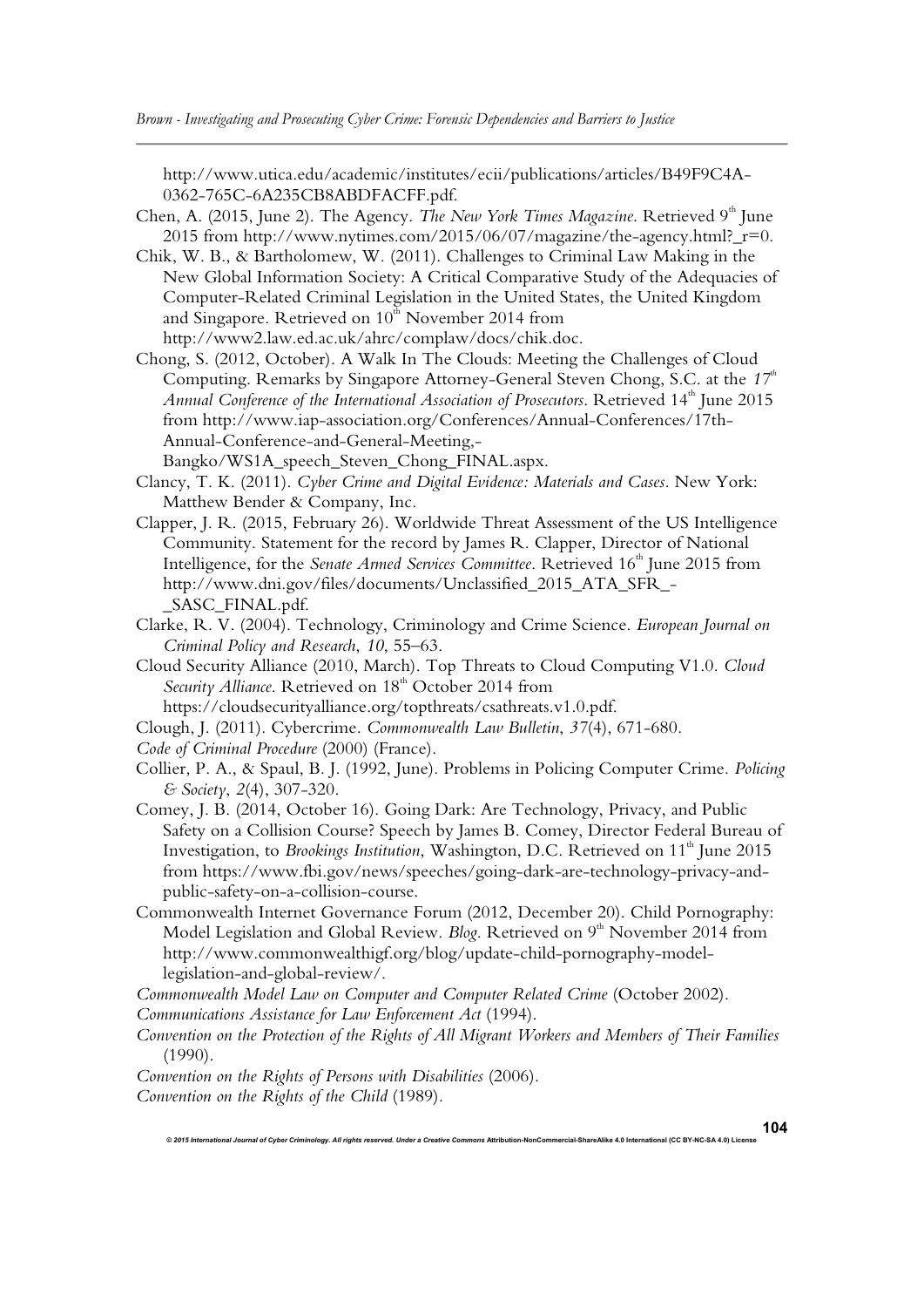

Cordero, C. & Zwillinger, M. (2015, April 19). Should Law Enforcement Have the Ability to Access Encrypted Communications? *The Wall Street Journal*. Retrieved on June 11<sup>th</sup> 2015 from http://www.wsj.com/articles/should-law-enforcement-have-theability-to-access-encrypted-communications-1429499474.

- *Council of Europe Convention on Cybercrime* (2001), and *Additional Protocols* (2003).
- Council of Europe Treaty Office (2015, February 28). Convention on Cybercrime. CETS No.: 185. Retrieved on 8th June 2015 from

http://conventions.coe.int/Treaty/Commun/ChercheSig.asp?NT=185&CL=ENG.

- Council of the European Union, *Council Act of 26 July 1995* drawing up the Convention on the establishment of a European Police Office (Europol Convention).
- 
- Council of the European Union, *Council Framework Decision 2004/68/JHA*. Council of the European Union, *Council Framework Decision 2005/222/JHA*.
- Council of the European Union, *Data Retention Directive 2005/0182/COD*.
- Council of the European Union, *Directive on Child Pornography 2011/92/EU*.
- Court of Justice of the European Union (2014, April 8). The Court of Justice declares the Data Retention Directive to be invalid. *PRESS RELEASE No 54/14, Judgment in Joined Cases C-293/12 and C-594/12*. Retrieved 12<sup>th</sup> June 2015 from http://curia.europa.eu/jcms/upload/docs/application/pdf/2014-04/cp140054en.pdf.
- *Crimes Act* (1914) (Commonwealth).
- CrowdStrike (2015, February 9). 2014 Global Threat Intel Report. *CrowdStrike Threat Intel.* Retrieved 10<sup>th</sup> June 2015 from

http://go.crowdstrike.com/rs/crowdstrike/images/GlobalThreatIntelReport.pdf. *Cybercrime Act* (2001) (Commonwealth).

- Davis, J. H. (2015, July 9). Hacking of Government Computers Exposed 21.5 Million People. *The New York Times*. Retrieved 5<sup>th</sup> August 2015 from http://nyti.ms/1HiFLCZ.
- D'Ovidio, R., & Doyle J. (2003). A study on Cyberstalking: Understanding investigative hurdles. *FBI Law Enforcement Bulletin*, *72*(3), 10-17.
- Dandurand, Y. (2007). Strategies and practical measures to strengthen the capacity of prosecution services in dealing with transnational organized crime, terrorism and corruption. *Crime, Law and Social Change*, *47*, 225-246.
- Davidoff, S., & Ham, J. (2012). *Network Forensics Tracking Hackers Through Cyberspace*. Upper Saddle River, NJ: Pearson Education, Inc.

Davies, M. (1999, December 12). Failing to Deliver on Cyber Crime. *Birmingham Post*.

- Dee, M. (2012). Getting back to the Fourth Amendment: Warrantless cell phone searches. *New York Law School Law Review, 56, 1129-1163. Retrieved on 26<sup>th</sup> February 2015* from http://www.nylslawreview.com/wp-content/uploads/sites/16/2012/02/Deenote.pdf.
- Dell SecureWorks (2015, June 15). Stegoloader: A Stealthy Information Stealer. *Dell*  Secure Works Counter Threat Unit Threat Intelligence. Retrieved 16<sup>th</sup> June 2015 from http://www.secureworks.com/cyber-threat-intelligence/threats/stegoloader-astealthy-information-stealer/.
- Denning, D. E. (2001). Activism, hacktivism, and cyberterrorism: The Internet as a Tool for Influencing Foreign Policy. In J. Arquilla & D. F. Ronfeldt (Eds.), *Networks and Netwars: The Future of Terror, Crime, and Militancy* (pp. 239–288). Santa Monica: RAND.

*© 2015 International Journal of Cyber Criminology. All rights reserved. Under a Creative Commons* **Attribution-NonCommercial-ShareAlike 4.0 International (CC BY-NC-SA 4.0) License** 

**105**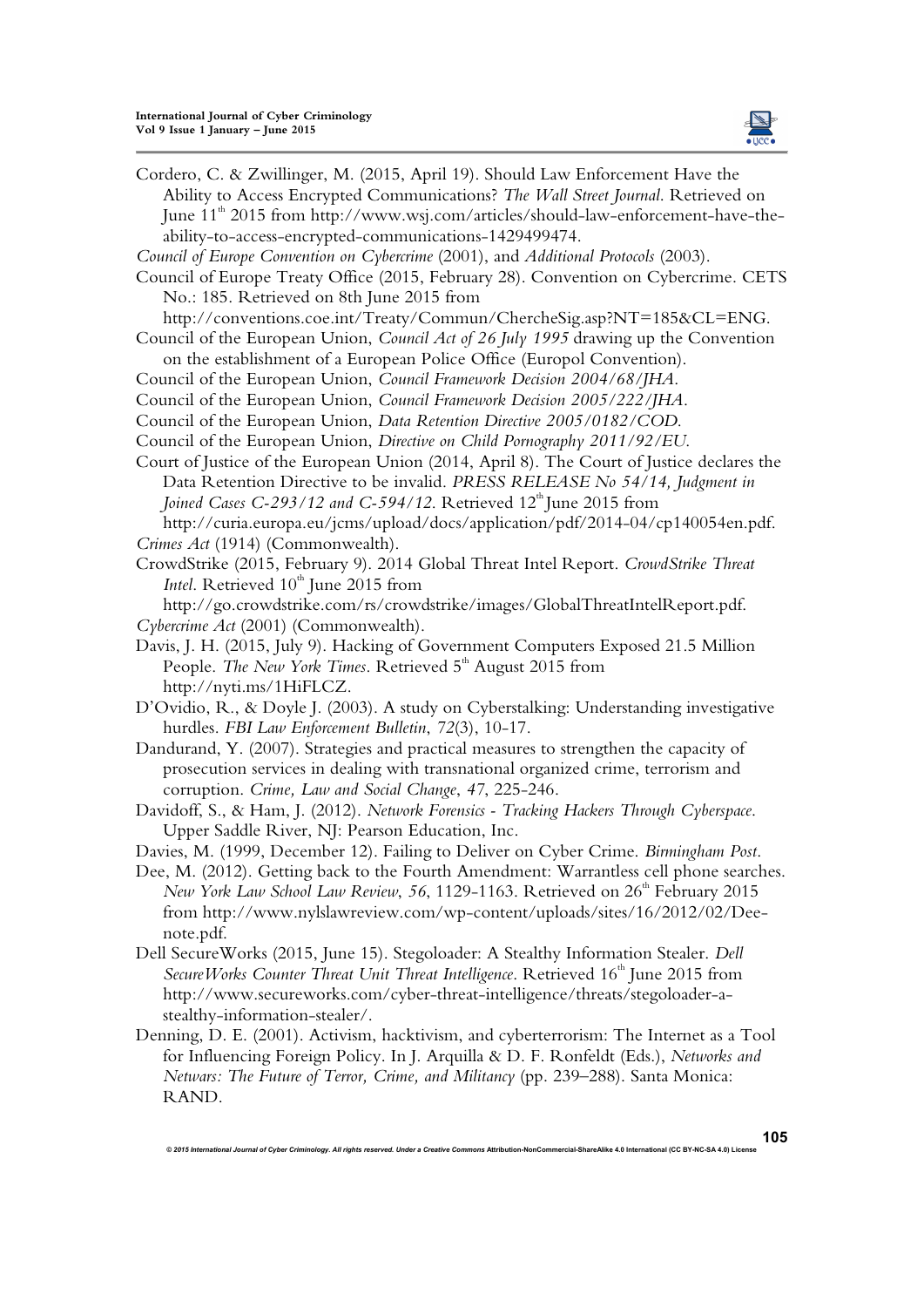- Denning, D. E., & Baugh Jr, W. E. (1999). Hiding Crimes in Cyberspace. *Information, Communication & Society*, *2*(3), 251-276.
- Di Gregory, K. V. (2000, September 7). Foreign ownership of American Telecommunications Companies. Statement before the US House of Representatives Subcommittee on Telecommunications, Trade, and Consumer Protection Committee on Commerce. Retrieved on  $10^{th}$  November 2014 from http://www.gpo.gov/fdsys/pkg/CHRG-106hhrg67113/html/CHRG-106hhrg67113.htm.
- *Doe v United States*, 805 F. Supp. 1513 (D. Hawaii. 1992).
- Downing, R. W. (2005). Shoring Up the Weakest Link: What Lawmakers Around the World Need to Consider in Developing Comprehensive Laws to Combat Cybercrime. *Columbia Journal of Transnational Law*, *43*, 741-762.
- Dubord, P. (2008). Investigating Cybercrime. In J. J. Barbara (Ed.), *Handbook of Digital and Multimedia Forensic Evidence* (pp. 77-89). Totowa, NJ: Humana Press Inc.
- Eckert, W. G. (1980). Coordination of forensic activities and use in court. In W. G. Eckert (Ed.), *From Introduction to Forensic Sciences* (pp. 205-212). St. Louis, Missouri: The C. V. Mosby Company.
- Eckert, W. G. (Ed.) (1997). *Introduction to Forensic Sciences*, 2<sup>nd</sup> edition. New York: Elsevier.
- Edelmann, R. J. (2010). Exposure to child abuse images as part of one's work: Possible psychological implications. *Journal of Forensic Psychiatry & Psychology*, *21*(4), 481-489.
- Editorial Board (2014, October 3). Compromise needed on smartphone encryption. *The Washington Post.* Retrieved on  $10<sup>th</sup>$  June 2015 from http://www.washingtonpost.com/opinions/compromise-needed-on-smartphoneencryption/2014/10/03/96680bf8-4a77-11e4-891d-713f052086a0\_story.html.
- Endgame (2015, April 16). Turn the map around to prevent damage and loss from cyber attack. *Endgame White Paper*. Retrieved on 4<sup>th</sup> June 2015 from http://pages.endgame.com/WC2015-

04EnterpriseWhitepaper\_WCYYYYMMDDWebContent.html.

- *European Convention for the Protection of Human Rights and Fundamental Freedoms* (1953).
- *European Convention on Human Rights* (1950).
- *European Convention on Mutual Assistance in Criminal Matters* (1959).
- European Parliament and of the Council, *Directive 2006/24/EC.*
- Farivar, C. (2015, May 12). Cops must now get a warrant to use stingrays in Washington State. *Ars Technica*. Retrieved on 10<sup>th</sup> June 2015 from http://arstechnica.com/techpolicy/2015/05/cops-must-now-get-a-warrant-to-use-stingrays-in-washington-state/.
- Field, D., Coyle, I. R., Starmer, G. A., Miller, G., & Wilson, P. (2009). Trust me I'm an expert: forensic evidence and witness immunity. *Australian Journal of Forensic Sciences*, *41*(2), 113-129.
- Findlay, M. (2004). *Introducing Policing: Challenges for Police and Australian Communities*. Melbourne: Oxford University Press.
- Finn, J. & Banach, M. (2000). Victimization online: The down side of seeking human services for women on the Internet. *Cyber Psychology& Behaviour*, *3*(2), 243-254.
- FireEye Labs (2015, April 15). APT30 and the mechanics of a long-running cyber espionage operation. *FireEye Threat Intelligence Special Report*. Retrieved 5<sup>th</sup> May 2015 from https://www2.fireeye.com/rs/fireye/images/rpt-apt30.pdf.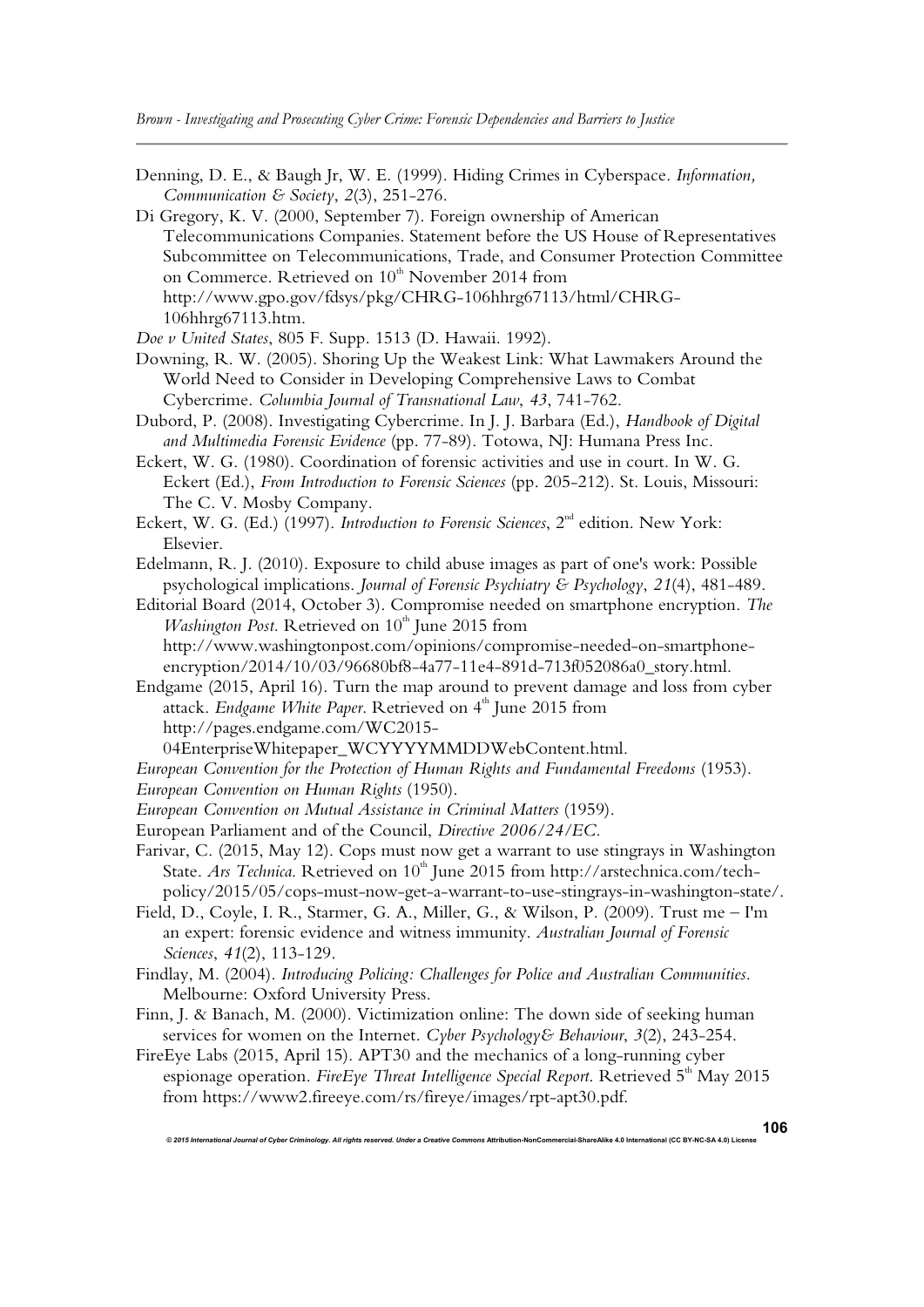

Fisher, D. (2015, April 30). Congress, Crypto, and Craziness. *Threat Post*. Retrieved on 12<sup>th</sup> June 2015 from https://threatpost.com/congress-crypto-and-craziness/112508.

Flatman, G. (2004, January 16). DNA: A Trial Lawyer's Perspective. Retrieved 21<sup>st</sup> October 2014 from

http://www.aic.gov.au/media\_library/conferences/medicine/flatman.pdf. *Foreign Intelligence Surveillance Act* (1978).

- Forte, D. (2006). Advances in Onion Routing: Description and backtracing/investigation problems. *Digital Investigation*, *3*, 85-88.
- *Fowler v Padget* (1798) 7 TR 509; 101 ER 1103.
- Freckelton, I., & Selby, H. (2005). *Expert Evidence: Law, Practice, Procedure and Advocacy*, 3rd edition. Sydney: Lawbook Company.
- Freckelton, I., Reddy, P., & Selby, H. (1991). *Australian Judicial Perspectives on Expert Evidence: An Empirical Study*. Victoria: AIJA.
- Freckelton, I., Reddy, P., & Selby, H. (2001). *Australian Magistrates' Perspectives on Expert Evidence: A Comparative Study*. Victoria: AIJA.

Frolova, I. (2011, January 31). Real punishment for virtual criminals. *Voice of Russia*. Retrieved on  $3<sup>rd</sup>$  November 2014 from http://sputniknews.com/voiceofrussia//2011/01/31/42167678/.

Gallagher, S. (2015, June 16). Encryption "would not have helped" at OPM, says DHS official. *Ars Technica*. Retrieved on 17<sup>th</sup> June 2015 from

http://arstechnica.com/security/2015/06/encryption-would-not-have-helped-atopm-says-dhs-official/.

- Garland, D. (2001). *The culture of control: crime and social order in society*. Chicago: The University of Chicago Press.
- Geist, M. (2003). Cyber Law 2.0. *Boston College Law Review*, *44*(2), 359-396.

Gercke, M. (2012). Hard and soft law options in response to cybercrime - How to weave a more effective net of global responses. *Computer Law Review International*, *3*, 78-87.

Ghosh, S. (2002). *Principles of secure network systems design*. New York: Springer.

- *Gianarelli v Wraith* (1988) 165 CLR 543.
- Gilbert, J. N. (2004). *Criminal Investigations*, 6<sup>th</sup> edition. Upper Saddle River, New Jersey: Pearson Education, Inc.
- Giles, K., & Hagestad II, W. (2013). Divided by a Common Language: Cyber Definitions in Chinese, Russian and English. Paper presented at the *5th International Conference on Cyber Conflict*, NATO Tallinn.
- Gill, P., & Phythian, M. (2012). *Intelligence in an Insecure World*, 2<sup>nd</sup> edition. Cambridge, UK: Polity Press.
- Girodo, M., Deck, T., & Morrison, M. (2002). Dissociative-type identity disturbances in undercover agents: Socio-cognitive factors behind false-identity appearances and reenactments. *Social Behavior and Personality*, *30*, 631-644.

Gold, V. (1992, June 13). If All Fails, Read the Instructions. *New Scientist*, *1825*, 38-41.

- Goodman, M. (2011, November). What Business Can Learn from Organized Crime. *Harvard Business Review.* Retrieved on 13<sup>th</sup> June 2015 from https://hbr.org/2011/11/what-business-can-learn-from-organized-crime.
- Goodman, M. D. (1997). Why The Police Don't Care About Computer Crime. *Harvard Journal of Law & Technology*, *10*(3), 466-495.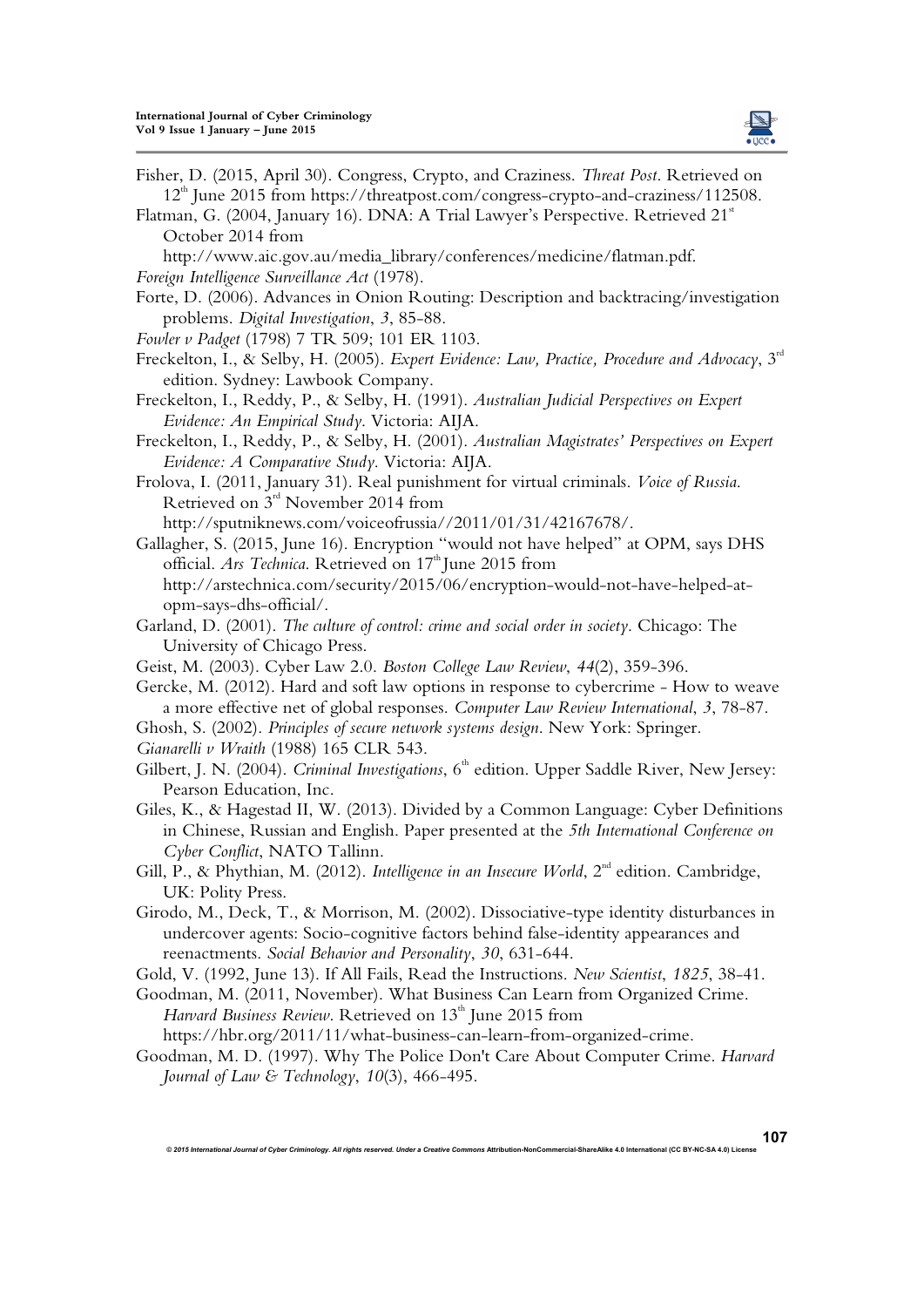- Goodman, M. D., & Brenner, S. W. (2002). The Emerging Consensus on Criminal Conduct in Cyberspace. *International Journal of Law and Information Technology*, *10*(2), 139-223.
- Goodman, S. E., & Sofaer, A. D. (Eds.) (2001). *The Transnational Dimension of Cyber Crime and Cyber Terrorism*. Stanford: Hoover Institution Press.
- Goodno, N. H. (2007). Cyberstalking, a New Crime: Evaluating the Effectiveness of Current State and Federal Laws. *Missouri Law Review*, *72*, 125-196.
- Gordon S., & Ford, R. (2006). On the Definition and Classification of Cyber crime. *Journal of Computer Virology*, *2*(1), 13-20.
- Grabosky, P. (2007). Requirements of prosecution services to deal with cyber crime. *Crime, Law and Social Change*, *47*, 201-223.
- Grace T., & Mell, P. (2011, September). The NIST Definition of Cloud Computing: Recommendations of the National Institute of Standards and Technology. NIST Special Publication, No 800-145. National Institute of Standards and Technology: United States Department of Commerce. Retrieved on 16<sup>th</sup> February 2015 from http://csrc.nist.gov/publications/nistpubs/800-145/SP800-145.pdf.
- Graham, J., Howard, R., & Olson, R. (Eds.) (2011). *Cyber Security Essentials*. Boca Raton: Taylor and Francis Group.
- Graycar, A. (2001, June 21-22). New crimes or new responses. Speech presented at  $4<sup>th</sup>$ National Outlook Symposium on Crime in Australia: New Crimes or New Responses. Canberra: Rydges Lakeside.
- Haagman, D., & Ghavalas, B. (2005). Trojan defence: A forensic view. *Digital Investigation*, *2*, 22-30.
- Hall, J. L (2015, April 20). The NSA's Split-Key Encryption Proposal is Not Serious. *Center for Democracy and Technology*. Retrieved on 12<sup>th</sup> June 2015 from https://cdt.org/blog/the-nsas-split-key-encryption-proposal-is-not-serious/.
- Hamer, M. (1992). Forensic Science Goes on Trial. *New Scientist*, *132*(1794), 30-33.
- *Harris v Smith*, 372 F.2d (8th Cir 1967).
- Hay, B., Nance, K., & Bishop, M (2009, March). Live Analysis: Progress and Challenges. *IEEE Security and Privacy*, *7*(2), 30–37.
- Herrera-Flanigan, J. R., & Ghosh, S. (2010). Criminal Regulations. In S. Ghosh & E. Turrini (Eds.), *Cybercrimes: A Multidisciplinary Analysis*, (pp. 265-308). Berlin: Springer.
- Hodgson, J. S. (2010). The Future of Adversarial Criminal Justice in 21st Century Britain. *North Carolina Journal of International Law and Commercial Regulation*, *35*, 319-362.
- Holt, T. J. (2012). Exploring the Intersections of Technology, Crime, and Terror. *Terrorism and Political Violence*, *24*(2), 337-354.
- Holt, T. J., & Blevins, K. R. (2008). Examining the Stress, Challenges, and Experiences of Forensic Examiners. Paper presented at the annual meetings of the *Southern Criminal Justice Association*, New Orleans, LA.
- Horswell, J. (2004). Crime scene investigation and third party quality systems accreditation: Australia's experience. In J. Horswell (Ed.), *The Practice of Crime Scene Investigation*. Boca Raton: CRC Press.
- Huber, M., Mulazzani, M., Leithner, M., Schrittwieser, S., Wondracek, G., & Weippl, E. (2011). Social snapshots: digital forensics for online social networks. Paper presented at *Annual Computer Security Applications Conference – ACSAC 2011*, Orlando, Florida,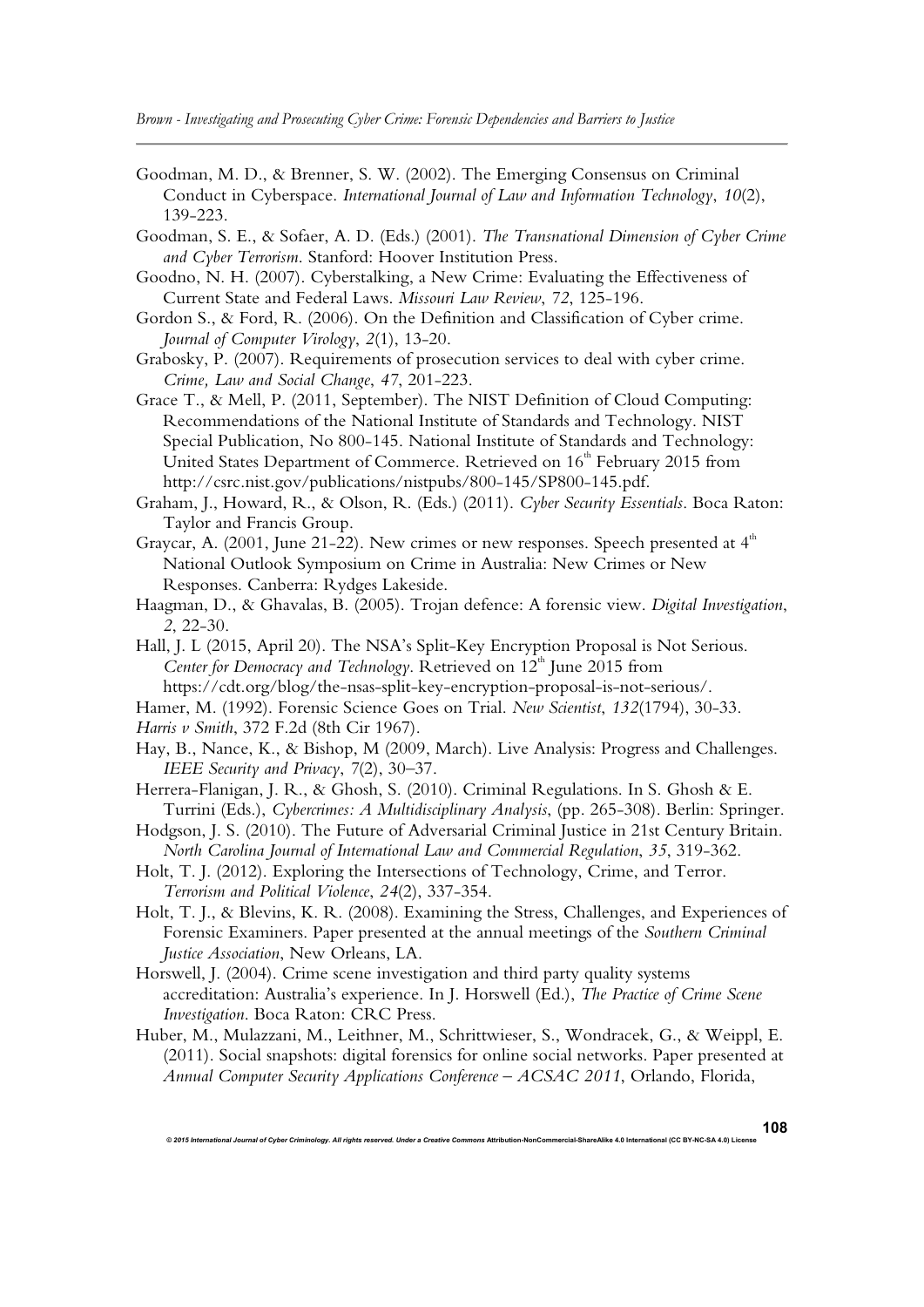

USA. Retrieved on  $11<sup>th</sup>$  November 2014 from

http://publik.tuwien.ac.at/files/PubDat\_202726.pdf.

*Hughes v United States*, 953 F.2d 531 (9th Cir. 1992).

- Hughes, J. (2003). The Internet and the Persistence of Law. *Boston College Law Review*, *44*(2), 359-396.
- Hunton, P. (2011). The stages of cybercrime investigations: Bridging the gap between technology examination and law enforcement investigation. *Computer Law & Security Review*, *27*, 61-67.
- Husain, M. I., & Sridhar, R. (2010). iForensics: Forensic Analysis of Instant Messaging on Smart Phones. *Digital Forensics and Cyber Crime - Lecture Notes of the Institute for Computer Sciences, Social Informatics and Telecommunications Engineering*, *31*, 9-18.
- *Inter-American Convention on Mutual Assistance in Criminal Matters* (1992, Treaty Series, OAS, No. 75).
- *International Covenant on Civil and Political Rights* (1966).
- International Telecommunications Union (2009, April).Understanding Cyber crime: A Guide for developing countries page. ITU Cyber crime Legislation Resources, ICT Applications and Cybersecurity Division Policies and Strategies Department. Retrieved on 17<sup>th</sup> October 2014 from http://www.itu.int/ITU-D/cyb/cybersecurity/docs/itu-understanding-cyber crime-guide.pdf.
- International Telecommunications Union (2012). *Understanding Cyber crime* Phenomena, Challenges, Legal Response,  $2^{nd}$  edition. Retrieved on  $7<sup>th</sup>$  November 2014 from http://www.itu.int/ITU-D/cyb/cybersecurity/docs/Cyber crime%20legislation%20EV6.pdf.
- Jarrett, H. M., & Hagen, E. (2009, July). Searching and Seizing Computers and Obtaining Electronic Evidence in Criminal Investigations. United States Department of Justice, Office of Legal Education Executive Office for United States Attorneys. Retrieved on 6 th November 2014 from http://www.justice.gov/criminal/cyber crime/docs/ssmanual2009.pdf.
- Jasanoff, S. S. (1995). *Science at the Bar*. Cambridge Massachusetts: Harvard University Press.

- Julian, R. D., Kelty, S. F., Roux, C., Woodman, P., Robertson, J., Davey, A., Hayes, R., Margot, P., Ross, A., Sibly, H., & White, R. (2011). What is the value of forensic science? An overview of the effectiveness of forensic science in the Australian criminal justice system project. *Australian Journal of Forensic Sciences*, *43*(4), 217-229.
- Kaspersen, H. W. K. (1995). Computer related crime, information security and investigation of crime: A delicate triangle. *International Review of Law, Computers & Technology*, *9*(1), 129-141.
- Kaspersky Lab (2015, February 16). Carbanak APT: The Great Bank Robbery. *Securelist*. Retrieved on  $26<sup>th</sup>$  February 2015, from

https://securelist.com/files/2015/02/Carbanak\_APT\_eng.pdf.

- *Katz v United States*, 839 US 347 (1967).
- Kaye, B. H. (1995). *Science and the Detective Selected Reading in Forensic Science*. New York: VCH Verlagsgesellschaft.
- Kelly J. F., & Wearne, P. K. (1998). *Tainting Evidence: Inside the Scandals at the FBI Crime Lab*. Sydney: The Free Press.

*© 2015 International Journal of Cyber Criminology. All rights reserved. Under a Creative Commons* **Attribution-NonCommercial-ShareAlike 4.0 International (CC BY-NC-SA 4.0) License** 

**109**

Jones, R. (2006). Your day in court – the role of the expert witness. *Digital Investigation*, *1*, 273-278.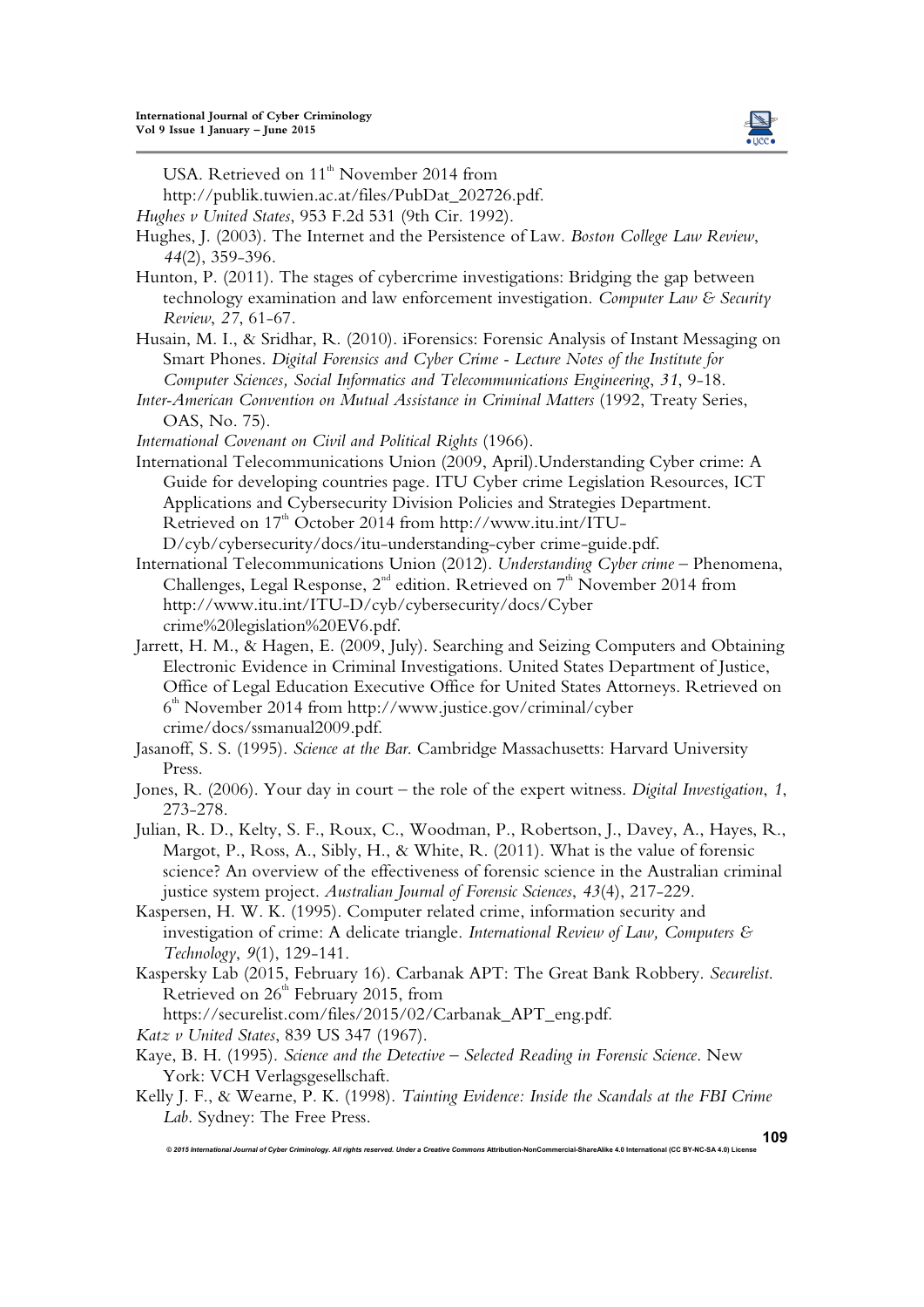- Kerr, O. S. (2001, March). Computer Records and the Federal Rules of Evidence. *United States Attorneys' USA Bulletin, 49(2). Retrieved on 11<sup>th</sup> November 2014 from* http://www.justice.gov/usao/eousa/foia\_reading\_room/usab4902.pdf.
- Kirby, M. D. (2008). The Urgent Need for Forensic Excellence. *Criminal Law Journal*, *32*.
- Kizekova, A. (2012, February 22). The Shanghai Cooperation Organization: challenges in Cyberspace – Analysis. *RSIS Commentaries*, No. 033/2012. Retrieved 11<sup>th</sup> November 2014 from http://www.eurasiareview.com/27022012-the-shanghai-cooperationorganisation-challenges-in-cyberspace-analysis/.
- Koen, R., & Olivier, M. (2008, July). The Use of File Timestamps in Digital Forensics. *ISSA*. Retrieved on 11<sup>th</sup> November 2014 from
	- http://icsa.cs.up.ac.za/issa/2008/Proceedings/Full/43.pdf.
- Kshetri, N. (2010). *Global Cybercrime Industry: Economic, institutional and strategic perspectives*. Berlin Heidelberg: Springer Science & Business Media.
- Kshetri, N. (2013). Cybercrime in the Former Soviet Union and Central and Eastern Europe: Current status and key drivers. *Crime Law and Social Change*, *60*(1), 39-65.
- *Laughner v State*, 769 N.E.2d 1147 (Ind. Ct. App. 2002).
- Lee, R. (2014, November 19). A triage and collection strategy for time-sensitive investigations. *Guidance Software Webinars*. Retrieved on 19<sup>th</sup> November 2014 from https://www.guidancesoftware.com/Resources/Pages/webinars/A-Triage-and-Collection-Strategy-for-Time-Sensitive-Investigations.aspx.
- Leibolt, G. (2010). The Complex World of Corporate Cyber Forensics Investigations. In J. Bayuk (Ed.), *CyberForensics* (pp. 7-27). New York: Springer Science+Business Media.
- Leibrock, L. R. (2008). Duties, Support Functions, and Competencies: Digital Forensics Investigators. In J. J. Barbara (Ed.), *Handbook of Digital and Multimedia Forensic Evidence* (pp. 91-102). Totowa, NJ: Humana Press Inc.
- Lempert, R. O., & Saltzburg, S. A. (1983). *A Modern Approach to Evidence*, 2<sup>nd</sup> edition. St. Paul, MN: West Publishing.
- Li, B., Erdin, E., Güneş, M. H., Bebis, G., & Shipley, T. (2011, April 27). An Analysis of Anonymizer Technology Usage. In J. Domingo-Pascual, Y. Shavitt, & S. Uhlig (Eds.), *Traffic Monitoring and Analysis*, Proceedings of the Third COST TMA International Workshop on Traffic Monitoring and Analysis, Vienna, Austria (pp. 108-121). Berlin Heidelberg: Springer.
- Li, B., He, J., Huang, J., & Shi, Y. Q. (2011). A survey on image steganography and steganalysis. *Journal of Information Hiding and Multimedia Signal Processing*, *2*(2), 142-172.
- Liao, Y. (2001). Analysis of computer crime characteristics. *Journal of Information Technology and Society*, *1*, 119-133.

Lichtblau, E. (2012, March 12). Police Are Using Phone Tracking as a Routine Tool. *The New York Times.* Retrieved on 13<sup>th</sup> November 2014 from http://www.nytimes/2012/04/01/us/police-tracking-of-cellphones-raises-privacyfears.html?pagewanted=all&\_r=0.

- Lidsky, L. B., & Cotter, T. (2007). Authorship, Audiences, and Anonymous Speech. *Notre Dame Law Review*, *82*, 1537-1604.
- Lubacz, J., Mazurczyk, W., & Szczypiorski, K. (2010, February). Voice Over IP: The VoIP Steganography Threat. *IEEE Spectrum*. Retrieved on 9<sup>th</sup> November 2014 from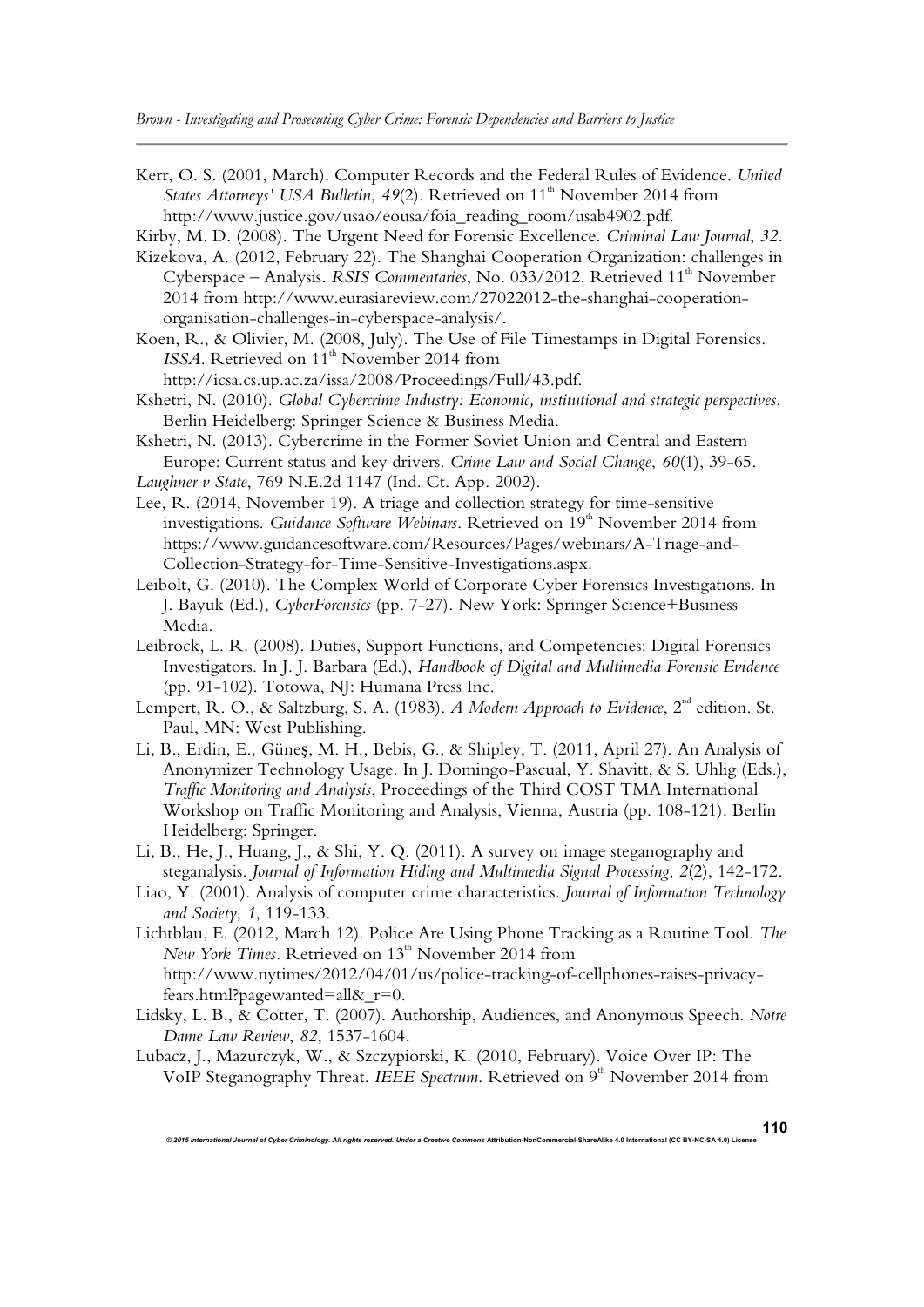

http://spectrum.ieee.org/telecom/internet/vice-over-ip-the-voip-steganographythreat.

- Luen, T. W., & Al-Hawamdeh, S. (2001, October). Knowledge management in the public sector: principles and practices in police work. *Journal of Information Science*, 27(5), 311-318.
- Lupsha, P. A. (1996). Transnational Organized Crime Versus the Nation-State. *Transnational Organized Crime*, *2*(1), 21-48.
- Lusthaus, J. (2012). Trust in the world of cybercrime. *Global Crime*, *13*(2), 71-94.
- Lusthaus, J. (2013). How organised is organised cybercrime? *Global Crime*, *14*(1), 52–60.
- Maher, J. (2013, May 5). Loveland's Cyber Crimes Unit grows, but still sees backlog of cases. *Reporter-Herald*. Retrieved on 11<sup>th</sup> November 2014 from http://www.reporterherald.com/news/loveland-local-news/ci\_23174314/lovelandscyber-crimes-unit-grows-but-still-sees.
- Mandel, R. (1987). Distortions in the Intelligence Decision-Making Process. In S. J. Cimbala (Ed.), *Intelligence and Intelligence Policy in a Democratic Society* (pp. 69-83). Transnational Publishers: Hudson, NY.
- Marcella Jr, A. J., & Greenfield, R. S. (Eds.) (2002). *Cyber Forensics: A Field Manual for Collecting, Examining, and Preserving Evidence of Computer Crimes,* 2<sup>nd</sup> edition. CRC Press.
- Marshall, A. (2008). *Digital forensics, digital evidence in criminal investigation*. United Kingdom: Wiley-Blackwell.
- McAllister, A. (2015, February 4). Ross Ulbricht, in the library, with the laptop: Silk Road boss found guilty of all charges. *The Register*. Retrieved 2<sup>nd</sup> March 2015 from http://www.theregister.co.uk/2015/02/04/ross\_ulbricht\_guilty\_verdict/.
- McGrath, M. G., & Casey, E. (2002). Forensic psychiatry and the Internet: Practical perspectives on sexual predators and obsessional harassers in cyberspace. *Journal of the American Academy of Psychiatry and the Law*, *30*(1), 81-94.
- McQuade III, S. C. (2006). *Understanding and Managing Cybercrime*. New York: Pearson Education, Inc.
- Middleton, B. (2002). *Cyber Crime Investigator's Field Guide*. London: CRC Press LLC.
- Millen, P. (2000, December 8). Under the microscope: a personal view. *Police Review*, 28- 29.
- Mills, E. (2012, July 2). Cybercrime moves to the cloud. *CNET Australia*. Retrieved on 11<sup>th</sup> November 2014 from http://www.cnet.com/news/cyber crime-moves-to-thecloud/.
- Mislan, R. P. (2010, June 30). Cellphone crime solvers. *IEEE Spectrum*, 1-3. Retrieved on 7 th November 2014 http://spectrum.ieee.org/computing/software/cellphone-crimesolvers.
- Mitchell, K. J., Wolak, J., & Finkelhor, D. (2005). Police posing as juveniles online to catch sex offenders: Is it working? *Sex Abuse*, *17*, 241-267.
- Mitchell, K. J., Wolak, J., & Finkelhor, D. (2005).The Internet and family and acquaintance sexual abuse. *Child Maltreat*, *10*, 49-60.
- Mora, R. J., &Kloet, B. (2010). *Digital Forensic Sampling*. Retrieved on 11<sup>th</sup> November 2014 from https://blogs.sans.org/computer
	- forensics/files/2010/03/statisticalforensictriage.pdf.

Morris, S. (2004). The future of netcrime now: Part 1 – threats and challenges. Home Office Online Report  $62/04$ . Retrieved on  $26<sup>th</sup>$  February 2015 from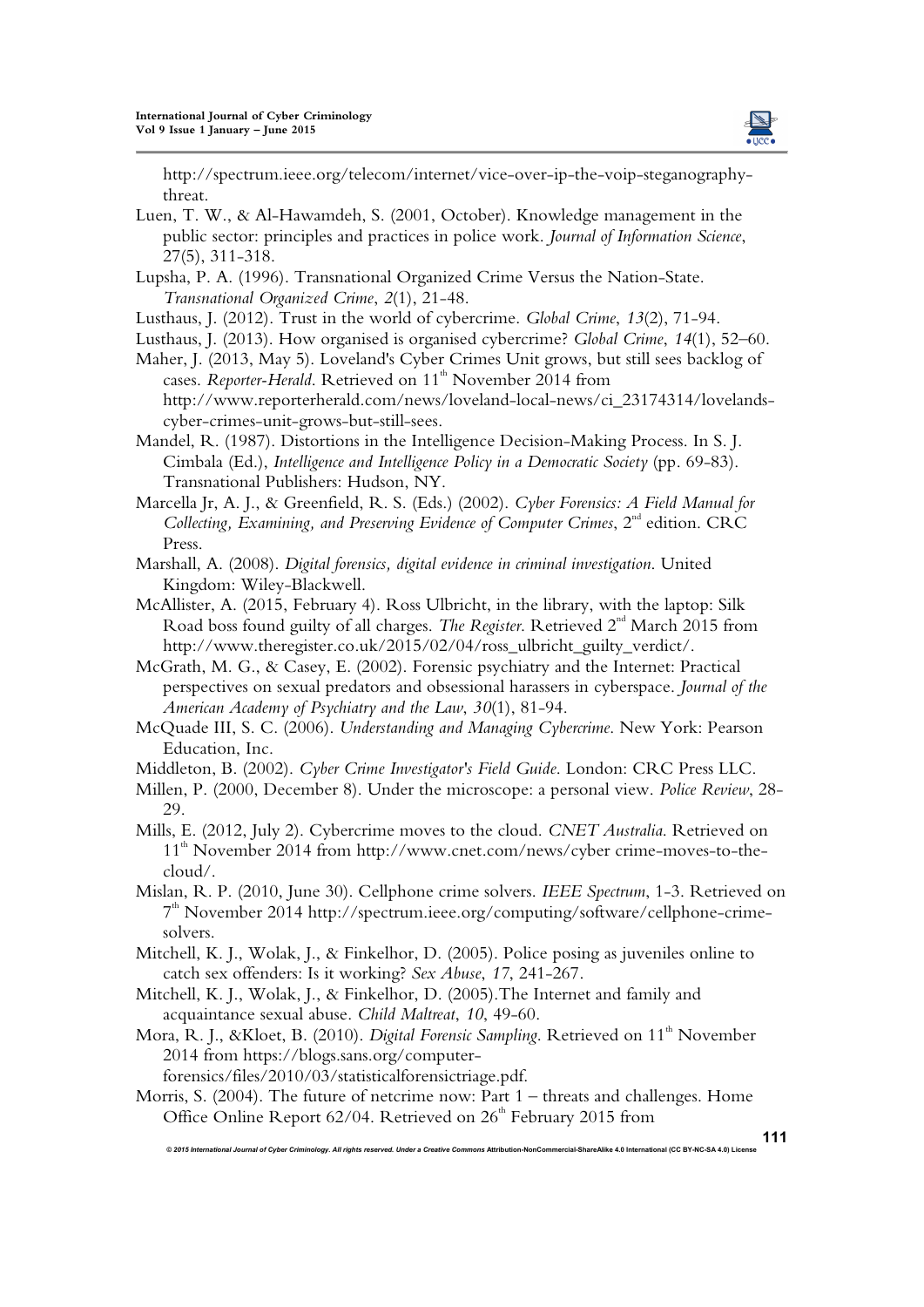http://www.globalinitiative.net/download/cyber crime/europerussia/Home%20Office%20-%20The%20future%20of%20netcrime%20now%20- %20Part%201%20%E2%80%93%20threats%20and%20challenges.pdf.

- Morrissey, S. (2010). *iOS Forensic Analysis: for iPhone, iPad, and iPod touch*. Springer Science+Business Media.
- Mutnick, K. D., & Simon, L. W. (2002). *The Art of Deception: Controlling the Human Element of Security*. Indianapolis, Indiana: Wiley Publishing John Wiley & Sons, Inc.
- Nakashima E. & Gellman, B. (2015, April 10). As encryption spreads, U.S. grapples with clash between privacy, security. *The Washington Post*. Retrieved June 12th 2015 from http://www.washingtonpost.com/world/national-security/as-encryption-spreads-usworries-about-access-to-data-for-investigations/2015/04/10/7c1c7518-d401-11e4 a62f-ee745911a4ff\_story.html.
- Nanji, A. (2005, 10 February). Prosecutors Feel The 'CSI Effect'. *CBS News*. Retrieved on 19<sup>th</sup> February 2015 from http://www.cbsnews.com/news/prosecutors-feel-the-csieffect.
- National Institute of Standards and Technology (2011, November). US Government Cloud Computing Technology Roadmap Volume II Release 1.0 (Draft): Useful Information for Cloud Adopters. In Draft Special Publication 500-293, United States Department of Commerce, Gaithersburg. Retrieved on 17<sup>th</sup> October 2014 from http://www.nist.gov/itl/cloud/upload/SP\_500\_293\_volumeII.pdf.
- Nelson, B., Phillips, A., & Steuart, C. (2010). Cell Phone and Mobile Device Forensics. In B. Nelson, A. Phillips & C. Steuart (Eds.), *Guide to Computer Forensics and Investigations*,  $3^{rd}$  edition (pp. 495-509). Boston, MA: Course Technology.
- Neufeld, P. J., & Colman, N. (1990, May). When Science Takes the Witness Stand, *Scientific American*, *262*(5), 46-53.
- Noblett, M. G., Pollitt, M. M., & Presley, L. A. (2000). Recovering and Examining Computer Forensic Evidence. Forensic Science Communications, 2(4). Retrieved on 11<sup>th</sup> November 2014 from http://www.fbi.gov/about-us/lab/forensic-sciencecommunications/fsc/oct2000/computer.htm.
- Nuth, M. S. (2008). Crime and technology Challenges or solutions? Taking advantage of new technologies: For and against crime. *Computer Law & Security Report*, *24*, 437– 446.
- O'Connor, V. (2012, March). Common Law and Civil Law Traditions. *International Network to Promote the Rule of Law.* Retrieved on  $8<sup>th</sup>$  November 2014 from http://inprol.org/sites/default/files/publications/2012/common\_law\_civil\_law\_pg\_fin al.pdf.

O'Harrow, R. (2005). *No Place to Hide*. New York: Free Press.

Office of the United Nations High Commissioner for Human Rights (2015, 22 May). Report of the Special Rapporteur on the promotion and protection of the right to freedom of opinion and expression, David Kaye. *Promotion and protection of all human rights, civil, political, economic, social and cultural rights, including the right to development*. Human Rights Council, Twenty-ninth session, agenda item 3, A/HRC/29/32. Retrieved on June 13th 2015 from

http://www.ohchr.org/EN/HRBodies/HRC/RegularSessions/Session29/Document s/A.HRC.29.32\_AEV.doc.

*© 2015 International Journal of Cyber Criminology. All rights reserved. Under a Creative Commons* **Attribution-NonCommercial-ShareAlike 4.0 International (CC BY-NC-SA 4.0) License** 

*Ohio v Roberts*, 448 U.S. 56 (1980).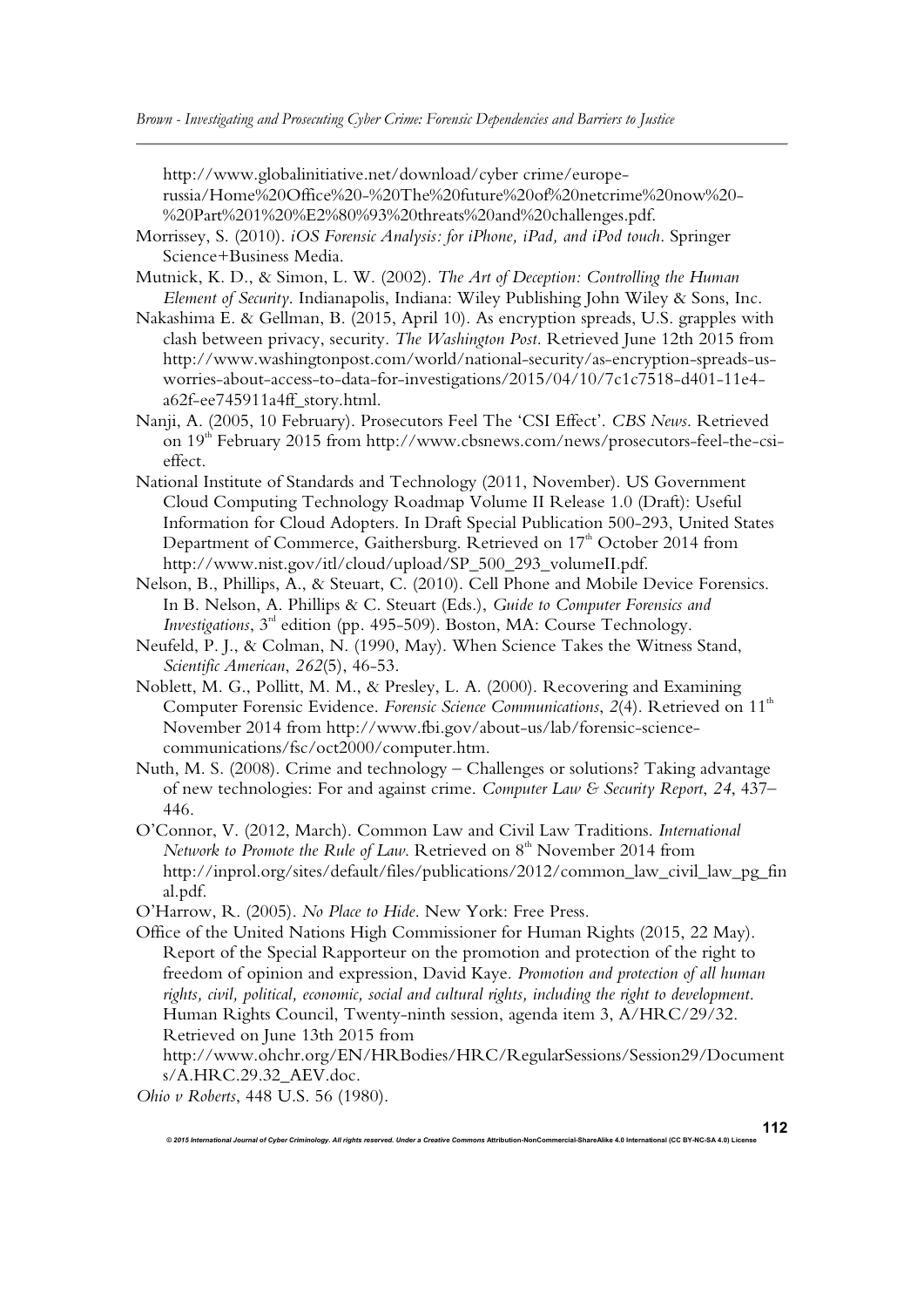

*Omnibus Crime Control and Safe Streets Act* (1968).

- Onyshikiv, Y., & Bondarev, A. (2012, March 8). Ukraine thrives as cyber crime haven. *Kyiv Post.* Retrieved on 9<sup>th</sup> November 2014 from http://smartpayments.info/eng/publication-one/124.html.
- Pallaras, P. (2011). New Technology: opportunities and challenges for prosecutors. *Crime, Law and Social Change*, *54*(1), 71-89.
- Parker, J. S., & Kobayashi, B. H. (1999). Evidence. In B. Bouckaert & G. De Geest (Eds.), *Encyclopedia of Law and Economics*, vol. 5 (pp. 290–306). Cheltenham, UK: Edward Elgar.
- *People v Holowko*, 486 N.E.2d 877 (III. 1985).
- Perlroth, N. (2015, July 7). Security Experts Oppose Government Access to Encrypted Communication. *The New York Times*. Retrieved on 5<sup>th</sup> August 2015 from http://nyti.ms/1H739kz.
- Phillips, J. H., & Bowen, J. K. (1989). *Forensic Science and the Expert Witness*, revised edition. Sydney: The Law Book Co.
- PMSEIC Working Group on Science, Crime Prevention and Law Enforcement (2000, June 2). Science, Crime Prevention and Law Enforcement. Retrieved on  $3<sup>rd</sup>$ November 2014 from

http://www.industry.gov.au/science/PMSEIC/Documents/ScienceCrimePrevention AndLawEnforcement.rtf.

- Pocar, F. (2004). Defining Cyber-Crimes in International Legislation. *European Journal on Criminal Policy and Research*, *10*, 27–37.
- Poeter, D. (2012, February 28). IBM says it's 'on the cusp' of building a quantum computer. *PC Mag*. Retrieved on 15<sup>th</sup> June 2015 from http://www.pcmag.com/article2/0,2817,2400930,00.asp.
- Ponemon Institute (2015, May 23). 2015 cost of data breach study: Global analysis. Ponemon Institute Research Report. Retrieved on 1<sup>st</sup> June 2015 from http://public.dhe.ibm.com/common/ssi/ecm/se/en/sew03053wwen/SEW03053W WEN.PDF
- Post, J. M., Ruby, K. G., & Shaw, E. D. (2000). From Car Bombs to Logic Bombs: The Growing Threat from Information Terrorism. *Terrorism and Political Violence*, *12*, 97– 122.
- *PP v Neo Koon Seng* [2008] SGDC 225.
- *R v Button* [2001] QCA 133.
- *R v Caffrey* (Southwark Crown Court, 17 October 2003).
- *R v Fraser*, 2011 BCSC 32.
- Raymond, T (2006). The Future for Forensic Scientists. *Australian Journal of Forensic Sciences*, *38*(1), 3-21.
- *Re VeeVinhnee, Debtor American Express Travel Related Services Company, Inc v VeeVinhnee* 336 BR 437 ( $9<sup>th</sup>$  Cir BAP, December 16, 2006).
- *Regulation of Investigatory Powers Act* (2000) (United Kingdom).
- Reilly, D., Wren, C., & Berry, T. (2010, November 8-11). Cloud computing: forensic challenges for law enforcement. Paper presented at the *International Conference for Internet Technology and Secured Transactions*, London, UK.
- Reilly, D., Wren, C., & Berry, T. (2011, March). Cloud computing: Pros and Cons for Computer Forensic Investigators. *International Journal Multimedia and Image Processing*, *1*(1), 26-34.

*© 2015 International Journal of Cyber Criminology. All rights reserved. Under a Creative Commons* **Attribution-NonCommercial-ShareAlike 4.0 International (CC BY-NC-SA 4.0) License** 

**113**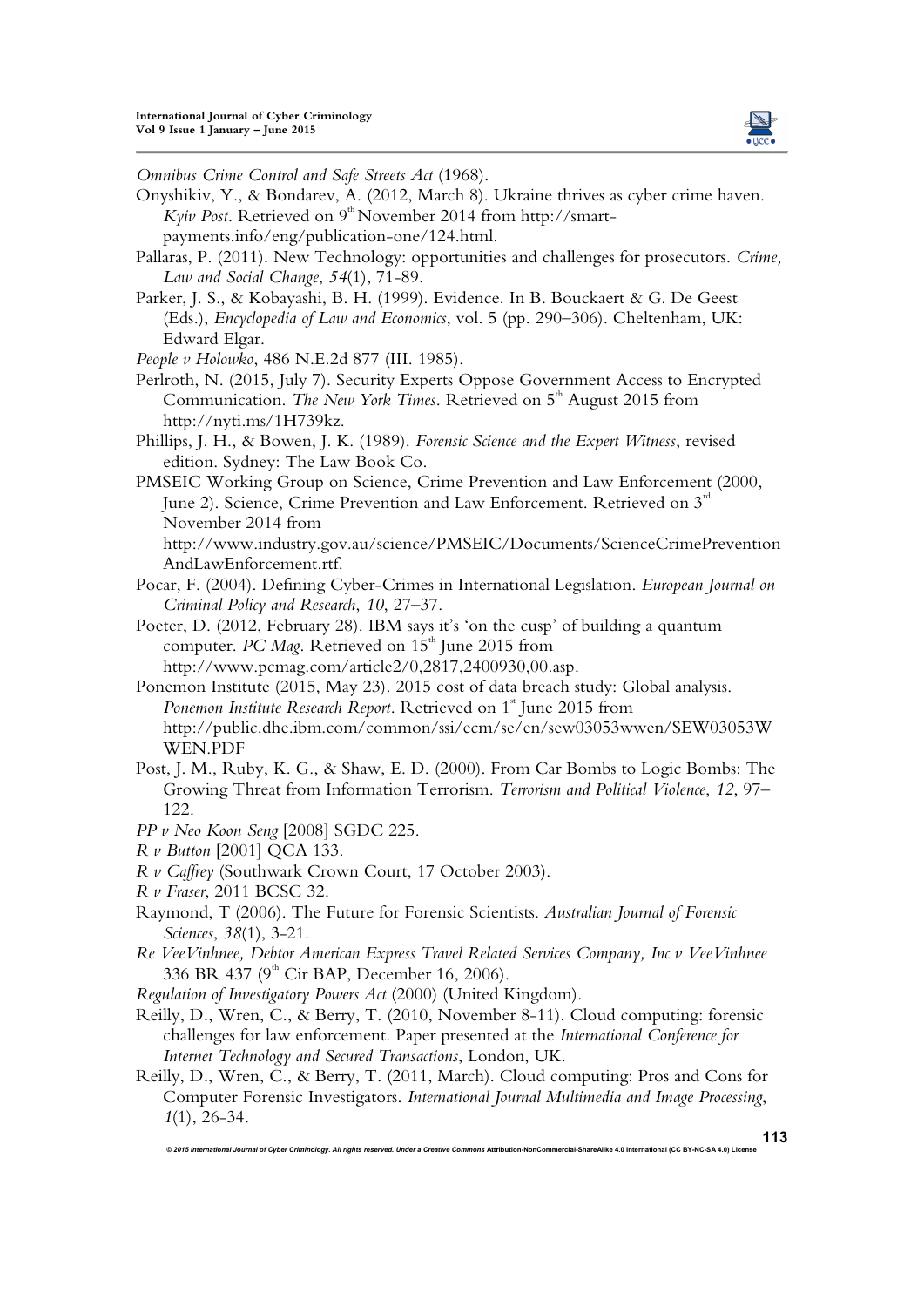- Reuters (2015, June 11). Russian hackers accused of attacks on Bundestag and French TV broadcaster. *The Telegraph*. Retrieved on 12<sup>th</sup> June 2015 from http://www.telegraph.co.uk/news/worldnews/europe/germany/11666815/Russianhackers-accused-of-Bundestag-attack.html.
- Ritter, N. (2006). Digital Evidence: How law enforcement can level the playing field with criminals. *NIJ Journal*, 254, 20. Retrieved on 13<sup>th</sup> October 2014 from http://www.nij.gov/journals/254/Pages/digital\_evidence.aspx.
- Roberts, L. (2008, January). Jurisdictional and definitional concerns with computermediated interpersonal crimes: An Analysis on Cyber Stalking. *International Journal of Cyber Criminology*, *2*(2), 271-285.
- Robertson, J. (2004). Crime scene investigation: key issues for the future. In J. Horswell (Ed.), *The practice of crime scene investigation* (pp. 389-424). Boca Raton: CRC Press.
- Robertson, J. (2012). Forensic science, an enabler or dis-enabler for criminal investigation? *Australian Journal of Forensic Sciences*, *44*(1), 83-91.
- Robertson, J., Riley, M., Strohm, C., & Chan, M. (2014, December 10). The year of hacking dangerously - 7 scary cyberattacks. *Bloomberg*. Retrieved on 12<sup>th</sup> January 2015 from http://www.bloomberg.com/slideshow/2014-12-10/the-year-of-hackingdangerously.html?#slide1.
- Rogers, M. (2011). Digital Crime Scene Analysis (DCSA). *Encyclopedia of Information Assurance* (pp. 855-865). New York: Taylor and Francis.
- Rosendale, L. (2012, December 3). A math professor works in digital forensics. *Calvin*. Retrieved March 9<sup>th</sup> 2015 from http://www.calvin.edu/news/archive/a-mathprofessor-works-in-digital-forensics
- Roth, B. R. (2005, September). State sovereignty, international legality, and moral disagreement. Paper presented at the Annual Meeting of the American Political Science Association. Retrieved on  $9<sup>th</sup>$  May 2014 from http://www.ihrr.net/files/2006ss%20/State-Sovereignty-Int-Legality-Morality-Roth-2005.pdf.
- Saferstein, R. (1983). Forensic Science Winds of Change. In S. M. Gerber (Ed.), *Chemistry in Crime*. New York: American Chemical Society.
- Saferstein, R. (1987). *Criminalistics: an introduction to forensic science*. Eaglewood Cliffs, New Jersey: Prentice-Hall, Inc.
- Sanett, S. (2000).Authenticity as a requirement of preserving digital data and records. *IASSIST Quarterly*, Spring, 15-18.
- Sanger, D. E. & Davis, J. H. (2015, June 10). Hackers may have obtained names of Chinese with ties to U.S. Government. *The New York Times*. Retrieved on 16<sup>th</sup> June 2015 from http://www.nytimes.com/2015/06/11/world/asia/hackers-may-haveobtained-names-of-chinese-with-ties-to-us-government.html?\_r=0.
- Savage, C. (2010, September 27). U.S. Tries to Make It Easier to Wiretap the Internet. *The New York Times*. Retrieved on 5<sup>th</sup> November 2014 from

http://www.nytimes.com/2010/09/27/us/27wiretap.html?pagewanted+all&\_r=0.

- Savona, E. U., & Mignone, M. (2004). The Fox and The Hunters: How IC Technologies Change the Crime Race. *European Journal on Criminal Policy and Research*, *10*, 2-26.
- Schaul, K. (2015, April 10). Encryption techniques and access they give. *The Washington Post*. Retrieved June 12th 2015 from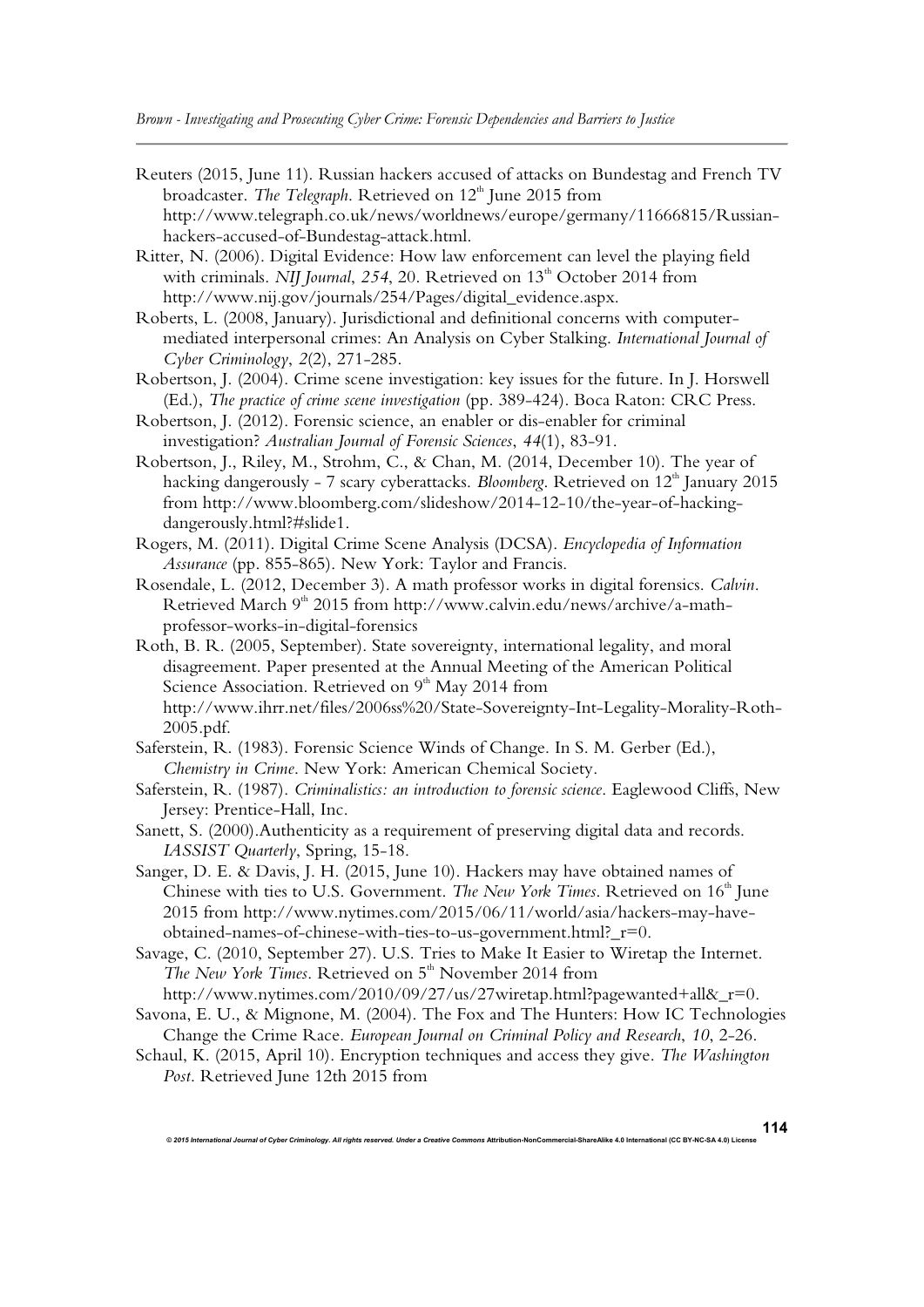

http://apps.washingtonpost.com/g/page/world/encryption-techniques-and-theaccess-they-give/1665/.

- Schjølberg, S., & Ghernaouti-Hélie, S. (2011, February). *A Global Treaty on Cybersecurity and Cyberspace*,  $2^{nd}$  edition. Retrieved on  $12^{th}$  September 2014 from http://www.cyber crimelaw.net/documents/A\_Global\_Treaty\_on\_Cybersecurity\_and\_Cyber crime,\_Second\_edition\_2011.pdf.
- Schmitt, M. N. (Ed.) (2013). *The Tallinn Manual on the international law applicable to cyber warfare*. New York: Cambridge University Press.
- Schwartz, K. E. (2009). Criminal Liability for Internet Culprits: The Need for Updated State Laws Covering the Full Spectrum of Cyber Customization. *Washington University Law Review*, *87*, 407-436.
- Schweitzer, D. (2003). *Incident response: computer forensics toolkit*. Wiley.
- Scientific Working Group on Digital Evidence (SWGDE) (2000). Proposed Standards for the Exchange of Digital Evidence. *Forensic Science Communications*, *2*(2).Retrieved on 11<sup>th</sup> November 2014 from http://www.fbi.gov/about-us/lab/forensic-sciencecommunications/fsc/april2000/swgde.htm/.
- Shafritz, R. (2001). A Survey of Cyberstalking Legislation. *UWLA Law Review*, *32*, 223- 338.
- Shar, M. Z. (2004, June 24-25). How Lawyers Cross-Examine, Impeach, and Destroy Expert Witnesses. Presentation delivered before the 13<sup>th</sup> Annual National Expert Witness *Conference*, Hyannis, Cape Cod, MA.
- Shavers, B. (2013).*Placing the Suspect Behind the Keyboard: Using Digital Forensics and Investigative Techniques to Identify Cyber crime Suspects*. Waltham, MA: Syngress.
- Shelley, L. I. (2003). Organized Crime, Terrorism and Cybercrime. In A. Bryden & P. Fluri (Eds.), *Security Sector Reform: Institutions, Society and Good Governance* (pp. 303- 312). Baden-Baden: NomosVerlagsgesellschaft.
- Shelly, L. (2004, September 27). Organized Crime, Cybercrime and Terrorism. *Computer Crime Research Center*. Retrieved on 19<sup>th</sup> October 2014 from http://www.crimeresearch.org/articles/Terrorism\_Cyber crime/.
- Sheu, C. J. (2007). *Criminology*. Taipei: San Min.
- Shipley, T. G., & Reeve, H. R. (2006). Collecting Evidence from a Running Computer: A Technical and Legal Primer for the Justice Community. *SEARCH – The National Consortium for Justice Information and Statistics.* Retrieved on 17<sup>th</sup> October 2014 from http://www.search.org/files/pdf/CollectEvidenceRunComputer.pdf.
- Sieber, U. (2012). *Gutachten des Deutschen Juristentags*. Munich: C H Beck.
- Simonite, T. (2014, June 10). Digital summit: Microsoft's quantum search for the "next transistor". *MIT Technology Review*. Retrieved on 15<sup>th</sup> June 2015 from http://www.technologyreview.com/news/528256/digital-summit-microsoftsquantum-search-for-the-next-transistor/.
- Small World News (2012, March). *Guide to safely using satphones*. Version 1.0. Retrieved May  $10^{th}$  2015 from http://smallworldnews.tv/Guide/Guide\_SatPhone\_English.pdf.
- Smith, R. G. (2004). Impediments to the Successful Investigation of Transnational High Tech Crime. *Trends and Issues in Crime and Criminal Justice*, no. 285, Australian Institute of Criminology. Retrieved on  $17<sup>th</sup>$  October 2014 from http://www.aic.gov.au/documents/0/7/6/%7B076B58BA-37AE-4673-93FB-9C3150D93D0C%7Dtandi285.pdf.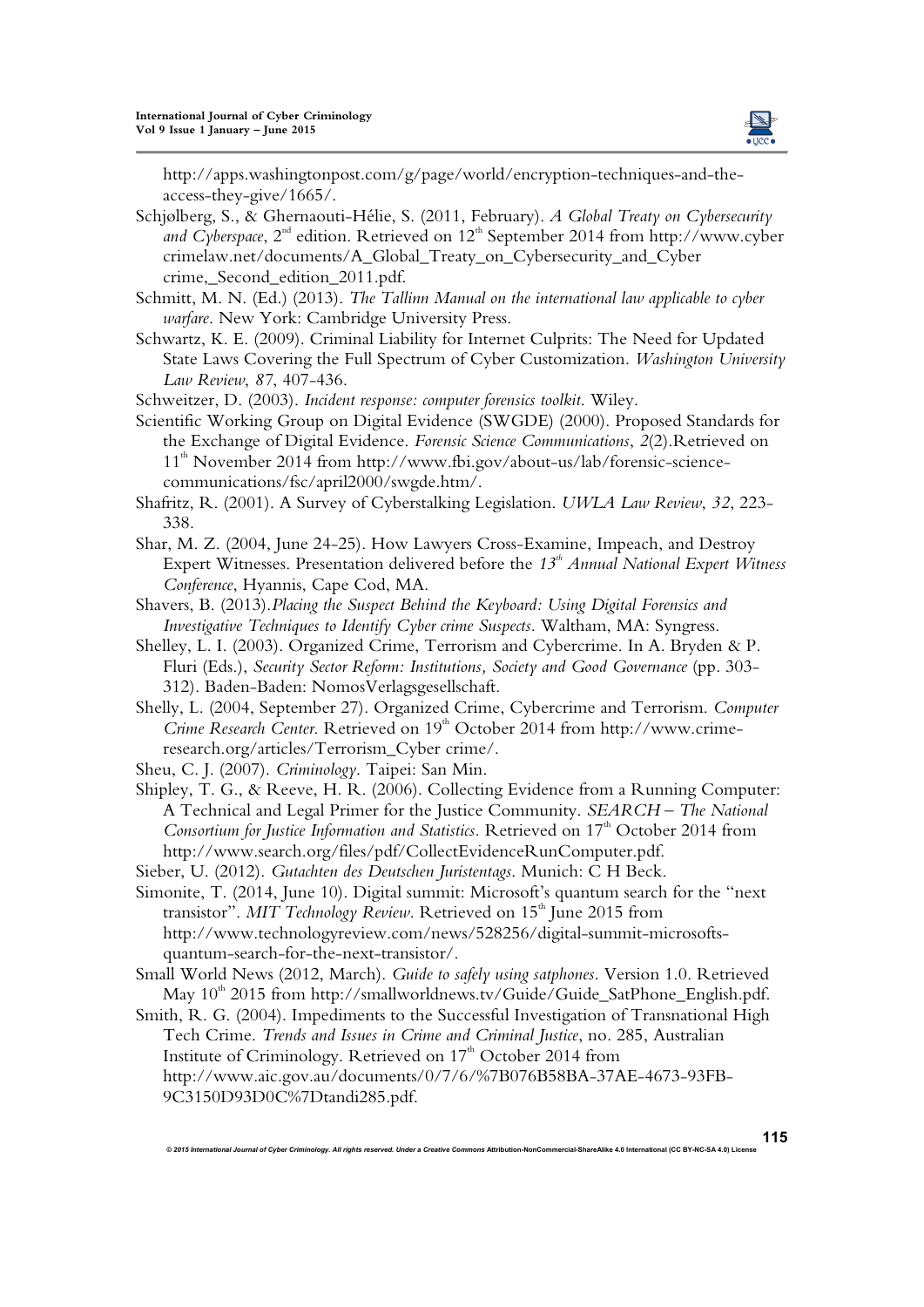*Brown - Investigating and Prosecuting Cyber Crime: Forensic Dependencies and Barriers to Justice*

- Snyder, F. (2001).Sites of criminality and sites of governance. *Social & Legal Studies*, *10*, 251–256.
- Spence-Diehl, E. (2003). Stalking and Technology: The Double-Edged Sword. *Journal of Technology in Human Services*, *22*(1), 5-18.

Spitzberg, B. H., & Hoobler, G. (2002). Cyberstalking and the technologies of interpersonal terrorism. *New Media & Society*, *4*(1), 71-92.

- Spitzberg, B. H., & Cupach, W. R. (2003, July–August).What mad pursuit? Obsessive relational intrusion and stalking related phenomena. *Aggression and Violent Behavior*, *8*(4), 345–375.
- *Stanford Draft International Convention to Enhance Protection from Cyber Crime and Terrorism* (December 1999).
- Stanley, S., & Horswell, J. (2004). The education and training of crime scene investigators: an Australian Perspective. In J Horswell (Ed.), *The Practice of Crime Scene Investigation*. Boca Raton: CRC Press.
- *State v Swinton*, 847 A. 2d 921 (Conn. 2004).
- Stephenson, P. (2003). A comprehensive approach to digital incident investigation. *Information Security Technical Report*, *8*(2), 42-54.
- *Steve Jackson Games, Inc. v Secret Service*, 816 F. Supp. 432 (W.D. Tex. 1993).
- Stimson, E. S. (1936). *Conflict of Criminal Laws*. Chicago: The Foundation Press. Retrieved on  $8<sup>th</sup>$  November 2014 from http://www.constitution.org/cmt/stimson/con\_crim.htm.
- Subashini, S., & Kavitha, V. (2011). A Survey on Security Issues in Service Delivery Models of Cloud Computing. *Journal of Network and Computer Applications*, *34*(1), 1-11.
- Swire, P. & Ahmad, K. (2012). Encryption and Globalization. *The Columbia Science & Technology Law Review*, *13*, 416 - 418.
- Taylor, M., Haggerty, J., Gresty, D., & Lamb, D. (2011, March). Forensic investigation of cloud computing systems. *Network Security*, *2011*(3), 4–10.
- Taylor, W. R., Fritsch, E. J., Liederbach, J., & Holt, T. J. (2006). *Digital Crime and Digital*  Terrorism, 2<sup>nd</sup> edition. New Jersey: Prentice Hall.
- Teppler, S. T. (2009). Digital Data as Hearsay. *Digital Evidence and Electronic Signature Law Review*, *6*, 14-18.
- Tetzlaff-Bemiller, M. J. (2011). Undercover Online: An Extension of Traditional Policing in the United States. *International Journal of Cyber Criminology*, *5*, 813-824.
- Thaman, S. C. (2013). Legal Systems: Adversarial and Inquisitorial. *Encyclopedia of Forensic Sciences* (pp. 471-475).
- *The Draft African Union Convention on the Establishment of a Credible Legal Framework for Cyber Security in Africa* (AU Draft 01/09/2012).
- Thomas, A. (2006, January 31). The CSI effect, Fact or fiction. *The Yale Law Journal Online*. Retrieved on 13<sup>th</sup> October 2014 from

http://www.yalelawjournal.org/forum/the-csi-effect-fact-or-fiction.

Thompson, C. (2014, May 20). The revolutionary quantum computer that may not be quantum at all. *Wired*. Retrieved on  $9<sup>th</sup>$  June 2015 from

http://www.wired.com/2014/05/quantum-computing/.

Tikk, E. (2011). Ten Rules for Cyber Security. *Survival: Global Politics and Strategy*, *53*(3), 119-132.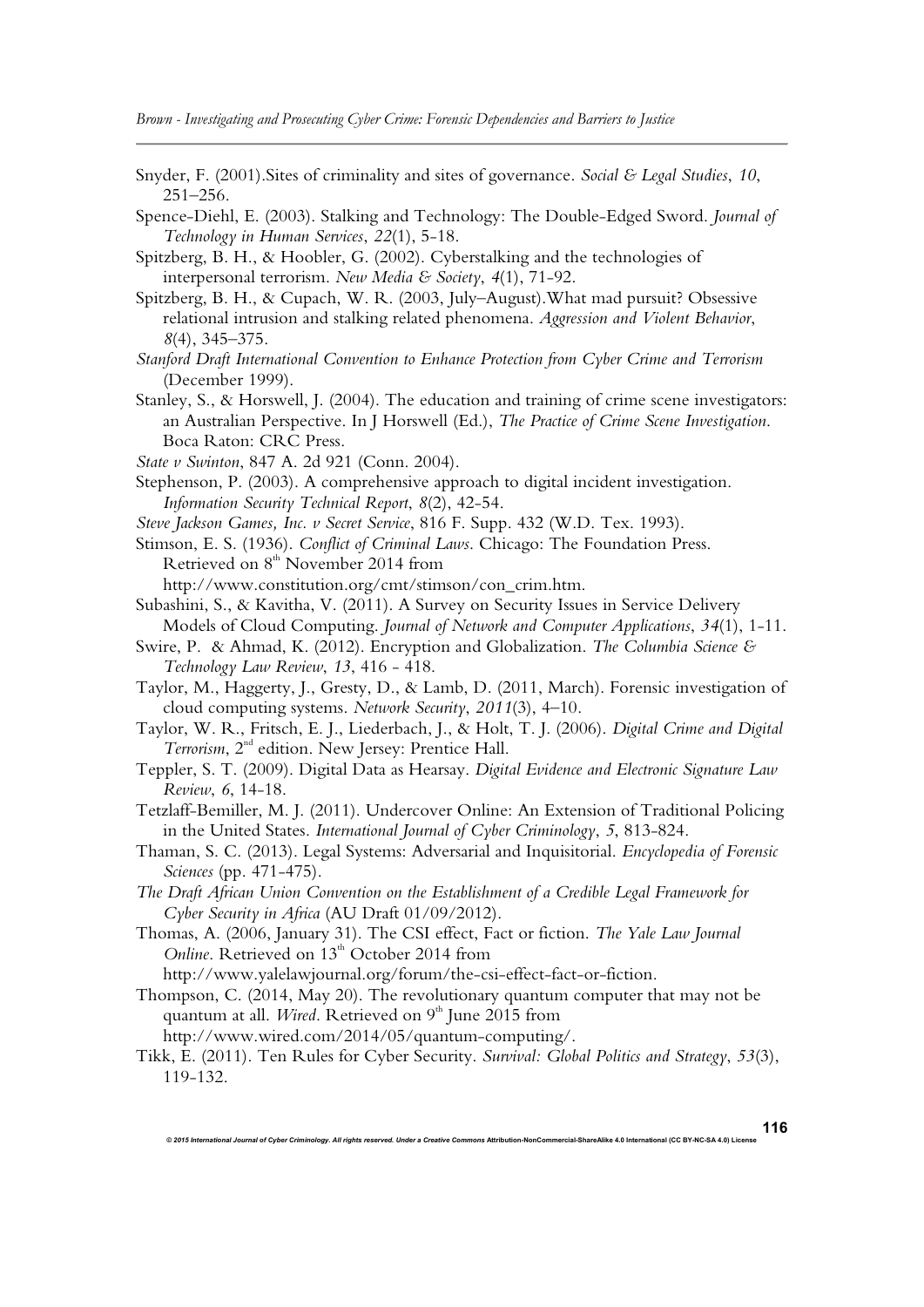

- Timberg, C. (2014, September 9). Apple will no longer unlock most iPhones, iPads for police, even with search warrants. Retrieved on  $15<sup>th</sup>$  January 2015 from http://www.washingtonpost.com/business/technology/2014/09/17/2612af58-3ed2- 11e4-b03f-de718edeb92f\_story.html.
- U.S. Department of Justice (2007). Digital Evidence in the Courtroom: A Guide for Law Enforcement and Prosecutors. *National Institute of Justice*. Retrieved on 13<sup>th</sup> February 2015 from http://www.ncjrs.gov/pdffiles1/nij/211314.pdf.
- U.S. Department of Justice (2007). Investigations Involving the Internet and Computer Networks. National Institute of Justice. Retrieved on 8<sup>th</sup> January 2014 from https://www.ncjrs.gov/pdffiles1/nij/210798.pdf.
- U.S. Department of Justice (2009, August). *Cyberstalking: A New Challenge for Law Enforcement and Industry*. Retrieved on 12<sup>th</sup> October 2014 from http://www.cyberrights.org/documents/cyberstalkingreport.htm.
- U.S. Department of Justice (2010). A Review of the FBI's Investigations of Certain Domestic Advocacy Groups. Office of the Inspector General. Retrieved on 9<sup>th</sup> November 2014 from http://www.justice.gov/oig/special/s1009r.pdf.
- U.S. Department of State (2015, May 18). An open and secure Internet: We must have both. Remarks made by John Kerry, Secretary of State, at *Korea University*, Seoul, South Korea. Retrieved  $1<sup>*</sup>$  June 2015 from http://www.state.gov/secretary/remarks/2015/05/242553.htm.

*U.S. Federal Rules of Evidence* (1975).

- United Nations (1999, May 12). *United Nations Manual on the Prevention and Control of Computer-Related Crime*. International Review of Criminal Policy - Nos. 43 and 44. Retrieved 26<sup>th</sup> February 2015 from http://www.uncjin.org/Documents/irpc4344.pdf.
- *United Nations Convention Against Transnational Organized Crime* (2000, GA RES/55/25).
- United Nations General Assembly (2011, September 14). Letter dated 12 September 2011 from the Permanent Representatives of China, the Russian Federation, Tajikistan and Uzbekistan to the United Nations addressed to the Secretary-General. *Developments in the field of information and telecommunications in the context of international security*. Sixtysixth session, item 93 of the provisional agenda,  $A/66/359$ . Retrieved  $2<sup>nd</sup>$  June 2015 from https://ccdcoe.org/sites/default/files/documents/UN-110912- CodeOfConduct\_0.pdf.
- United Nations Office on Drugs and Crime (2012). *The use of the Internet for terrorist purposes*. Report prepared in collaboration with the United Nations Counter-Terrorism Implementation Task Force. New York: United Nations. Retrieved on 26<sup>th</sup> February 2015 from

http://www.unodc.org/documents/frontpage/Use\_of\_Internet\_for\_Terrorist\_Purpos es.pdf.

United Nations Office on Drugs and Crime (2013, February). *Comprehensive Study on Cybercrime*. Report prepared for the Open-Ended Intergovernmental Expert Group on Cyber crime. New York: United Nations. Retrieved on  $26<sup>th</sup>$  February 2015 from https://www.unodc.org/documents/organized-

© 2015 International Journal of Cyber Criminology. All rights reserved. Under a Creative Commons Attribution-NonCommercial-ShareAlike 4.0 International (CC BY-NC-SA 4.0) Licens

crime/UNODC\_CCPCJ\_EG.4\_2013/CYBERCRIME\_STUDY\_210213.pdf.

*United State v Bennett*, 363 F.3d 947 (9th Cir. 2004).

*United States v Catabran*, 836 F.2d 453 (9th Cir. 1988).

- *United States v Cestnik*, 36 F.3d 904 (10th Cir. 1994).
- *United States v Dioguardi* 428 F.2d 1033 (2d Cir. 1970).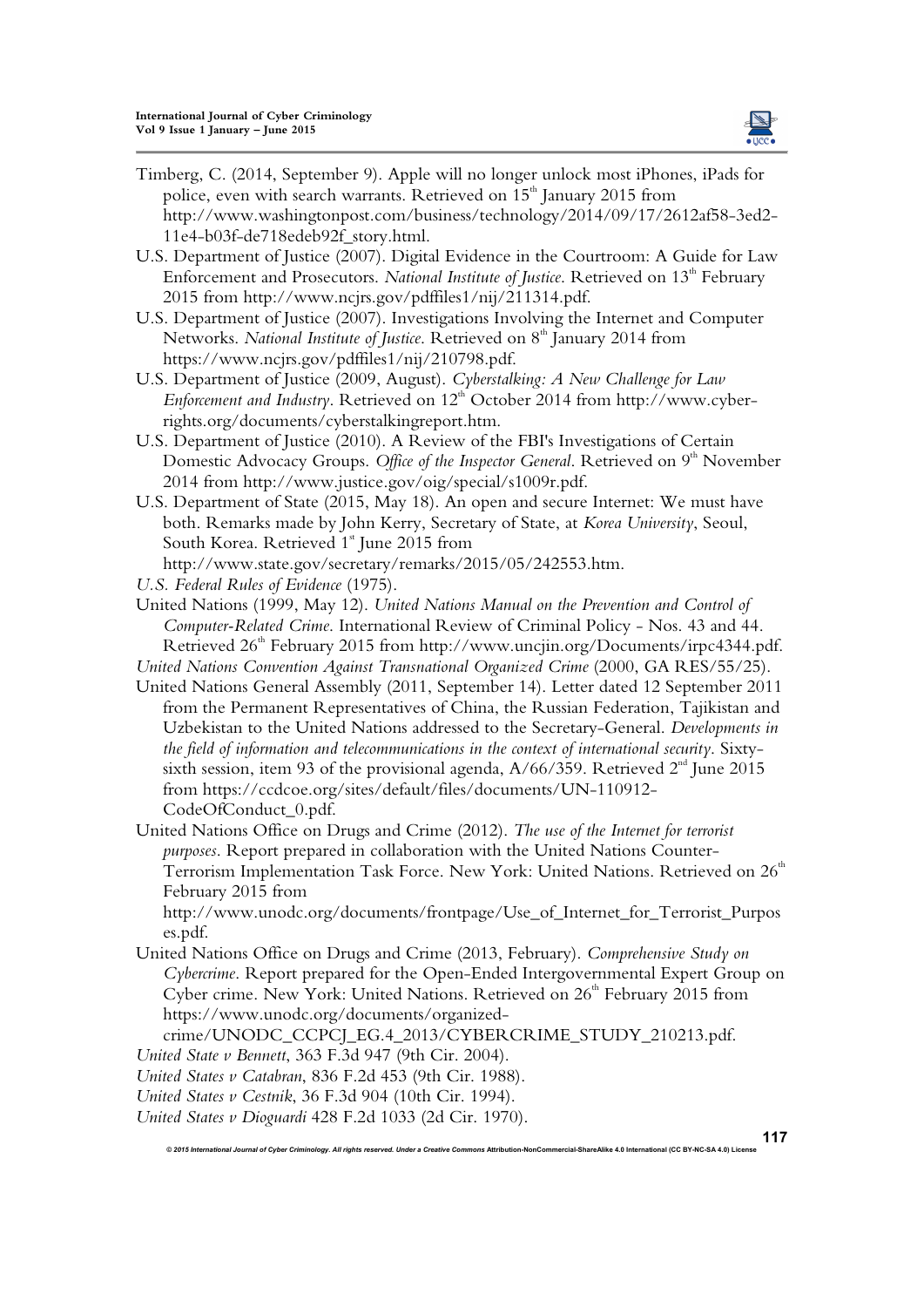*Brown - Investigating and Prosecuting Cyber Crime: Forensic Dependencies and Barriers to Justice*

*United States v Duncan*, 30 M.J. 1284 (N-M.C.M.R. 1990).

*United States v Grant*, 967 F.2d 81, 83 (2nd Cir. 1992).

*United States v Liebert*, 519 F.2d 542 (3d Cir. 1975).

*United States v Ross William Ulbricht*, 14 Cr 68, (KBF).

*United States v Salgado*, 250 F.3d 438 (6th Cir. 2001).

*United States v Santiago*, 534 F.2d 768 (7th Cir. 1976).

*United States v Siddiqui*, 235 F.3d 1318 (11th Cir. 2000).

*United States v Simpson*, 152 F.3d 1241 (10th Cir. 1998).

*United States v Tank*, 200 F.3d 627 (9th Cir. 2000).

*United States v Whitaker*, 127 F.3d 595 (7th Cir. 1997).

*United States v Brown*, 482 F.2d 1226 (8th Cir. 1973).

*Universal Declaration of Human Rights* (1948).

Valli, C., & Hannay, P. (2010, September 16). Geotagging Where Cyberspace Comes to Your Place. *SECAU – Security Research Centre School of Computer and Security Science*. Retrieved on 3<sup>rd</sup> November 2014 from http://data.openduck.com/wpposts/2010/07/paper-geotagging/valli-hannay-geotagging.pdf.

Van Brocklin, V. (2014, August 20). Cell phone tracking by police: 2 key court decisions explained. *PoliceOne.com*. Retrieved 11<sup>th</sup> November 2014 from http://www.policeone.com/police-products/police-technology/articles/7481685 cell-phone-tracking-by-police-2-key-court-decisions-explained.

*Vienna Convention on the Law of Treaties* (1969).

Vincent, M., & Hart, N. (2011). Law in the Cloud. *Law Society Journal*, *50*, 51-53.

Wade, G. (2011). Computer Crime: Investigations. *Encyclopedia of Information Assurance* (pp. 551-562). Taylor and Francis, New York.

Wadhwa, V. (2015, May 11). Quantum computing is about to overturn cybersecurity's balance of power. *The Washington Post*. Retrieved on 22<sup>nd</sup> May 2015 from http://www.washingtonpost.com/blogs/innovations/wp/2015/05/11/quantumcomputing-is-about-to-overturn-cybersecuritys-balance-of-power/.

Walden, I. (2003). Computer Crime. In C. Reed & J. Angel (Eds.), *Computer Law*, 5<sup>th</sup> edition (pp. 295-329). London: Oxford University Press.

Walden, I. (2005). Crime and Security in Cyberspace. *Cambridge Review of International Affairs*, *18*(1), 51-68.

Wall, D. S. (2001). Cybercrimes and Criminal Justice. *Criminal Justice Matters*, *46*(1), 36- 37.

Wall, D., & Williams, M. (2001). Policing diversity in the digital age: Maintaining order in virtual communities. *Journal of Criminology and Criminal Justice*, *7*, 391–415.

Walter, C. (2005, July 25). Kryder's Law. Scientific American. Retrieved on 11<sup>th</sup> November 2014 from http://www.scientificamerican.com/article.cfm?id=kryders-law.

Waltz, E. (1998). *Information Warfare*. Norwood: Artech House.

Warren, M. (2009, October 9). Duty to the Court Sometimes Forgotten. Speech delivered by the Hon. Marilyn Warren AC at the *Judicial Conference of Australia Colloquium*, Melbourne. Retrieved on 19<sup>th</sup> October 2014 from http://jca.asn.au/wpcontent/uploads/2013/11/2009OriginalKeynoteAddress.pdf.

Weil, M. C. (2002). Dynamic Time & Date Stamp Analysis. *International Journal of Digital Evidence*,  $1(2)$ . Retrieved on  $15<sup>th</sup>$  October 2014 from

**118**